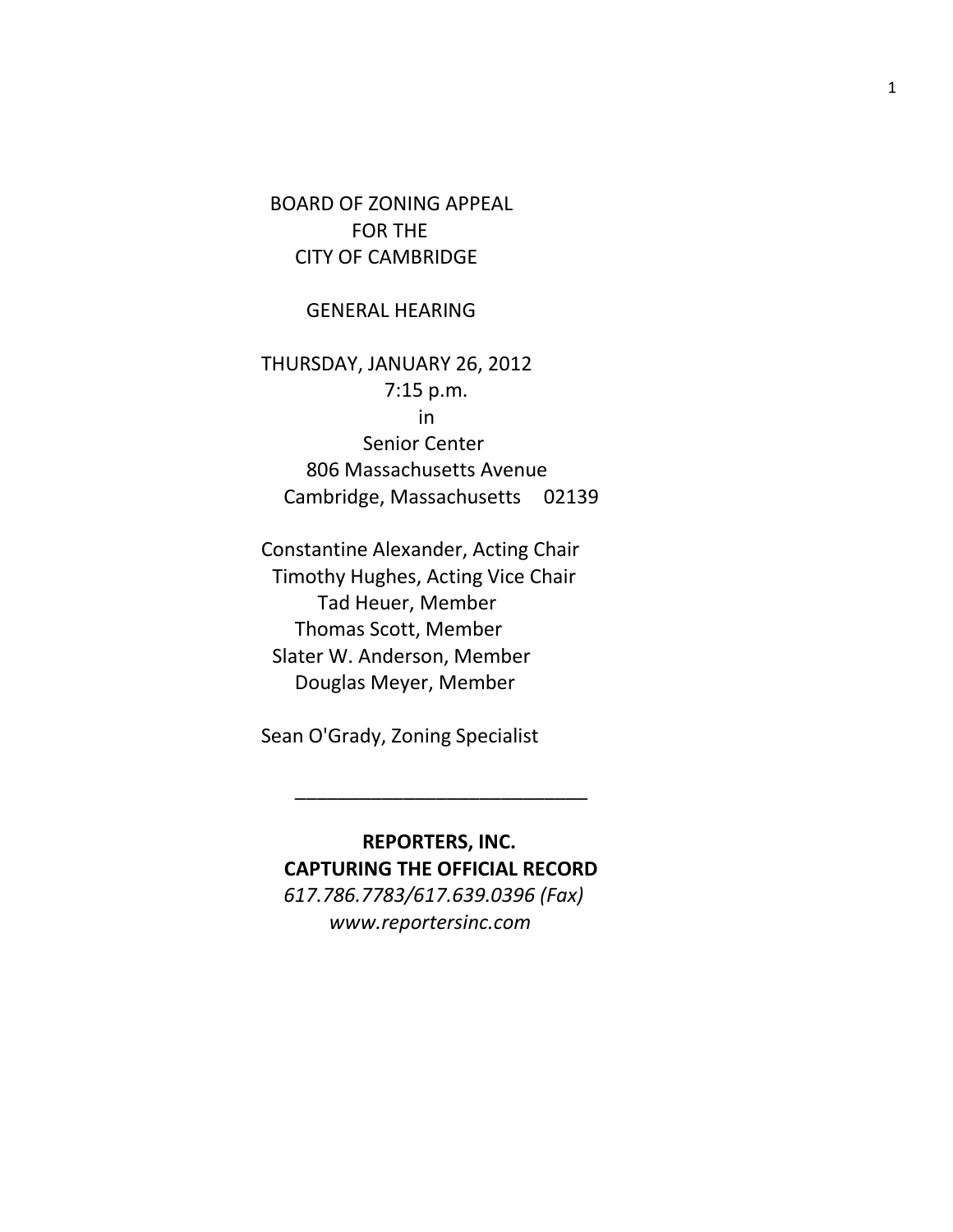**I N D E X**

| <b>CASE</b> |    | <b>PAGE</b> |
|-------------|----|-------------|
| 10160       | -- | 15          |
| 10158       | -- | 3           |
| 10183       |    | 8           |
| 10132       |    | 11          |
| 10179       | -- | 13          |
| 10204       | -- | 107         |
| 10205       |    | 175         |
| 10206       |    | 60          |
| 10207       |    | 169         |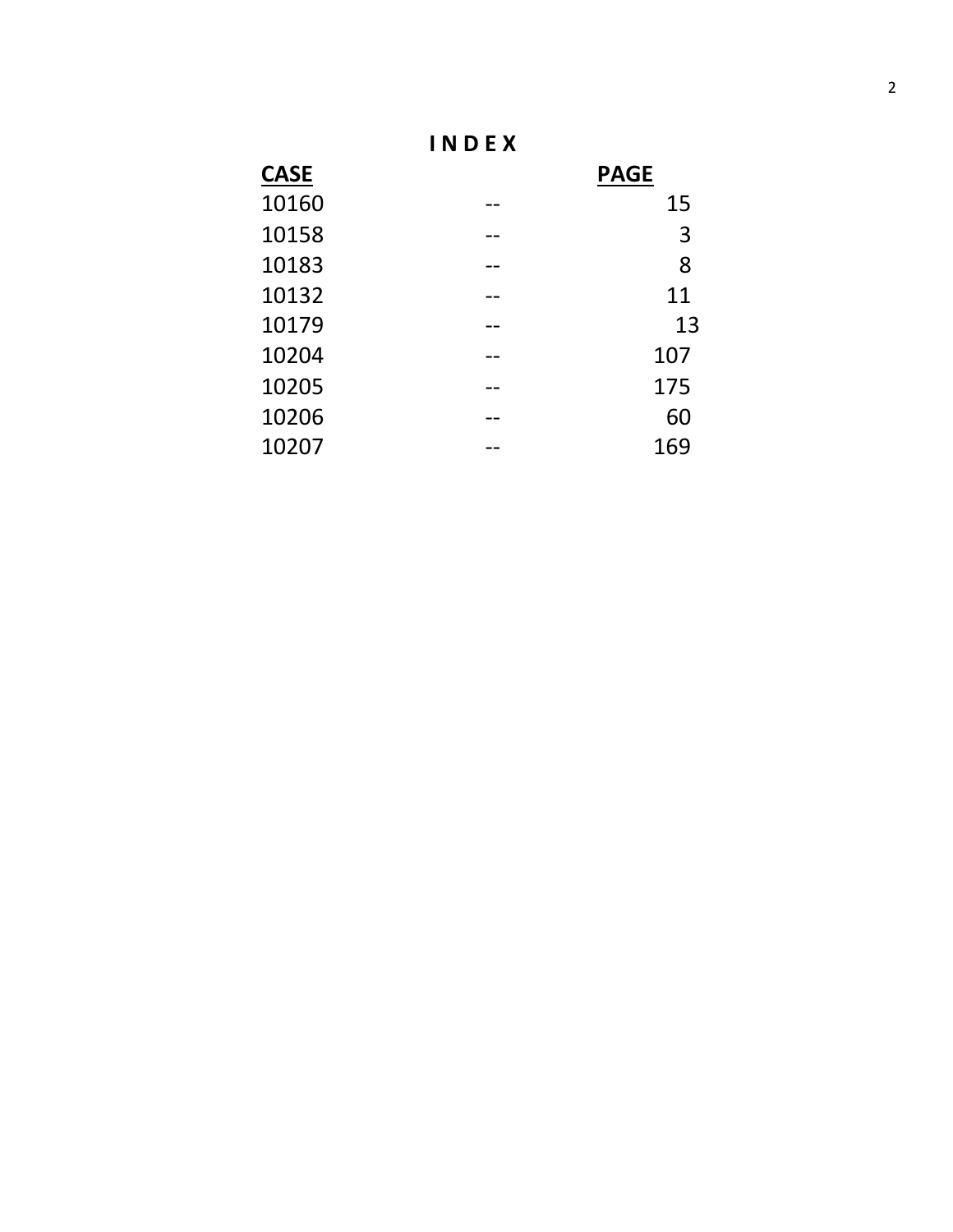## **P R O C E E D I N G S**

(7:15 p.m.)

(Sitting Members: Constantine Alexander, Timothy Hughes, Tad Heuer, Thomas Scott, Slater W. Anderson.)

CONSTANTINE ALEXANDER: The Acting Chair will call this meeting of the Board of Zoning Appeals to order. And as is our usual custom, we're going to start with the continued cases, and the first case I'm going to call is case No. 10158, 8 Coolidge Hill Road.

> Is there anyone here on this matter? (No Response.)

CONSTANTINE ALEXANDER: The Chair is in possession of a letter from James J. Rafferty, Esq., addressed to this Board saying: (Reading) Please accept this correspondence as a request to continue the above-captioned case -- that's this case -- currently scheduled for Thursday, January 26th.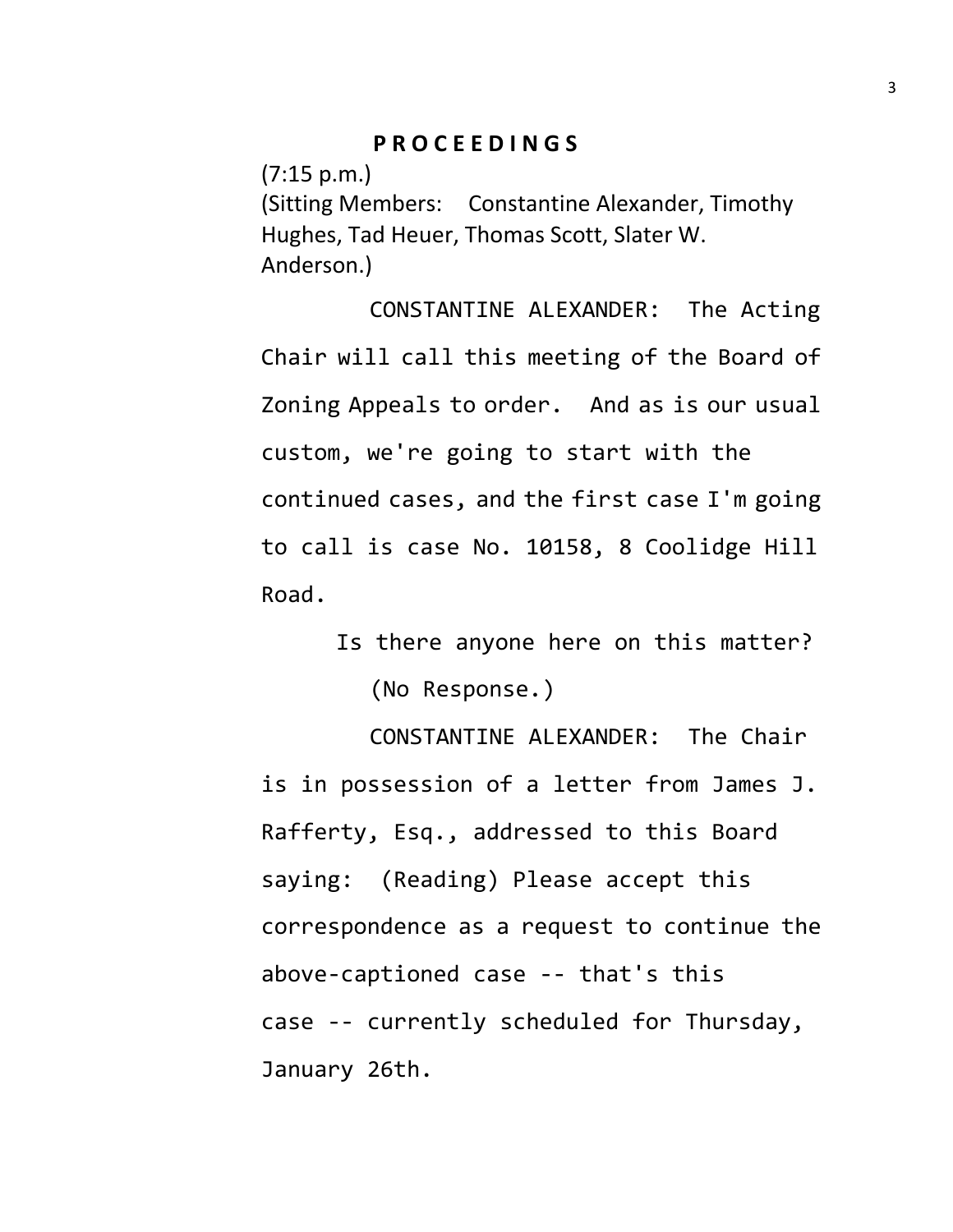Do you wish to be heard on the request to continue?

ATTORNEY VINCENT PANICO: Yes, please. Vincent Panico, I'm an attorney for the neighbor. There were two things.

My client will be away on the 23rd of March -- excuse me. Let me get the correct date.

On February 23rd and March 1st and I'd ask that it be rescheduled.

CONSTANTINE ALEXANDER: After March 1st?

ATTORNEY VINCENT PANICO: After March 1st.

And the second request is, he said he's not getting any younger and this is the fourth time the case has been on and could he get a hearing?

CONSTANTINE ALEXANDER: We're cognizant of that, Mr. Panico. On the other hand, this is an unusual situation and there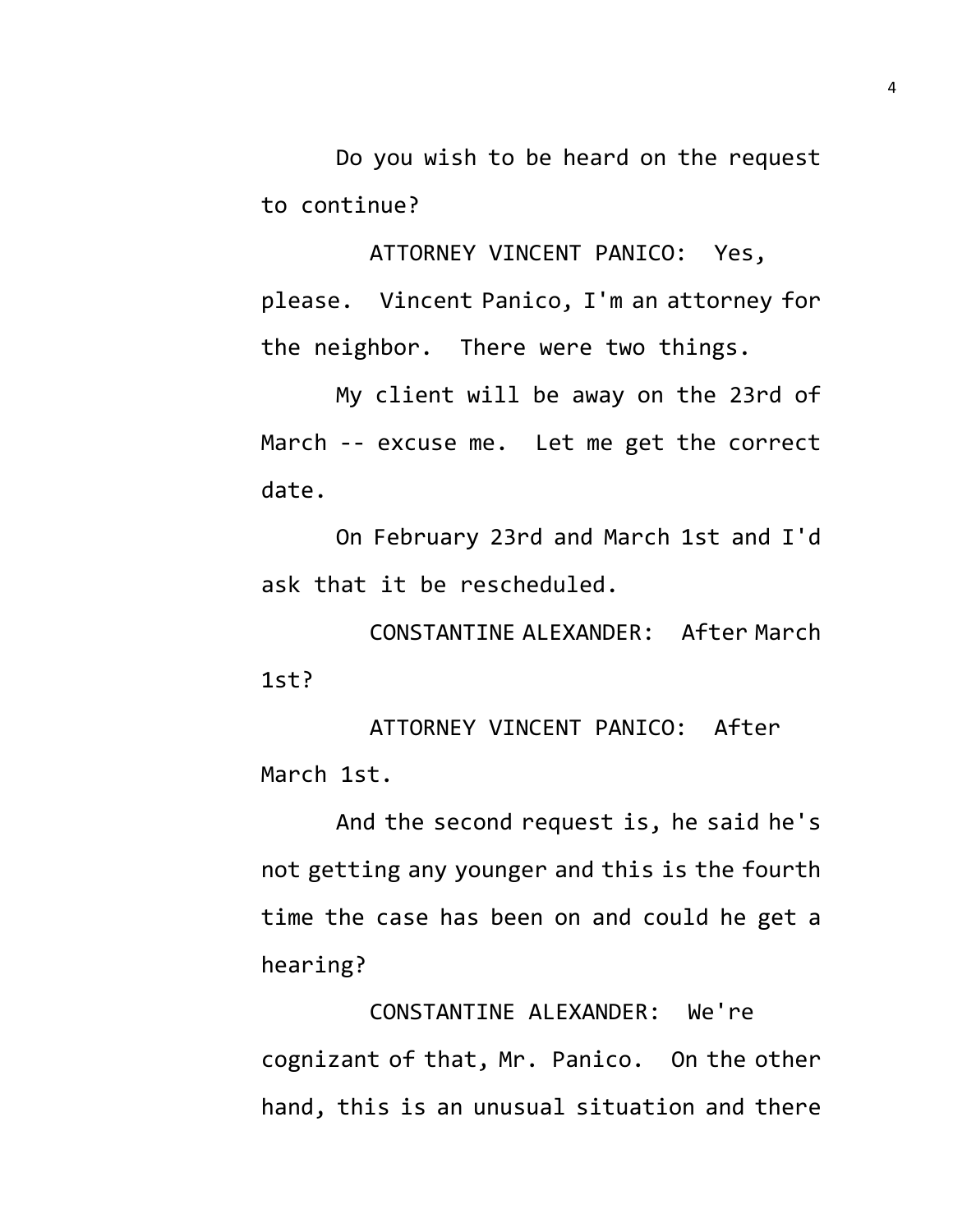are a number of questions about the structure of the building and how the addition was put on. So I think we're going to be indulgent for a little while longer with respect to continuing the case. But I think Sean's fair to let Mr. Rafferty know that Mr. Panico's statement in support of his client. We do have to come to a conclusion, I agree with you.

What dates?

SEAN O'GRADY: And probably in fairness, another case has been filed. ATTORNEY VINCENT PANICO: Today? SEAN O'GRADY: In the last couple of days.

ATTORNEY VINCENT PANICO: Okay. CONSTANTINE ALEXANDER: For a Variance?

SEAN O'GRADY: On this property for a Variance. Oh, no, am I mistaken myself? I'm thinking of another property. I'm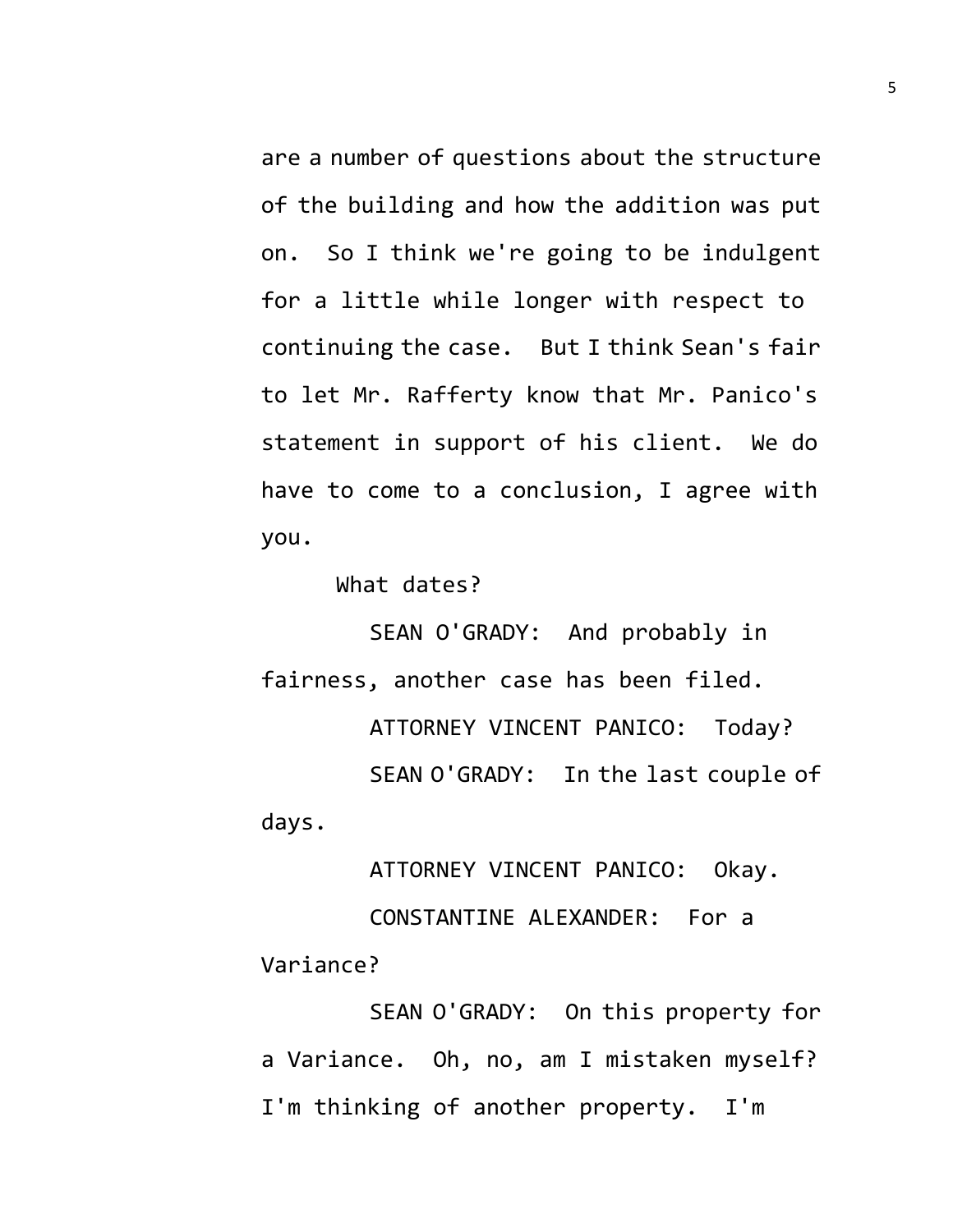sorry.

CONSTANTINE ALEXANDER: Columbia, not Coolidge.

SEAN O'GRADY: Never mind.

CONSTANTINE ALEXANDER: So, Mr. Rafferty didn't request a time and you request a time after March 1st, so what's the next one after March 1st that fits in?

SEAN O'GRADY: Yes, I would push it out to probably to April 26th.

CONSTANTINE ALEXANDER: It's a case not heard so we don't have to see if people will be available.

The Chair moves that this case be continued until seven p.m. on April 26th. This being a case not heard and a waiver of a time for decision being already on file.

On the condition that the petitioner change the sign to reflect the new date and the new time, both time and date. And to the extent that any plans are going to be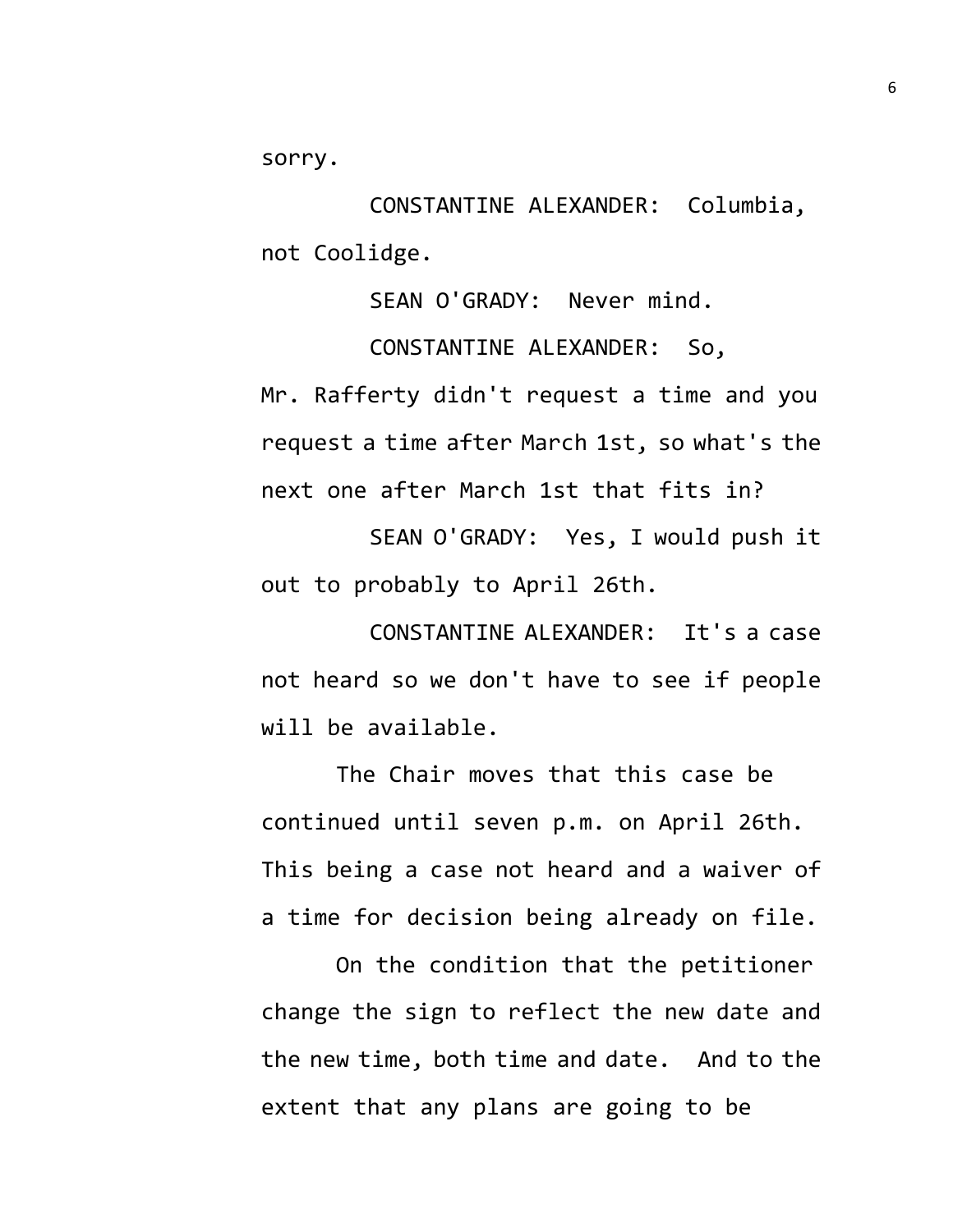submitted as part of the continued case, that they be in the file on file at ISD no later than five p.m. on the Monday prior.

ATTORNEY VINCENT PANICO: Mr. Chairman, are those waivers just in perpetuity?

CONSTANTINE ALEXANDER: We've always treated them as such, yes.

ATTORNEY VINCENT PANICO: Okay.

CONSTANTINE ALEXANDER: By their terms there's no time limit on them.

ATTORNEY VINCENT PANICO: Okay. CONSTANTINE ALEXANDER: All those in favor of continuing the case on this basis say "Aye".

(Aye.)

(Alexander, Hughes, Heuer, Scott, Anderson.)

CONSTANTINE ALEXANDER: Case is continued.

\* \* \* \* \*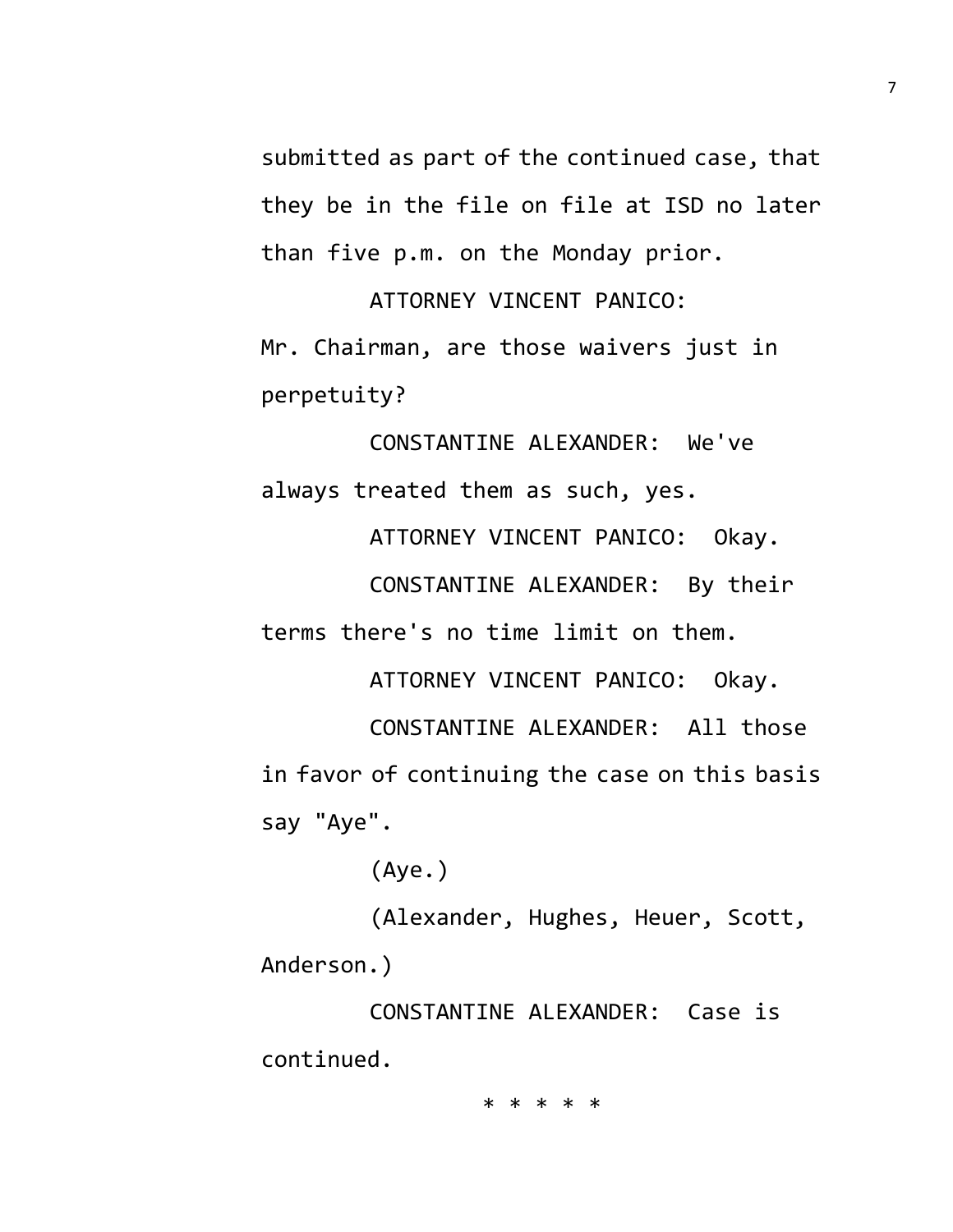(7:20 p.m.)

(Sitting Members: Constantine Alexander, Timothy Hughes, Tad Heuer, Thomas Scott, Slater W. Anderson.)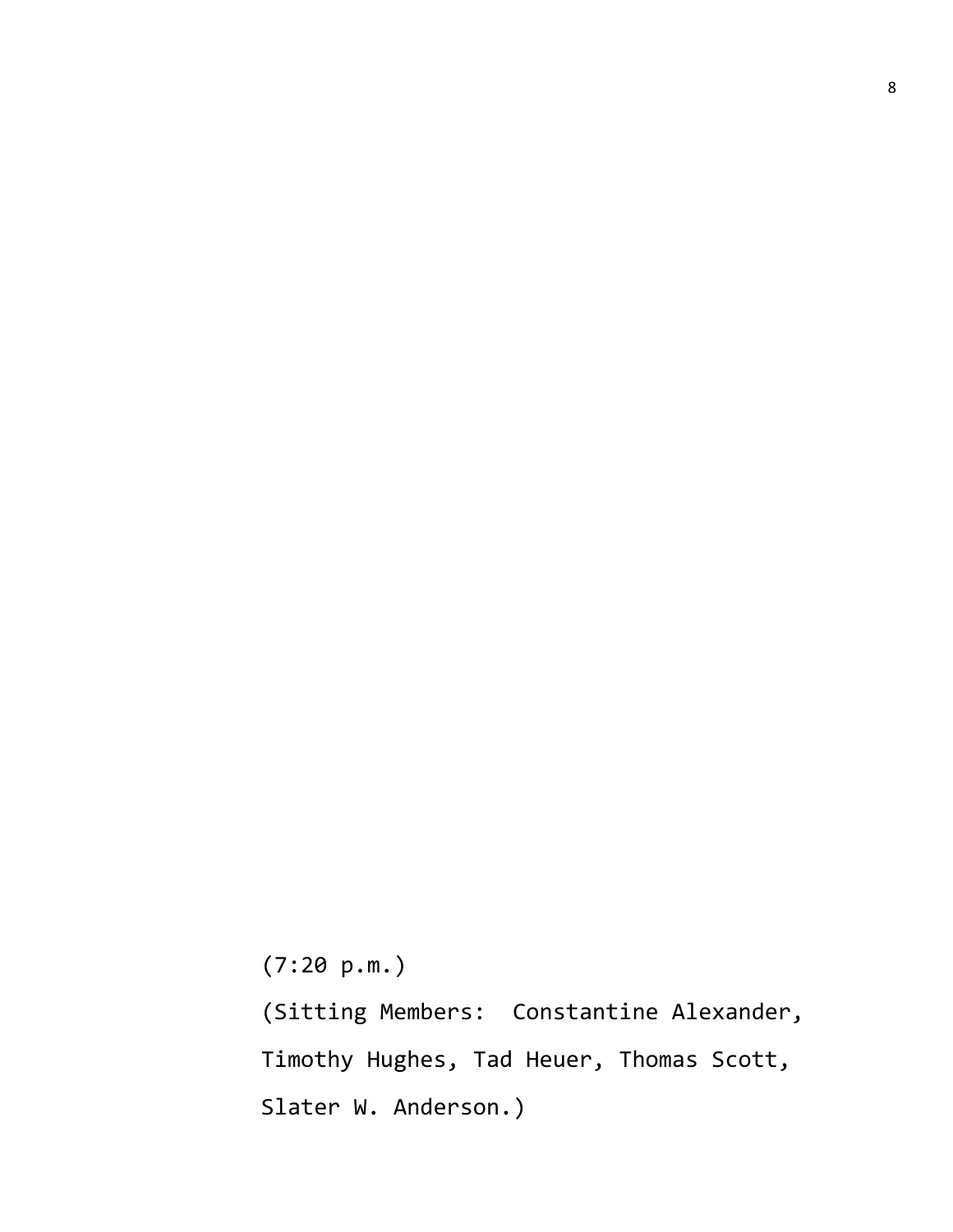CONSTANTINE ALEXANDER: The Chair will now call case 10183, 627 Massachusetts Avenue.

Is there anyone here wishing to be heard on this case?

(No Response.)

CONSTANTINE ALEXANDER: The Chair notes that no one wishes to be heard.

The Chair also notes that we are in receipt of a letter from Bruce J. Embry, E-m-b-r-y, Esq., dated January 24th.

(Reading) Please be advised that our office represents Blick Art Materials, the petitioner in this case. Blick Art Materials has directed us to withdraw the Special Permit application in the above-noted case without prejudice. Please remove us from your schedule and withdraw the application.

I'm going to make a motion to accept the request to withdraw.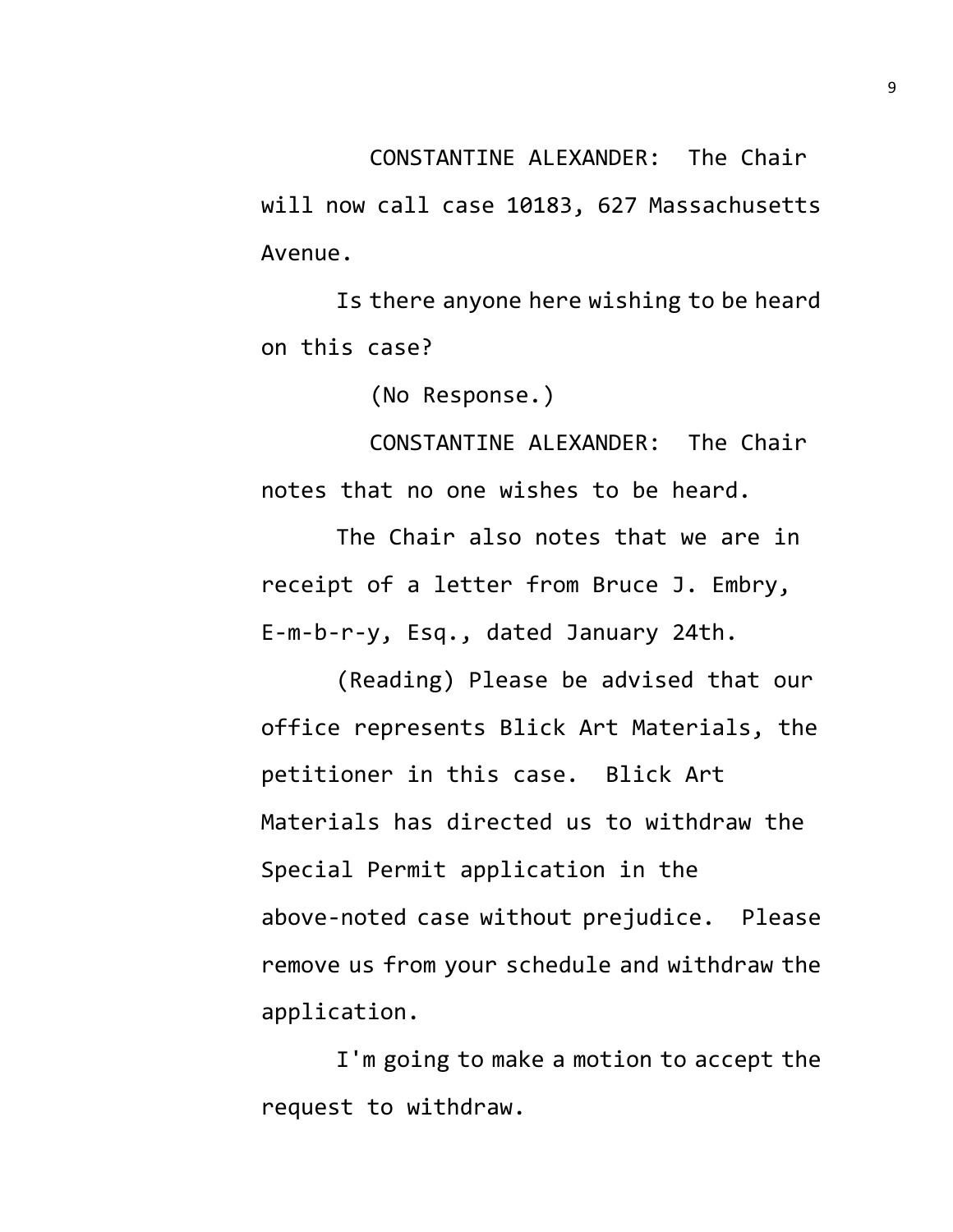TAD HEUER: With the exception we're not treating it as without prejudice because it withdrawal constitutes two years.

CONSTANTINE ALEXANDER: By definition, yes. It is what it is. And so, by withdrawing it, it will be with prejudice but that's Mr. Embry's problem, not ours.

TIMOTHY HUGHES: Right, and it's a Variance case even though his letter said Special Permit.

CONSTANTINE ALEXANDER: Good point, you're right. With that correct from Mr. Hughes, I will make a motion to accept the request for withdrawal.

All those in favor say "Aye".

(Aye.)

(Alexander, Hughes, Heuer, Scott, Anderson.)

CONSTANTINE ALEXANDER: Five in favor.

Case withdrawn.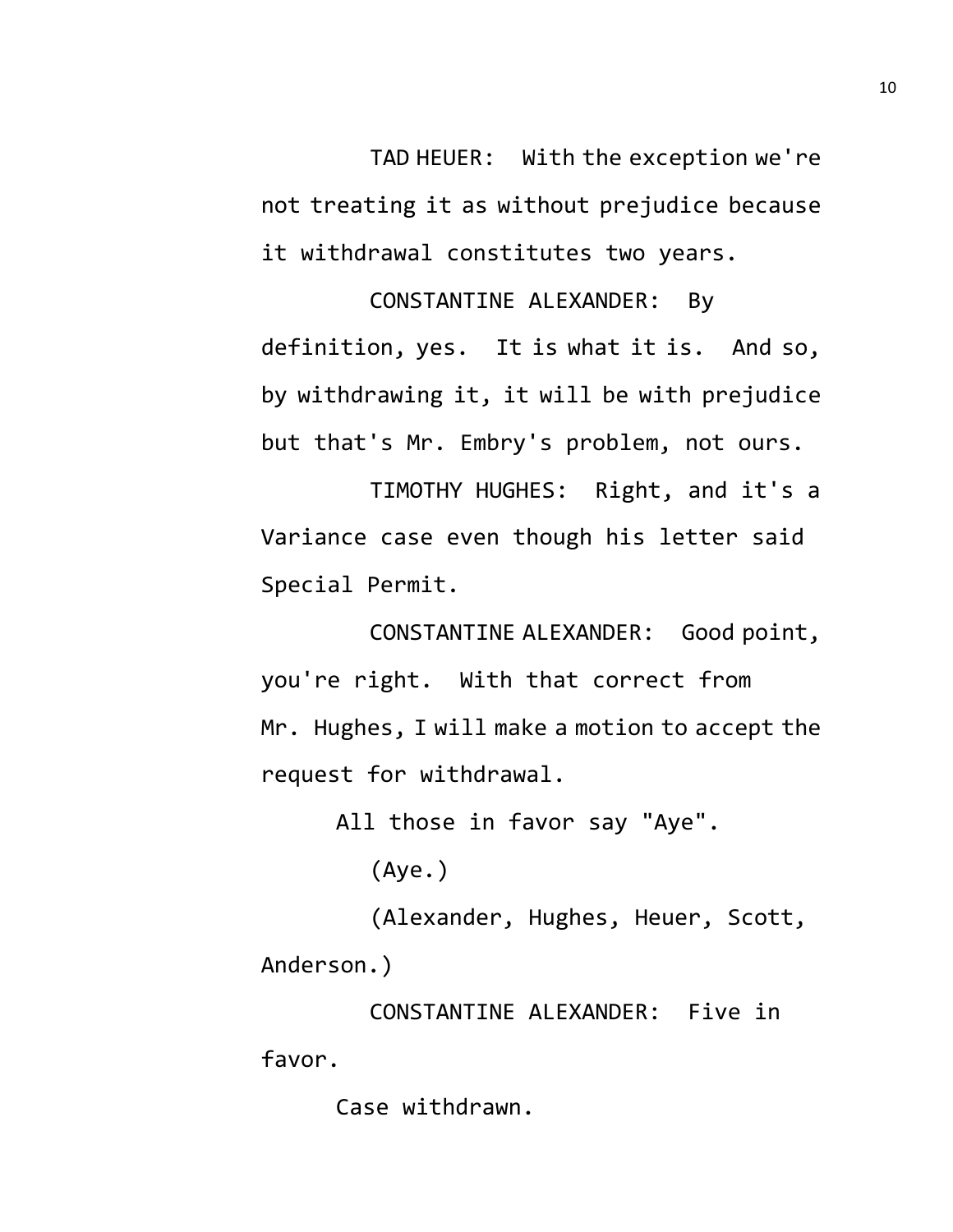\* \* \* \* \*

(7:20 p.m.)

(Sitting Members: Constantine Alexander, Timothy Hughes, Tad Heuer, Thomas Scott, Slater W. Anderson.)

CONSTANTINE ALEXANDER: The Chair will call case 10132, 208 Lexington Avenue. Is there anyone here wishing to be heard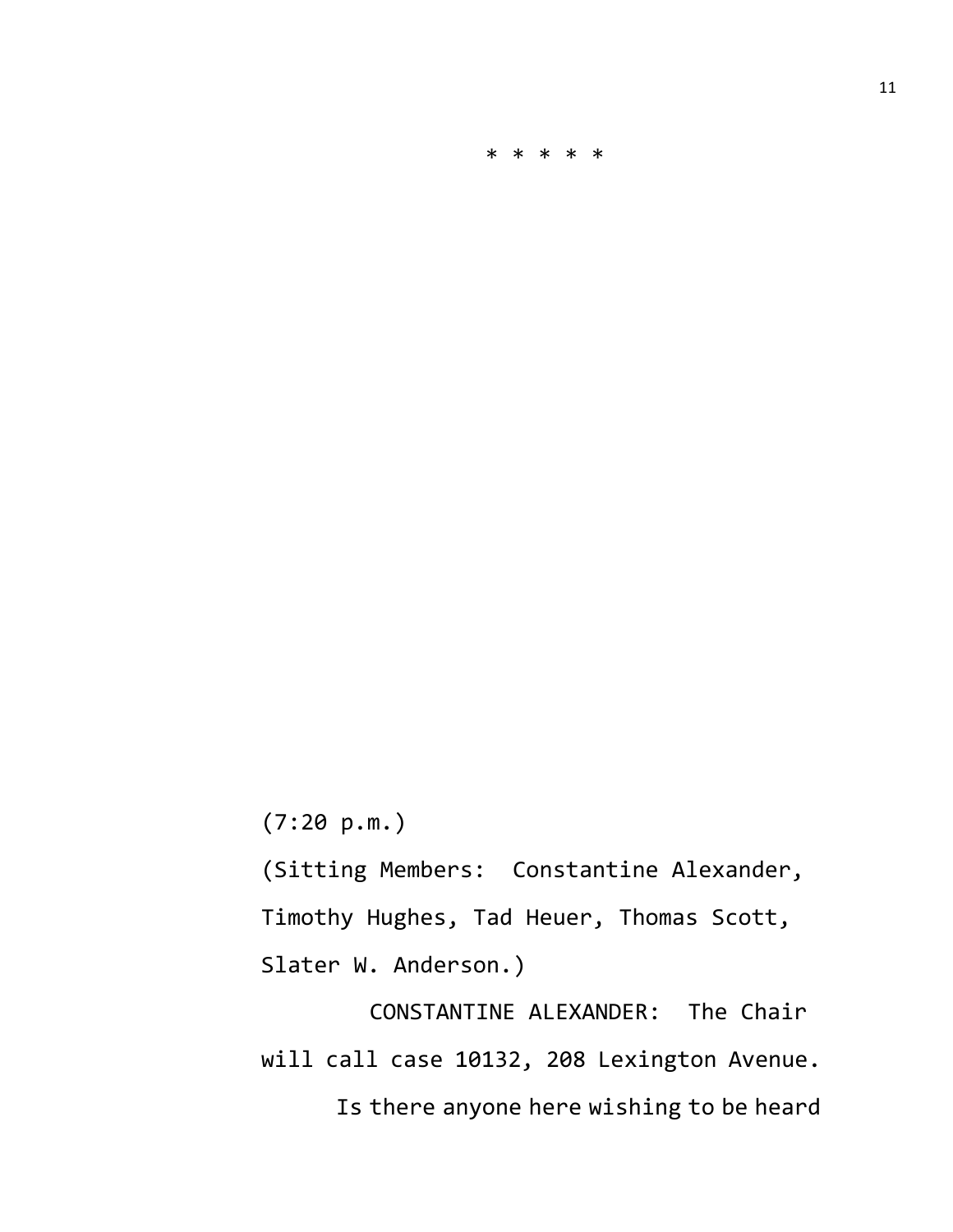on this matter?

(No Response.)

CONSTANTINE ALEXANDER: The Chair notes no one wishes to be heard.

The Chair also notes that we are in receipt of a letter addressed to Sean O'Grady from the petitioners. (Reading) The owners, Mary Lou Jordan and Peter Harris request that the outstanding variance request at 208 Lexington Avenue be withdrawn. They want to say (reading) they will be proceeding with the recently approved Special Permit at 208 Lexington Avenue.

Just to refresh the Board's memory, the case started out as a Variance case. It evolved into a Special Permit case. We granted relief in that case and now we're getting rid of the Variance case that's hanging around.

All those in favor of accepting the request of withdrawal say "Aye".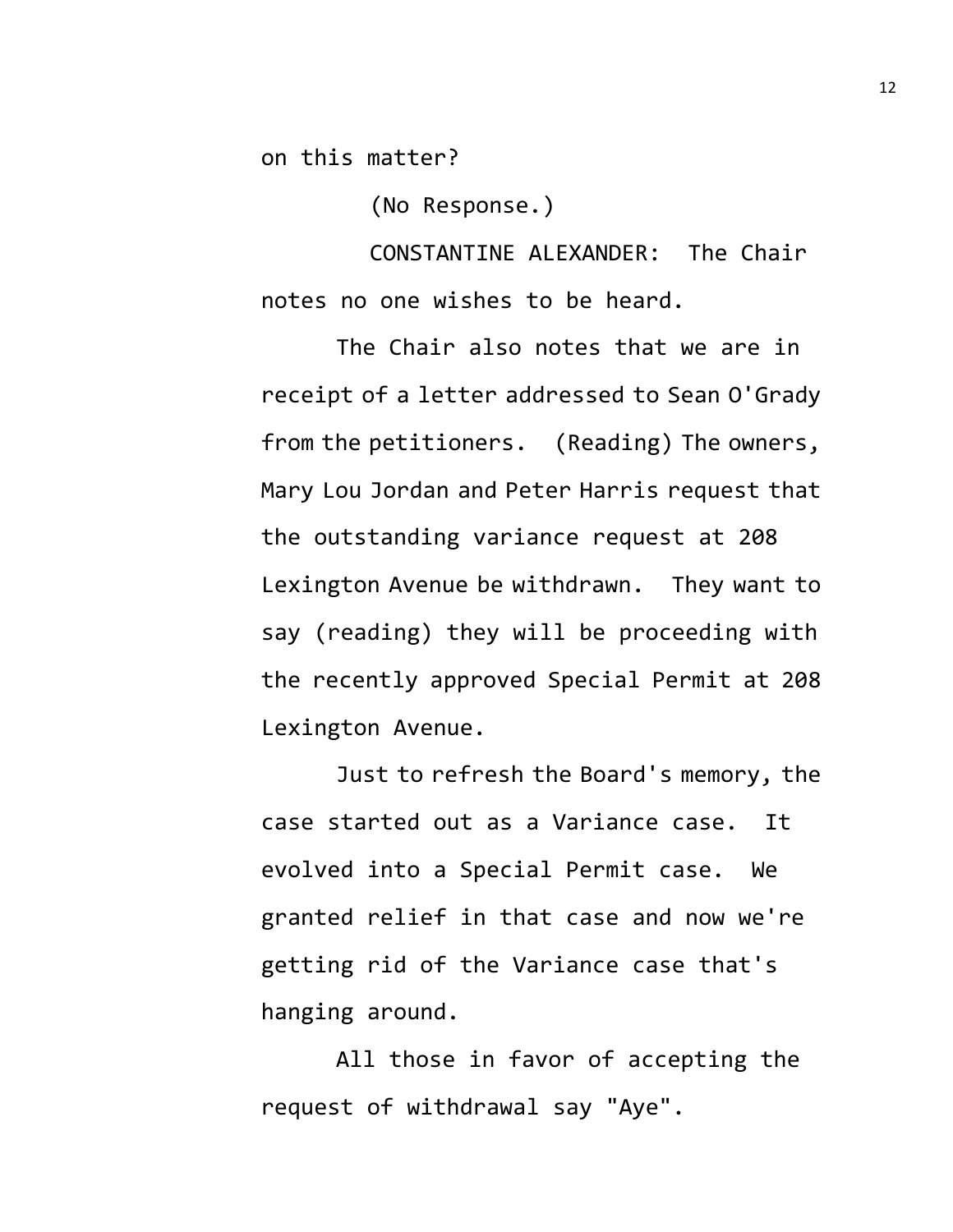(Aye.)

CONSTANTINE ALEXANDER: Case

withdrawn.

(Alexander, Hughes, Heuer, Scott, Anderson.)

\* \* \* \* \*

(7:20 p.m.)

(Sitting Members: Constantine Alexander, Timothy Hughes, Tad Heuer, Thomas Scott, Slater W. Anderson.)

CONSTANTINE ALEXANDER: The Chair will now call 11 Brookford Street.

Does anyone wish to be heard on this matter? Case No. 10179.

TIMOTHY HUGHES: I would like to be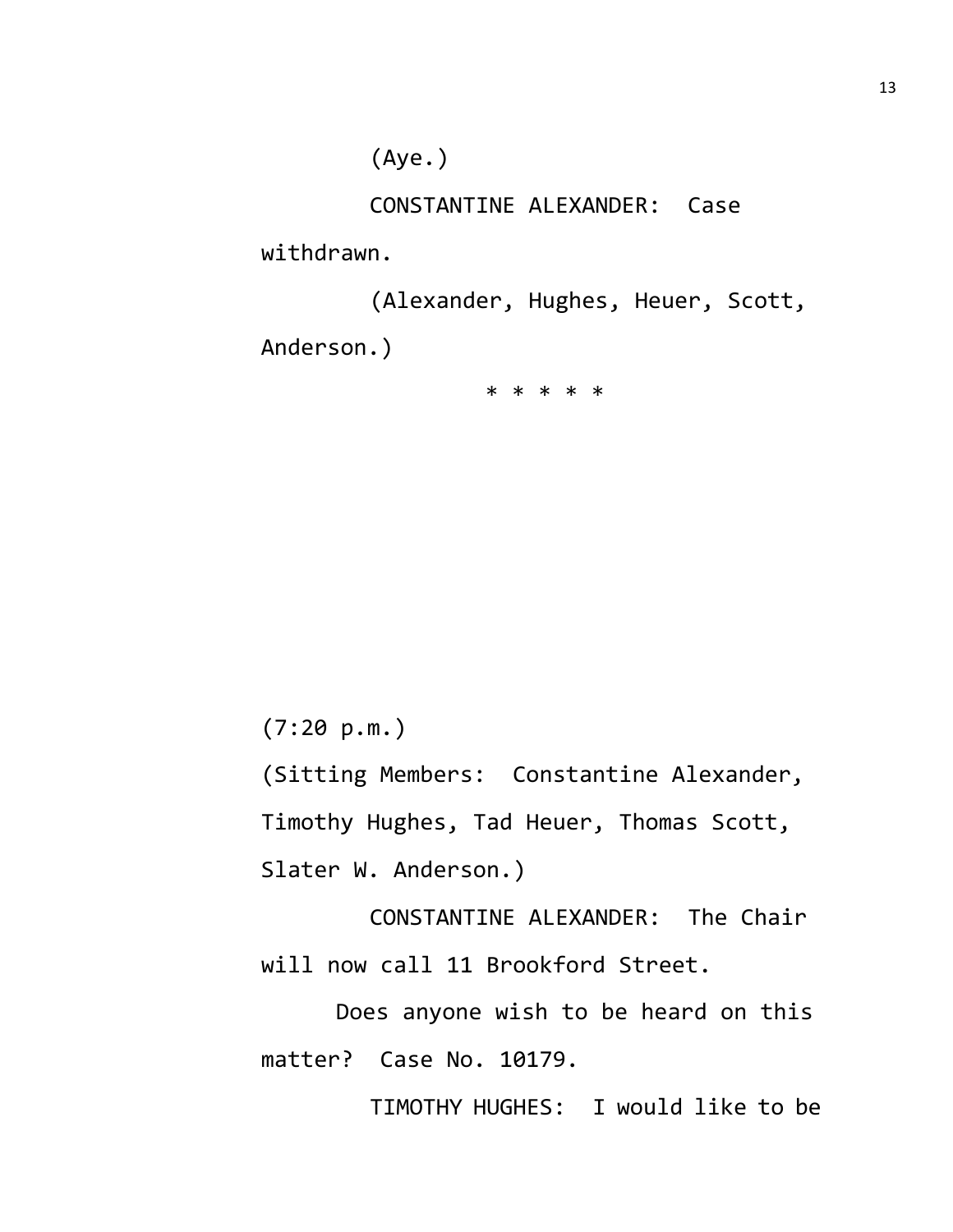heard on that matter. Where is Brookford Street?

CONSTANTINE ALEXANDER: It's up off Mass. Avenue way up on Route 16.

TIMOTHY HUGHES: Thank you.

CONSTANTINE ALEXANDER: And the Chair notes we are in possession of a letter from the petitioner, Emery Homes, E-m-e-r-y, addressed to Miss Pacheco. (Reading) Emery Homes would like to withdraw case 10179, 11 Brookford Street from the Board of Appeals hearings.

All those in favor of accepting the request to withdraw say "Aye."

(Aye.)

CONSTANTINE ALEXANDER: Five in favor.

Case withdrawn.

(Alexander, Hughes, Heuer, Scott, Anderson.)

\* \* \* \* \*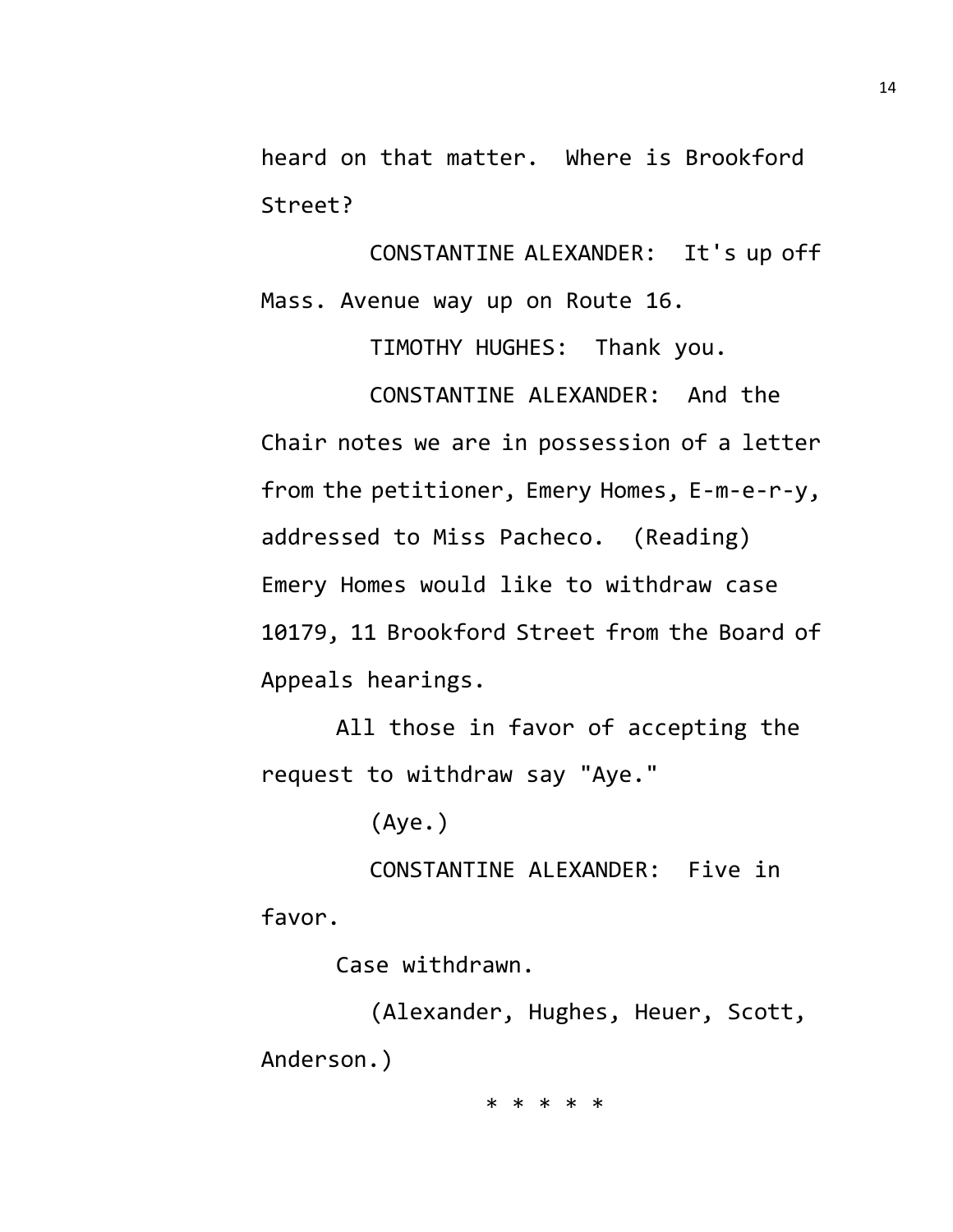(7:20 p.m.)

(Sitting Members: Constantine Alexander, Timothy Hughes, Tad Heuer, Thomas Scott, Slater W. Anderson.)

CONSTANTINE ALEXANDER: And that gets us to the last continued case which is 10160, 115 Harvey Street. But because the petitioner didn't change the time, it still says it's at 7:30 so we'll have to wait for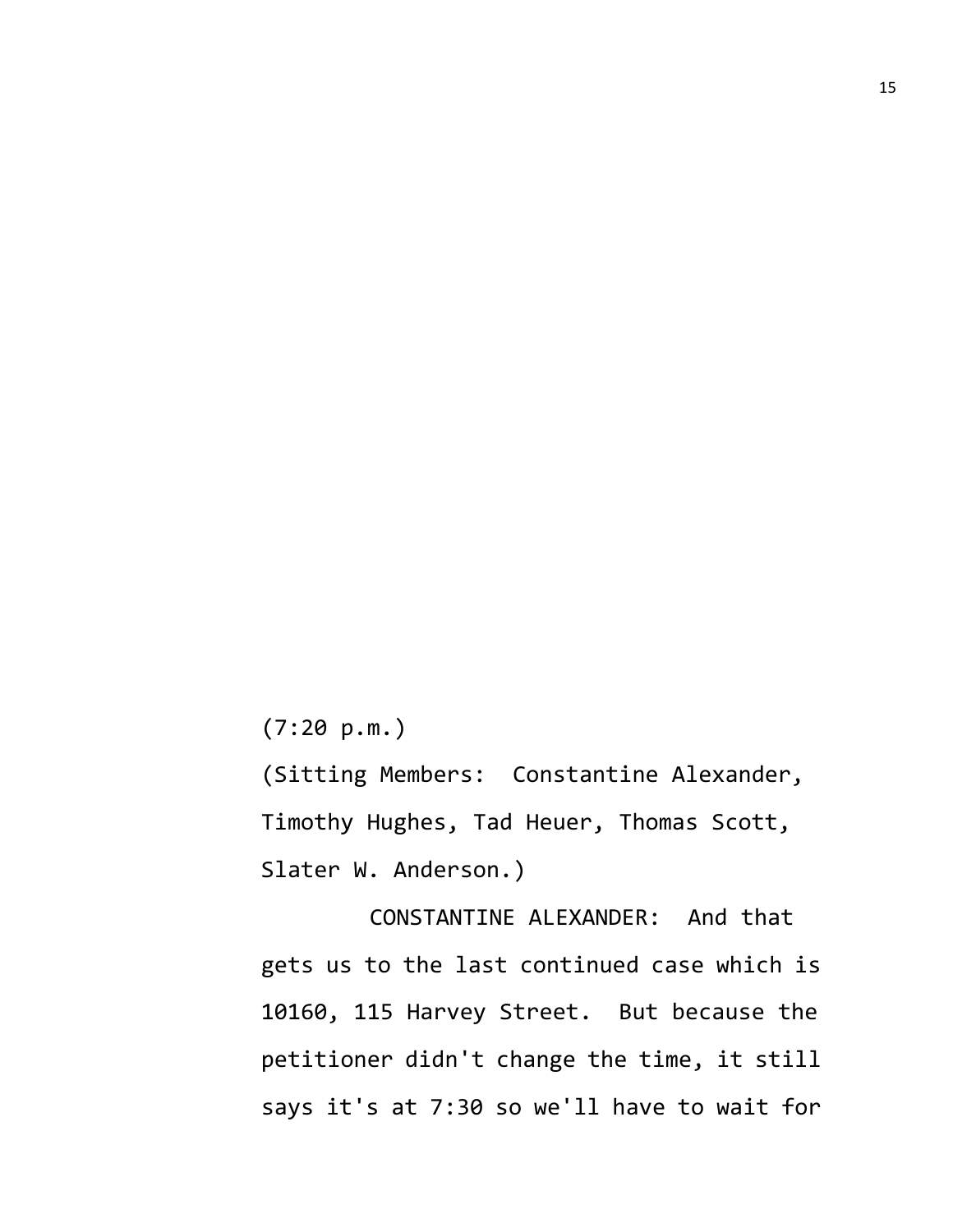7:30 before we hear the case. So we'll take a brief recess.

(A short recess was taken.)

CONSTANTINE ALEXANDER: The Chair has declared that it's 7:30 p.m. So we'll hear continued case No. 10160, 115 Harvey Street.

Is there anyone here wishing to be heard on this matter?

Please come forward and as you know, please give your name and address to the stenographer. Give us your story.

AMELIA WESTMARK: Amelia Westmark. Last name W-e-s-t-m-a-r-k. And 115 Harvey Street.

HAROLD JENSEN: And I'm Harold Jensen. Okay?

AMELIA WESTMARK: First I want to apologize to the Board and everyone waiting for my error in not changing the time to seven p.m.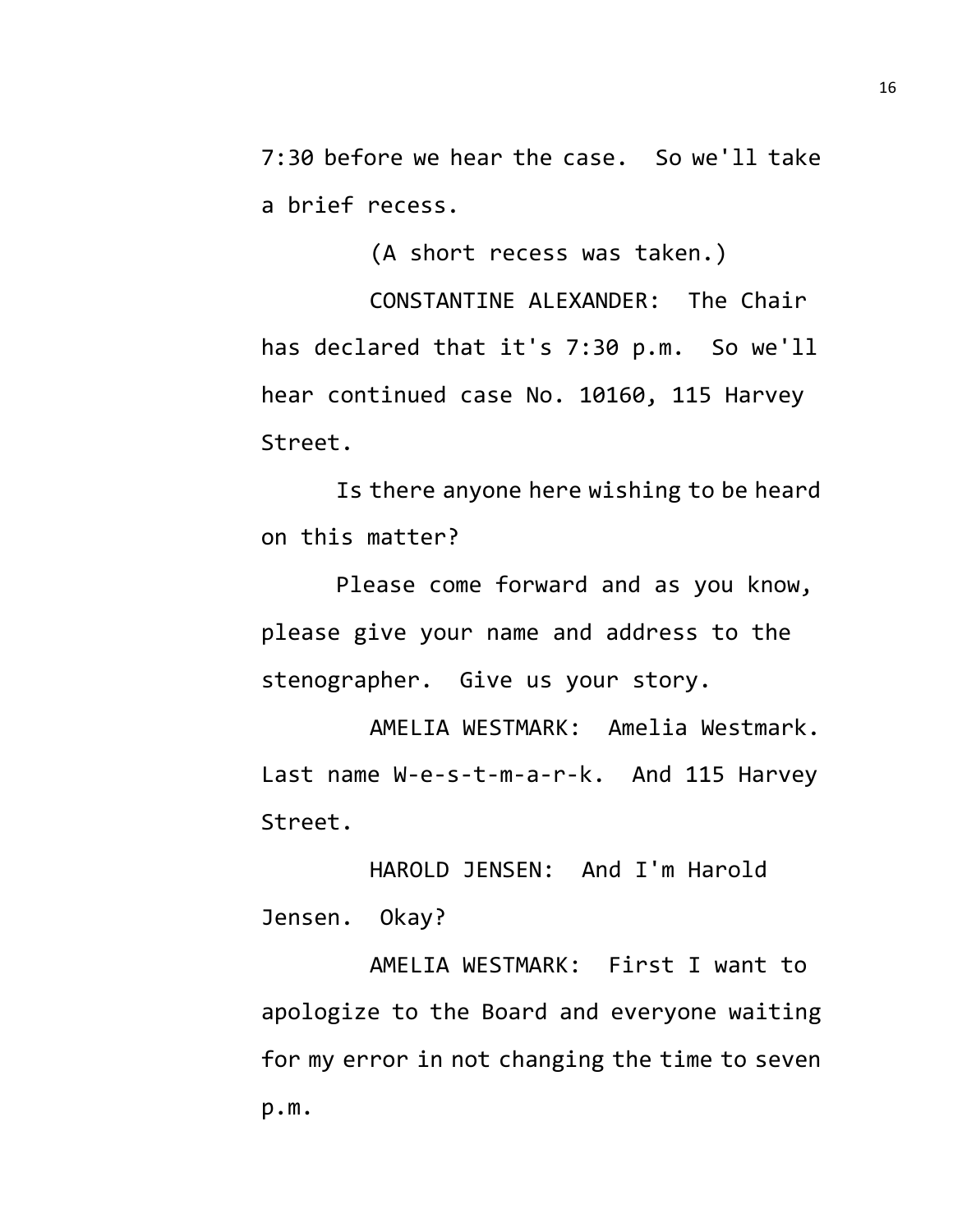our problem. You had to wait. We had to be here anyway.

AMELIA WESTMARK: Oh, okay.

HAROLD JENSEN: So I guess I'll

begin. I'm just going to quickly go over the changes that we made last time.

CONSTANTINE ALEXANDER: Why don't you just take a step back.

HAROLD JENSEN: Okay.

CONSTANTINE ALEXANDER: You were here before --

HAROLD JENSEN: Sure.

CONSTANTINE ALEXANDER: -- just to make sure we're all on the same page.

HAROLD JENSEN: Sure.

CONSTANTINE ALEXANDER: You were here before us for a Variance for various structural changes you want to make to the structure.

HAROLD JENSEN: That's right.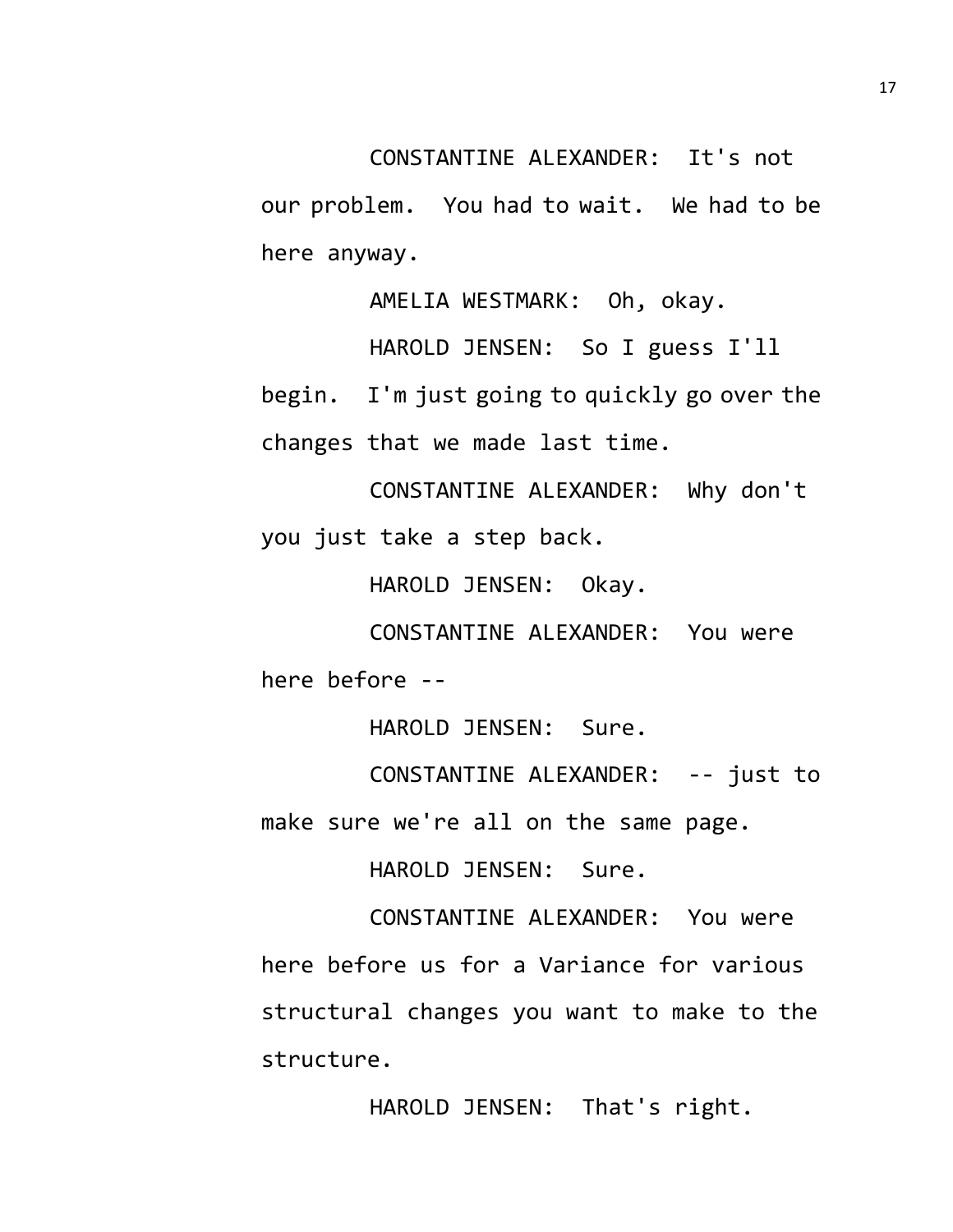CONSTANTINE ALEXANDER: And you got a lot of feedback from the Board about we were not too happy with what you proposed, specifics but not the concepts. I think we were supportive of the concepts. And you went back to the drawing board.

HAROLD JENSEN: Okay, yes.

CONSTANTINE ALEXANDER: And you have other material with you regarding the parking, at some point you're going to give it to us?

AMELIA WESTMARK: Yes.

HAROLD JENSEN: Yes, we do.

CONSTANTINE ALEXANDER: Okay, fine. Let's go through the structure itself first.

HAROLD JENSEN: Okay. So, as you said, we were here in October. And then you didn't agree to what we had. We went back to the drawing board. We've since spoken with the -- we hired an architect. We hired the architect from the lumber yard to do some of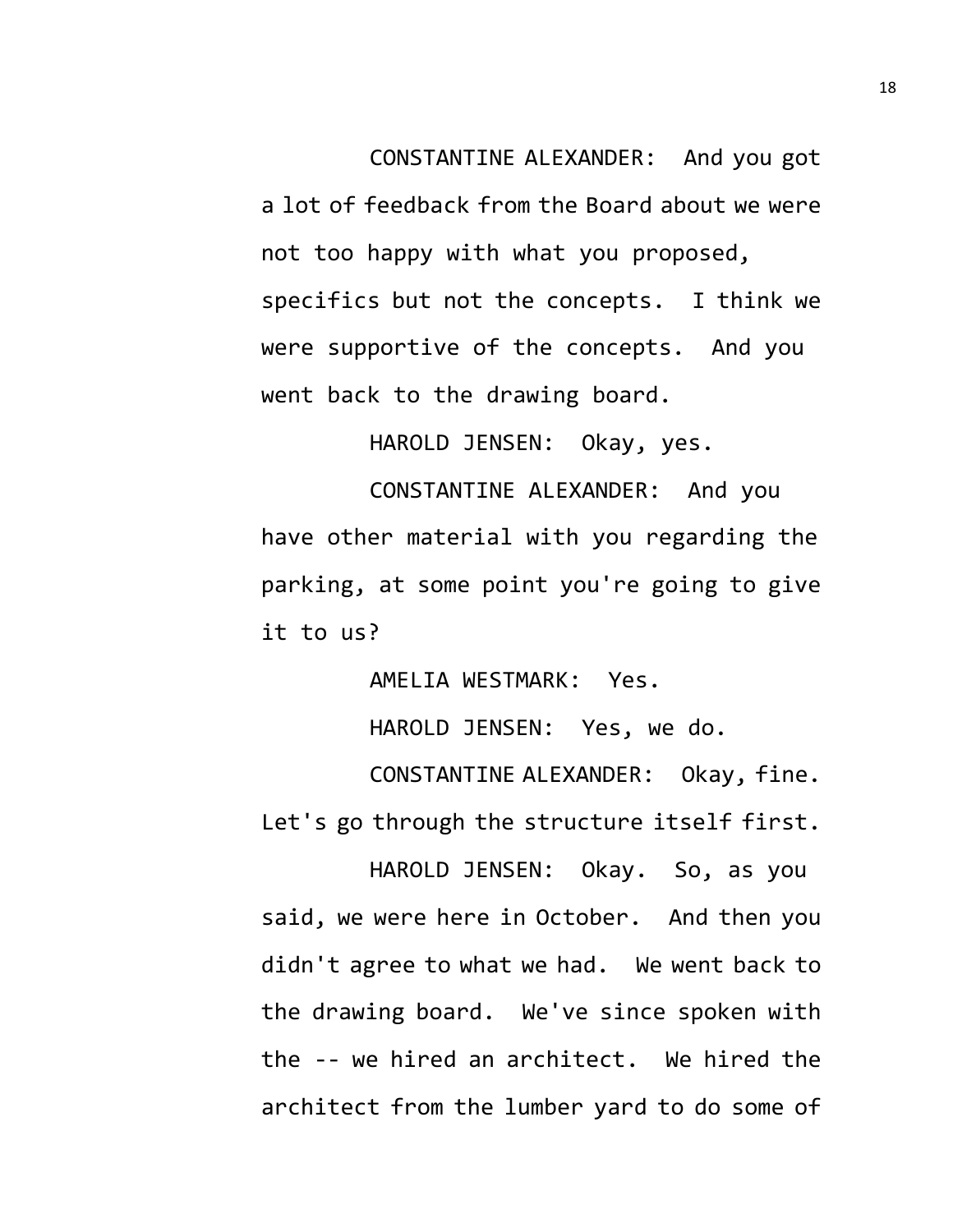the more conceptual drawings. So we worked with him. We talked to some neighbors to see what else works with the neighborhood. We hope that what we have, we think it's a big step forward. And first off, thank you again for all your help last time. It was really helpful.

So, the major changes we have, we changed to a traditional flat roof style.

AMELIA WESTMARK: So I have the photos in your packet. I can hold it up.

CONSTANTINE ALEXANDER: We have it in the file, too. Maybe you can just hold it up.

AMELIA WESTMARK: Yeah.

HAROLD JENSEN: So we went to a traditional --

CONSTANTINE ALEXANDER: And yours is the third from the right?

HAROLD JENSEN: Yes, right in the middle there.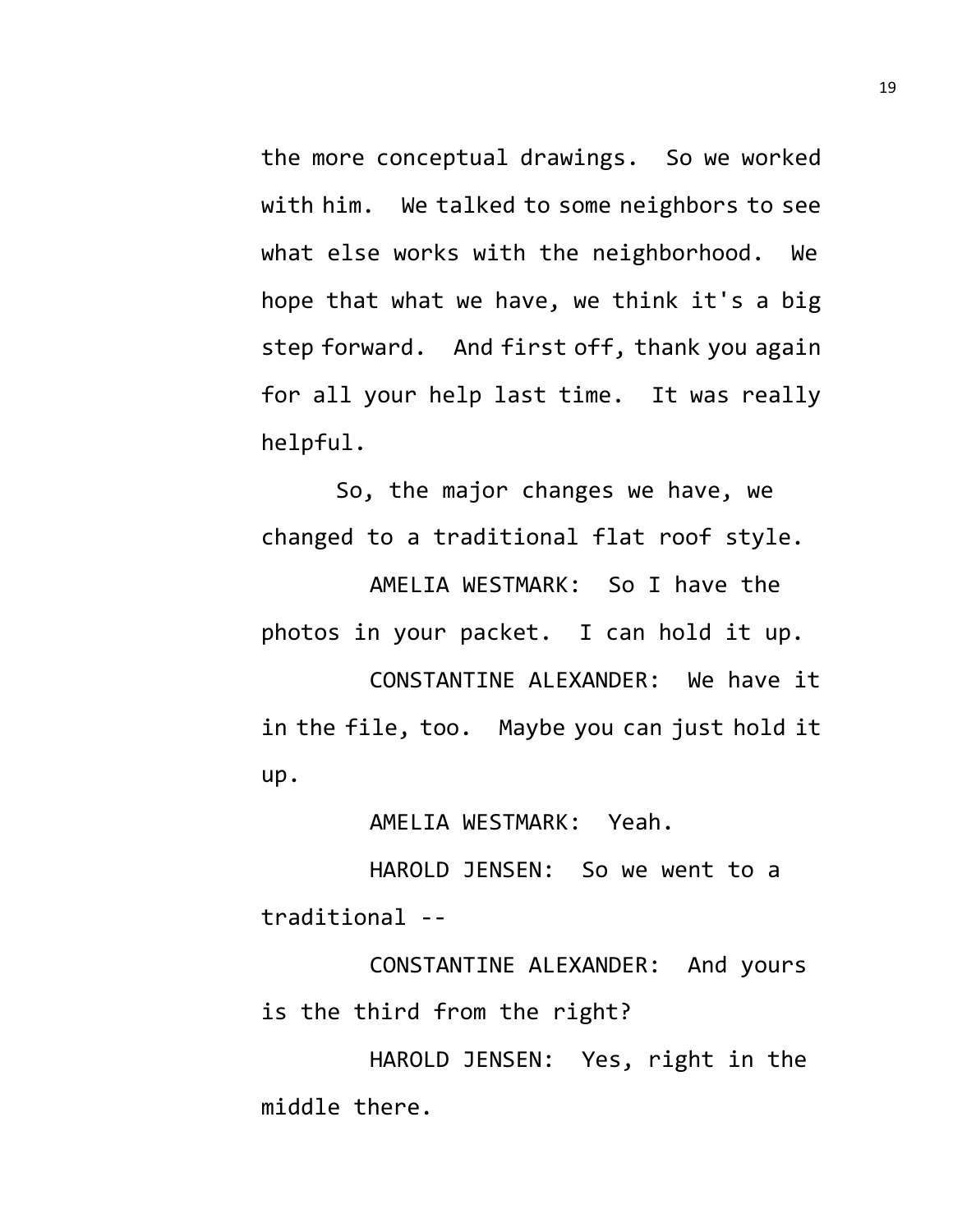And we spoke with -- the architect we have has been in Cambridge for a number of years and he had photos of different houses that he has done. And so I took his word on that it was a traditional Cambridge-style house.

TAD HEUER: Who is your architect? HAROLD JENSEN: Jia Khalsa. He's the same architect that does the lumber yard, that's doing the property around us.

TAD HEUER: Right.

HAROLD JENSEN: He helped us with that.

There's also a street -- a 3-D view. And then we have elevations. So that was the big change from the fake dormer that we had last time.

The plan stays -- technically stays the same. The plans of the layouts of all the floors, we didn't change those much. Going the flat roof actually reduces the height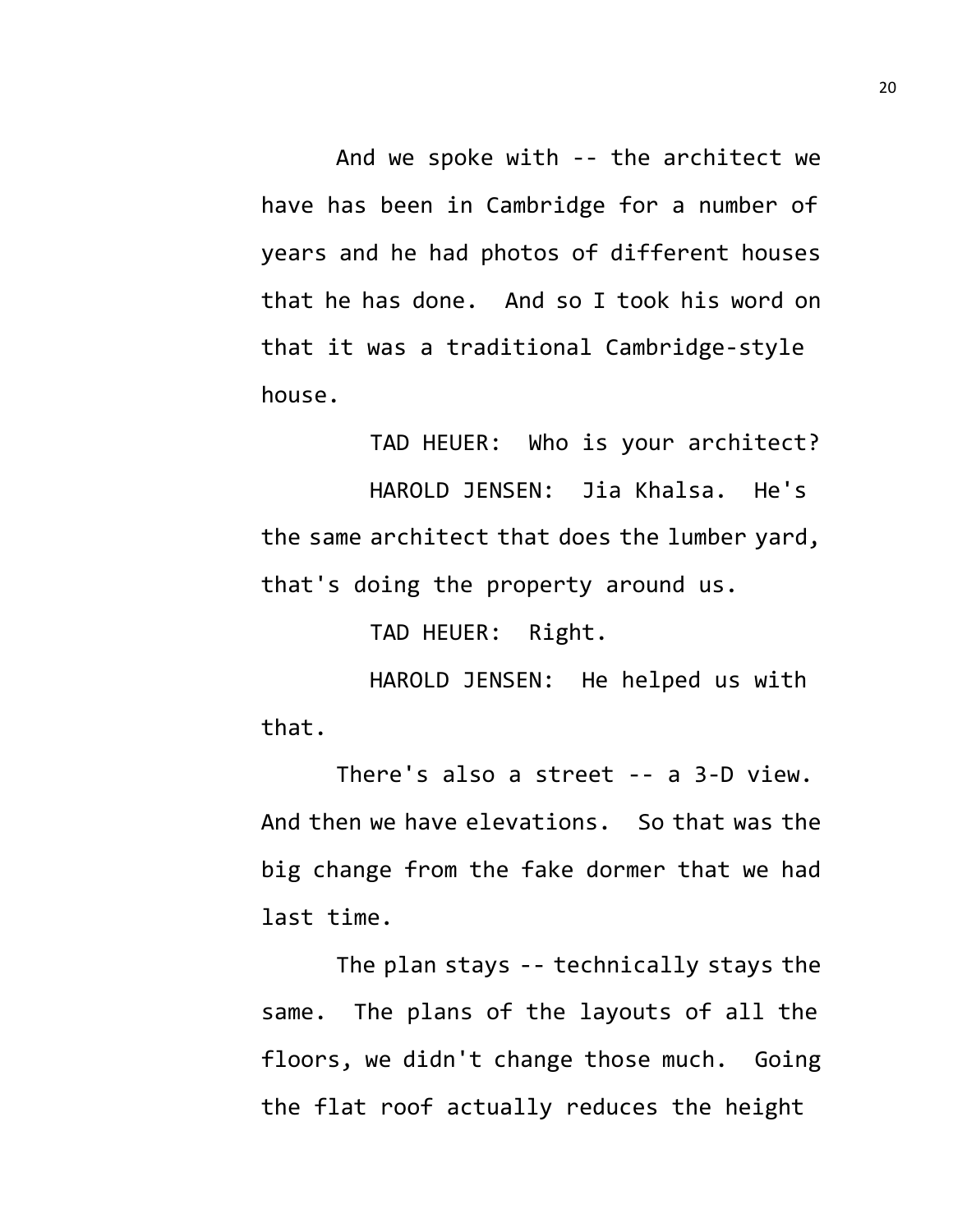from a previous submission by two feet. Going from 33 feet down to 31 feet, three inches. So it increases it from what it is now. Right now it's just under 28. So we're adding three feet in height. And then we reduced the floor space from our -- from both what we have now, the FAR that we have now and the FAR that we proposed last time. So now we're down by -- we reduced it by about three percent from what it is right now.

CONSTANTINE ALEXANDER: So what you're proposing on FAR is you're going to be 0.86 in a district that has a supposedly no march than 0.65.

HAROLD JENSEN: That's right. That's right. We're currently way over the district. We have, yes.

And then we reduced or we increased, however you want to look at it, the setback on the left, we took six inches off the left side.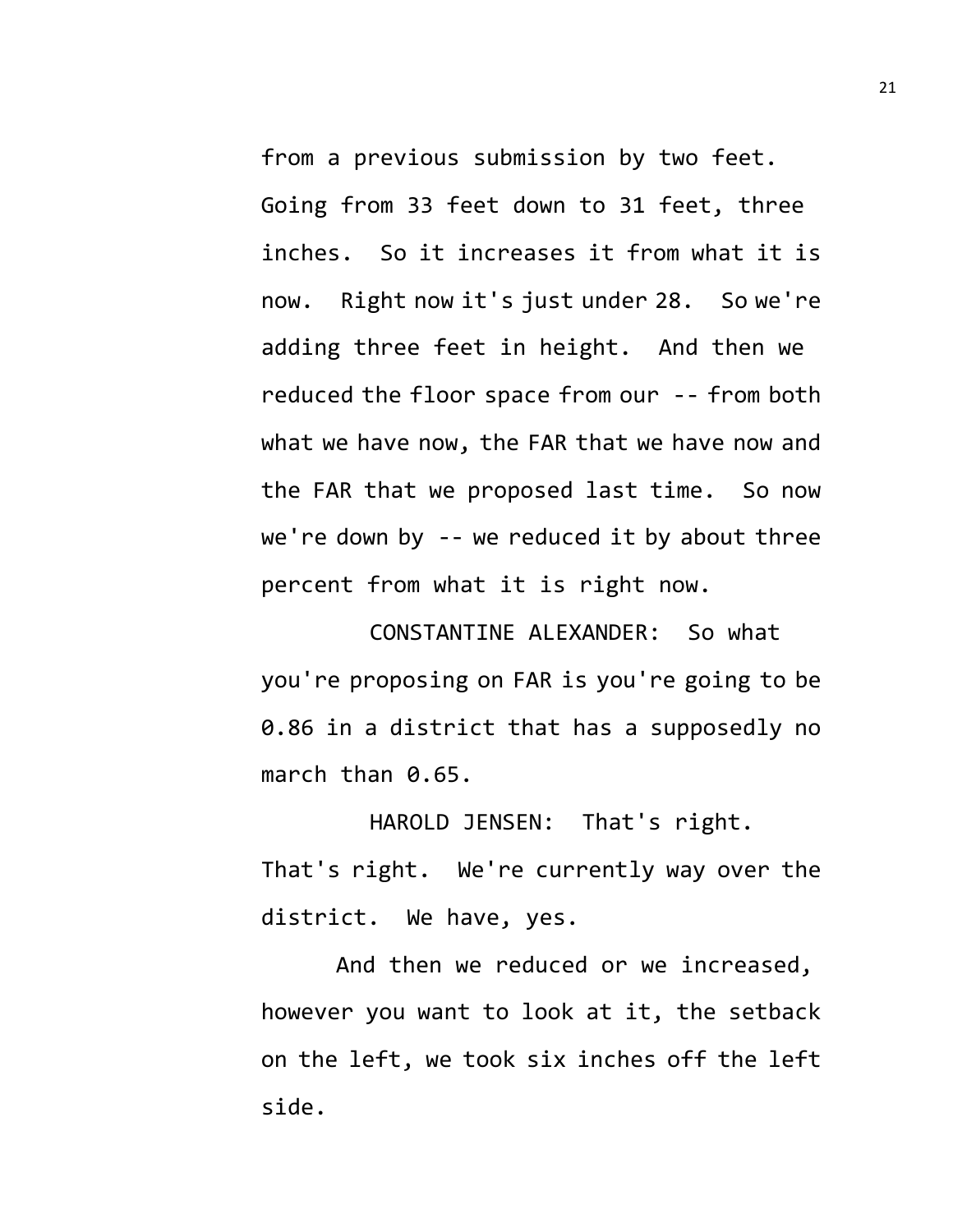AMELIA WESTMARK: This one.

HAROLD JENSEN: So from our previous submission we took six inches off. And you can see from the -- as you can see, we reduced the width of the overall house from what it is now. And that's including both sides of it. If you look at just the actual addition that we're kind of look at the additions of what's changing and that's what we have to switch sideways. The actual addition we're reducing in width by quite a bit. It's actually, it's going from 28 feet down to 21 feet. So just the addition that we're rebuilding, we're reducing it by seven feet then what we currently have right now.

CONSTANTINE ALEXANDER: And you're solving the encroachment problem on your neighbor's problem.

HAROLD JENSEN: And solving the encroachment problem, right. Yep. And if it weren't for the encroachment problem, we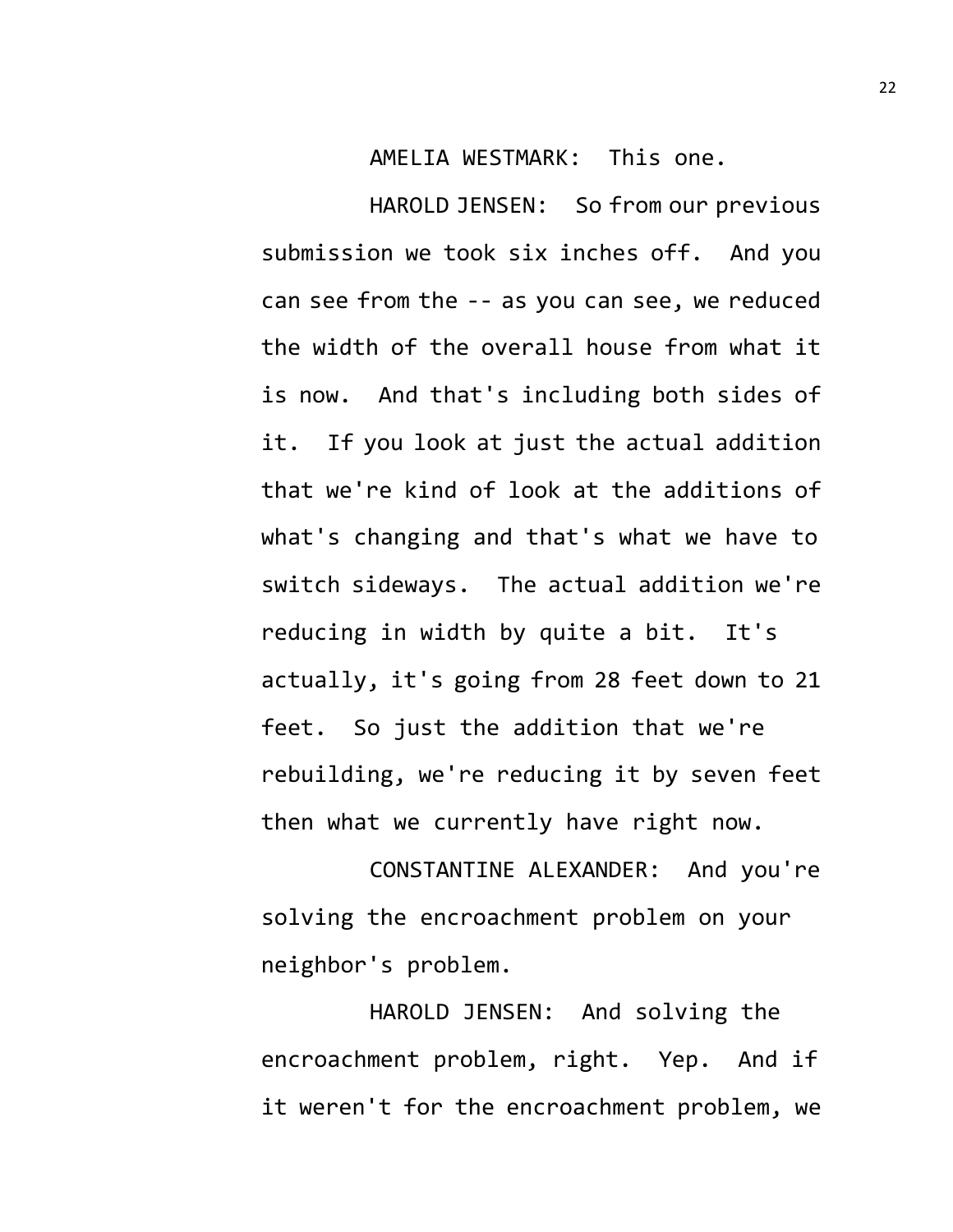would be able to build straight back. (Inaudible). But that's why we have to -- you can see the yellow, that's the offset just to solve the encroachment.

TAD HEUER: This is just by curiosity, it doesn't matter for this, did you discuss with the lumber yard land swap that would give you a right angled lot at all?

HAROLD JENSEN: We talked -- we talked about it.

TAD HEUER: And they didn't care? It's unusual that they would want --

AMELIA WESTMARK: They are going to put the fence around it. So the fence that they have in their plans which they submitted to the Planning Board shows the fence going more up --

HAROLD JENSEN: A bit at a right angle.

TAD HEUER: So in 21 years you'll have an adversely possessed right angled lot.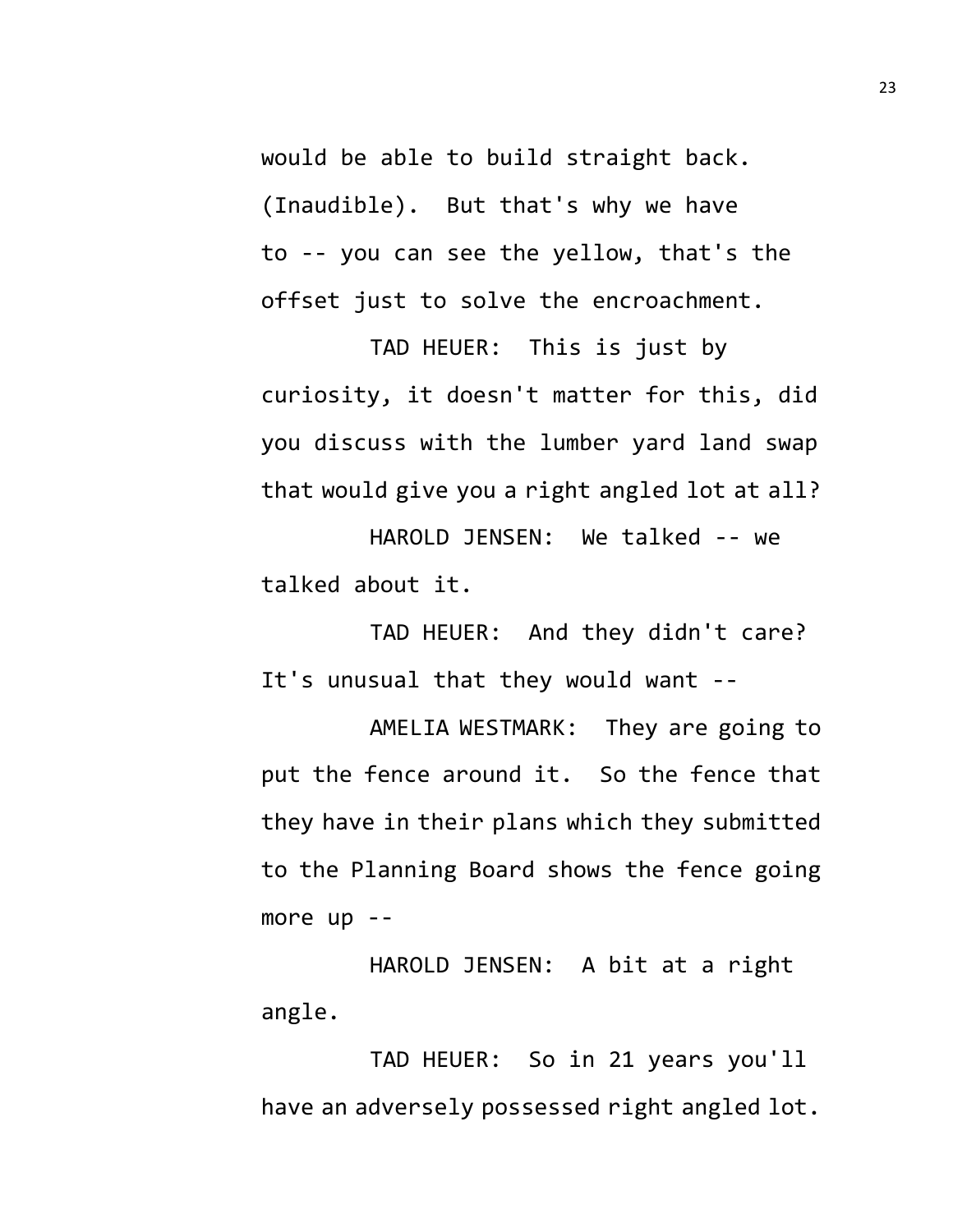TIMOTHY HUGHES: Something to leave your kids.

HAROLD JENSEN: Well, their argument is because it's registered that we can't adversely --

CONSTANTINE ALEXANDER: Yes, that came up the last time.

TAD HEUER: Well, that's true you can never possess -- which makes the fencing it in even worse. You think if you can't adversely possess it, there should be an agreement that they deed you across the parcels you need within your fence lines.

AMELIA WESTMARK: Right. They're actually going to fence it more than we --

HAROLD JENSEN: We asked and they  $-$  I think, because they're in a  $-$ - they don't own it. They still don't own it yet. TAD HEUER: Right.

HAROLD JENSEN: I don't know the middle ground for a big development like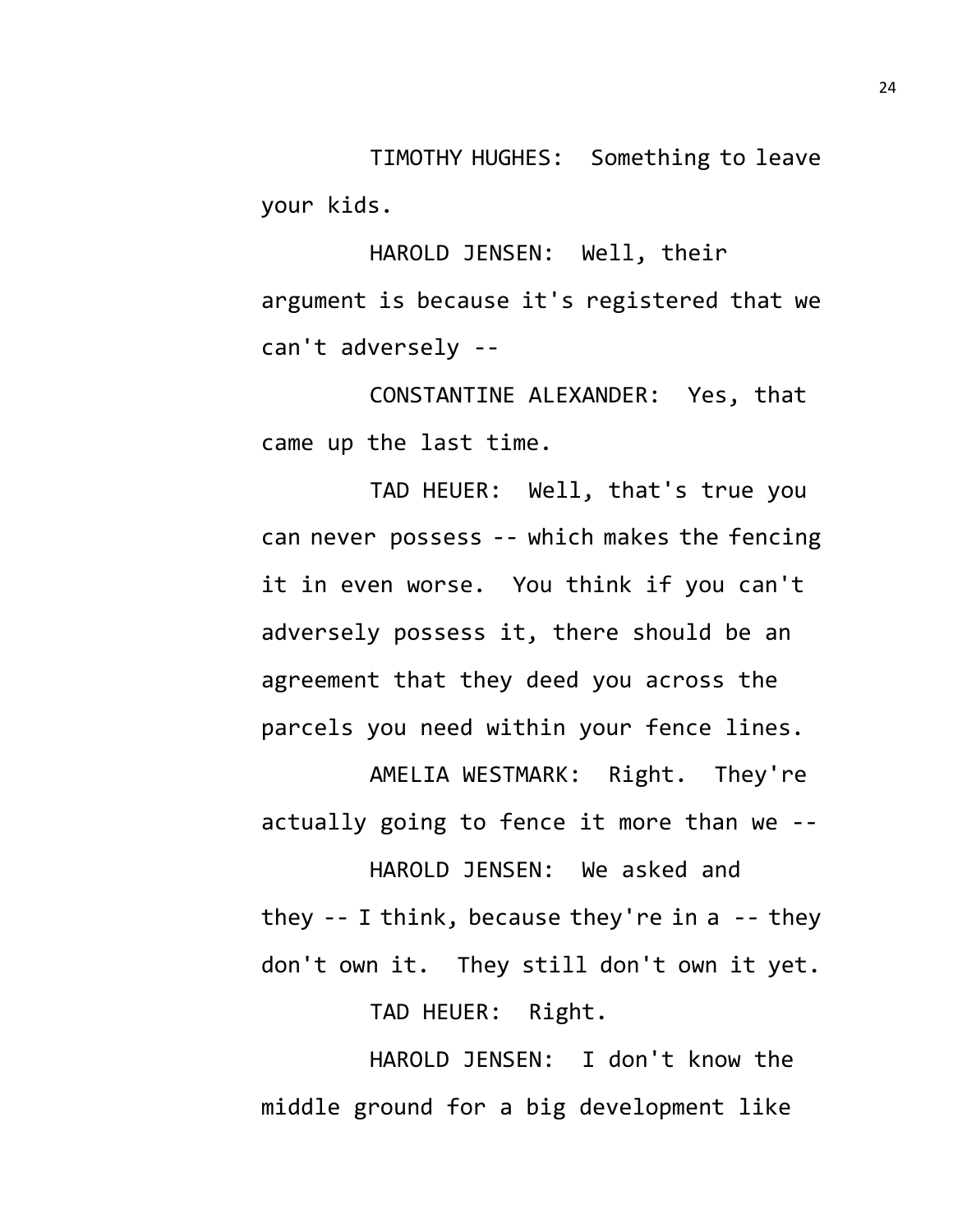that. But I know they say they close on the property in a few weeks. I think adding another complication to it --

AMELIA WESTMARK: Two weeks.

HAROLD JENSEN: -- they just kind of blew it off and said they'll take care of us as we see fit.

TAD HEUER: Right. I just say not related to this at all, as a land use attorney --

HAROLD JENSEN: Yeah.

TAD HEUER: -- my two cents would be at some point when you have the time well down the road --

HAROLD JENSEN: Sure.

TAD HEUER: -- you figure out how to do it. Like, because if you try to sell this property with a fence line that doesn't match your lot line and people don't know the history of all this, you're going to have some mighty confused buyers and sellers and title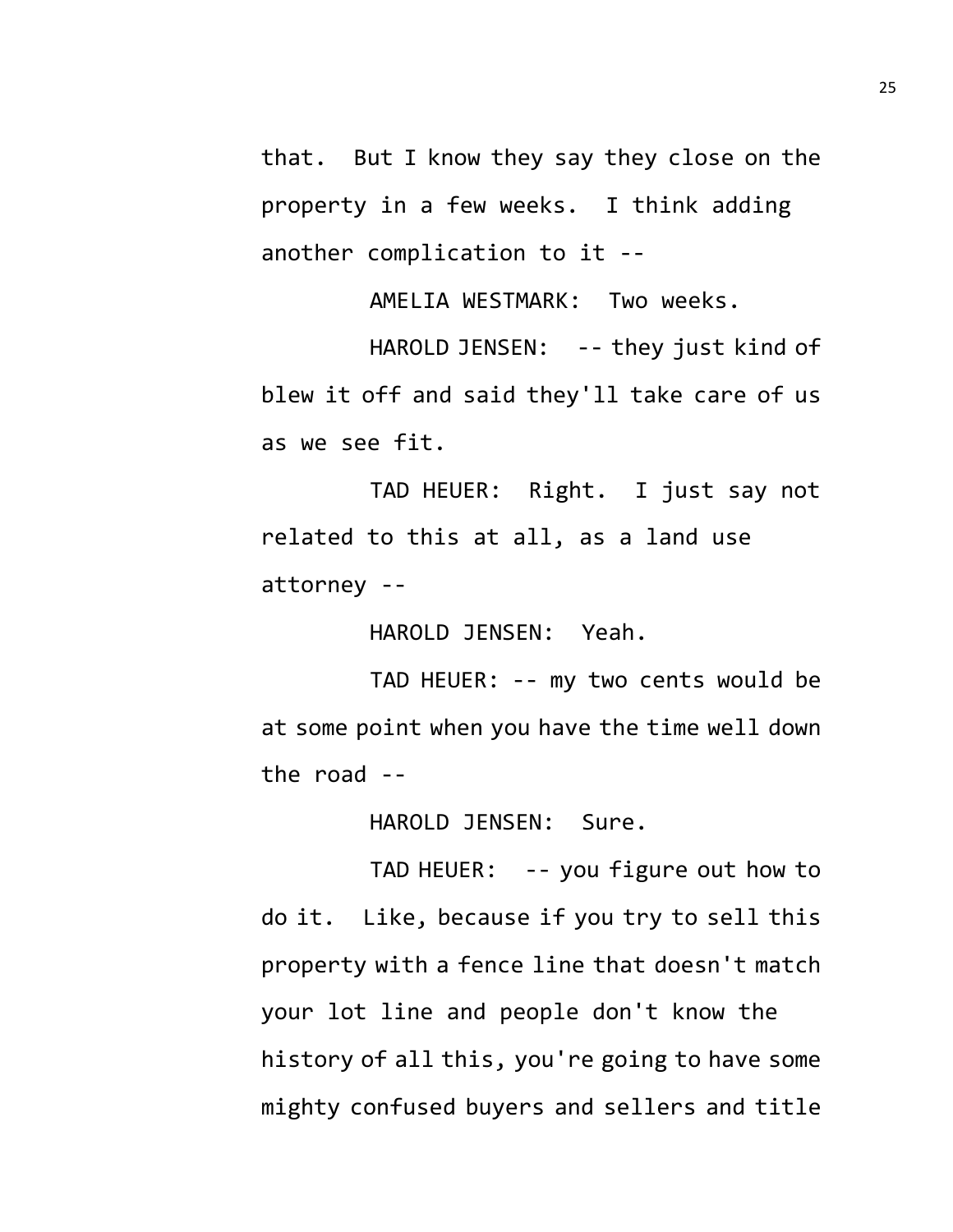searchers down the road.

HAROLD JENSEN: Okay, okay.

TAD HEUER: Just my two cents helpful hint.

HAROLD JENSEN: Good to know, thank you.

CONSTANTINE ALEXANDER: Now, one of the comments that was made last time about your prior plans was the size of the roof deck.

> HAROLD JENSEN: The roof deck, yes. AMELIA WESTMARK: Yes.

CONSTANTINE ALEXANDER: I couldn't tell, but it seems to me you haven't changed that; is that right?

HAROLD JENSEN: We did.

AMELIA WESTMARK: We have changed it.

HAROLD JENSEN: We did change it. AMELIA WESTMARK: So if you look at this one right here, you can see it only goes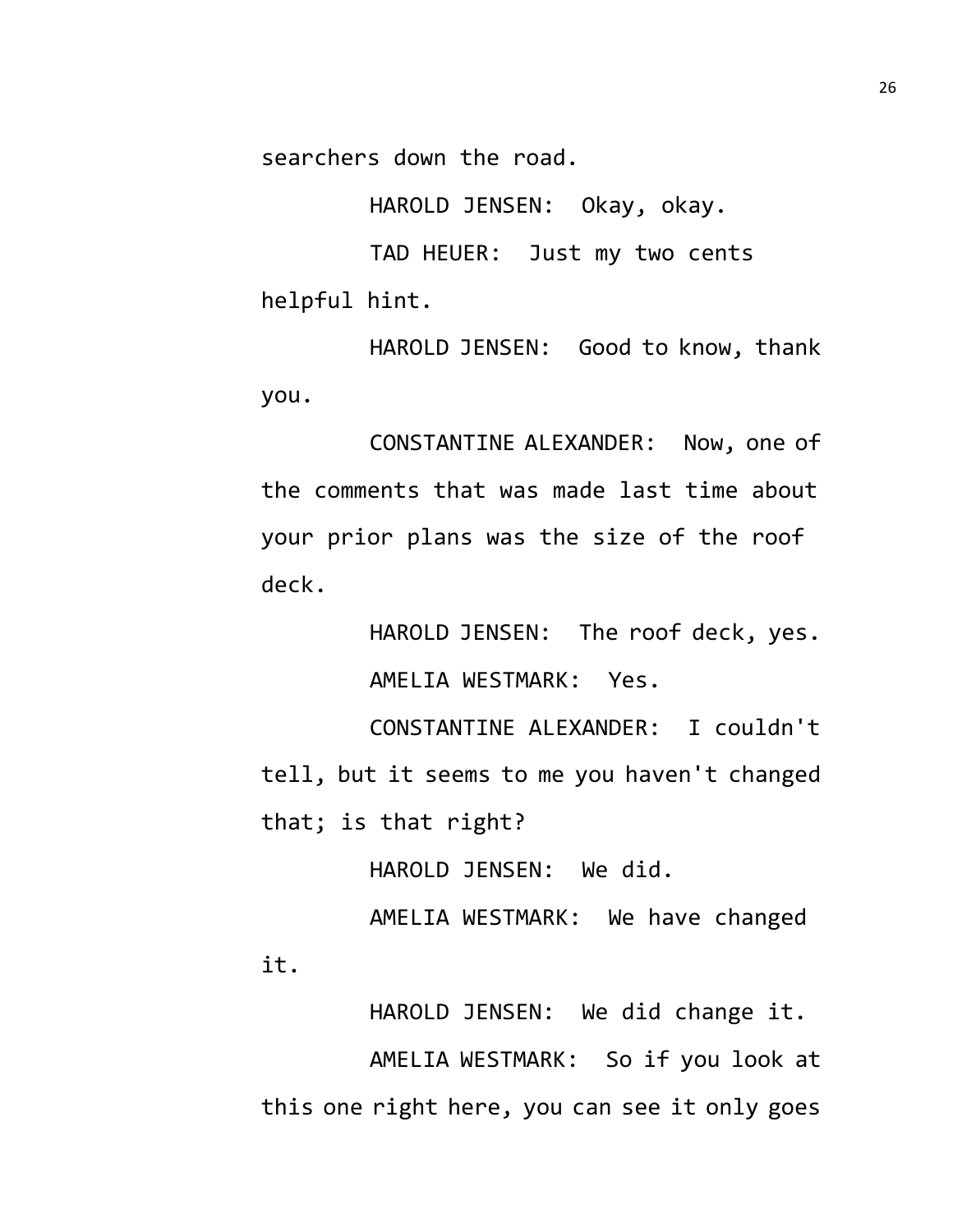out that far. So the portion of the deck or the roof --

HAROLD JENSEN: We just went straight back.

AMELIA WESTMARK: Yep. That goes --

TAD HEUER: I have the file, but I don't have any....

CONSTANTINE ALEXANDER: It's that one page? It's at the bottom of the left-hand corner of the page.

HAROLD JENSEN: Even seeing this, the roof that just goes straight back from the house --

CONSTANTINE ALEXANDER: It's that page, there.

HAROLD JENSEN: And we think of it -- we think of it as an egress, so we just went straight back.

AMELIA WESTMARK: So there's no roof deck on this part.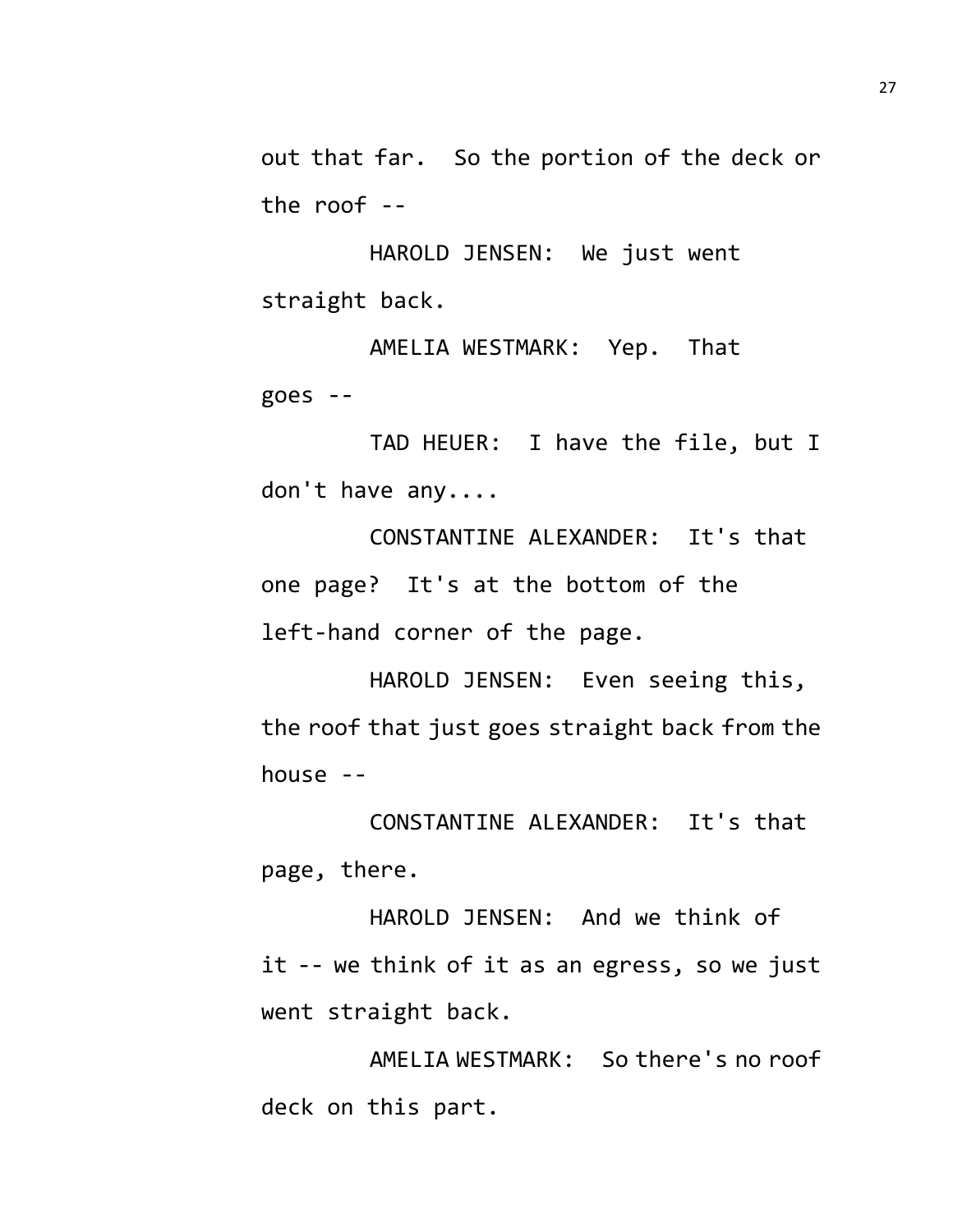CONSTANTINE ALEXANDER: I see.

HAROLD JENSEN: So we reduced it. I mean, we're completely willing to keep -- to fully reduce it further.

CONSTANTINE ALEXANDER: Roughly how big is that roof deck?

HAROLD JENSEN: It's 23 feet long, and then this is 21 feet minus by about five. So it's probably about 15 feet wide.

CONSTANTINE ALEXANDER: It's still a good size roof deck.

HAROLD JENSEN: It's still a big roof deck, yes. Yeah.

TIMOTHY HUGHES: But it has to go all the way to the back. It has to have the length. That's the egress.

HAROLD JENSEN: Yes. And we thought about maybe taking corners out if you really want to reduce it. But we didn't get a sense that -- I mean, we didn't really know so we said we'll keep it easy.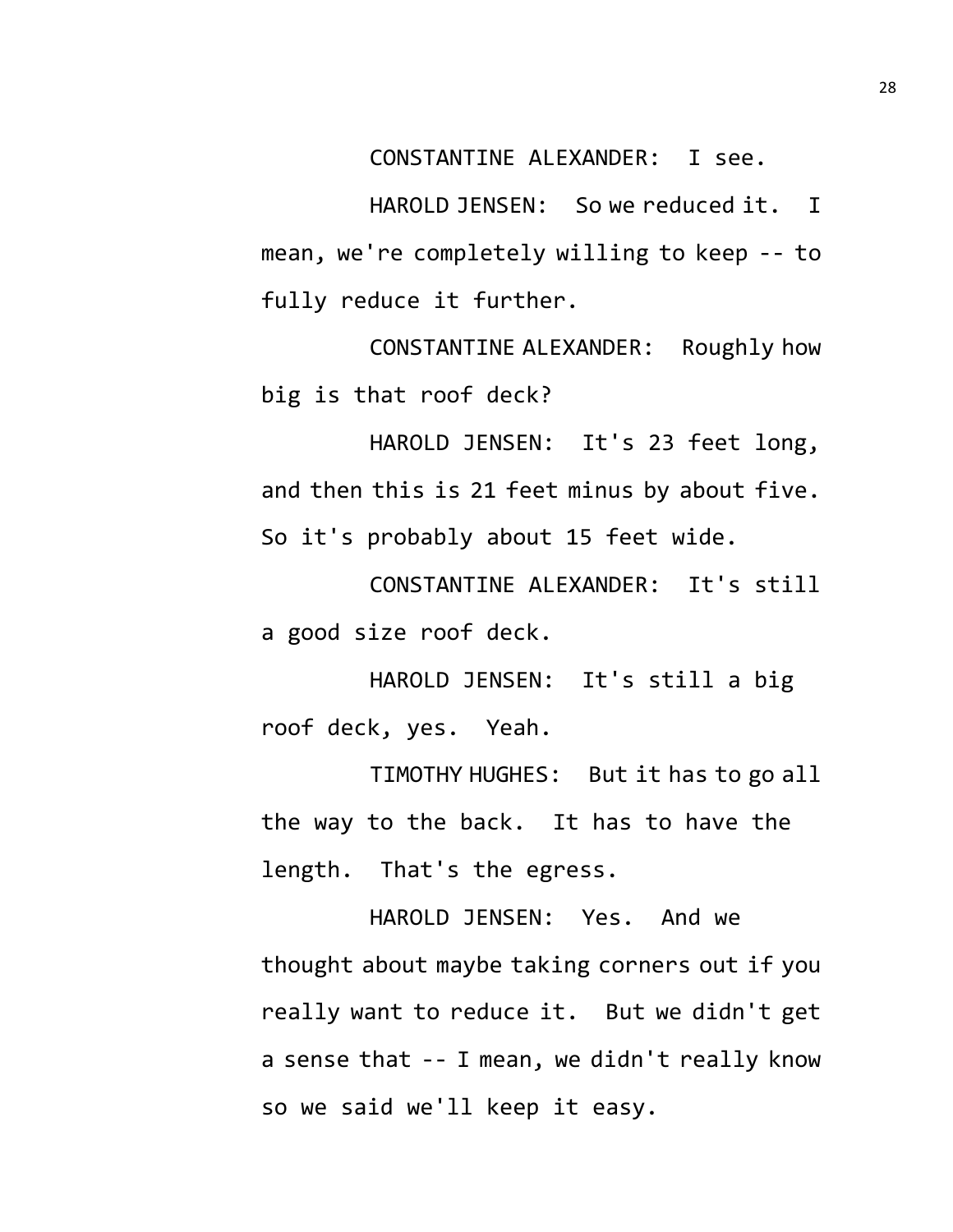TAD HEUER: So if I have it right, you're going to have essentially a 15-by-23 roof deck attached to an approximately a 15-by-23 studio; is that right?

AMELIA WESTMARK: Yes.

HAROLD JENSEN: Yeah, that's right. TAD HEUER: Okay.

So I presume you're going to be vetting

your -- that's going to be a rental; right? AMELIA WESTMARK: Yeah.

HAROLD JENSEN: Well, it's where we will live first.

TAD HEUER: You're going to be in the upstairs?

HAROLD JENSEN: Yes. That will be ours at first.

TAD HEUER: I was going to say your renter, whoever finds that, if you have the wrong renter, you're going to have quite a party roof deck for a single person --

HAROLD JENSEN: I see.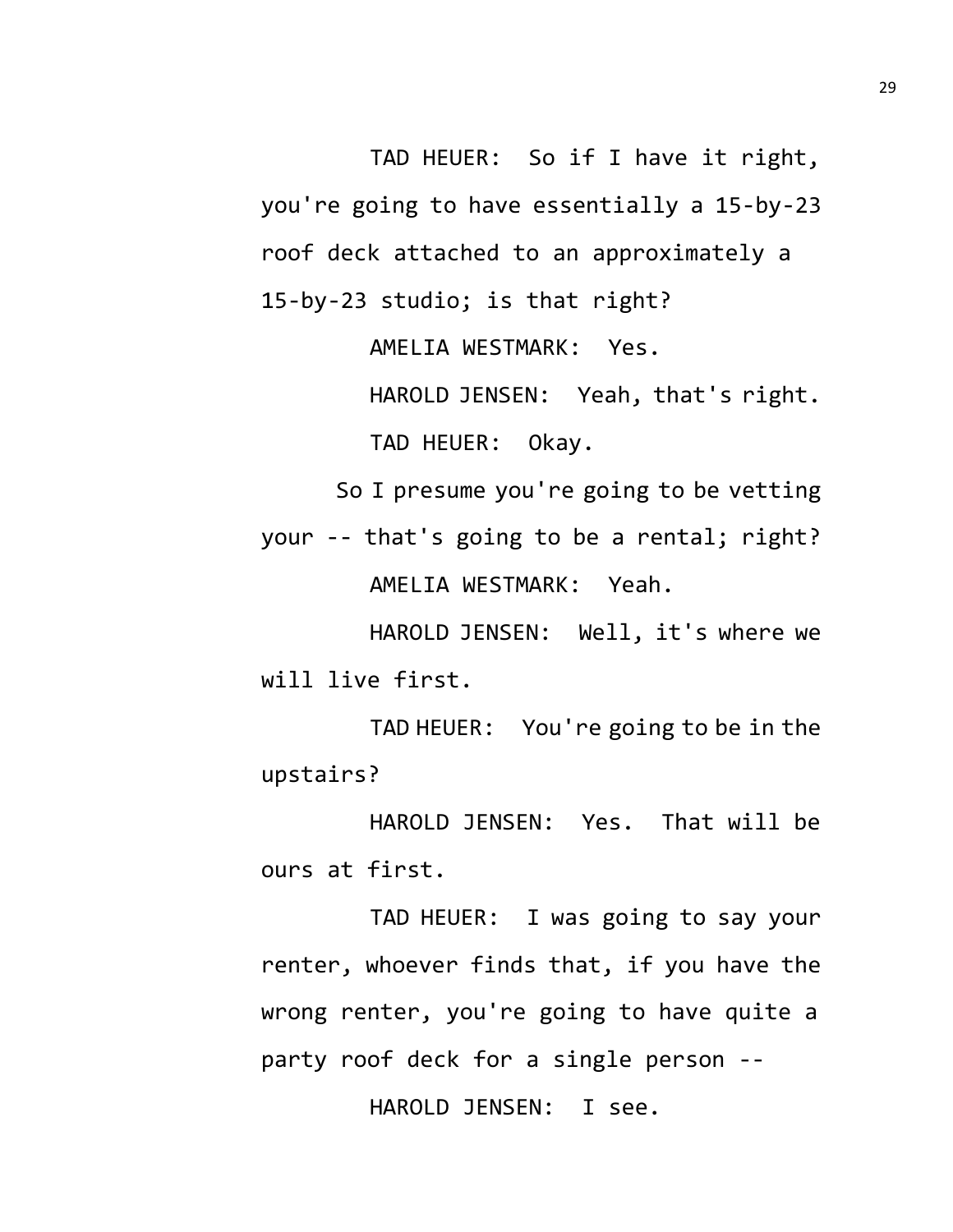TAD HEUER: -- in that studio at some point in the future.

CONSTANTINE ALEXANDER: You're going to have a good view of the apartments in the lumber yard development I'll tell you that for sure.

HAROLD JENSEN: And vice versa. I guess they'll have a good view of the party with the deck.

TIMOTHY HUGHES: I would think about renting to somebody with a serious case of vertigo.

HAROLD JENSEN: I like to put gardens, like, grow some gardens on the side of the fence. And the part we hope to do, the part that's not roof deck is just going to be a green garden space. So that's the idea.

So anything left? Yeah, we're reducing the deck size which helps -- it makes it look smaller also. And then, yeah, then we're trying to figure out the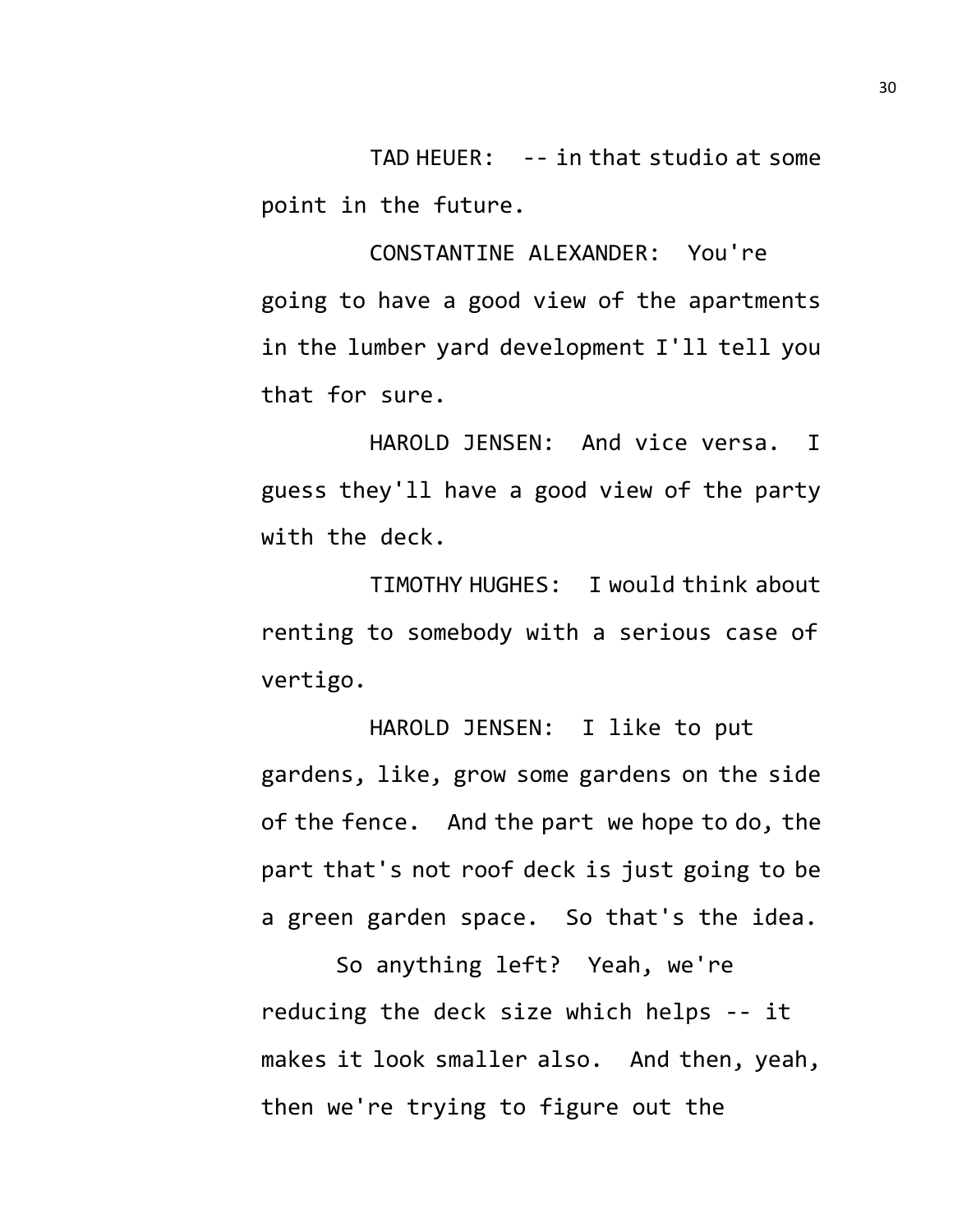architecture. And those are the main changes.

CONSTANTINE ALEXANDER: Now the parking.

HAROLD JENSEN: So now the parking, the garage issue. With the lumber yard, with the development of the lumber yard, they deeded us -- we have two deeded spots across the street for the house that  $-$ - I guess maybe I shouldn't use the word deeded. But they granted us permanent use of two spots across the street. And then in addition, they came up with the idea of putting the -- it was actually their idea to put the garage underneath. So there will be two parking spaces.

AMELIA WESTMARK: So two.

CONSTANTINE ALEXANDER: You have two parking spaces in the building.

> HAROLD JENSEN: In the garage. CONSTANTINE ALEXANDER: How do you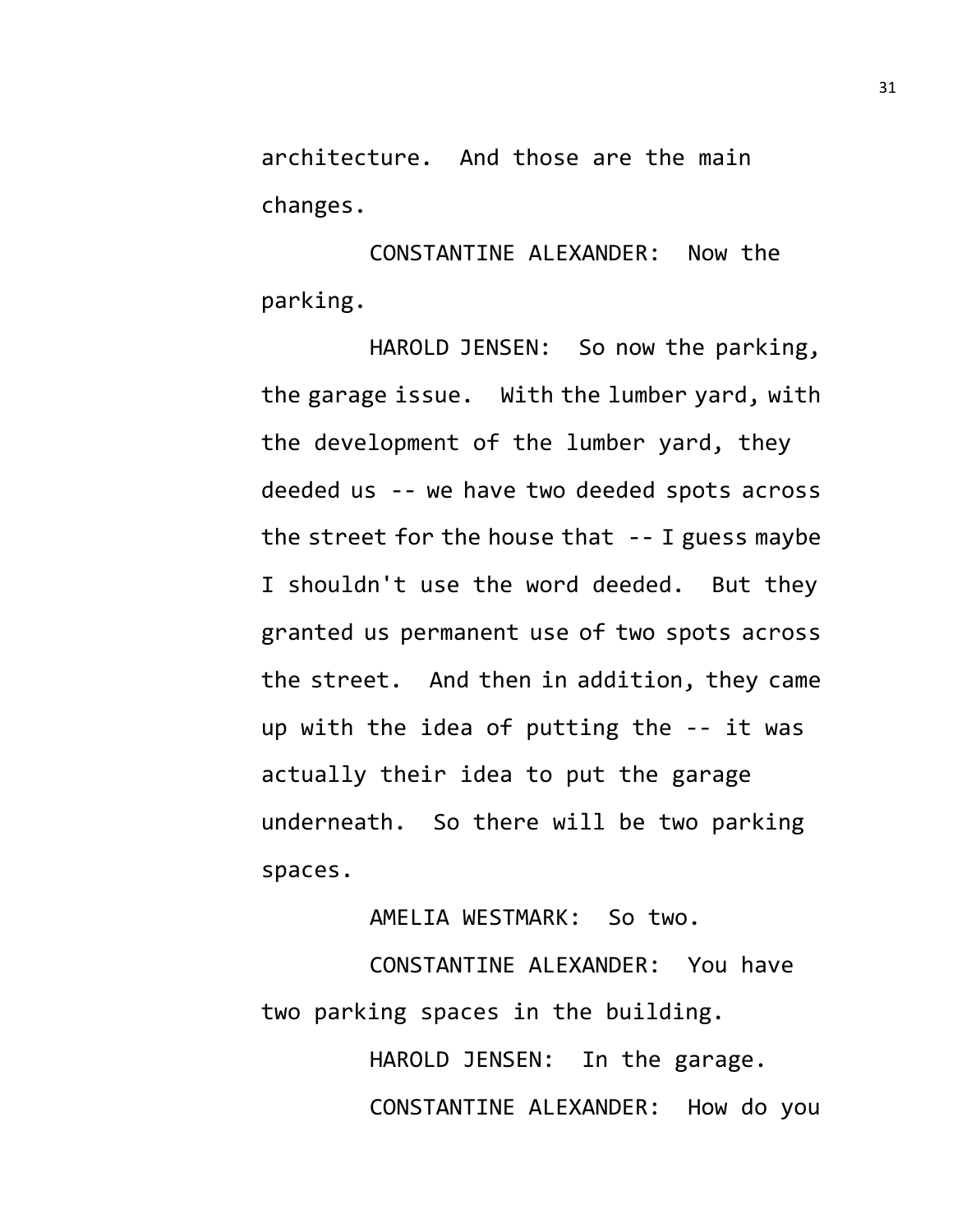get into the building?

HAROLD JENSEN: Okay, if I can give you the easement that's filed.

CONSTANTINE ALEXANDER: By all means. I'd also like to see it on the plans somewhere. Is it drawn?

HAROLD JENSEN: Yes.

AMELIA WESTMARK: Another thing is our property goes straight back. The lumber yard property dips. So our property's actually above theirs in a way. So going down is not really going as much down.

TIMOTHY HUGHES: Oh, I see.

CONSTANTINE ALEXANDER: And the dimensions of the parking, of the driveway, comply with the Zoning By-Laws.

HAROLD JENSEN: Of their driveway? CONSTANTINE ALEXANDER: Well, it could be your driveway, because you have the easement.

HAROLD JENSEN: It will go -- theirs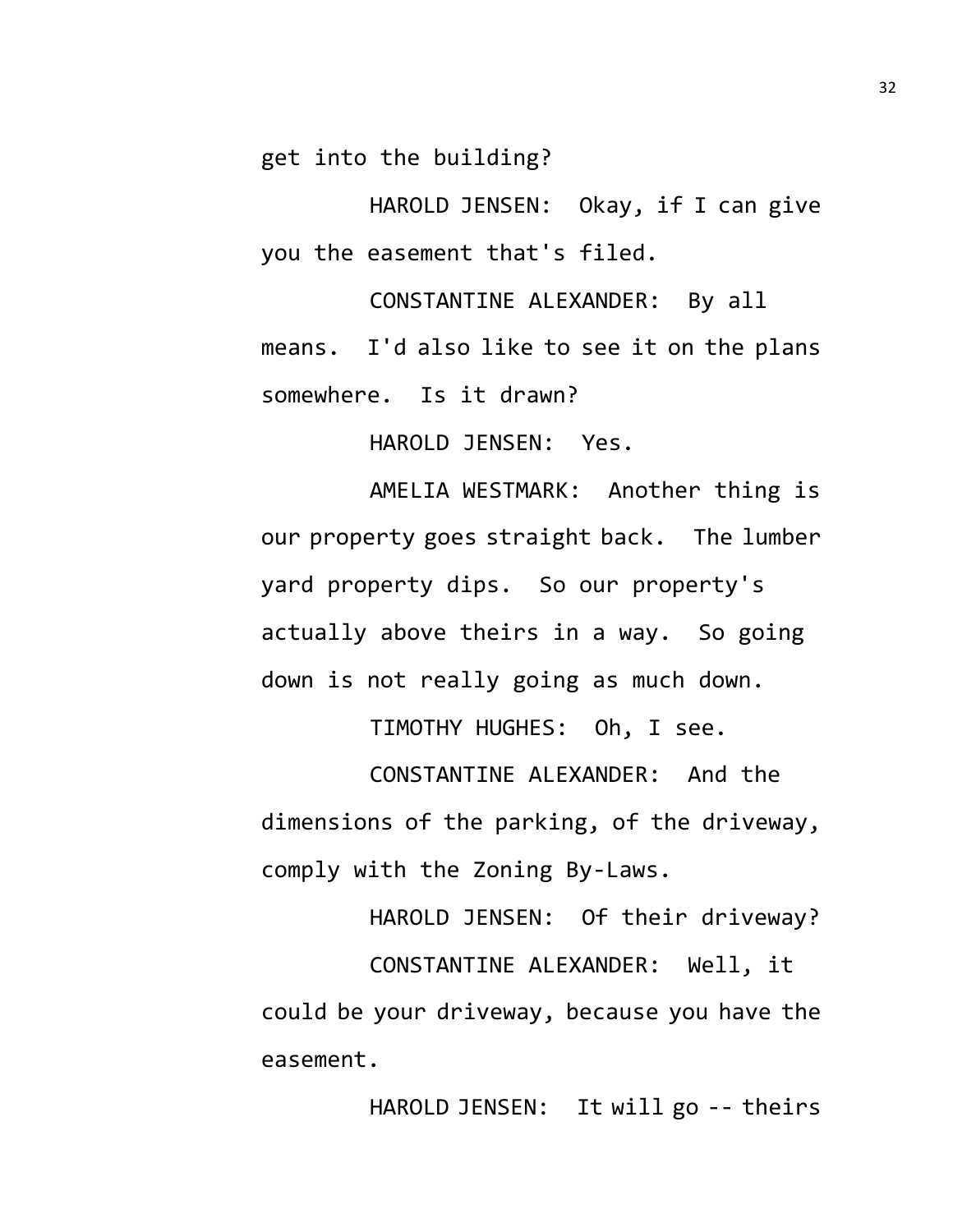will go straight into ours so I

assume -- yeah, theirs is passed it so we can go straight in.

CONSTANTINE ALEXANDER: You will be driving, people who are -- I guess it's you, if you're going to -- I assume you're going to use one of the garage spaces.

HAROLD JENSEN: Yeah.

CONSTANTINE ALEXANDER: You're going to drive in on the other side of the couple buildings owned by the condominium?

AMELIA WESTMARK: Yep.

HAROLD JENSEN: Yep.

AMELIA WESTMARK: So if you look at this more than like a 3-D, the driveways are here and then it drives behind them.

CONSTANTINE ALEXANDER: Okay.

This is not signed. I assume this has been signed?

HAROLD JENSEN: No, it has not been signed. They have not closed on the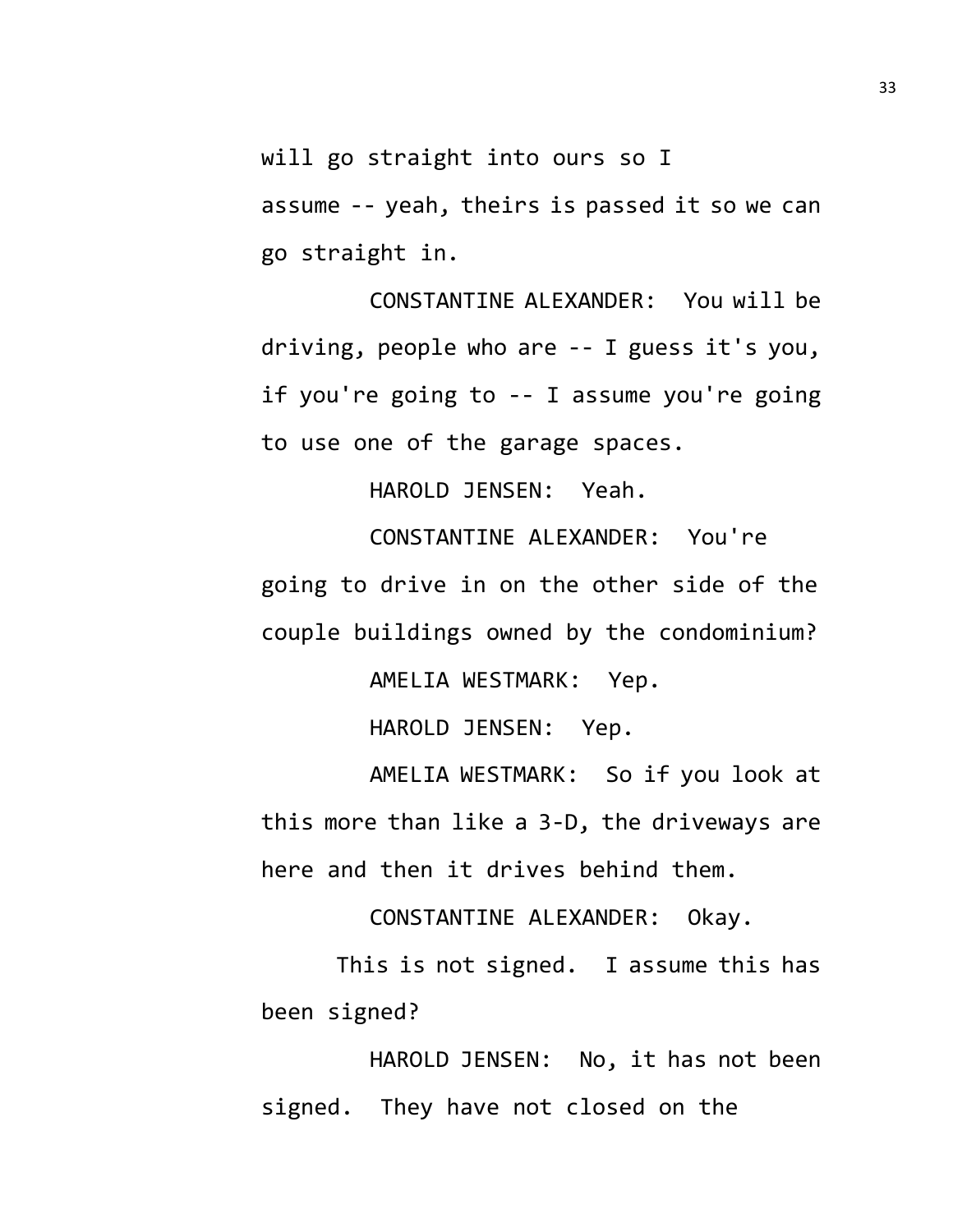property.

AMELIA WESTMARK: They close in two weeks. So it's contingent upon --

CONSTANTINE ALEXANDER: Oh, I see, right.

Questions at this point from members of the Board?

(No Response.)

CONSTANTINE ALEXANDER: No questions. I'm going to open it to public testimony.

Is there anyone here wishing to be heard on this matter, 115 Harvey Street?

(No Response.)

CONSTANTINE ALEXANDER: The Chair notes that no one wishes to be heard.

With regard to your earlier plans there were numerous letters of support, which we read into the record the last time around.

Do you have any letters this time for the revised plans?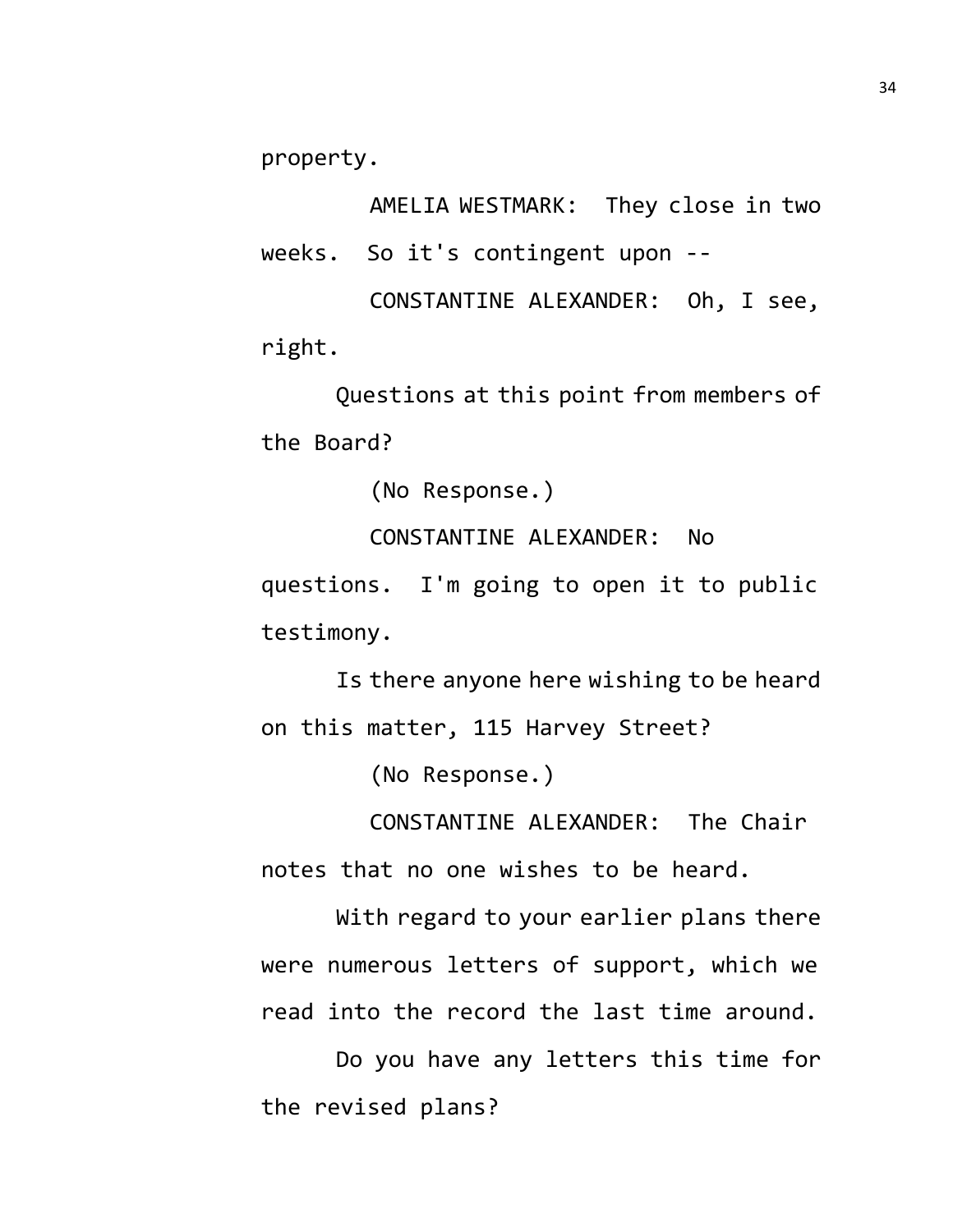AMELIA WESTMARK: No, we don't. We did talk to neighbors, but because they were still in support we didn't ask them to write any letters.

CONSTANTINE ALEXANDER: I'm just asking for the record.

Okay, I will close public testimony.

Are there any further last comments you want to make at this point before the Board deliberates?

HAROLD JENSEN: I don't think so. Unless there are other questions we can answer.

TAD HEUER: What's the height of the new condos, so the ones that are going to be built around you?

HAROLD JENSEN: They go right up to the 39 feet six.

TAD HEUER: They go to 40, all right. HAROLD JENSEN: There was a -- the front street with all of them -- here's the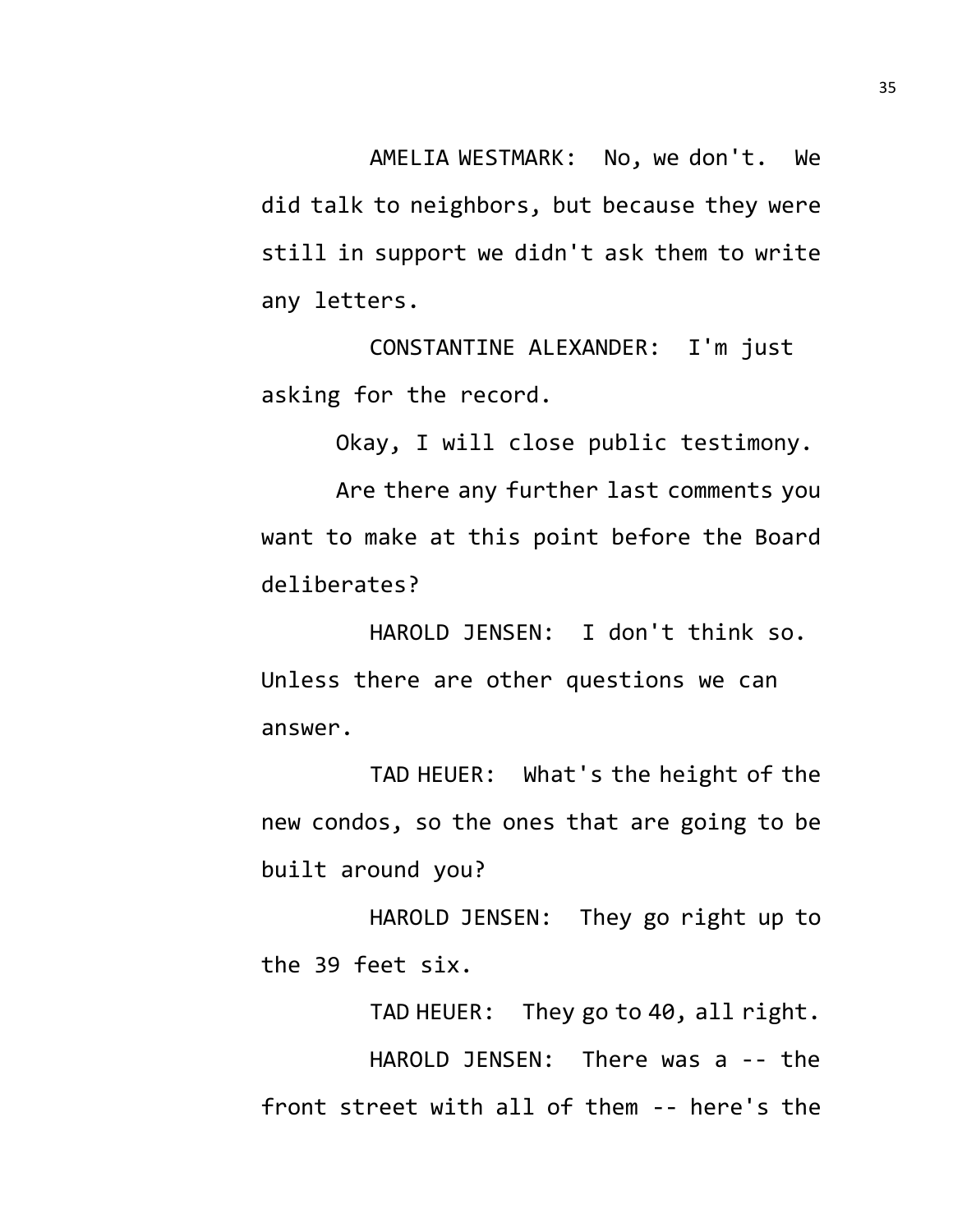plan.

TAD HEUER: Right. And you're doing essentially a -- so how much of the current house is going to remain; floor plates, framing?

HAROLD JENSEN: All of the framing, yeah. All the framing. And the front. Front half of the house?

TAD HEUER: Yes.

HAROLD JENSEN: Everything except the interior.

TAD HEUER: So you'll have framing and your floor heights are set by your existing --

HAROLD JENSEN: That's correct.

TAD HEUER: -- your current house; right?

HAROLD JENSEN: That's correct.

TAD HEUER: Okay. That was another question, is there a reason everyone else -- the last time we had a discussion are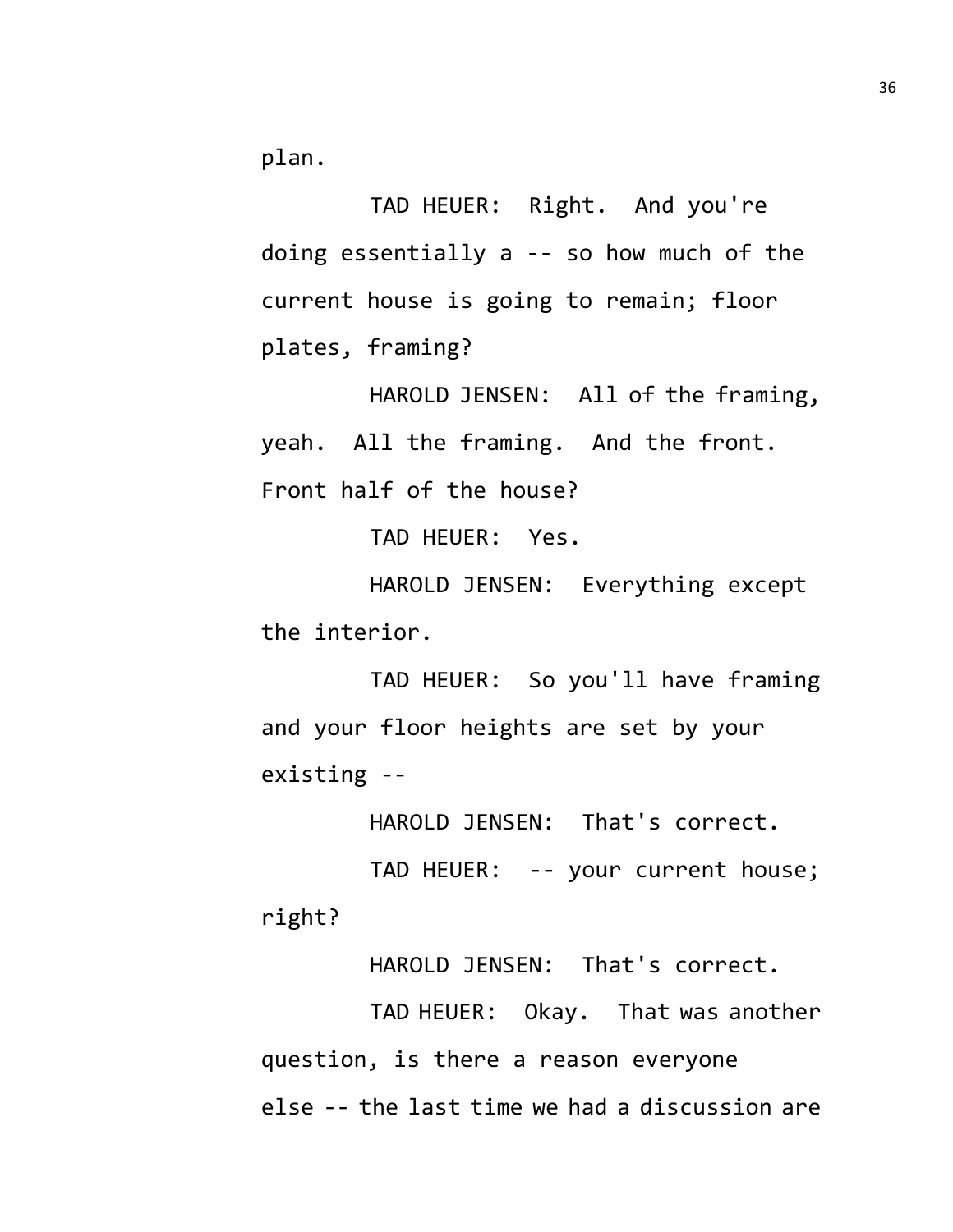you the wrong size for your neighborhood. And we wanted to see what you brought to us which was that the rest of the neighborhood is going to sprout up higher than you.

HAROLD JENSEN: Yeah.

TAD HEUER: That was my other question before was that what kept you at 31 feet when everyone else around you was at 39.6.

HAROLD JENSEN: It's tall.

TAD HEUER: It's the existing floor heights of your existing house.

HAROLD JENSEN: That's right. That's right. When we went up with their floor, we just made it tall enough for that third floor. The other two will just stay the same, that's right.

TAD HEUER: All right.

CONSTANTINE ALEXANDER: I'll open the matter -- do you have the plan? Discussion by members of the Board.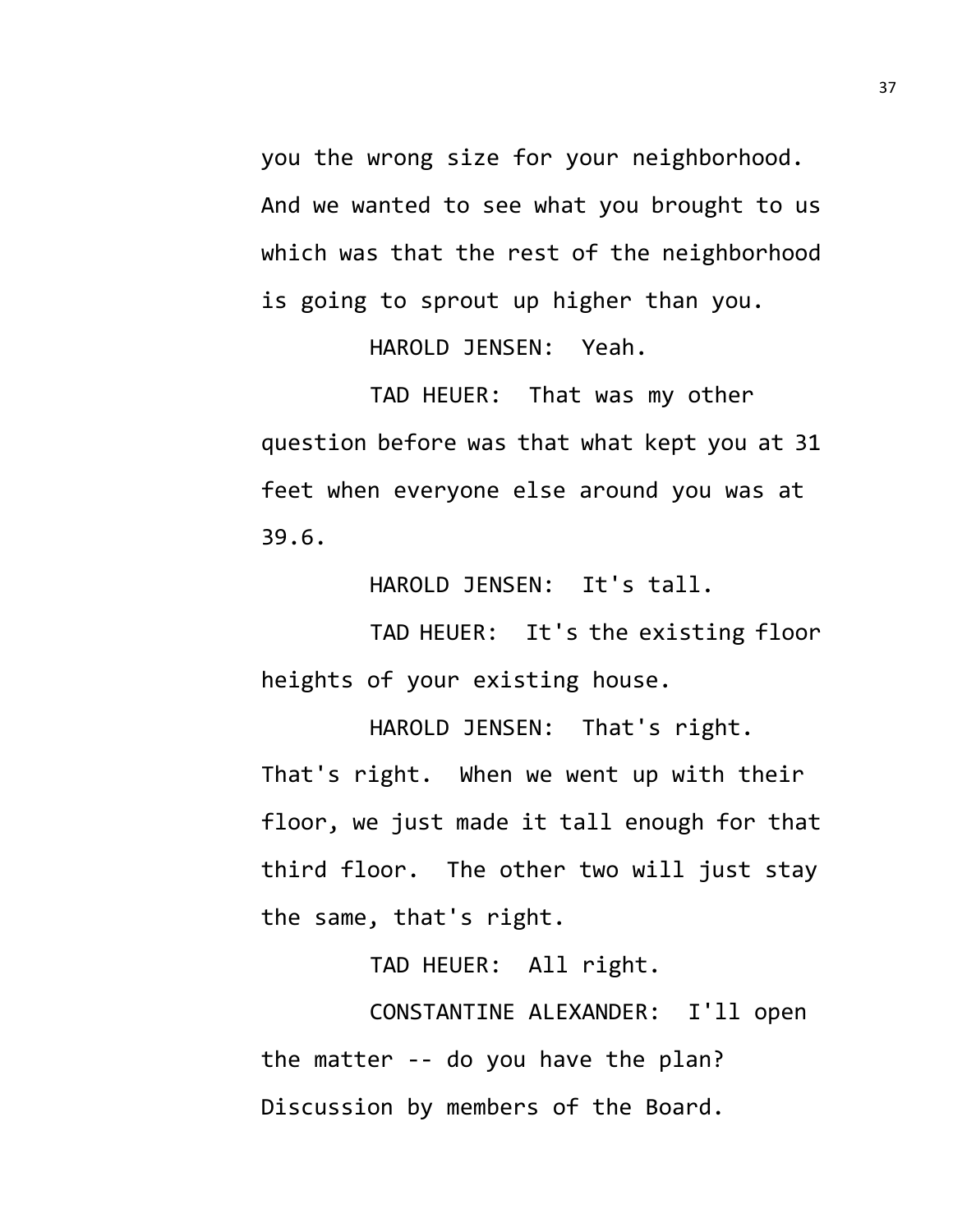Tom, do you have any comments? THOMAS SCOTT: No. I'm very pleased with the changes that you made.

HAROLD JENSEN: Thank you.

THOMAS SCOTT: I really like the fact that you brought in the contextual view of the rest of the street so we can see how it fits in with the streetscape, even though none of those homes are there yet. But you can definitely see that your home will fit in nicely and with the neighborhood once the neighborhood is complete. You know, I think the changes are really right on point.

I like the fact that you've offset the back of the house to get away from the big property edge. It just seems like you've made all the right improvements. I'm impressed.

> HAROLD JENSEN: Thank you. CONSTANTINE ALEXANDER: Slater? SLATER ANDERSON: I think it looks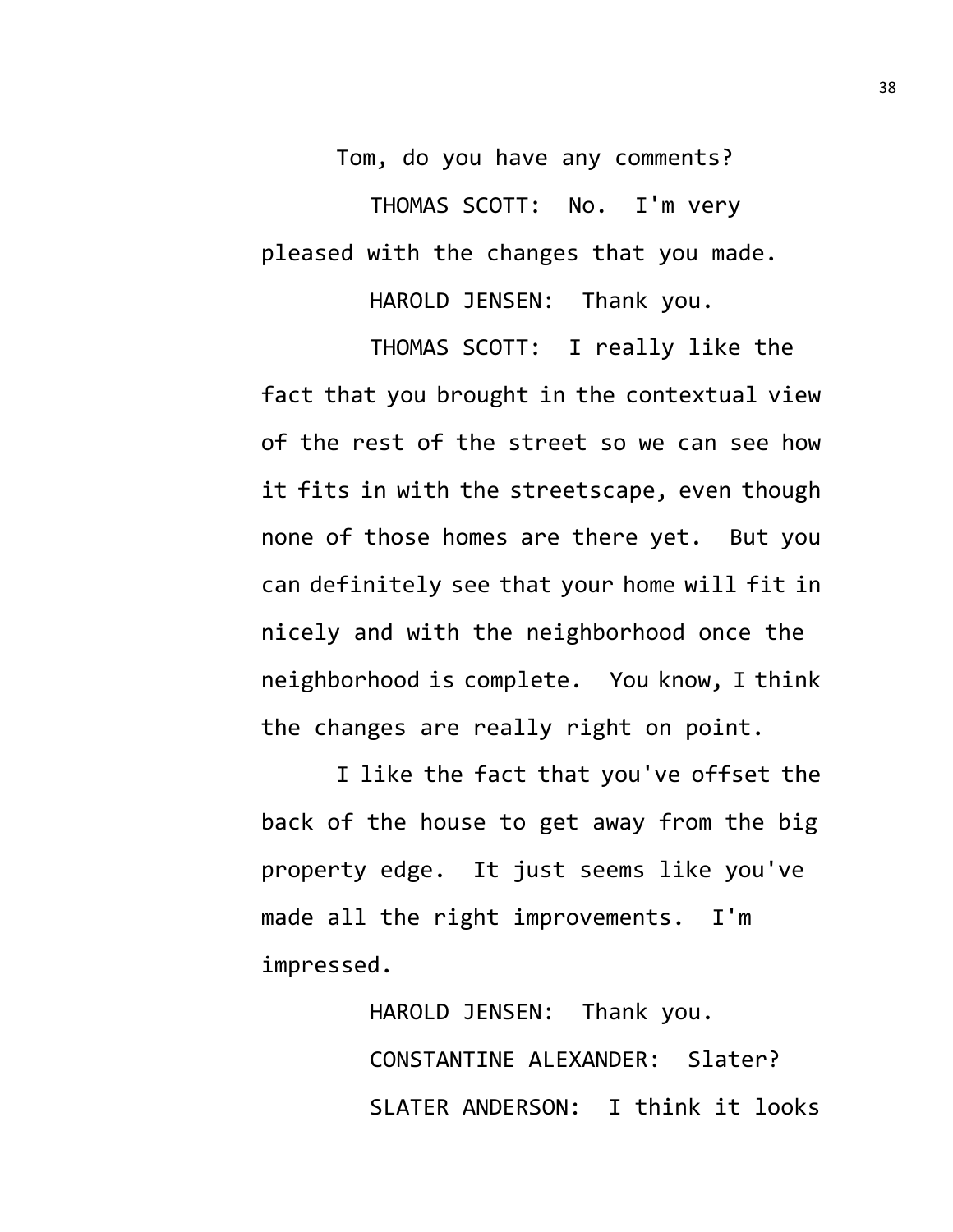good, the design solution. And I think it actually is a benefit to the lumber yard project. It breaks up some of their bulked-out design, so I think it looks great. Nice job.

HAROLD JENSEN: Thank you. CONSTANTINE ALEXANDER: Tim? TIMOTHY HUGHES: I'm good with it. CONSTANTINE ALEXANDER: Tad, anything you want to add?

TAD HEUER: No. I asked a lot of questions last time. You guys really addressed all of them. Very nicely done.

CONSTANTINE ALEXANDER: I think we're ready for a motion.

Yes, sir.

SEAN O'GRADY: How are we going to control for the right of way?

CONSTANTINE ALEXANDER: What I had in mind, and I'll let members of the Board comment, is the conditions. That they get an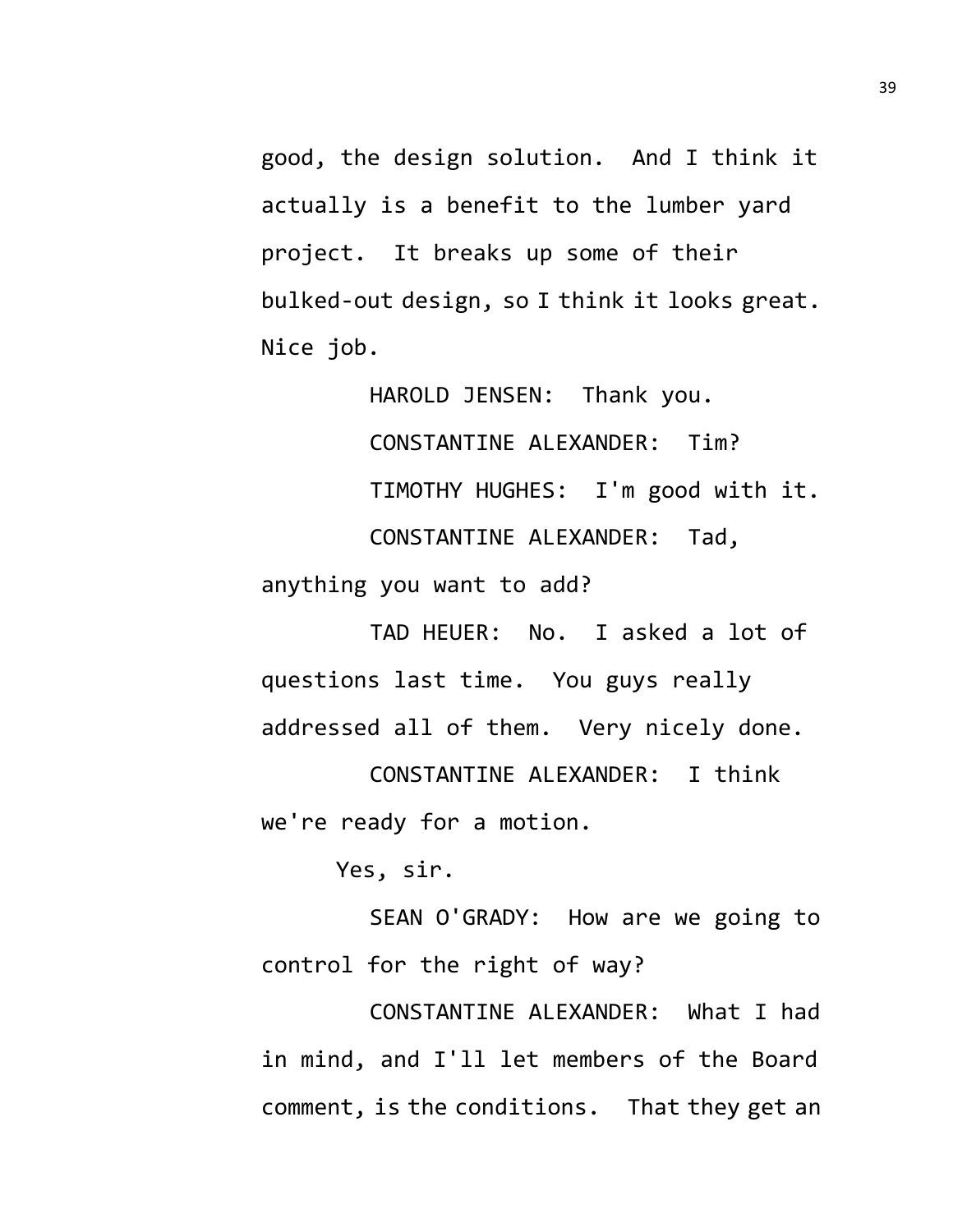easement with the dimensions that are here right now. So before -- it will be conditioned upon them getting the driveway per the easement as represented to us tonight.

TAD HEUER: Recorded? CONSTANTINE ALEXANDER: Say again. TAD HEUER: Recorded? CONSTANTINE ALEXANDER: Recorded, yes.

SEAN O'GRADY: I'm just thinking that we have to, if that process is delayed or if it fails --

CONSTANTINE ALEXANDER: If it fails, then we're back to square one.

SEAN O'GRADY: Okay.

CONSTANTINE ALEXANDER: That's

easy. I mean, in a sense that's easy.

SEAN O'GRADY: Okay, I wanted to make sure.

CONSTANTINE ALEXANDER: The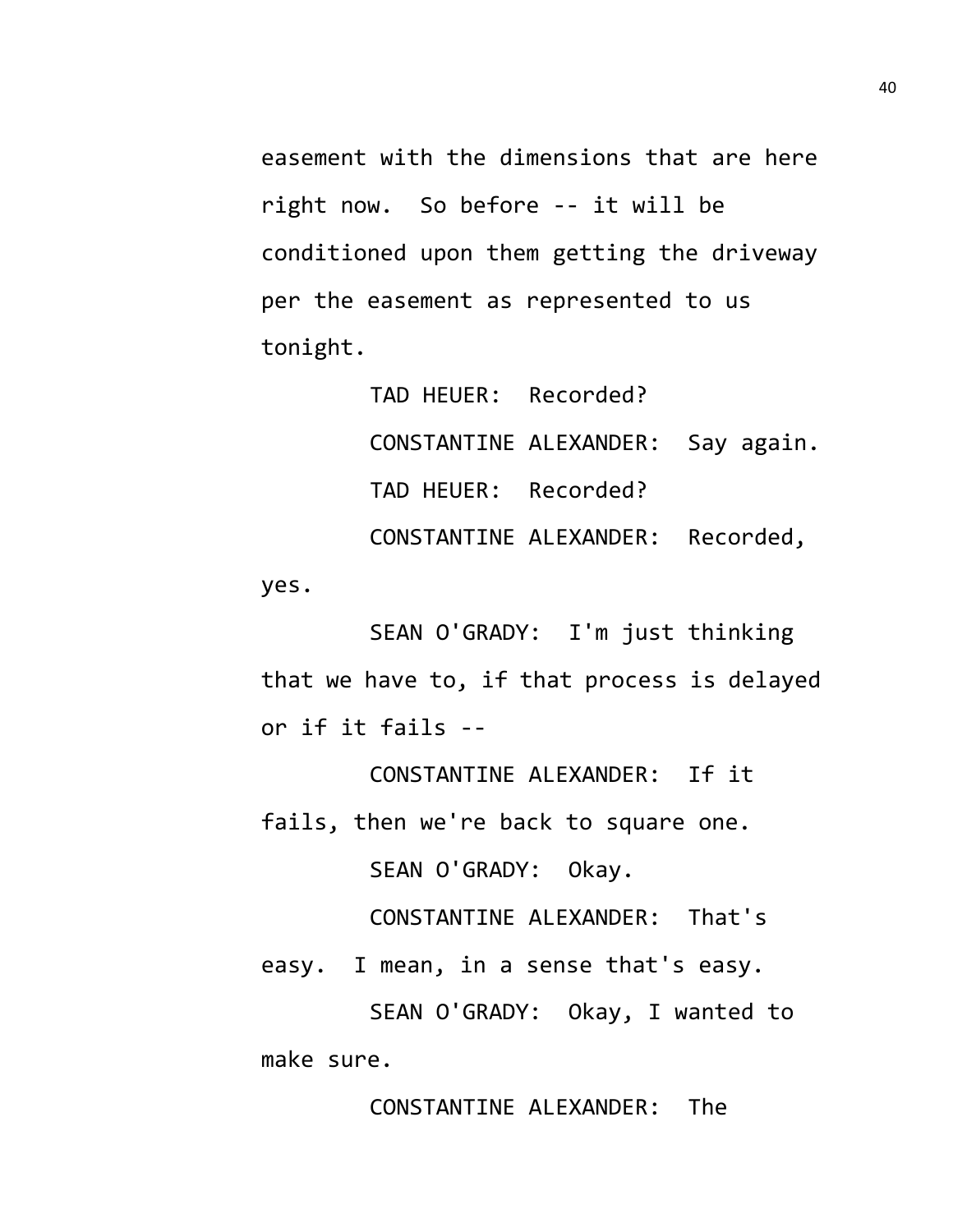delay -- the question is -- your point is that we have the -- we just don't sign the -- we have a waiver of time of decision. We don't date the decision until they deliver to you -- we don't file the formal decision until they have complied with the conditions about the easement being signed and recorded and having recorded it with the terms right here. That's my thought.

SLATER ANDERSON: Is it your concern that they could potentially get held up?

SEAN O'GRADY: No, the concern is is that something goes wrong and then I have a Building Permit in front of me that says you have to follow the plans. Well, the driveway's there, the garage is there, the house gets built, but there's -- it's not -- it can't be accessed.

TAD HEUER: Could you issue a CO? SEAN O'GRADY: The question is what's going to win? I mean, at the end of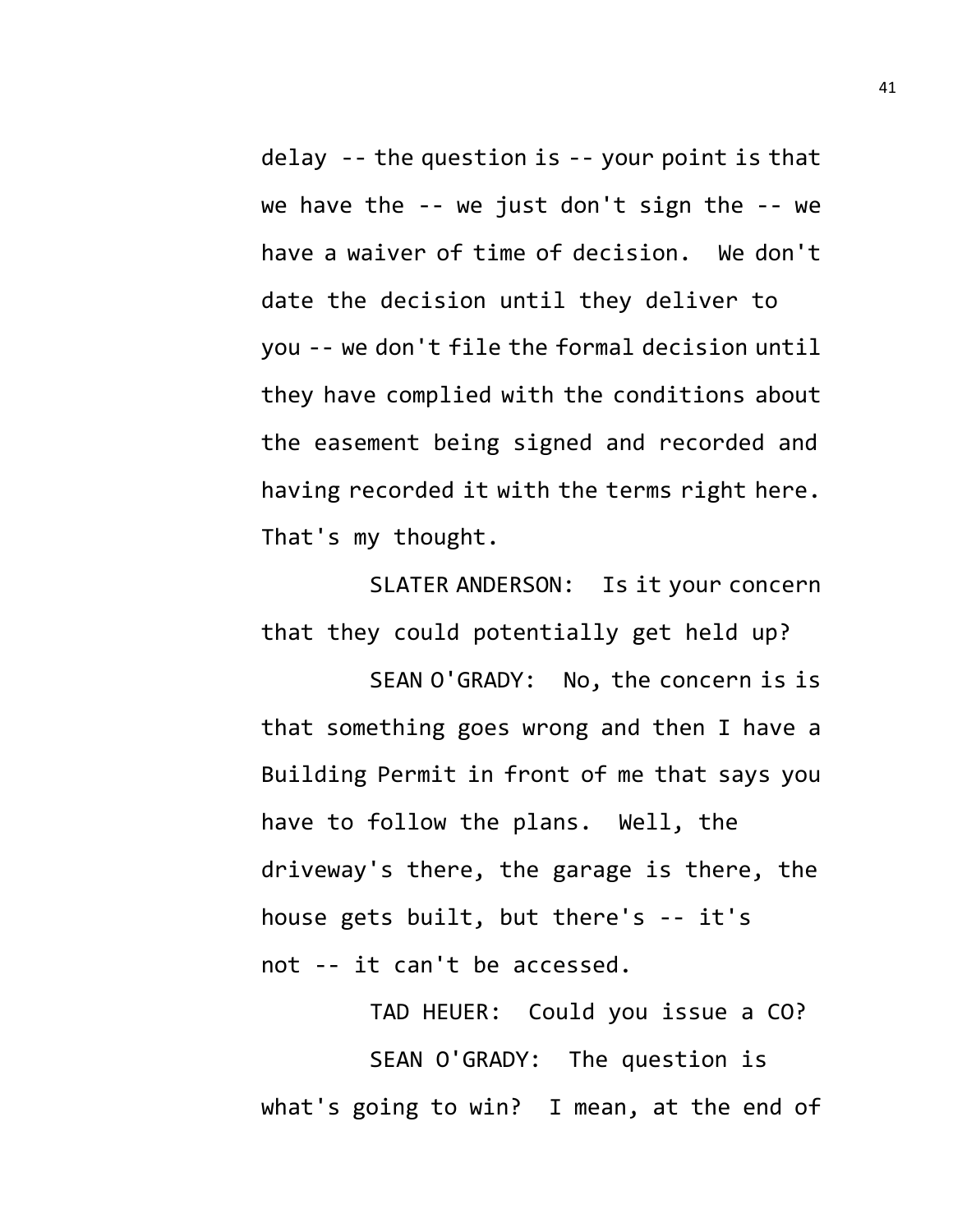the day, what have you granted if that easement fails?

CONSTANTINE ALEXANDER: The reason it fails is they've gotten no relief.

TAD HEUER: Yes.

CONSTANTINE ALEXANDER: They wouldn't have satisfied a condition that they have a legally enforceable recorded easement.

SEAN O'GRADY: It's not that it fails or doesn't fail, it's just that it's coming, it's coming, it's coming while the statutory periods are elapsing and then potentially you get backed into a corner.

TAD HEUER: But which statutory periods?

SLATER ANDERSON: Their statutory period?

SEAN O'GRADY: Well, it's got to be exercised within a year.

TAD HEUER: Yes, and if it doesn't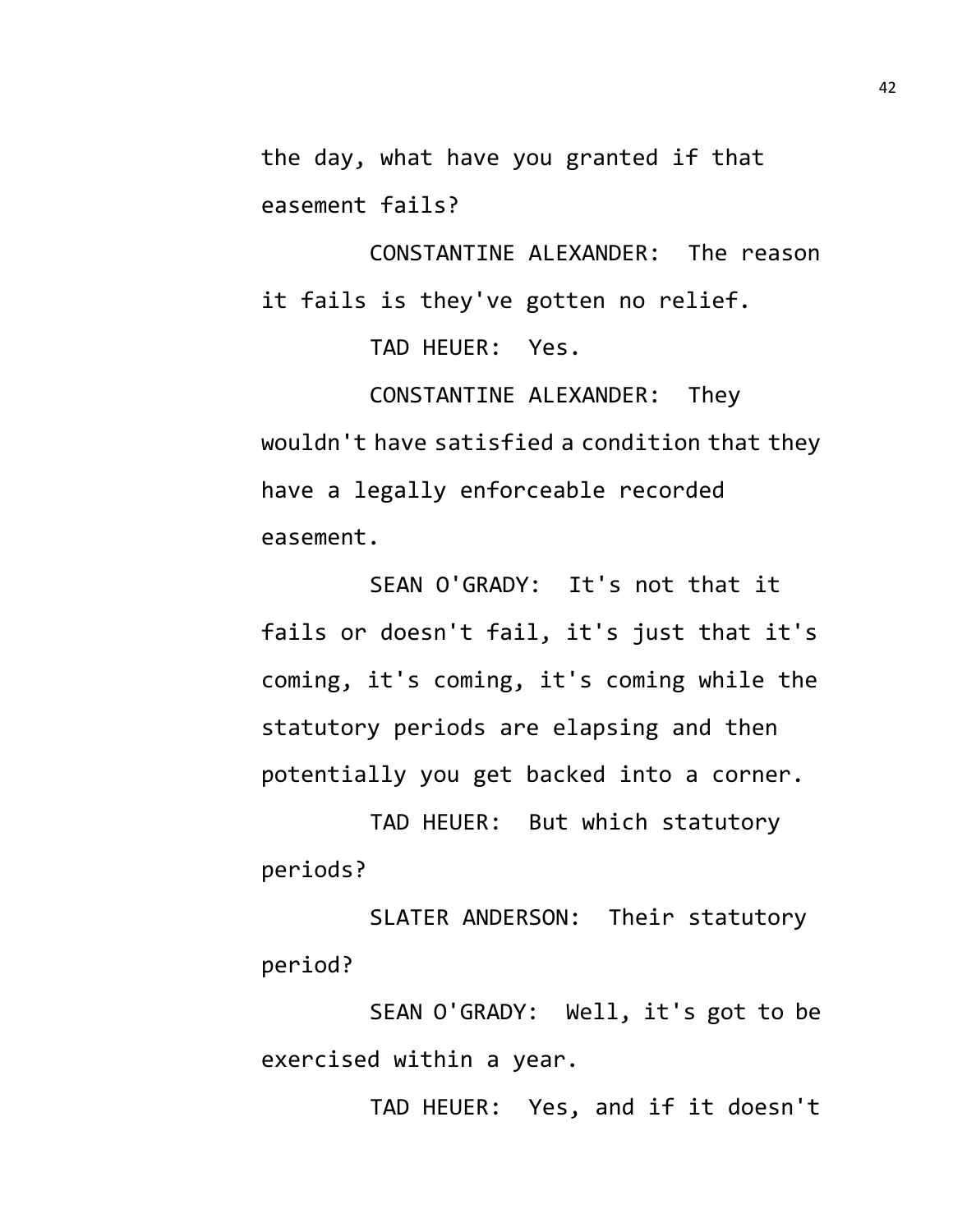then their Variances lapse and they have to come back and do just what they've done tonight all over again and say, I've had a lapsed Variance in the same way that someone says, you know, I forgot to dig my foundation for a year and actually I should have done that, can I have a renewal? And we say all right, tell us again why you need it. And we say yes or no; right?

SEAN O'GRADY: You're not waiting, you're not going to wait to sign the thing? I mean, that's the problem. I mean, what if it doesn't happen in three weeks? Do you sign it or not?

CONSTANTINE ALEXANDER: I would say I would not sign the decision until they produce for you the signed easement.

SEAN O'GRADY: And then just rely on the waiver?

> CONSTANTINE ALEXANDER: Yes. SEAN O'GRADY: Are the petitioners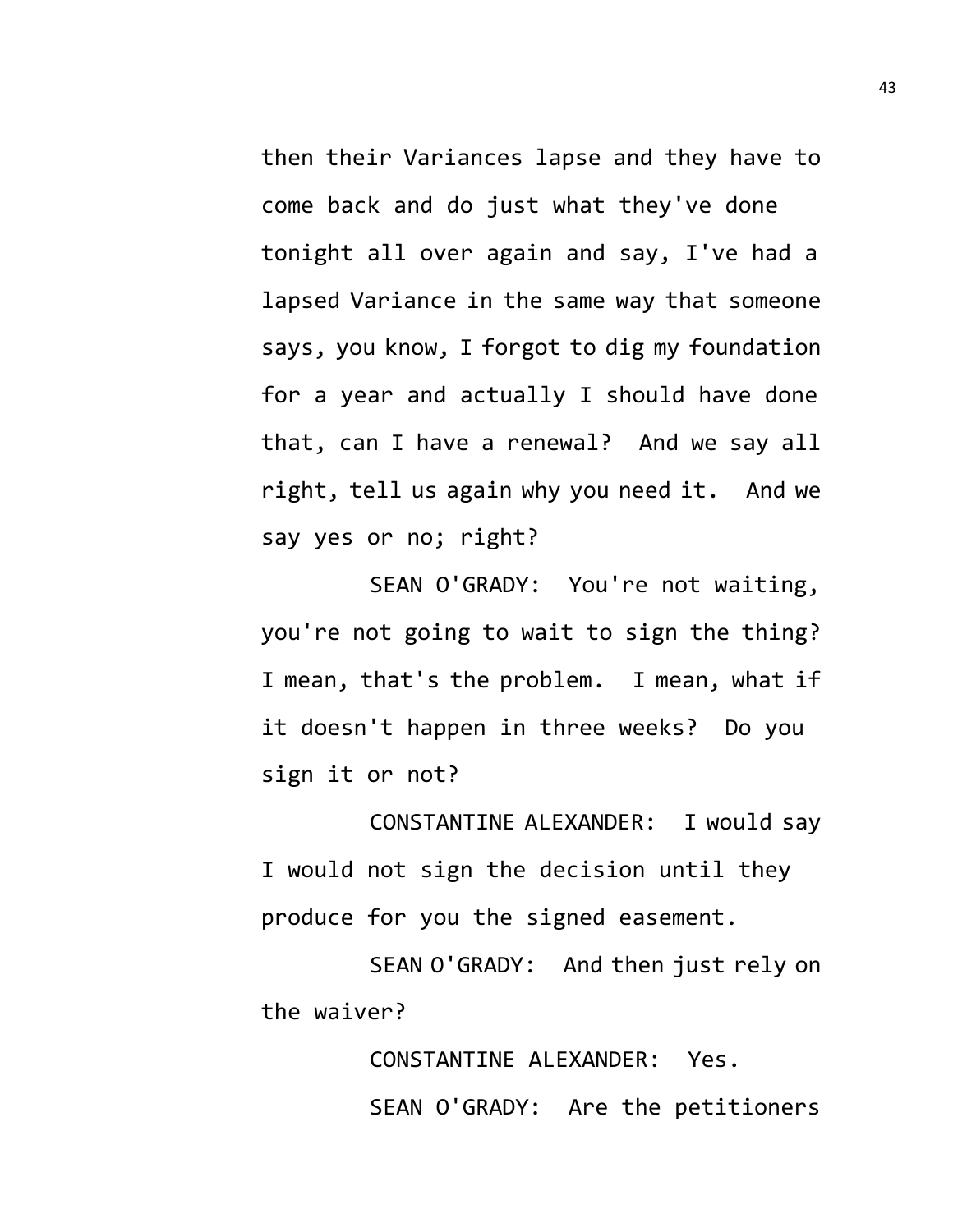comfortable with that?

TAD HEUER: Do you have any idea what we just said?

HAROLD JENSEN: Not exactly.

CONSTANTINE ALEXANDER: If they don't get the easement, they have no means of ever getting into their garage. That's the practical --

THOMAS SCOTT: But they have two other spaces; right?

HAROLD JENSEN: We do. And --

THOMAS SCOTT: Explain those two spaces again.

HAROLD JENSEN: If something happens, our plan is not to include the garage.

THOMAS SCOTT: I mean you could have a garage and use it for storage. You don't have to be able to drive into it.

> SEAN O'GRADY: They can't do that. THOMAS SCOTT: They can't?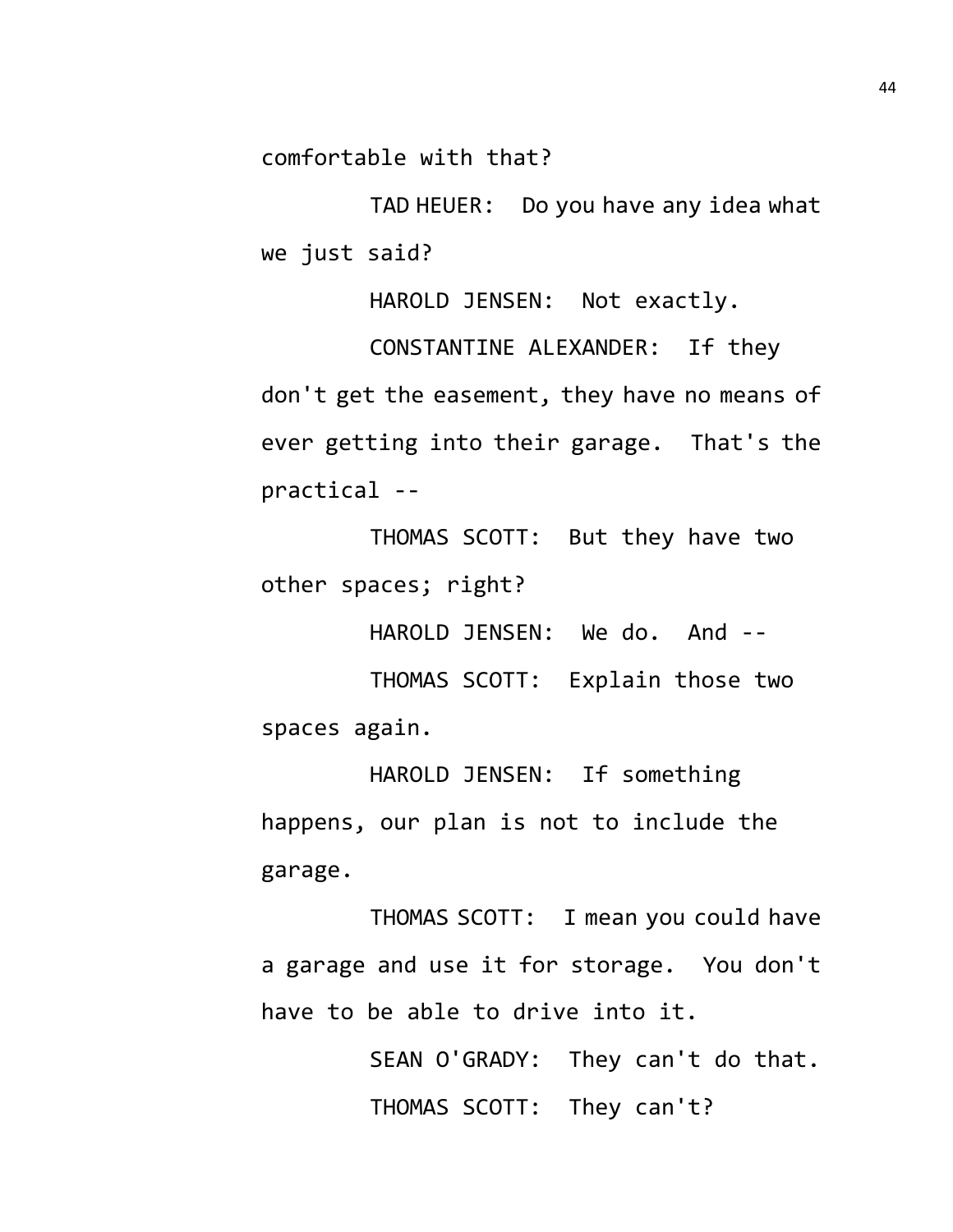CONSTANTINE ALEXANDER: No.

SEAN O'GRADY: No.

CONSTANTINE ALEXANDER: First of all they have an FAR issue because the garage space now becomes FAR.

THOMAS SCOTT: Okay.

CONSTANTINE ALEXANDER: It's not FAR now.

AMELIA WESTMARK: So this gets approved as soon as we get the deed?

HAROLD JENSEN: The what now?

TAD HEUER: The recordation of the easement.

SLATER ANDERSON: If this garage wasn't part of this plan --

SEAN O'GRADY: That's one solution is to make it contingent.

SLATER ANDERSON: Well, I'm just wondering if we can take the garage in the decision and make that this garage can't be constructed or finished.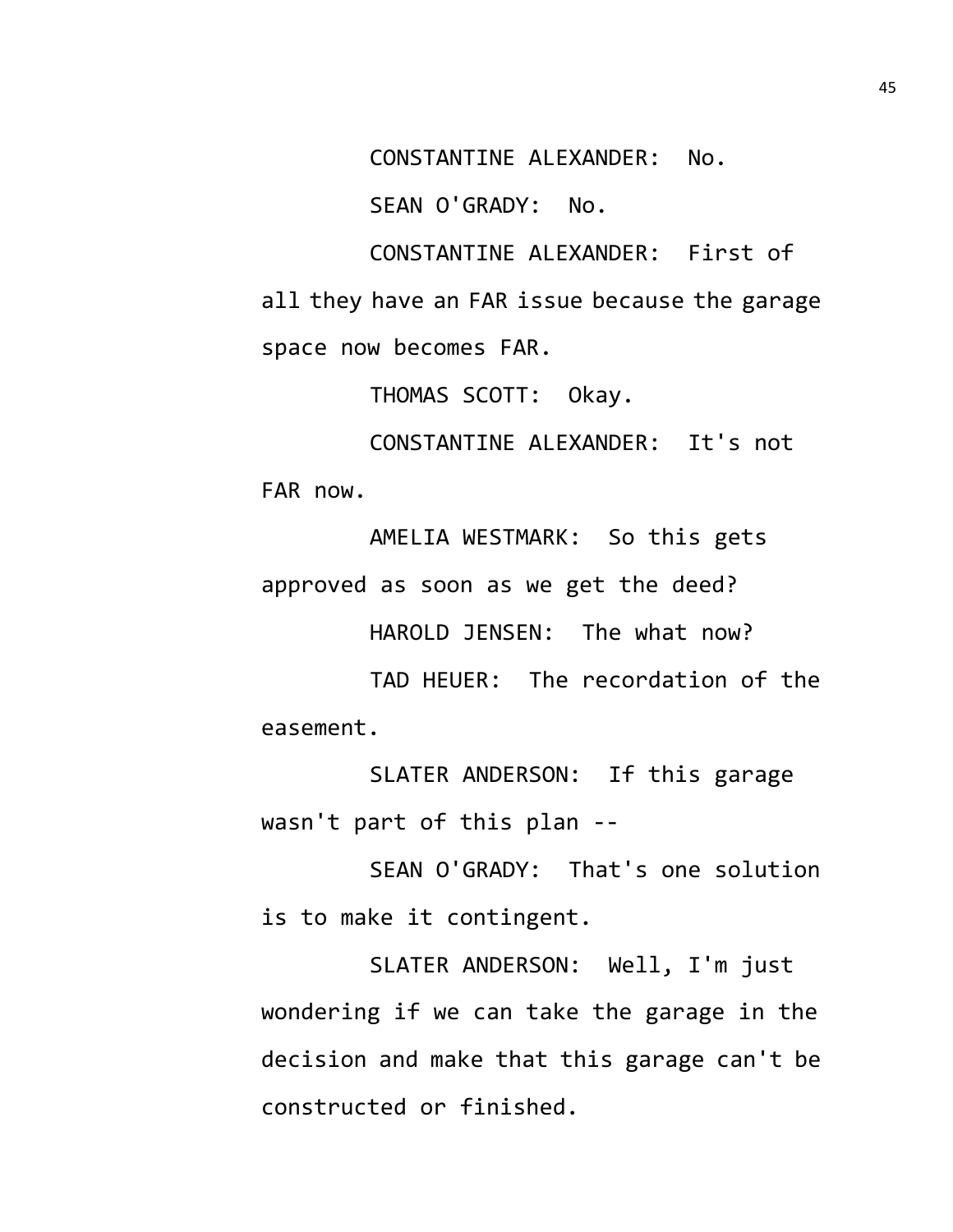SEAN O'GRADY: Right. Once you make the box, you're done. You've crossed the line from a Zoning point of view. You either have a garage that's not FAR or you have FAR space that can be finished as of right.

TAD HEUER: But you don't have to issue a Building Permit on the entire structure; right?

SEAN O'GRADY: Yes.

TAD HEUER: You do?

SEAN O'GRADY: Well, the thing is I can't pick and choose.

TAD HEUER: Well, you can if you don't have a Variance. Right? If a Variance is necessary to complete it, which certainly is here because they're over FAR; right? So any relief they require requires a Variance from this Board. If you don't have a Variance, you're not authorized under the Building Code to issue a Building Permit;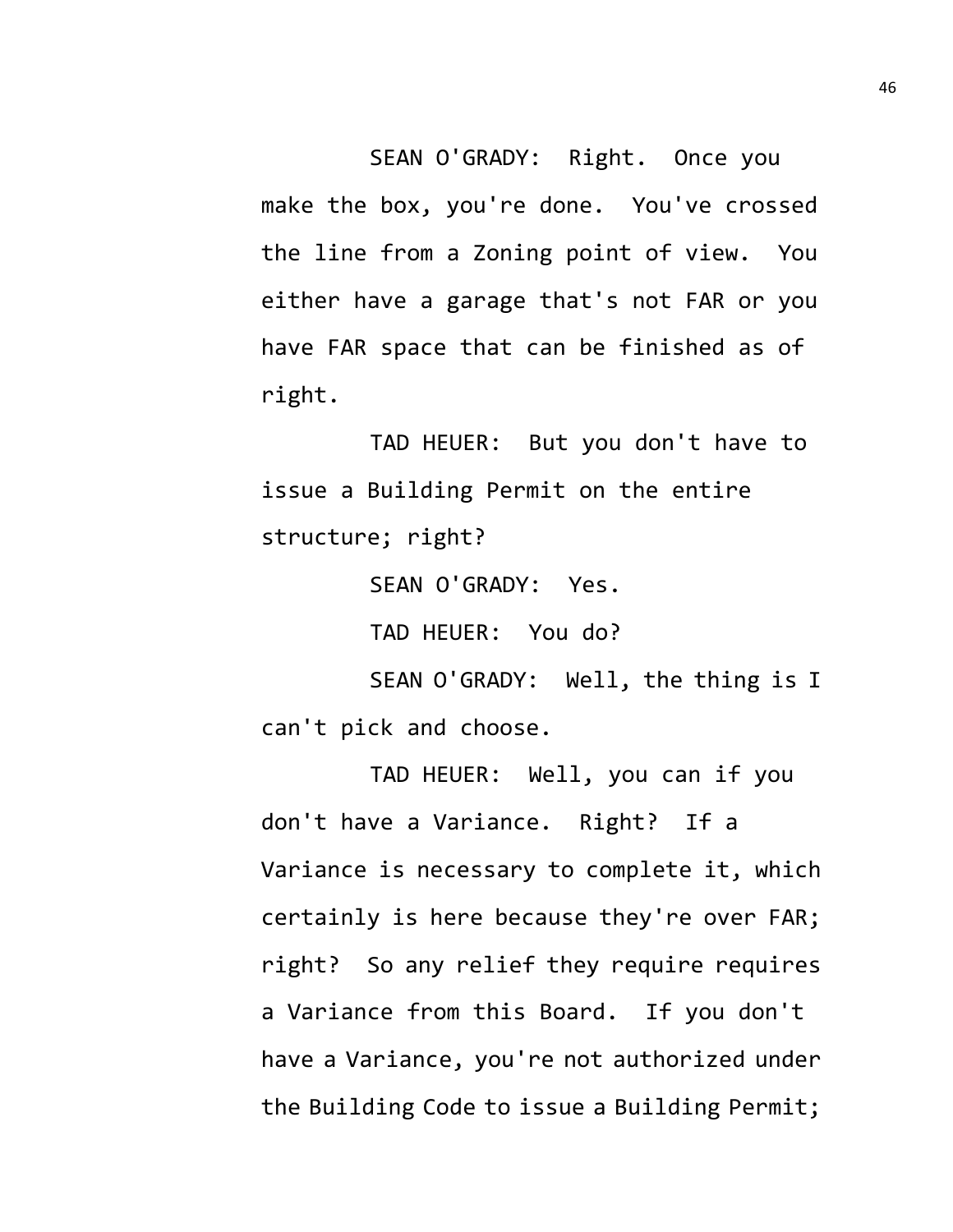right?

SEAN O'GRADY: Well, I think that if we make it clear, that the failure of the -- I mean, I'm not worried about the failure, I'm worried about just the timing.

CONSTANTINE ALEXANDER: Again, we have the waiver for a time for decision.

SEAN O'GRADY: We just go on the waiver?

CONSTANTINE ALEXANDER: Yes. We've done that before for so many cases. And it's in a different context, I don't know why we should be more concerned this time than we would with other cases.

SEAN O'GRADY: Because if this fails, it's really unclear what the Petitioner's rights are.

CONSTANTINE ALEXANDER: Well, it isn't actually because the motion will also provide that they have to build in accordance with the plans they submitted which plans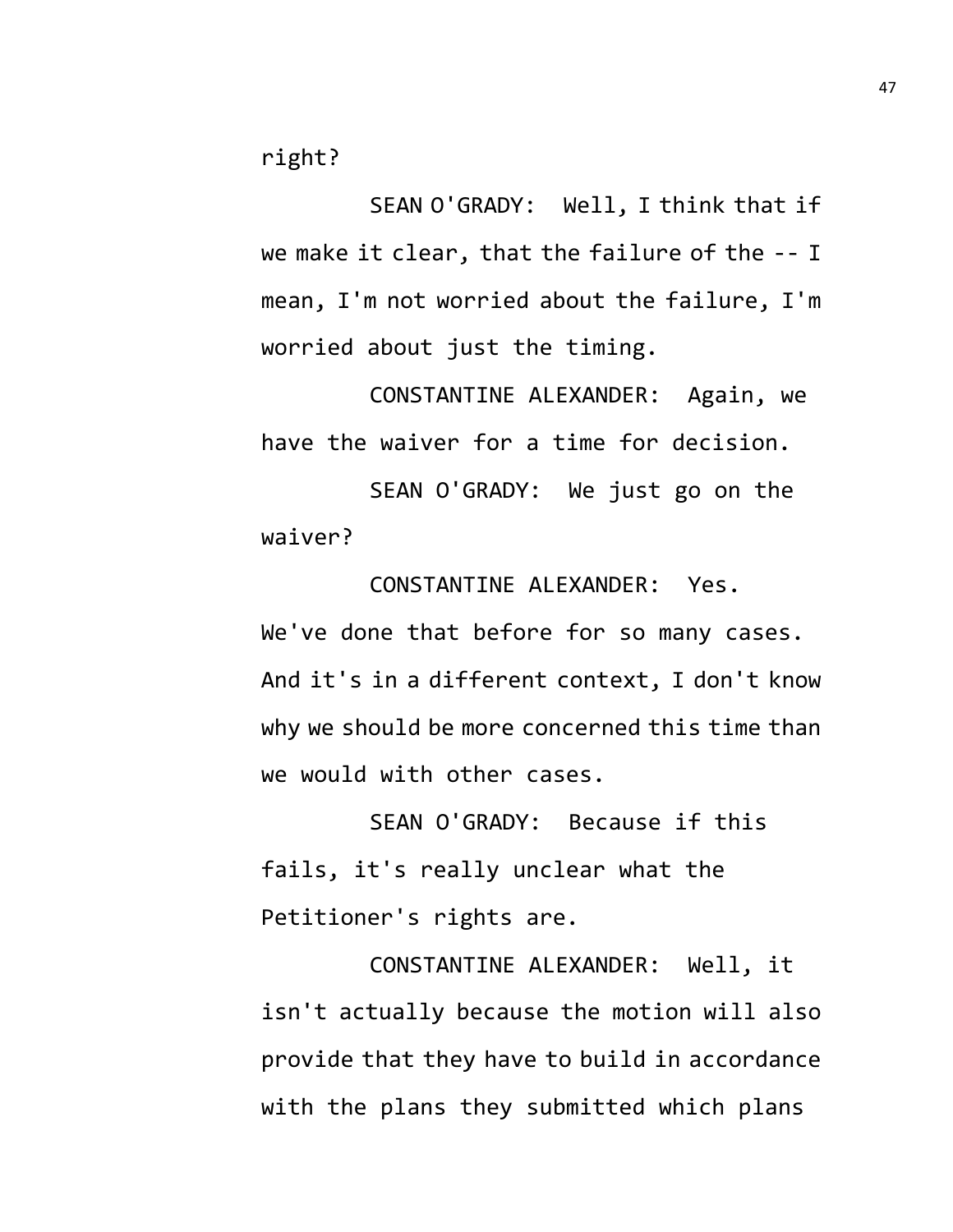show a garage.

SEAN O'GRADY: But I'm saying, they build the garage, they build the driveway, they just don't have the access. It's according to plans.

CONSTANTINE ALEXANDER: Yes.

SEAN O'GRADY: Okay, well,

let's -- let's just --

CONSTANTINE ALEXANDER: I hear you. SEAN O'GRADY: I think everything will work out.

CONSTANTINE ALEXANDER: I think it will work out.

SEAN O'GRADY: Just it's going to be very bizarre if it didn't. You make it if the waiver holds up for that year.

TAD HEUER: The waiver holds indefinitely.

SEAN O'GRADY: It doesn't. The case law says it doesn't.

TAD HEUER: When does it?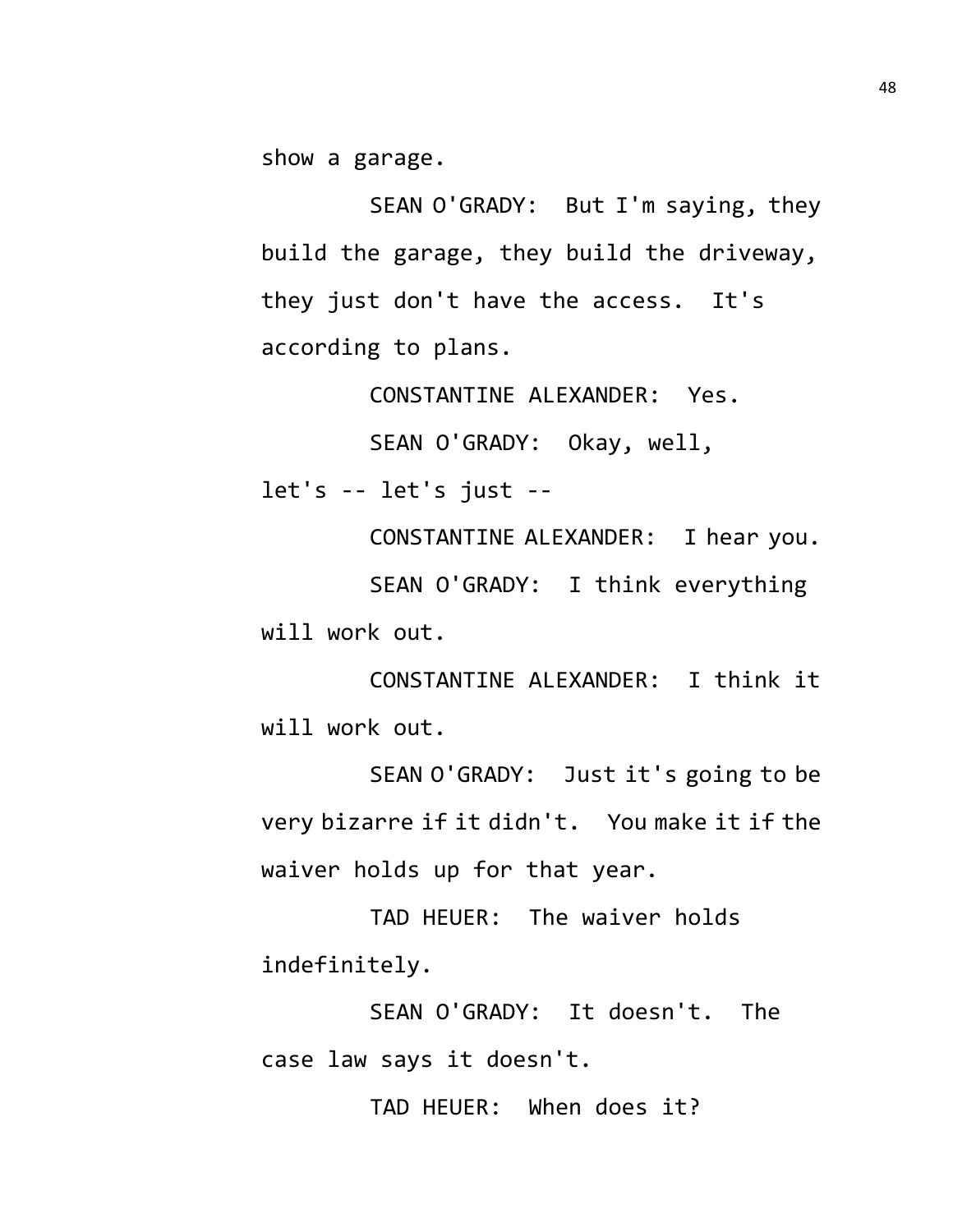SEAN O'GRADY: Basically it says stuff like the city just can't take a waiver and do whatever you want with it. It's got to be reasonable.

TAD HEUER: Well, those cases are more in the context of where people have to bring a mandamus action to force the issuance of something that they're entitled to; right? Is that the concern? That if they wanted to, they would bring a mandamus action, we would say because we this discussion about the grant of the easement. But if the petitioner doesn't bring that to the Building Commissioner, I can't imagine anyone has standing to appeal the non-issuance; right? They're the only ones who are aggrieved and if they don't complain --

SEAN O'GRADY: But I mean, I would certainly aggrieve it. I would come forward and say well, you know, I didn't get it in but I still have my rights under the thing, and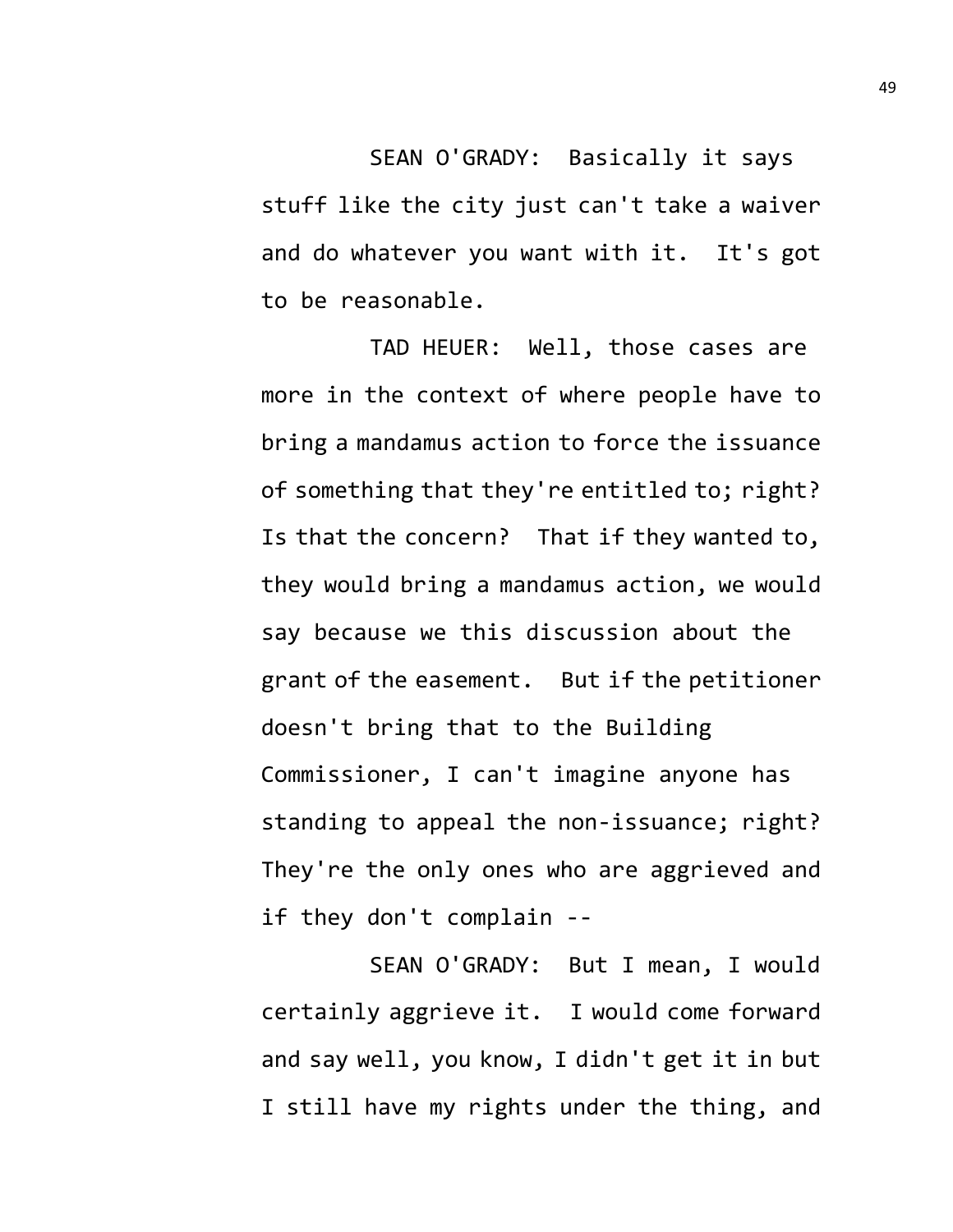the garage is there, it's just not -- and maybe some day I'll be able to drive in there. But, you know, I think the petitioners are knowledgeable and say yes, that waiver is -- we understand what that is. That will take that waiver issue away. And I think we can probably power through it, it's just weird.

TAD HEUER: Yes.

SEAN O'GRADY: But I mean I think the Board wants to go, and I think we can. I just want it all sort of on the record so that I know what to do when -- if things crash and there's an understanding here and the Board understands.

CONSTANTINE ALEXANDER: I'm okay.

SLATER ANDERSON: You're clear in the decision to say my concern is that for some reason the lumber yard project goes up in flames --

HAROLD JENSEN: Ours, too.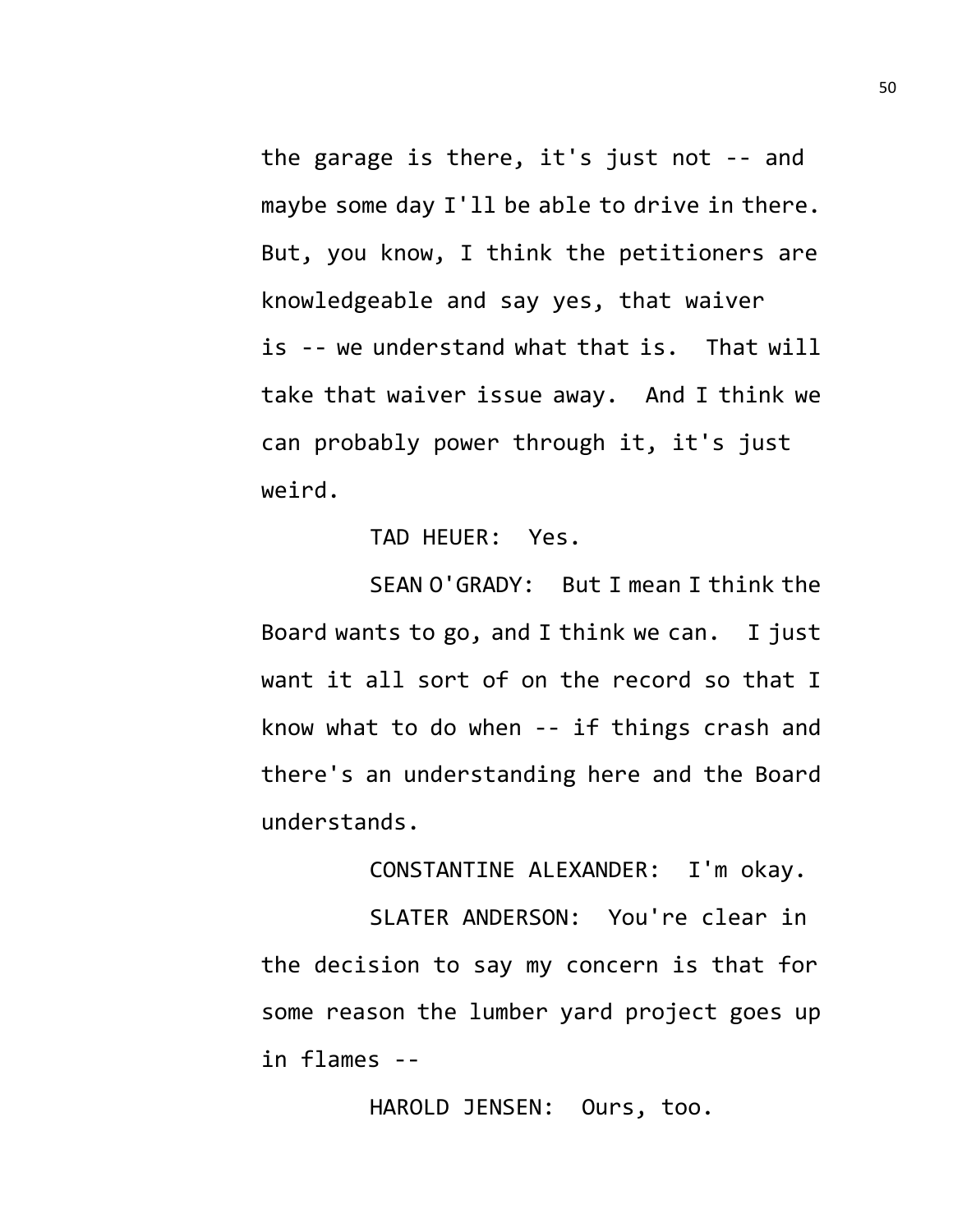SLATER ANDERSON: Well, understood. So my question backing out, you know, in that scenario was do we have a problem with the project without the parking or is the parking -- is this subsurface parking sort of a requirement?

TAD HEUER: No, because they're grandfathered at zero right now; right? CONSTANTINE ALEXANDER: Right. SLATER ANDERSON: Right. SEAN O'GRADY: Well, no I think what

Slater is saying --

SLATER ANDERSON: Is it three units now? Oh, it is three units. Okay. Then I don't have a problem.

HAROLD JENSEN: What we would change, if the lumber yard doesn't go through, we would just take the garage out and reduce the height of that area to below FAR and that would be storage space. That's what we originally were planning.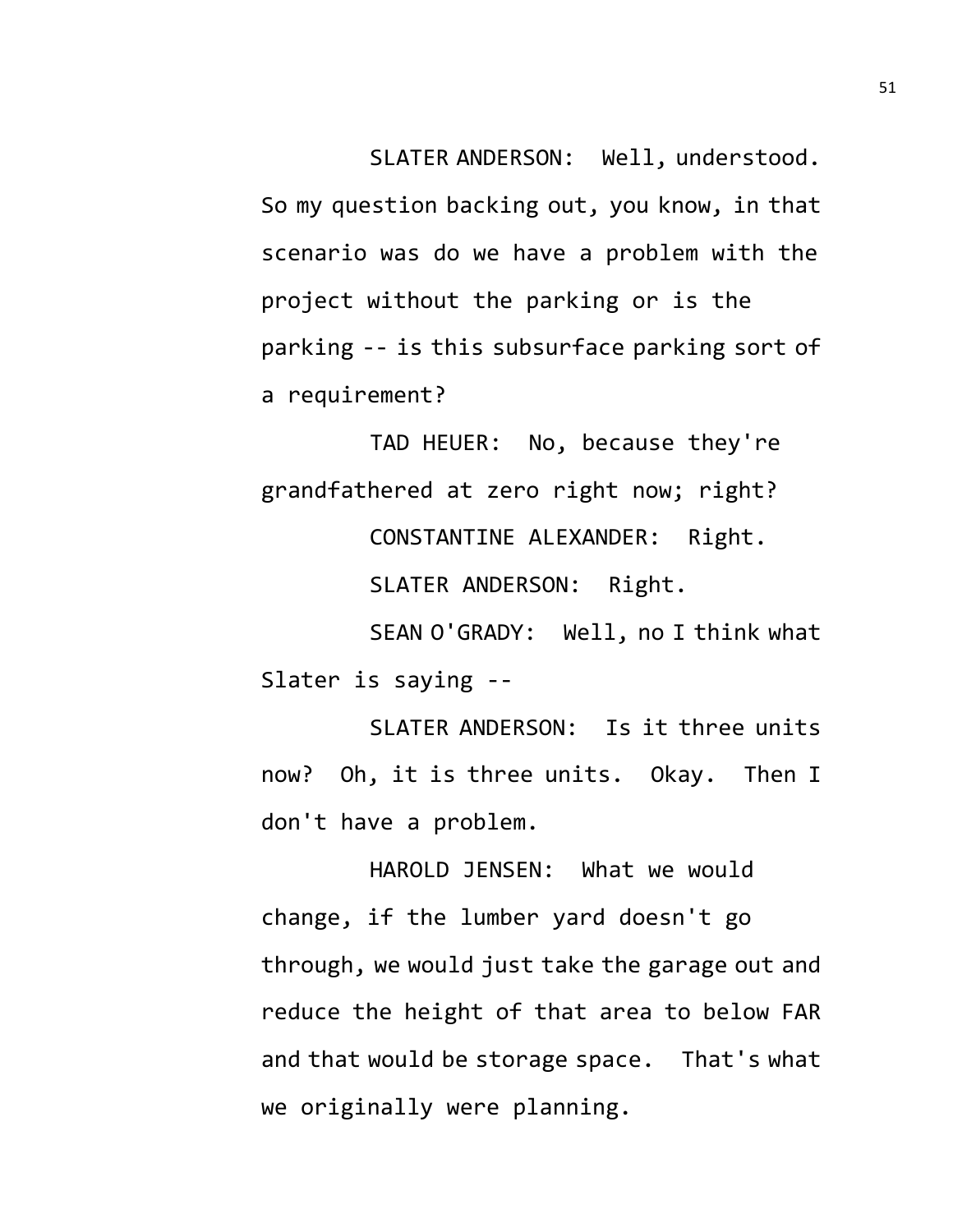AMELIA WESTMARK: My questions is would we have to come in front of the Board with that?

SEAN O'GRADY: Is it a legal story above grade -- below grade? Is it a legal story below grade?

HAROLD JENSEN: No.

SEAN O'GRADY: So then it would -- CONSTANTINE ALEXANDER: It doesn't have to be.

SEAN O'GRADY: You can't lower the roof and solve FAR.

HAROLD JENSEN: Not lower.

TIMOTHY HUGHES: Raise the floor.

SEAN O'GRADY: It doesn't matter.

Unless it's a story below grade then --

TIMOTHY HUGHES: The whole thing's not; right?

HAROLD JENSEN: The whole thing.

SEAN O'GRADY: That whole basement would have to be a story below grade.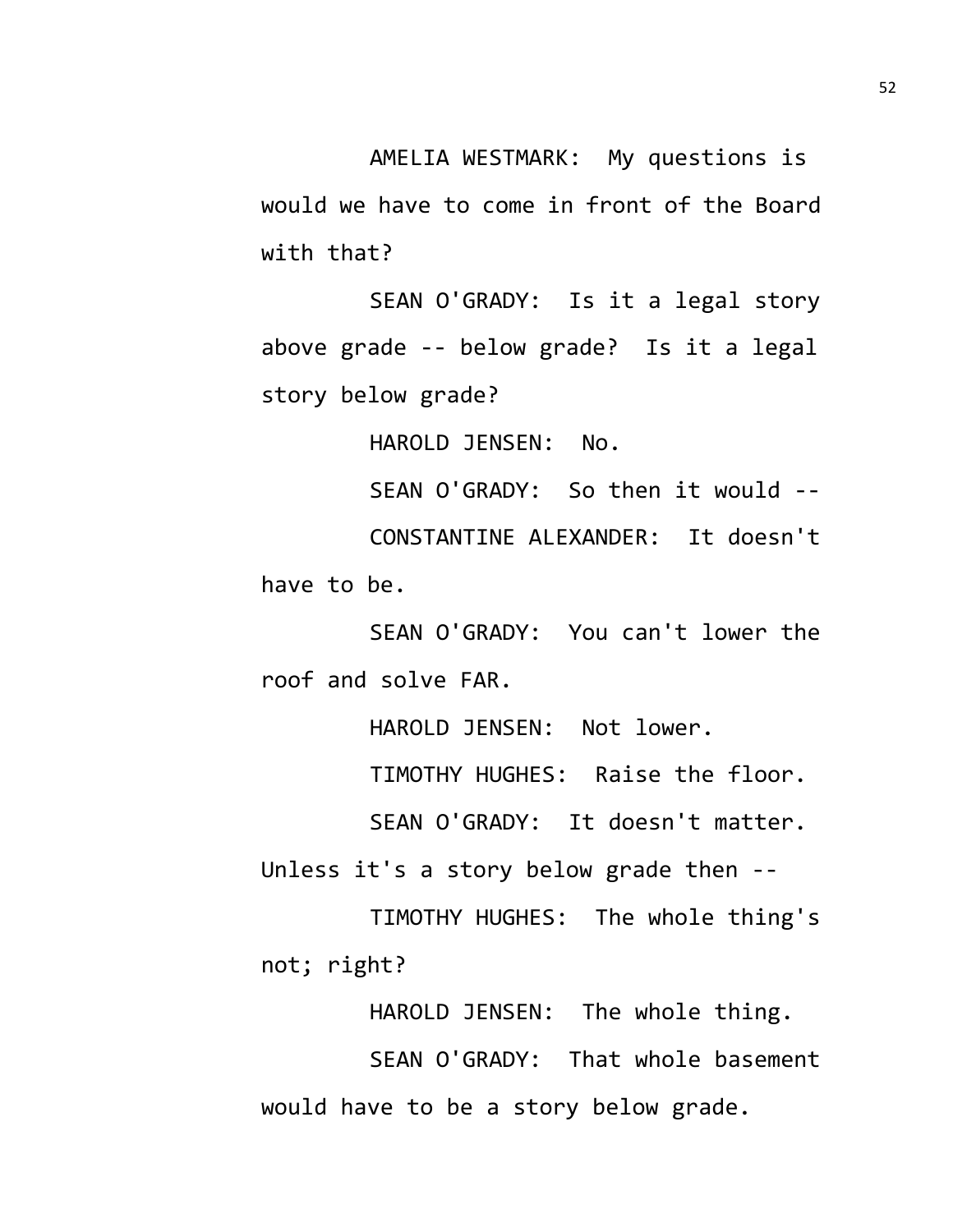There's a test in the building.

HAROLD JENSEN: It is now, but --

SEAN O'GRADY: The new section.

HAROLD JENSEN: -- when we redo the new section, the top of it will be two feet above grade.

> SEAN O'GRADY: Oh, only two feet? HAROLD JENSEN: Yeah.

SEAN O'GRADY: So it's probably going to be a story below grade. Probably, but I'm not going to shoot from the hip.

CONSTANTINE ALEXANDER: I think your concern is obviously a point very well taken. If the lumber yard situation blows up, I think you have to come back before us.

HAROLD JENSEN: Yeah, sure. That's fair.

CONSTANTINE ALEXANDER: That's all. When it comes down, you show us how are you going to deal with the parking garage, if it's still going to be a garage, and we'll deal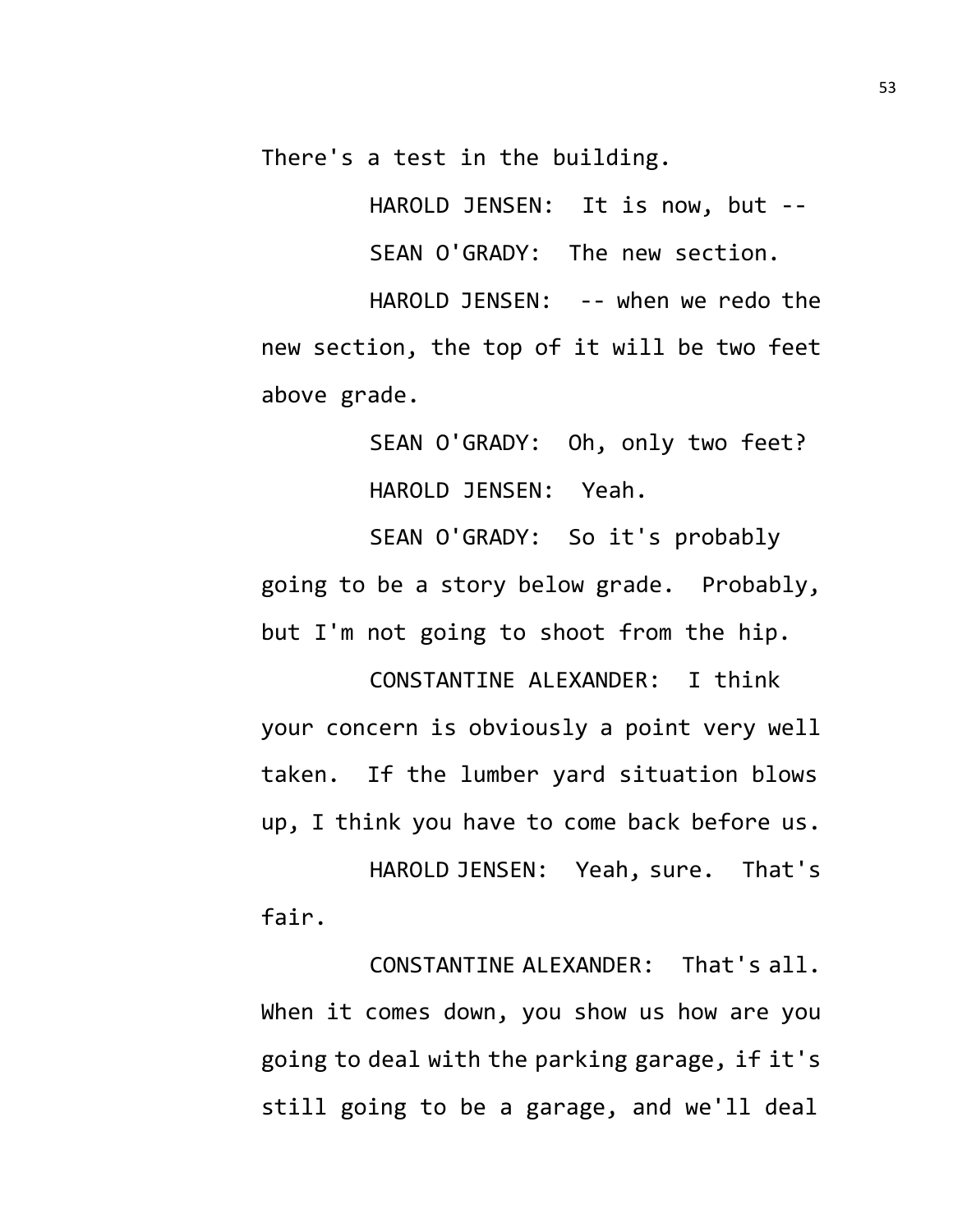with it at that point in time.

HAROLD JENSEN: Okay.

CONSTANTINE ALEXANDER: Can't solve everything tonight.

SEAN O'GRADY: No, I'm comfortable now. It's all been aired.

SLATER ANDERSON: And Sean can tell us I told you had so.

HAROLD JENSEN: So what are our steps to make sure something --

CONSTANTINE ALEXANDER: We're going to take a vote, and the indication is that the vote's going to be in the affirmative.

HAROLD JENSEN: Okay.

CONSTANTINE ALEXANDER: The vote is going to be conditioned on, one, that you proceed in accordance with the plans you submitted to us.

HAROLD JENSEN: Okay.

CONSTANTINE ALEXANDER: And, two, that you obtain the easement and record it as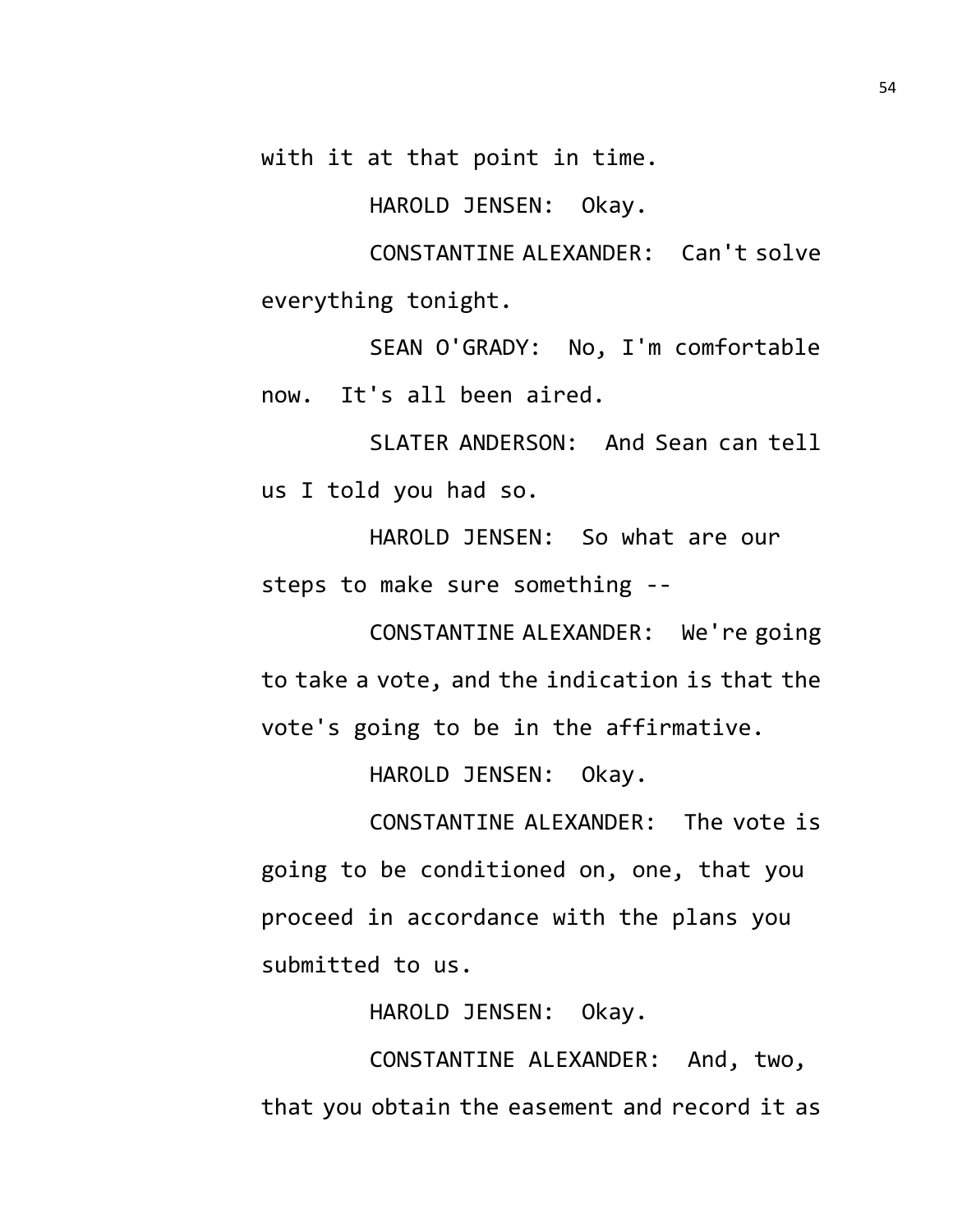you've given us to here.

HAROLD JENSEN: Okay.

CONSTANTINE ALEXANDER: That you've given us here with the plan attached, and that with regard to the easement, that that easement be delivered to Mr. O'Grady before I will sign the decision making it official.

HAROLD JENSEN: Okay.

CONSTANTINE ALEXANDER: So he can say -- once that's done, I will sign the decision and you will be there.

HAROLD JENSEN: Okay.

CONSTANTINE ALEXANDER: Is that all right with everybody else?

HAROLD JENSEN: Their lawyer even said that the condition should include that affect. Their lawyer's expecting that.

CONSTANTINE ALEXANDER: Okay, good. And you said when is the closing scheduled for?

HAROLD JENSEN: He said in --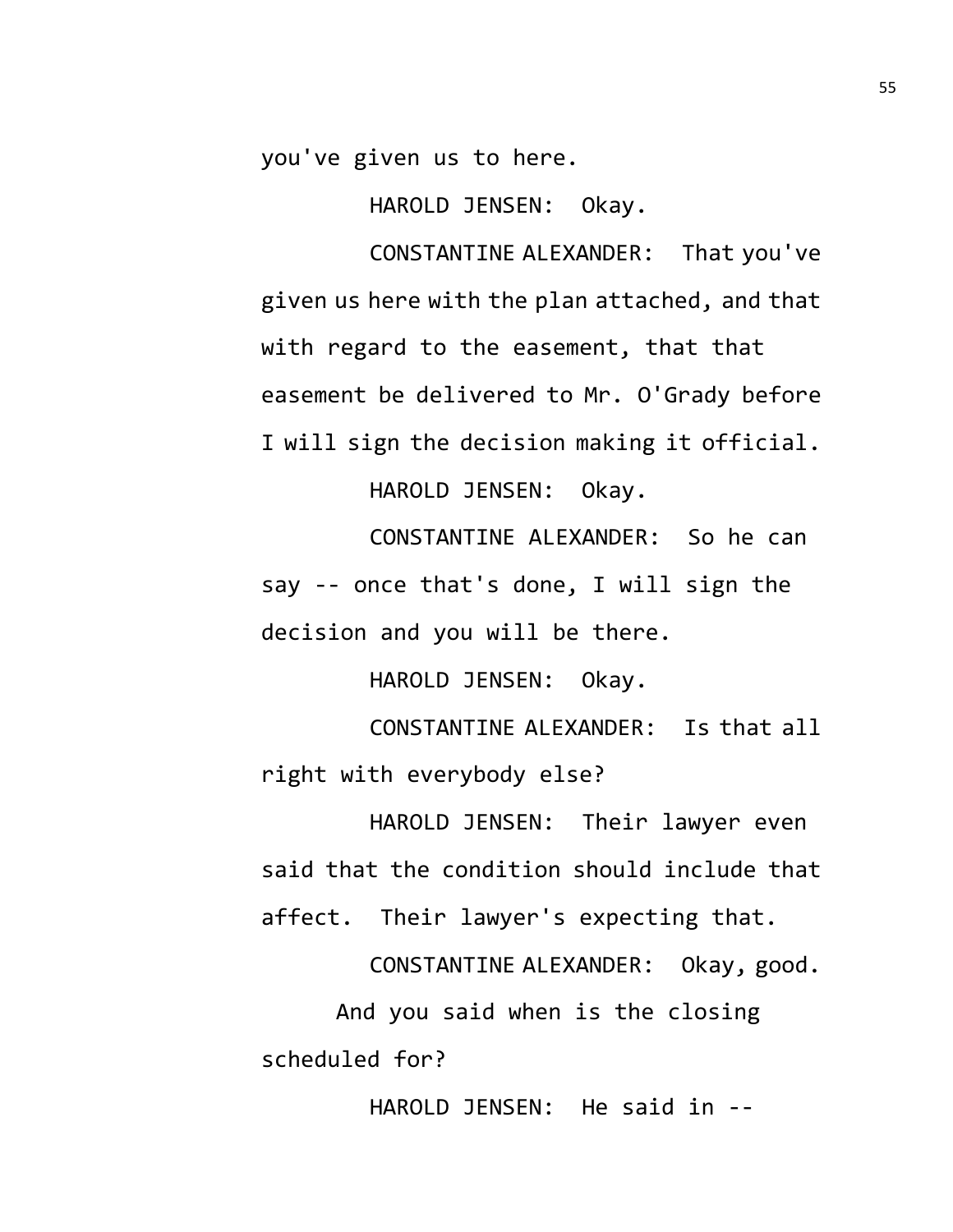AMELIA WESTMARK: I think two and a half weeks.

HAROLD JENSEN: He said you should understand that the easement is to be granted by the new owner in accordance -- let's see -- with the approved development plans. He will likely not be closing on the property for two weeks or so.

CONSTANTINE ALEXANDER: Two weeks from when?

HAROLD JENSEN: Today. This was written today. Yeah. So, therefore, they should consider this and include this in the condition.

CONSTANTINE ALEXANDER: It will take us at least two weeks to write up the decision anyway.

HAROLD JENSEN: Okay.

CONSTANTINE ALEXANDER: I mean, that's just the way it works. Okay, I'm going to make a motion.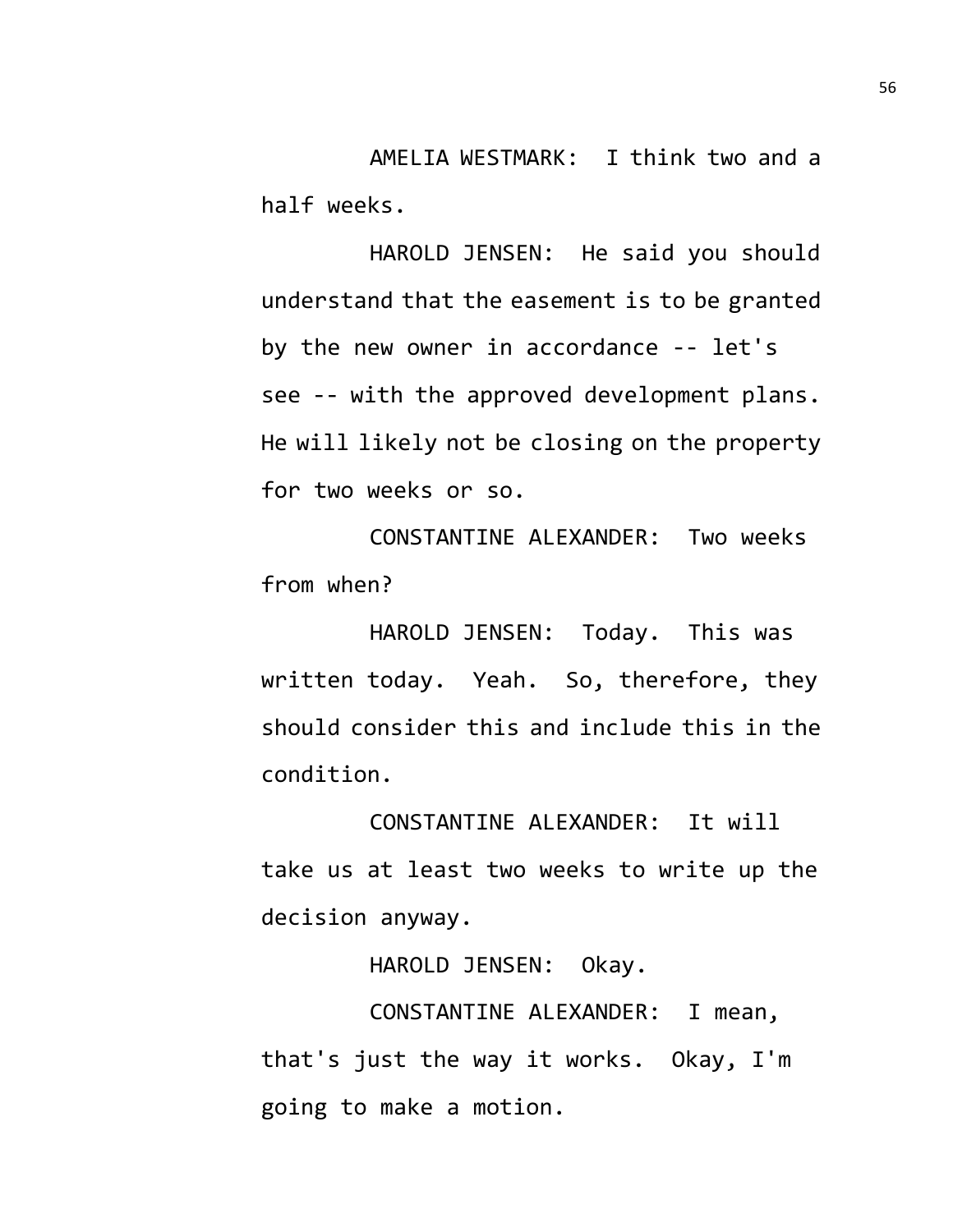The Chair moves that this Board make the following findings:

That a literal enforcement of the provisions of the Ordinance would involve a substantial hardship to the petitioner. The hardship being is that the petitioner's structure is in poor condition and encroaches on neighborhood property, and that there is -- to make it functional and usable, it needs substantial modifications to the structure as proposed by the petitioner.

That the hardship is owing to circumstances relating to the shape of the lot discussed. The shape is rather unusual, and it is a small lot to start with.

That relief may be granted without substantial detriment to the public good or nullifying or substantially derogating from the intent and purpose of this Ordinance.

You will be improving the housing stock of the City of Cambridge.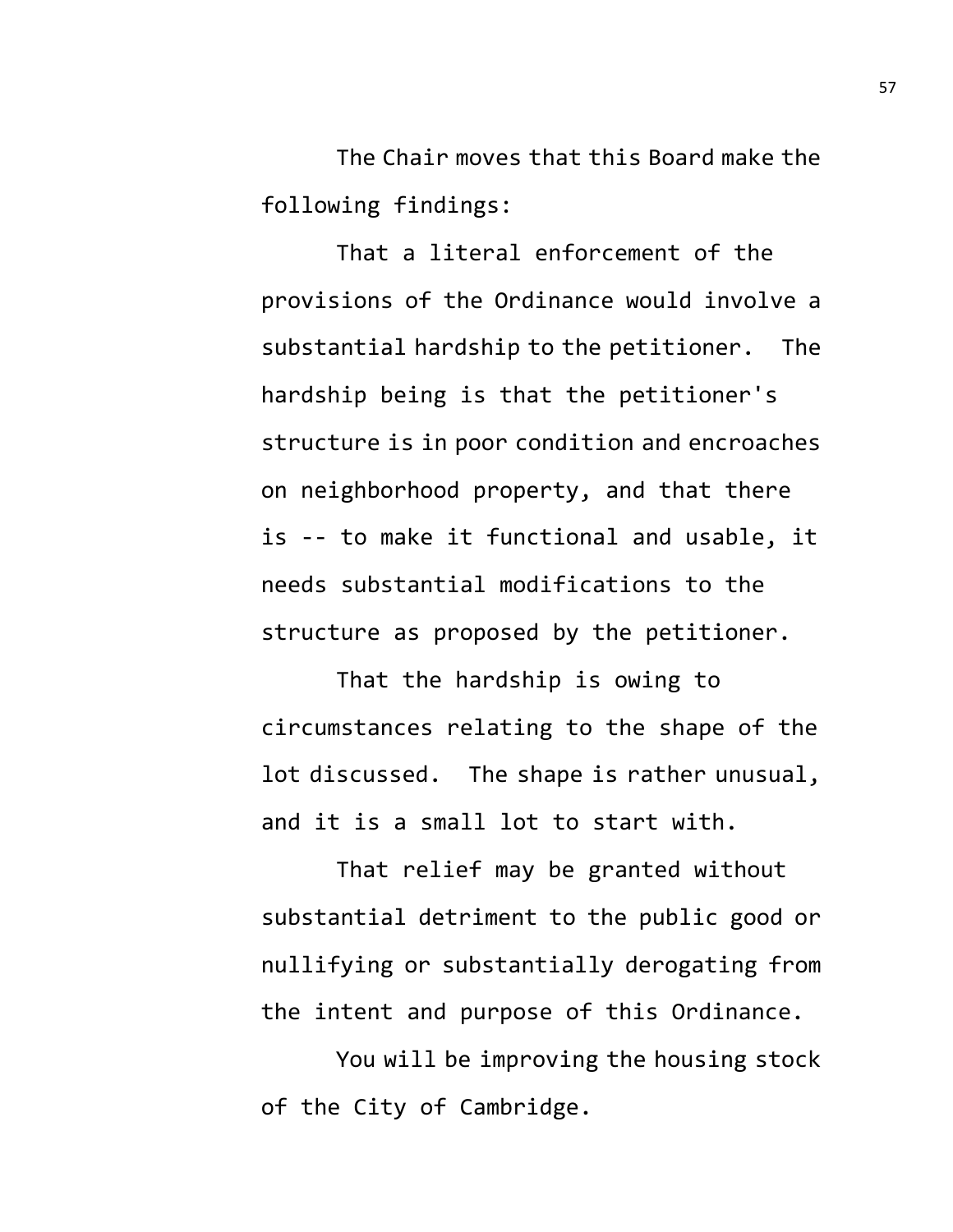There is no neighborhood opposition to the property.

That you will in fact improve the parking situation in the neighborhood by providing on-site parking which does not now exist.

So, on the basis of these findings the Chair moves that a Variance be granted to the petitioner on the conditions that the work proceed in accordance with the plans submitted by the petitioner; plans and elevations. The plans of which have been initialed by the Chair. The ones you have tonight. And the elevations that are attached, all of which are part of our file.

And on the further condition that prior to the time of the decision has been actually finally signed by the Chairman of the Board, that you obtain and deliver to Mr. O'Grady a limited access easement that you submitted to us tonight that creates an easement that's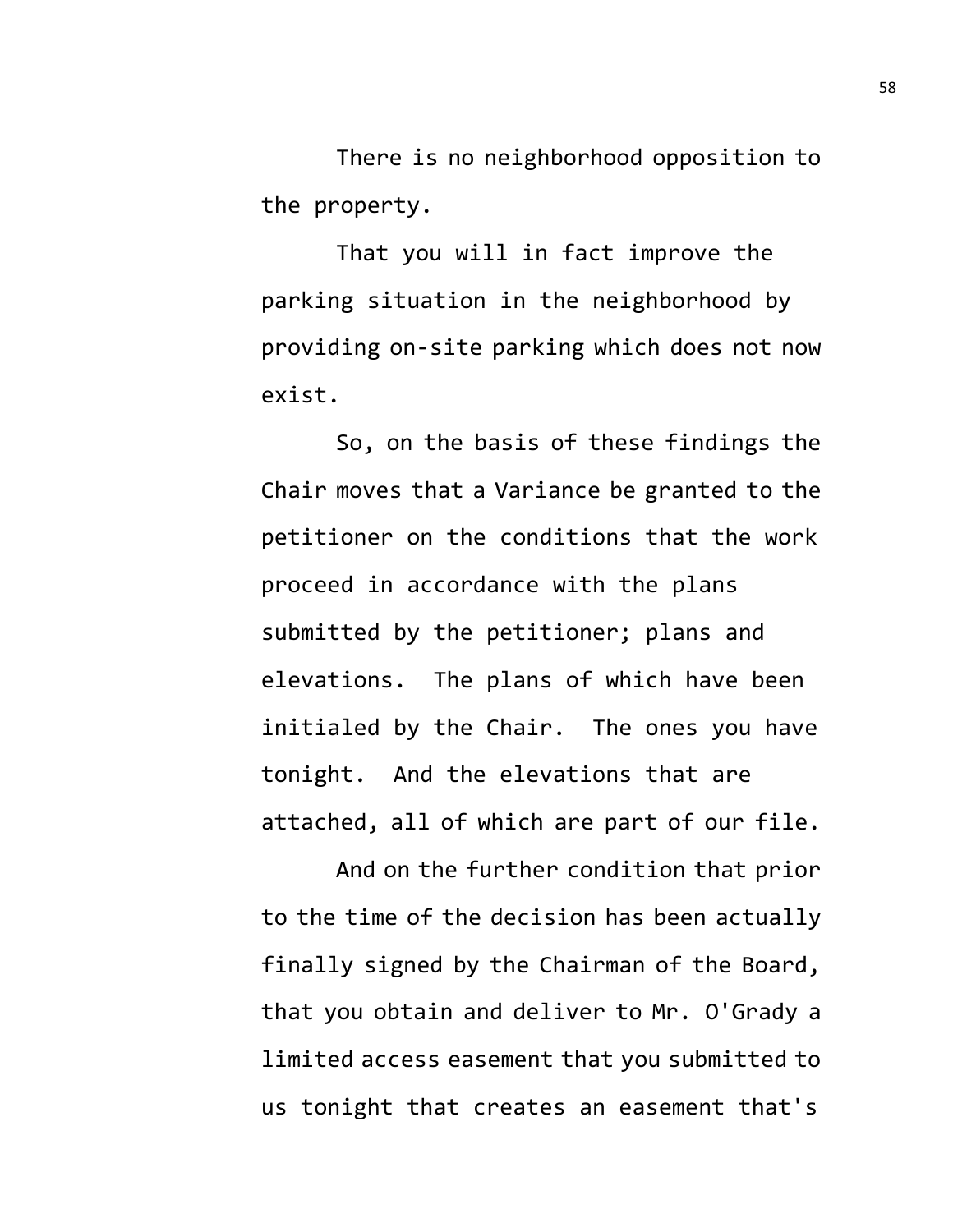set forth in the plan attached to that easement. Said easement having been initialed by the Chair. And there must be proof to Mr. O'Grady that this easement has been recorded.

Those are the conditions. Any other conditions or modifications?

On the basis of this, the Chair moves that we grant the Variance. All those in favor say "Aye."

(Aye).

CONSTANTINE ALEXANDER: Five in favor. Variance granted.

(Alexander, Hughes, Heuer, Scott, Anderson.)

(A short recess was taken.)

\* \* \* \* \*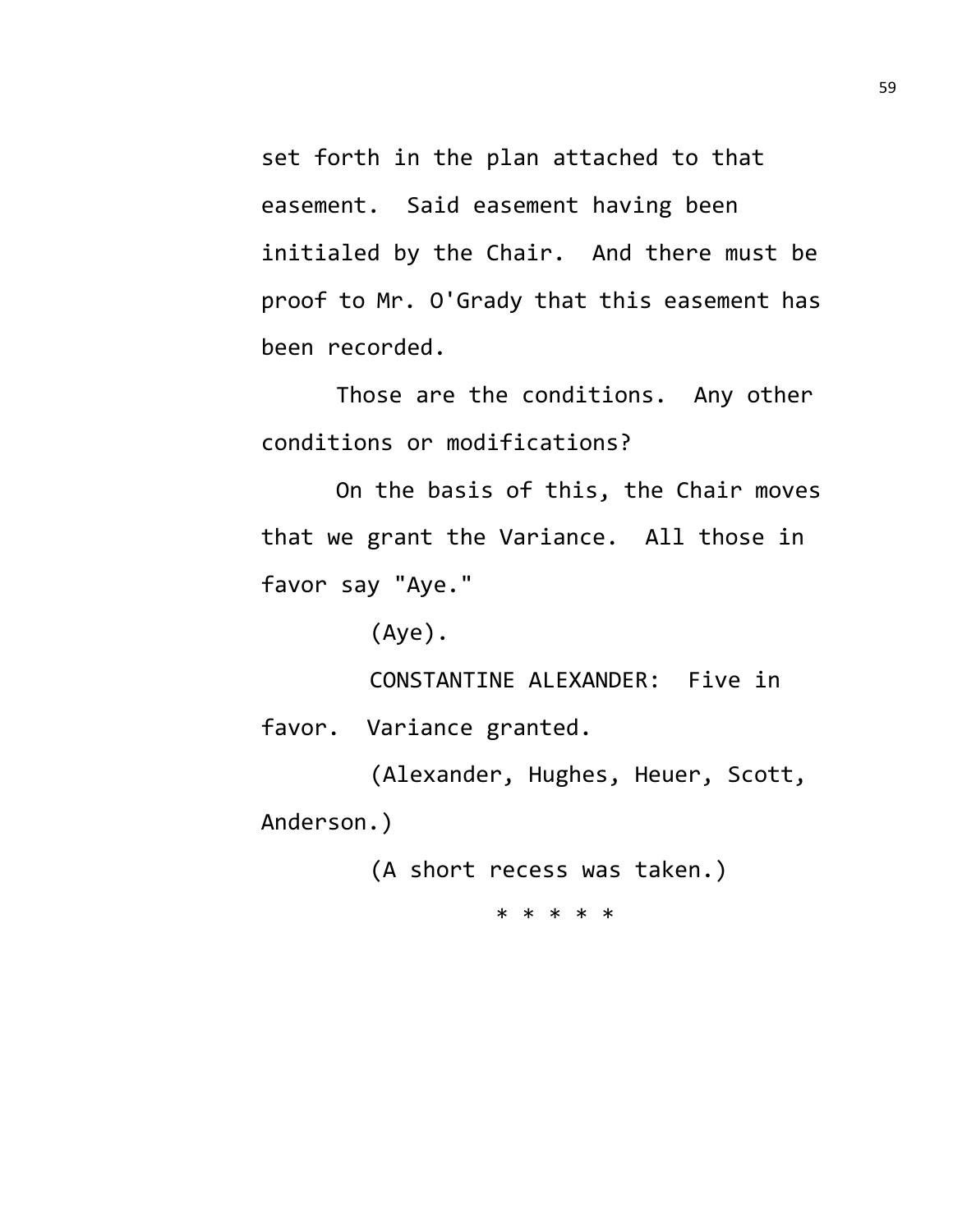(8:00 p.m.)

(Sitting Members: Timothy Hughes, Tad Heuer, Thomas Scott, Slater W. Anderson, Douglas Myers.)

TIMOTHY HUGHES: We're ready to get started again. The Acting Acting Chair will call case No. 10206, 208 Lakeview Avenue.

Is there anyone here wanting to be heard on this case?

Take it away, James.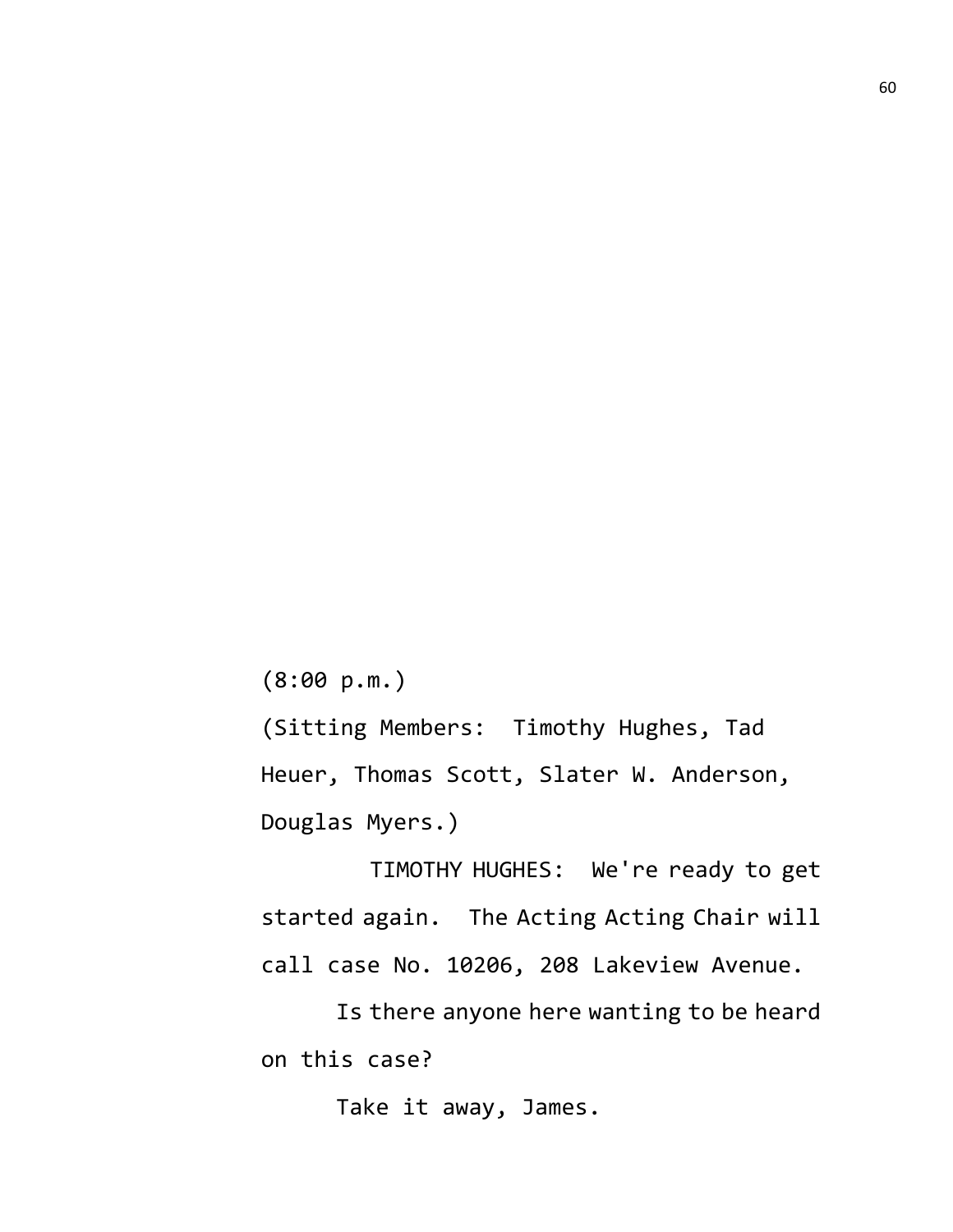ATTORNEY JAMES RAFFERTY: Good evening, Mr. Chairman, members of the Board, James Rafferty on behalf of the applicants. Cindy Friedman, F-r-i-e-d-m-a-n and John Page, P-a-g-e.

Ms. Friedman and Mr. Page are the owners of the subject property 208-210 Lakeview Avenue, a two-family house in the Residence B District. Seated to my right is Mr. Paul Rovianelli, R-o-v-i-a-n-e-l-l-i. Mr. Rovianelli is the architect of the project.

This is an application that is seeking a modest amount of gross floor area relief in order to allow for the construction of a dormer onto the third floor of this two-family house. The dormer has been designed as a conforming dormer in accordance with the dormer guidelines. And the dimensional change here is somewhat modest. The applicant has looked at a number of ways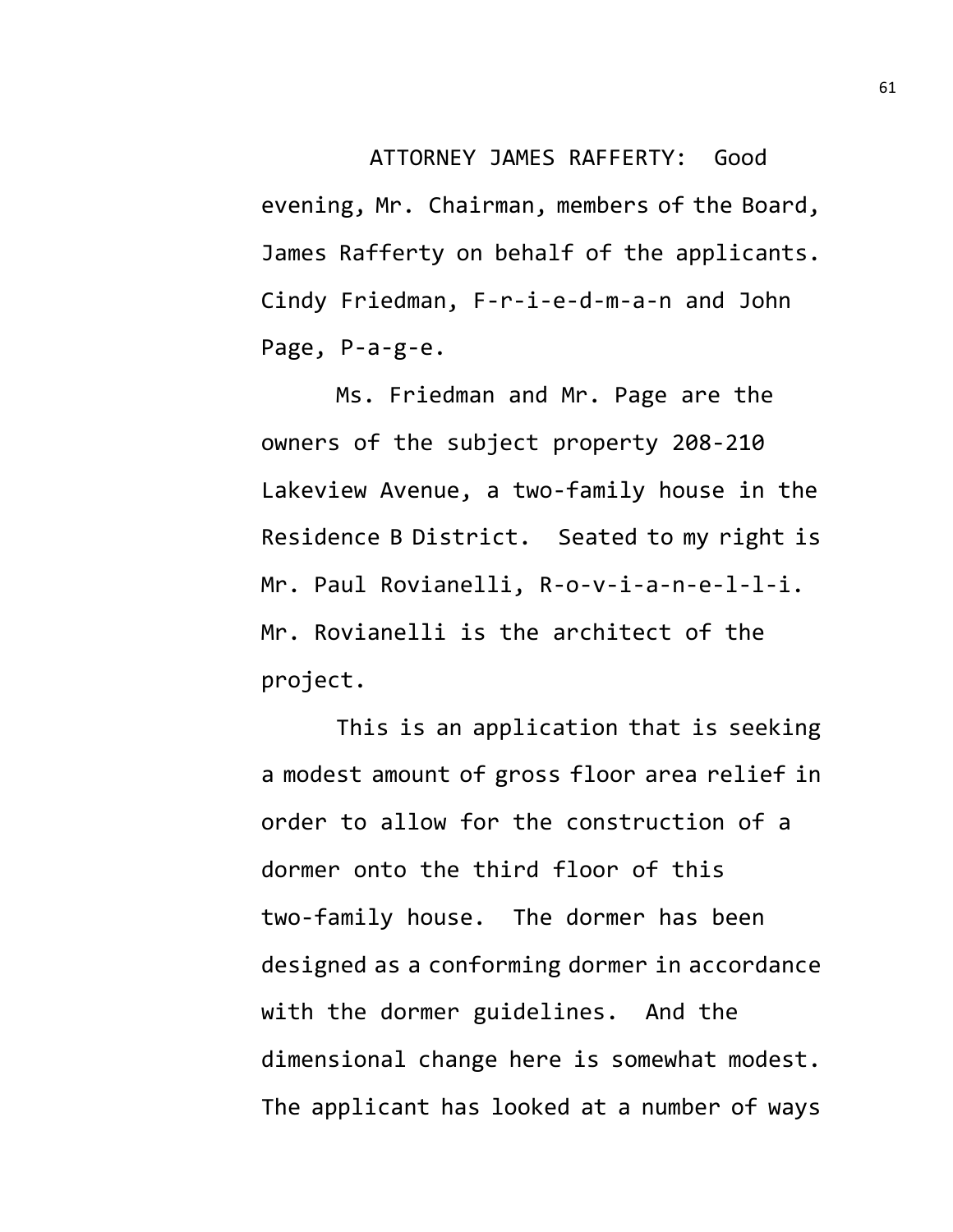to try to see what as-of-right opportunities existed. The net increase beyond the permitted GFA here is about 100 -- 280; is that right?

PAUL ROVIANELLI: 280. That's over the existing, yeah.

ATTORNEY JAMES RAFFERTY: 218 over the existing 180 over the allowed.

PAUL ROVIANELLI: Correct.

ATTORNEY JAMES RAFFERTY: I'm sure the Board knows, it's a significantly sized lot. It's a lot of approximately 7300 square feet. And it happens to be located in a Res B District which has somewhat of an anomaly with regards to it's FAR where the FAR drops for that area beyond 5,000 square feet. So, the result is a similarly-sized lot in a Res A District, our most restricted district, where you can have actually have a much larger house. But in this case the Res B Zoning is what it is, and the relief here does require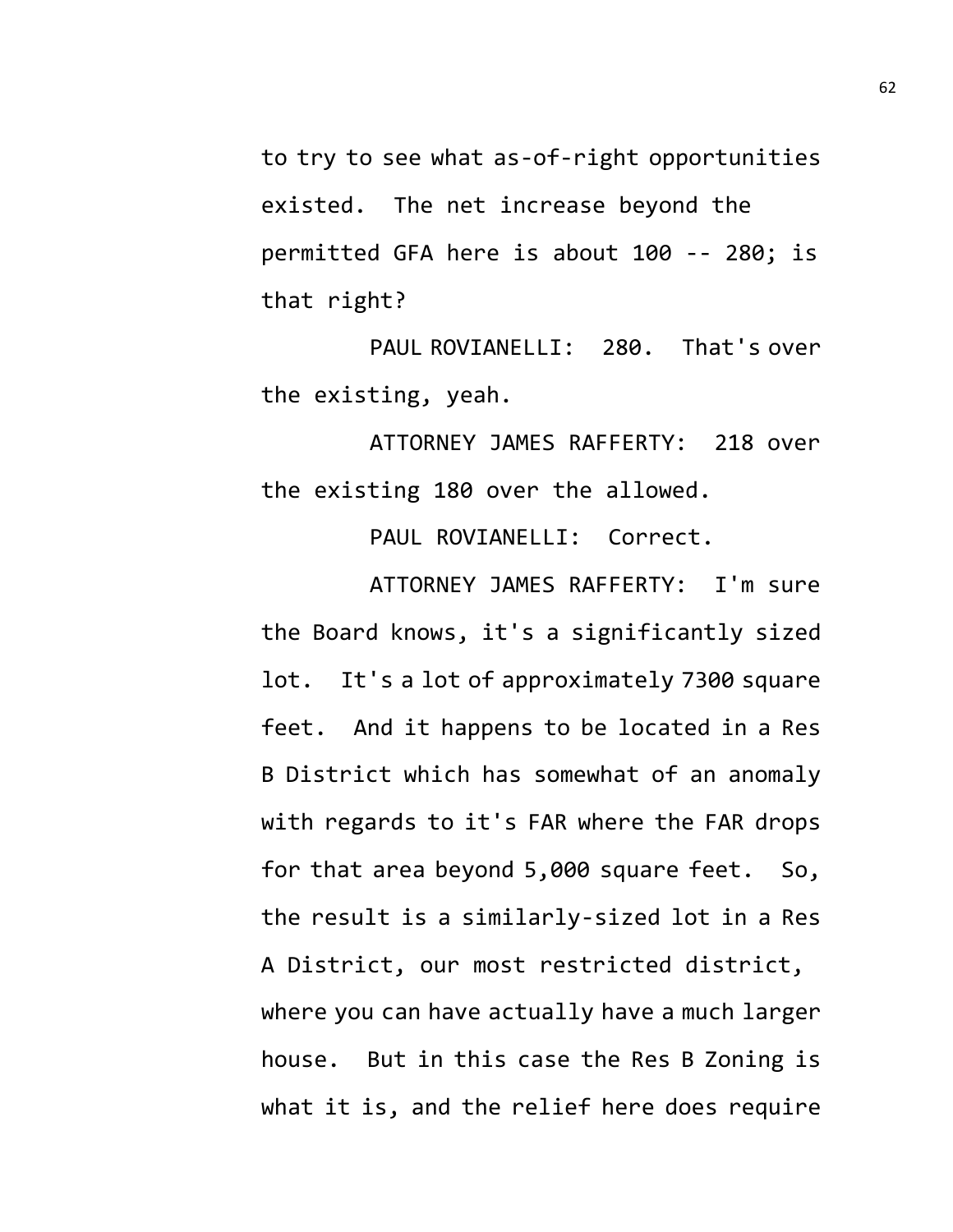a Variance because of the GFA issues.

As I said, if you look at the floor plan of the house, what's really being achieved is an attempt to create a master bedroom in what would have been the attic or is currently the attic of the residence.

When you get down to 180 square feet, you really start to think well, how could we make this even smaller? In fact one of the reasons that it's at 180 square feet is that the rear porch presently has a roof over it. So by removing the rear porch, that freed up some GFA.

Similarly there's a front porch that has a roof over it, and it actually allows for a modest second floor deck so you can access it from the second floor. It's a rather conventional feature of houses of that nature. But as we looked at well, what if, what was the as-of-right option, that roof could come off the front porch. And then the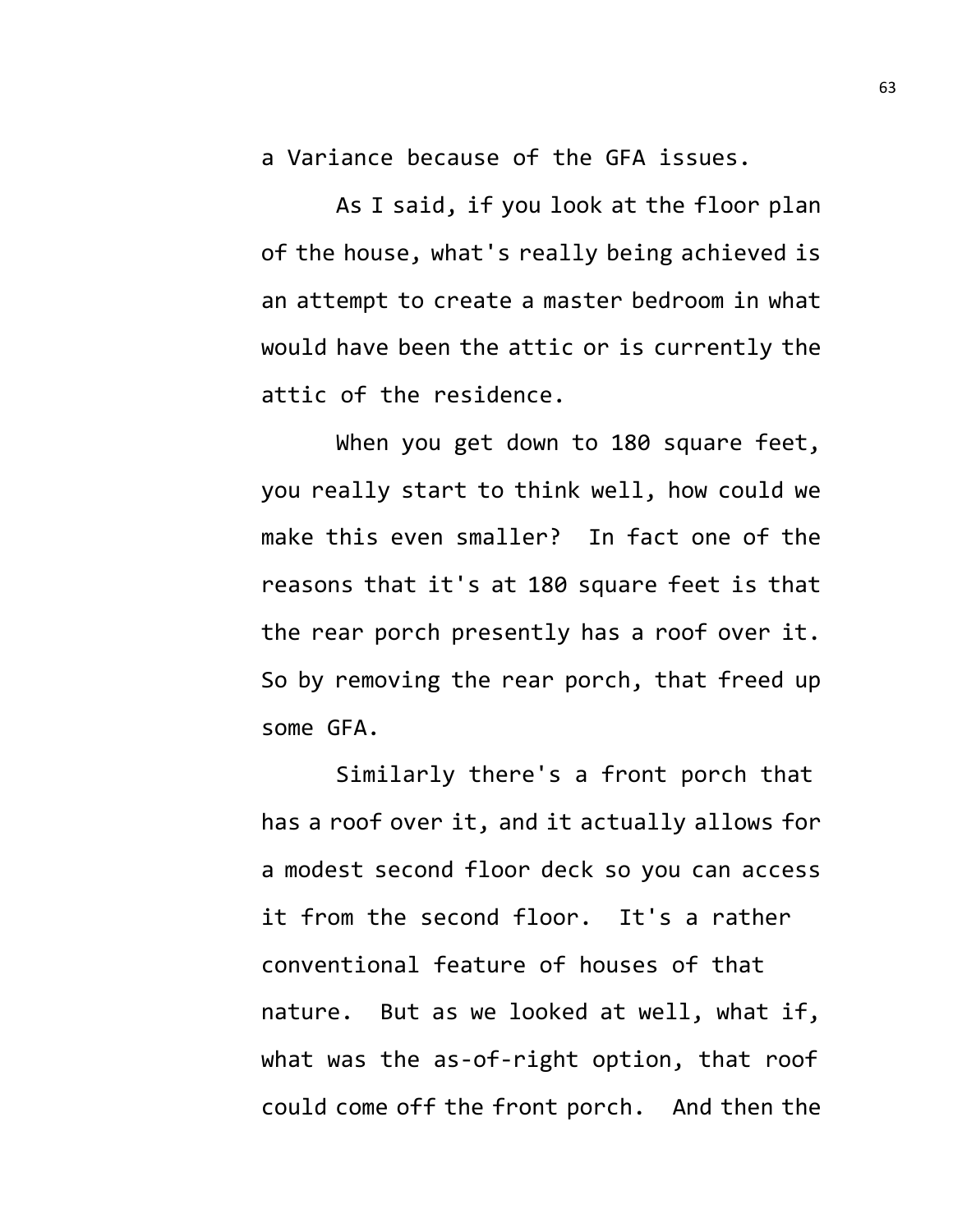180 relief gets closer to 100 square feet. But at some point it felt to the applicants that the dormer was consistent with the guidelines, was consistent with similar homes. The homes on either side of the property have received Variances and have dormers and additions. So I think it's fair to say that what's proposed here is consistent with the character of these two-family houses up and down the street. And Mr. Rovianelli could walk you through the elements -- there's a two-part move here. One is the raising of the roof. And the second is the construction of the dormer.

You can probably just take a minute.

PAUL ROVIANELLI: The principal issue here is that to build in that second -- to build anything in that attic space is a curious situation because FAR calculates us from the where we get a five-foot height within that space, but it's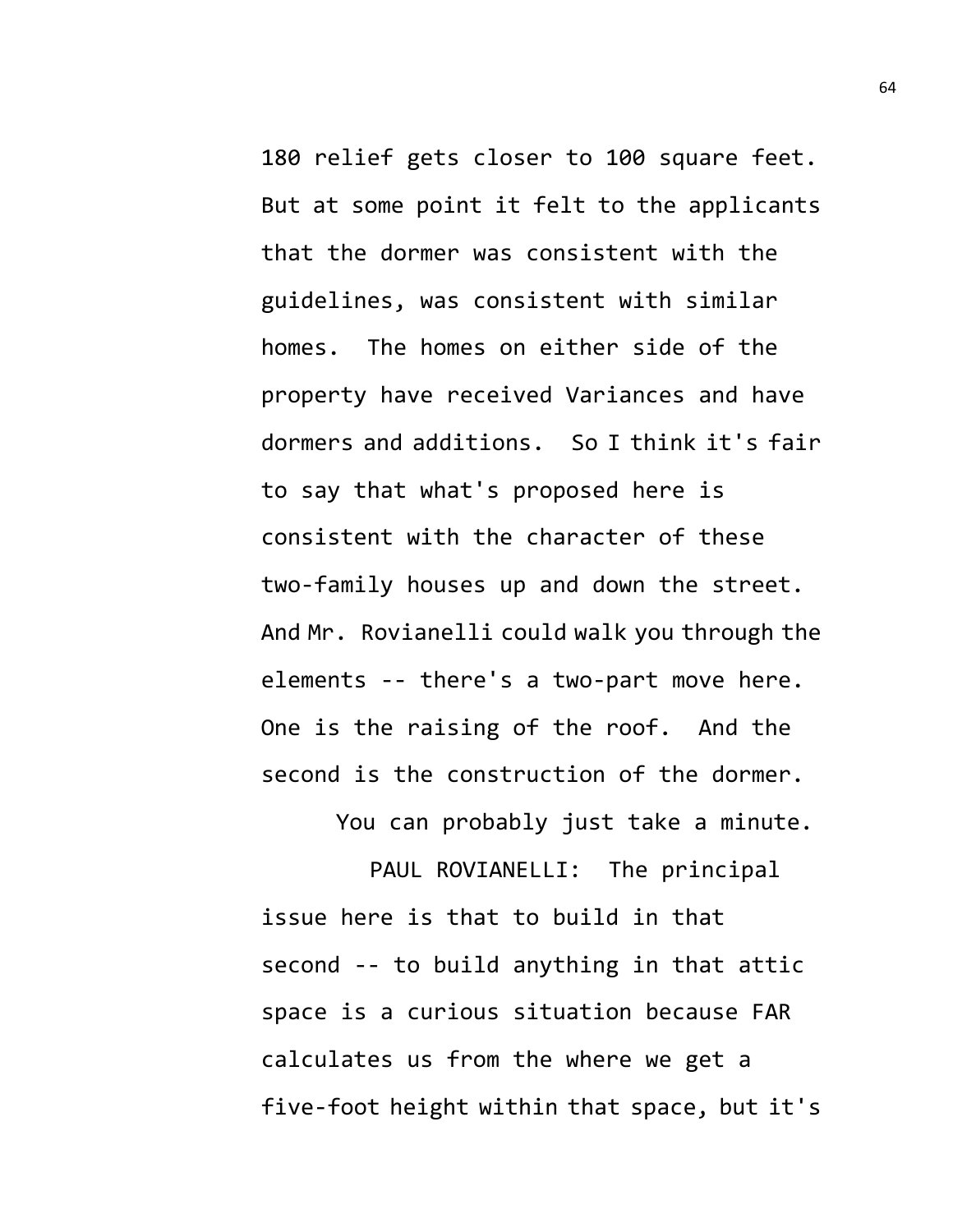so tight up there that you really can hardly get any kind of room where you've got adequate headroom. Even though it's counting with the five foot, because it's only rising a little above that. So you have this very narrow shoot of space up there in the existing attic that's contributing to FAR.

So we're looking to raise that roof by just two feet, and that gives us enough, it doesn't change the character of the house substantially, but it allows us to really get rooms up there. So what we've done is we're using the existing stair to come up into the attic and setting a small room at the front as there is now in the attic, and then constructing a master suite in the back. To get enough room and to get a little light into the space, we're building a dormer which conforms to the guidelines. I use them as we laid it out. It's 15-foot wide. It sets in 18 inches from the wall below it, and it is

65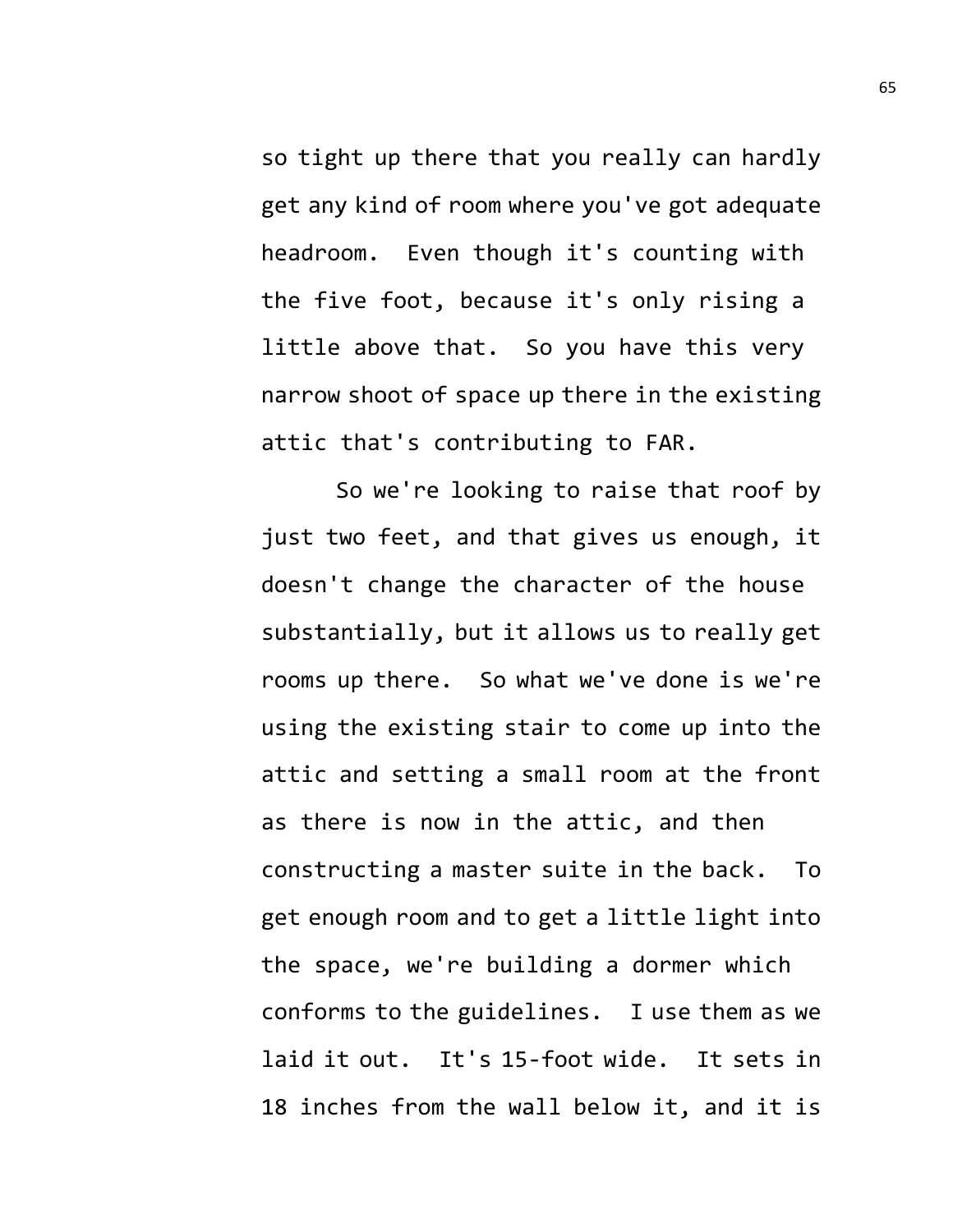below the -- its spring point is below the ridge of the existing roof or what become the existing roof after we've raised it. So it allows us a nice space up there.

That also, then, allows us the opportunity to open up the space on the second floor and make what would be a very nice living space for these people. And as Jim said, both of the houses next-door have also been raised. It's not going to make this house very tall. At two feet it's not doing anything strange to its exterior elevation. It looks pretty good I think.

TAD HEUER: The houses on either side they haven't been raised, they've just dormer relief; right? Their roofs haven't been raised, the houses have not been raised?

PAUL ROVIANELLI: I believe on the right-hand side that roof has been raised.

TAD HEUER: On the left-hand side is just full dormers -- is that up on max height;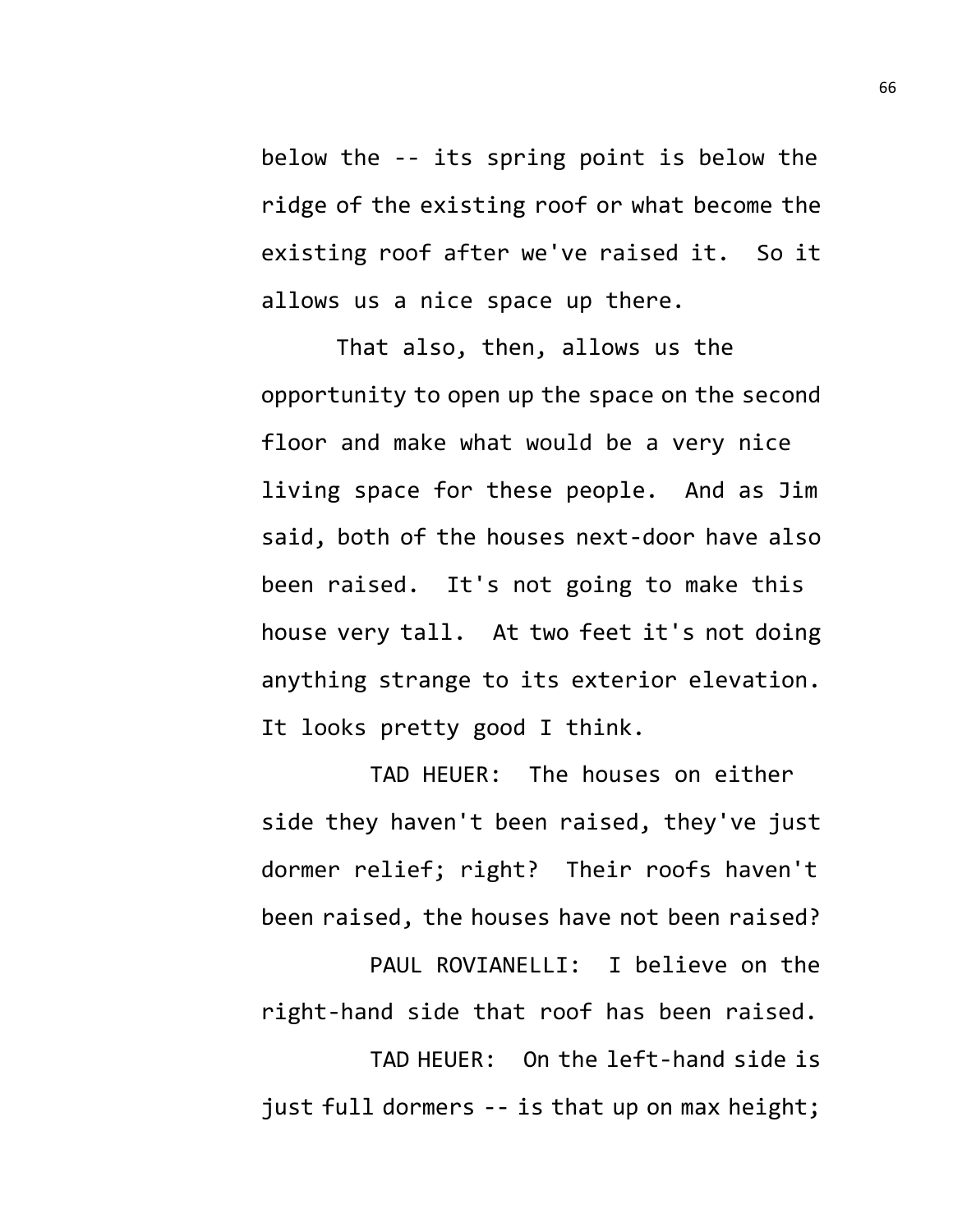is that what that is? The addition on the back.

UNIDENTIFIED WOMAN: That's my house and, yes, it's just a dormer a few years -- a couple years ago.

PAUL ROVIANELLI: Oh, yeah, the dormer is what's higher in the house.

TAD HEUER: Right.

PAUL ROVIANELLI: It's a central raising of the roof.

TAD HEUER: Right.

PAUL ROVIANELLI: This is really just a shed dormer.

TAD HEUER: Right.

ATTORNEY JAMES RAFFERTY: I think you may have noticed in the initial submission, the ridge of the dormer was meeting the ridge of the existing roof and so we modified that with a plan just because.

PAUL ROVIANELLI: Pulled it back down.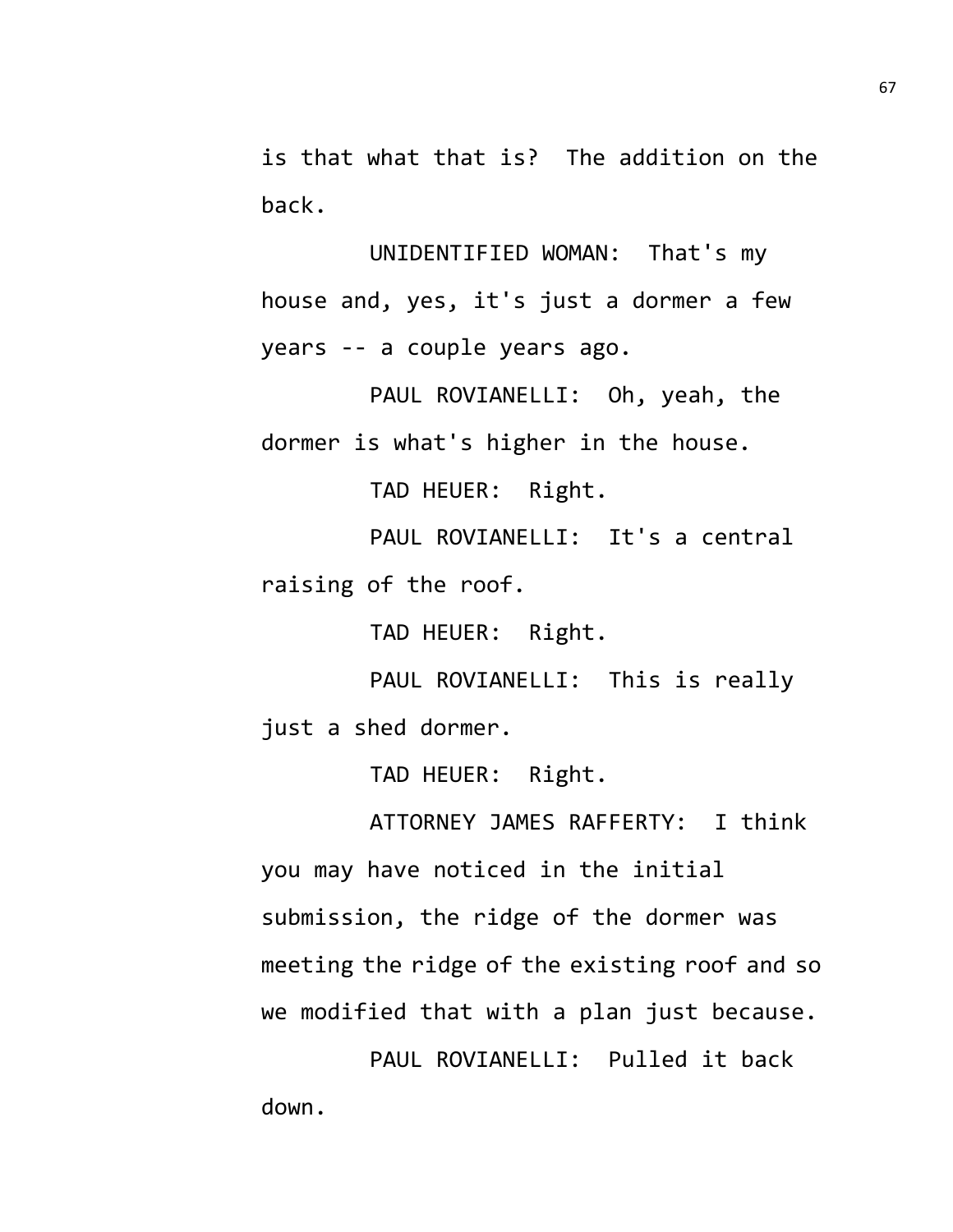TAD HEUER: Yes.

ATTORNEY JAMES RAFFERTY: That would have been a deviation.

DOUGLAS MYERS: What is the distance between the uppermost part of the dormer and the ridge line?

PAUL ROVIANELLI: You might height-wise between the ridge? It's very small. It's about six inches high. If you look on the exterior elevation, you'll see that you really begin to see that. The quality of the ruling -- the idea of it really shows up. Because if you look at that side elevation, you'll see -- you actually will see that roof up there. So it does make a difference even bringing it down a little bit.

ATTORNEY JAMES RAFFERTY: And the dormers occurring on the conforming setback. The house is non-conforming today because of its right side setback. It's only at about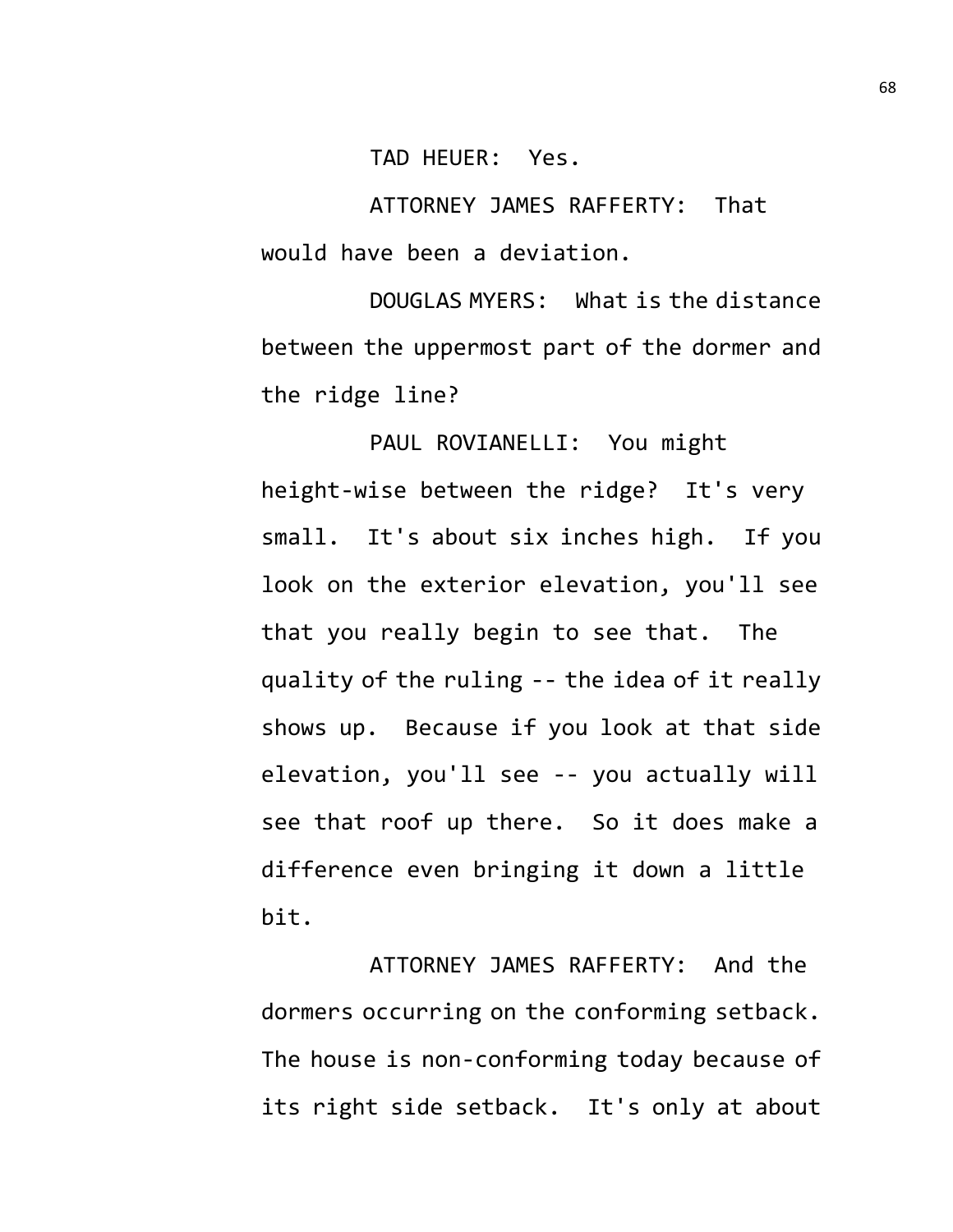four feet. But the dormer that's being installed on the conforming setback side, the dormer actually will be setback some -- looks like about -- that wall's about 18 feet from the property.

PAUL ROVIANELLI: Right.

TAD HEUER: How far is the front from the property line?

ATTORNEY JAMES RAFFERTY: 21.9.

PAUL ROVIANELLI: Yep. 21.9. Yeah, it's really non-conforming on that right-hand side.

ATTORNEY JAMES RAFFERTY: If you were to look at the Assessor's plot plan, you would see that, however, that's a, that's a consistent placement on lots of this width. I think because they allow for driveways two-family house and they come up short because at the time they were constructed, the setback.

TAD HEUER: On the proposed north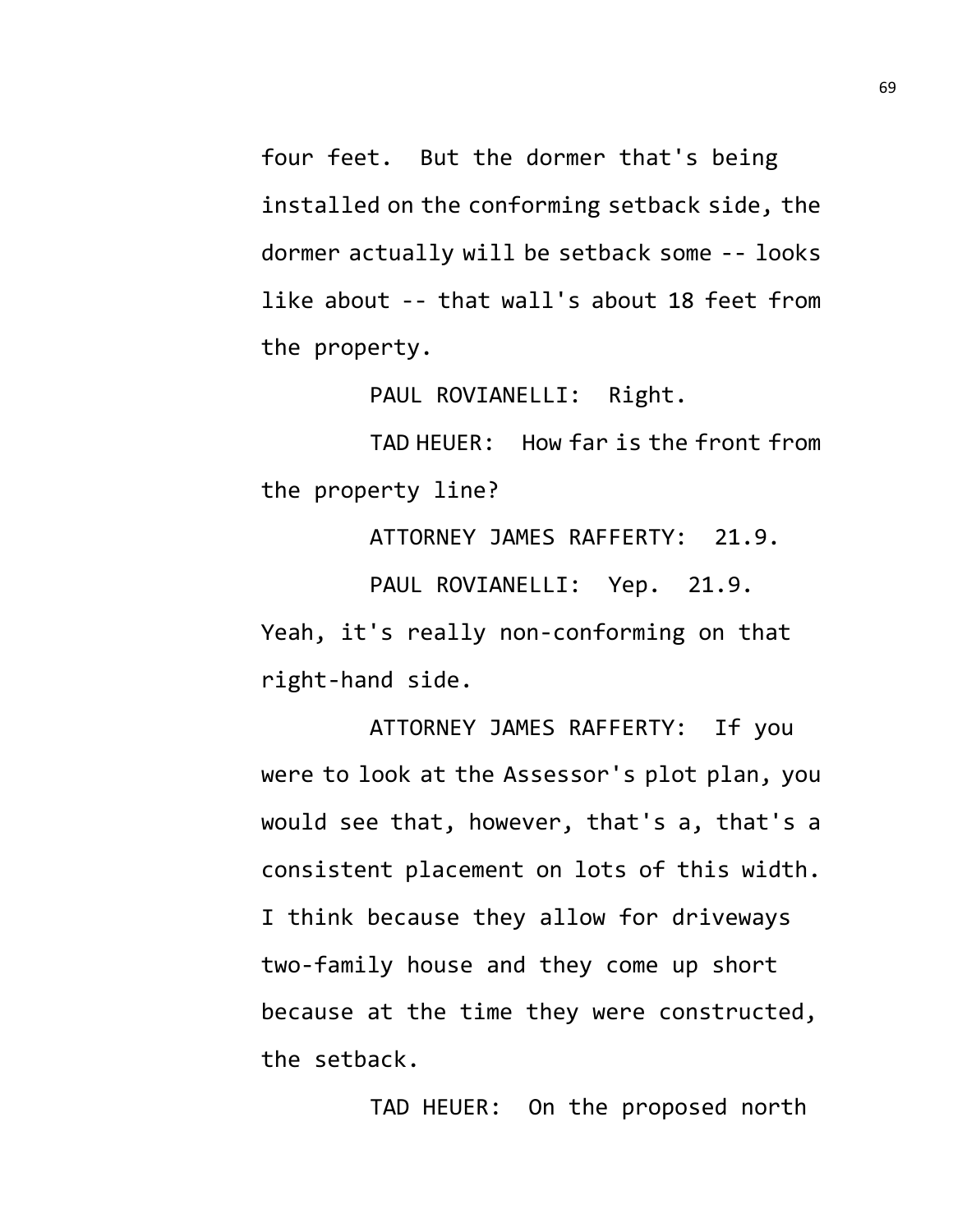elevation, so I guess that's your right side? PAUL ROVIANELLI: Yeah.

TAD HEUER: There's a new skylight.

Is that skylight in the setback or not?

PAUL ROVIANELLI: Those are not in the side -- they are higher and beyond the skylight. Oh, the one on the north one? Sorry.

TAD HEUER: Yes.

PAUL ROVIANELLI: Oh, I'd have to calculate that. I think I can do that from the plan actually. I think I've got it in the plan. Give me a moment. That is, sorry. Quarter inch. It starts in three and a half, almost four feet, and we've got 4.4. So I think I'm just sneaking in there.

TAD HEUER: You're 7.6?

PAUL ROVIANELLI: Yeah.

ATTORNEY JAMES RAFFERTY: Seven and a half.

PAUL ROVIANELLI: We can certainly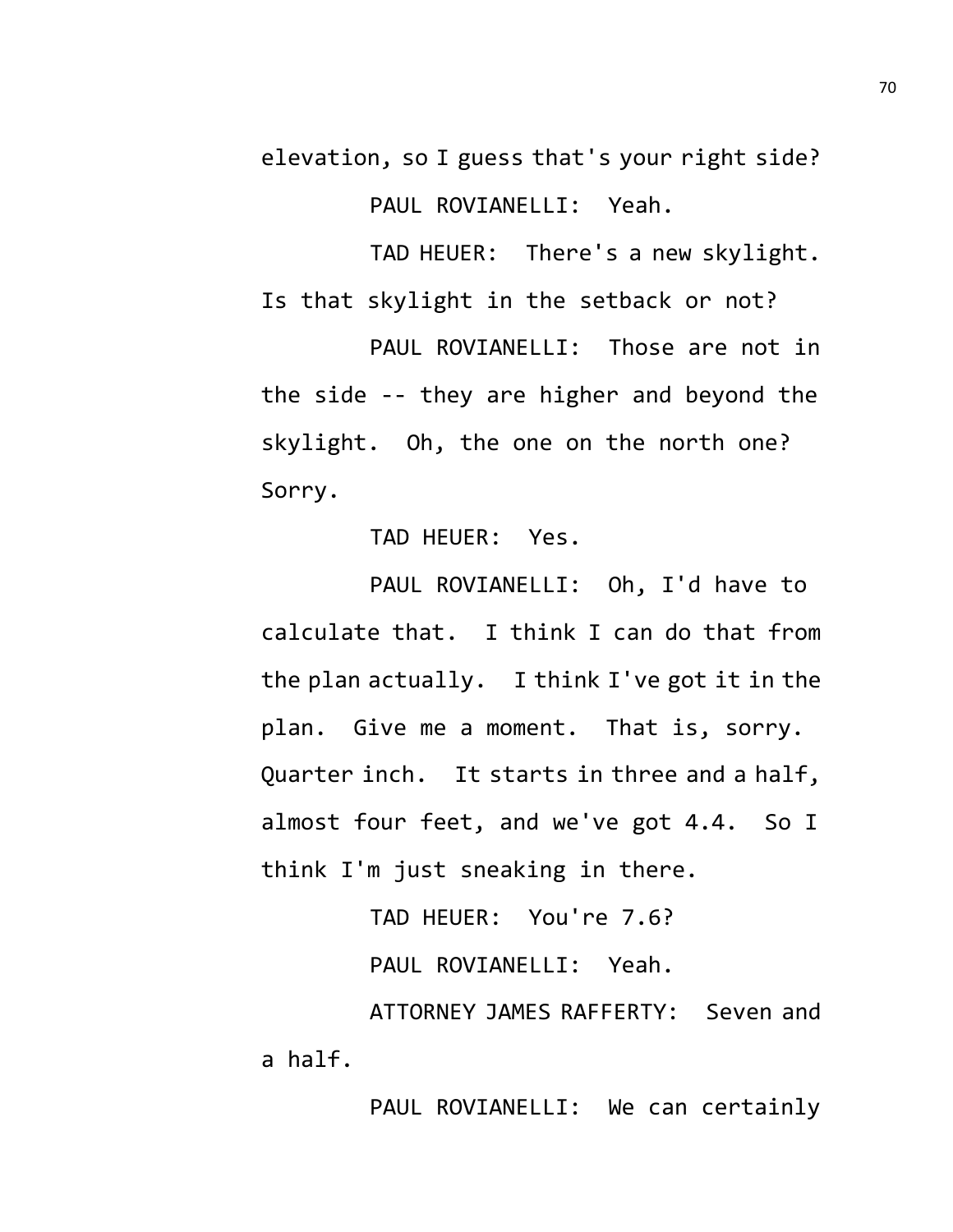make sure that a, you know, we can make sure it sits within the zone. I'm looking at it now and it's about three-foot, eight in from the building wall. It about 3.4 from the line.

TAD HEUER: Four foot -- four inches or 4.4?

PAUL ROVIANELLI: 4.4.

TAD HEUER: Oh, okay. All right. Yes, just make sure that's not in the setback because otherwise your Special Permit --

PAUL ROVIANELLI: Yeah.

TIMOTHY HUGHES: And that wasn't one of the windows that was included in the Special Permit?

ATTORNEY JAMES RAFFERTY: Well....

TAD HEUER: I guess it could be.

ATTORNEY JAMES RAFFERTY: It could be. Sometimes you can --

TIMOTHY HUGHES: Sometimes it's all  $moot - -$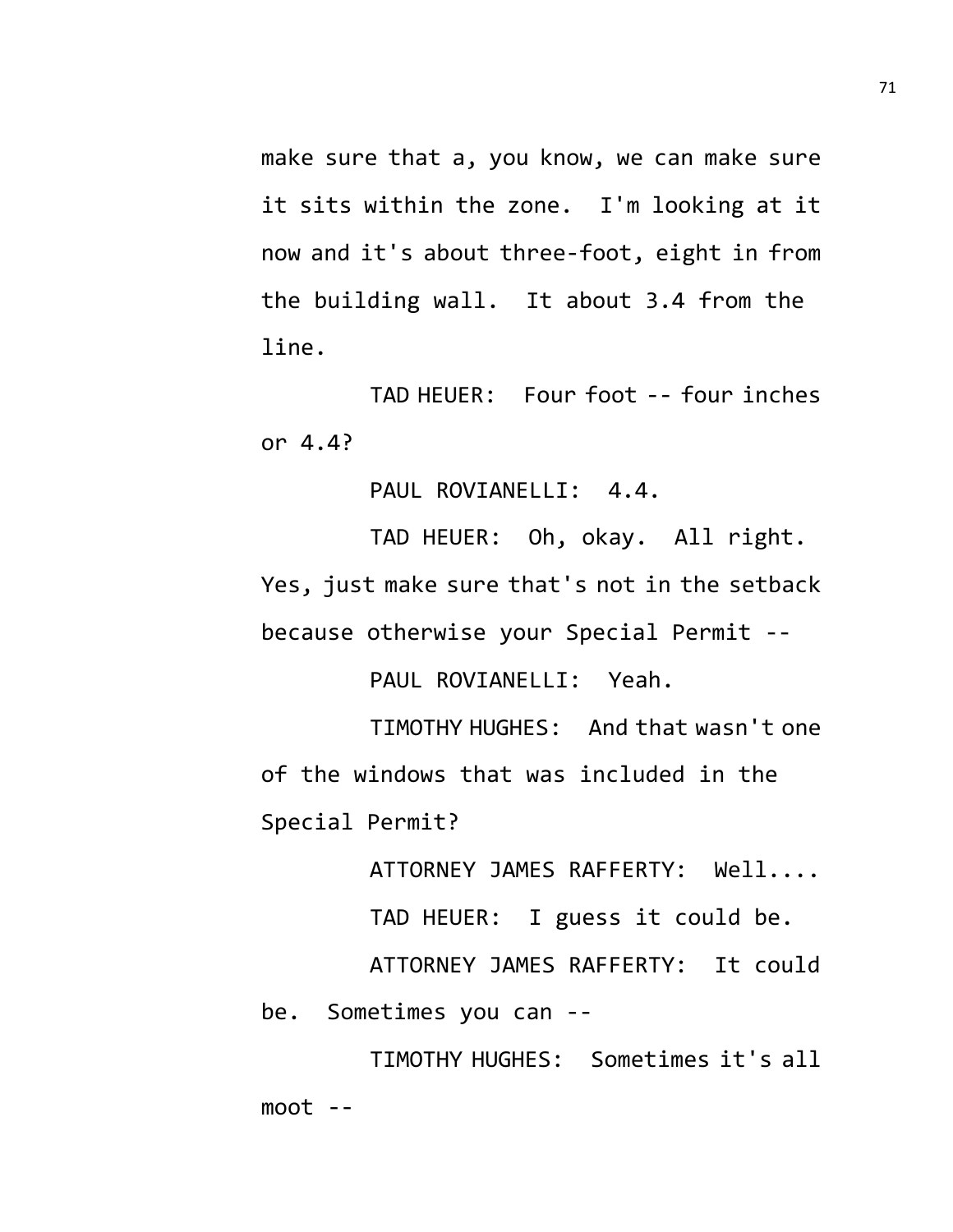ATTORNEY JAMES RAFFERTY: It would.

But I was thinking the same thing as we were discussing it. I said, well, we are moving some windows on that side.

PAUL ROVIANELLI: That's right. And that's why it's in the -- but it looks like it's within the -- it's beyond the setback line.

TAD HEUER: Okay. And I'm not clear from the, the new windows in the attic space, are those panels on the other side or are those single light windows?

PAUL ROVIANELLI: Those are single light windows.

TAD HEUER: Okay.

And is there a -- all right. I'm fine.

TIMOTHY HUGHES: That's it?

Doug, do you have any more questions?

TAD HEUER: No.

TIMOTHY HUGHES: Do you have any questions?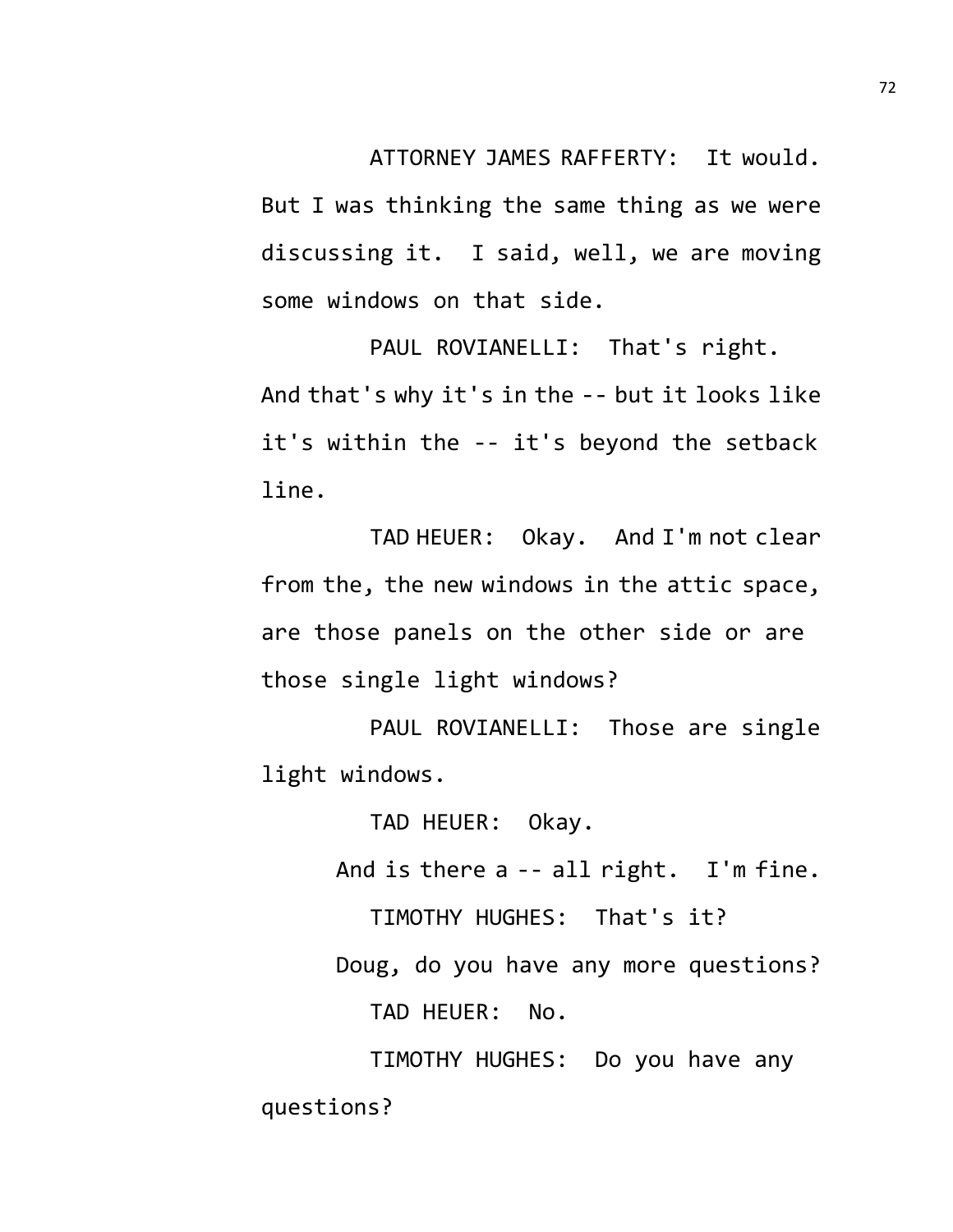SLATER ANDERSON: No.

TIMOTHY HUGHES: Presentation is finished. I'm going to open it up for public testimony.

Is there anybody that wants to be heard on the matter at 208 Lakeview? Can you step forward and identify yourself for the record and spell your name for the stenographer.

JOELLEN FLYNN: Joellen Flynn, 216

Lakeview. J-o-e-l-l-e-n F-l-y-n-n. My husband and I live next-door at 216 Lakeview, and we're very much in support of the renovations. We did a similar renovation in 2009. We did a very similar change in the attic. We made it into a master bedroom and we're very much in support. That 210 was my husband's family for many years, and I know all the Flynns, and everyone is very much in support of -- and as I said earlier to them, if they find the money hidden, send it back our way.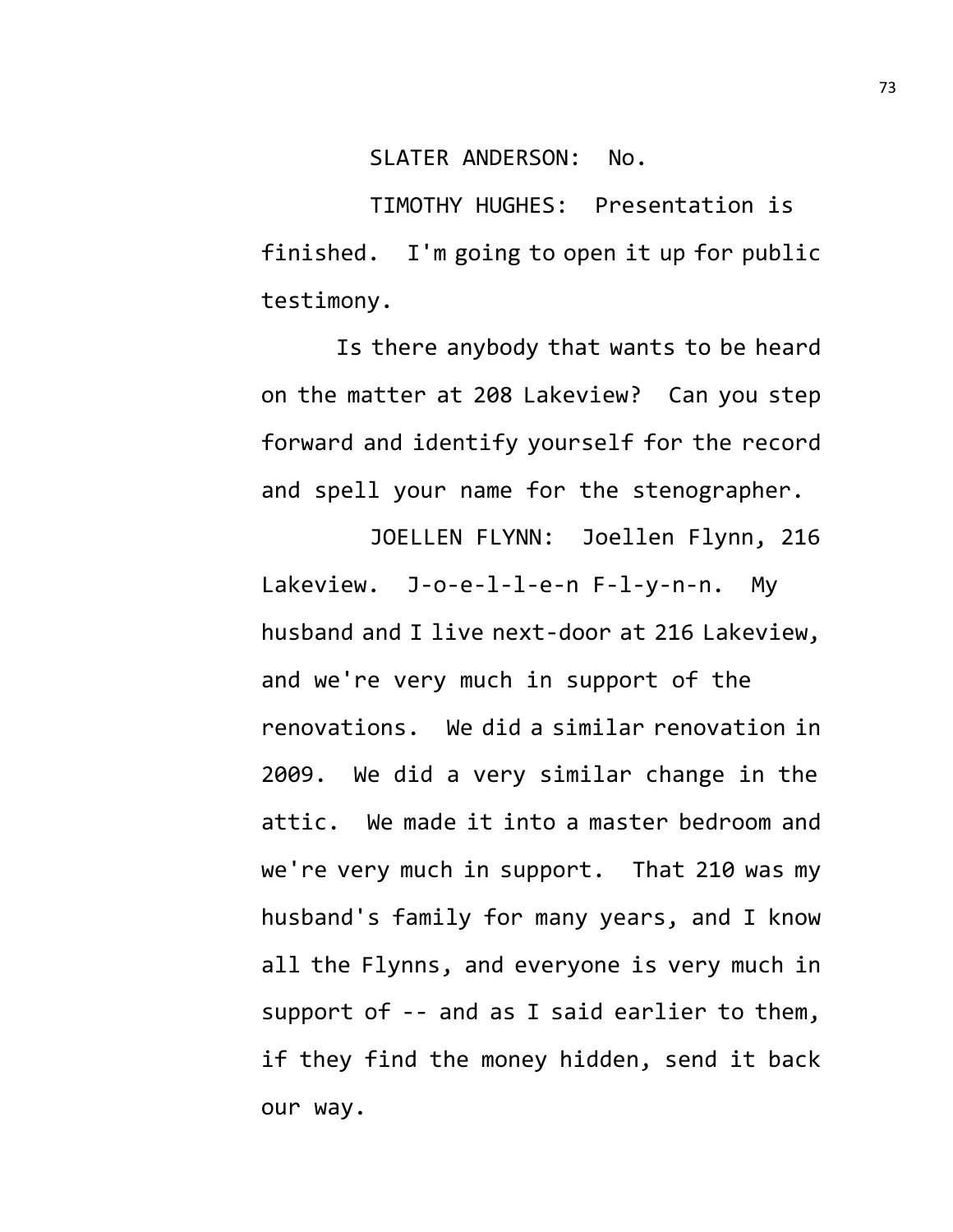Thank you.

TIMOTHY HUGHES: Anyone else who wants to be heard on this?

ROGER THEBERGE: I'm a neighbor at 209 Lakeview just across the street. Roger Theberge, T-h-e-b-e-r-g-e, and we're very supportive of John and Cindy's endeavor. And we ourselves have enjoyed the benefits of a Variance and the fruits thereof and we are supportive of their efforts to actually improve their property.

TIMOTHY HUGHES: Anyone else?

CAROL ALLFATHER: Carol Allfather, A-l-l-f-a-t-h-e-r. I'm at 205 Lakeview Avenue across the street. We just went through a very similar renovation without a variance. We didn't need one because we didn't change the footprint of the house. And we're very supportive of this. I think it will help the block and its renovation and its resurrection, and along with the street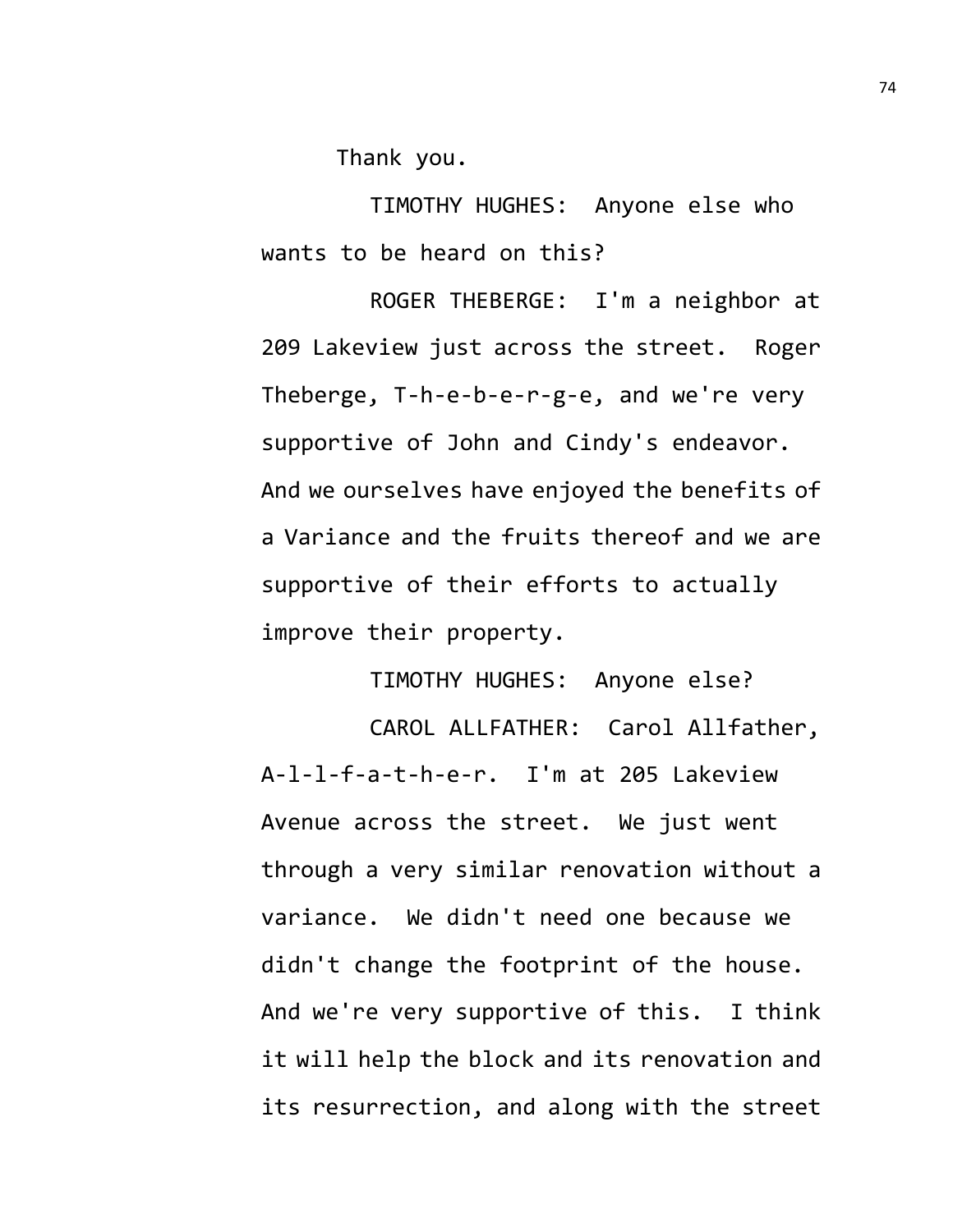plan that is coming, I think it will just improve the neighborhood and we're very happy that they're -- we hope they can go forward.

TIMOTHY HUGHES: Anyone else? ROGER BOOTHE: My name is Roger Boothe and I live on the other side of the house, and my wife Claudia Thompson is here and we submitted a letter which I hope the Board has in the file.

TIMOTHY HUGHES: I have it.

ROGER BOOTHE: And we've outlined some points there if the Board decides in its wisdom to grant the Variance, we would like conditions to be attached. Would it be appropriate if I gave you a quick summary of those?

TIMOTHY HUGHES: You can give a quick summary.

ROGER BOOTHE: The first one has to do with --

TIMOTHY HUGHES: Let me ask you a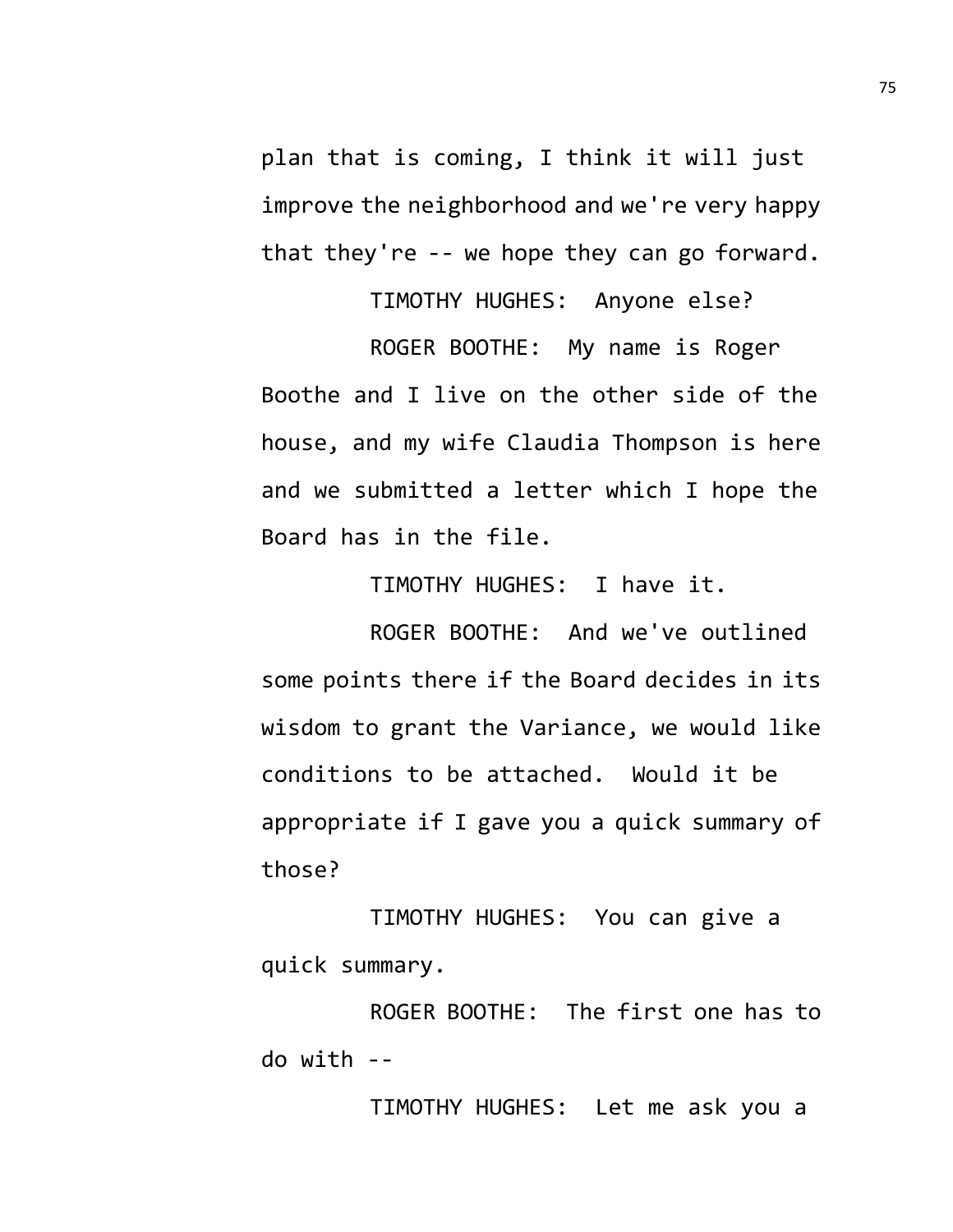question. Have you had a discussion about these items on letter with the petitioners?

ROGER BOOTHE: We have discussed their plans. We gave them a copy of this letter a couple weeks ago. We haven't heard from them.

The first item has to do with not permitting a garage to be built here because by raising the roof and creating the dormer, it's going to densify the site here that will be offset of protection of open space.

Similarly, point No. 2 has to be limiting parking on the site as does generally speaking one space per dwelling unit is what we're looking at in the city.

And then the applicant has communicated with us a number of limitations they're willing to have in the construction process. Those are very important to us and we would like that to be part of the condition. And in terms of raising the roof, they've talked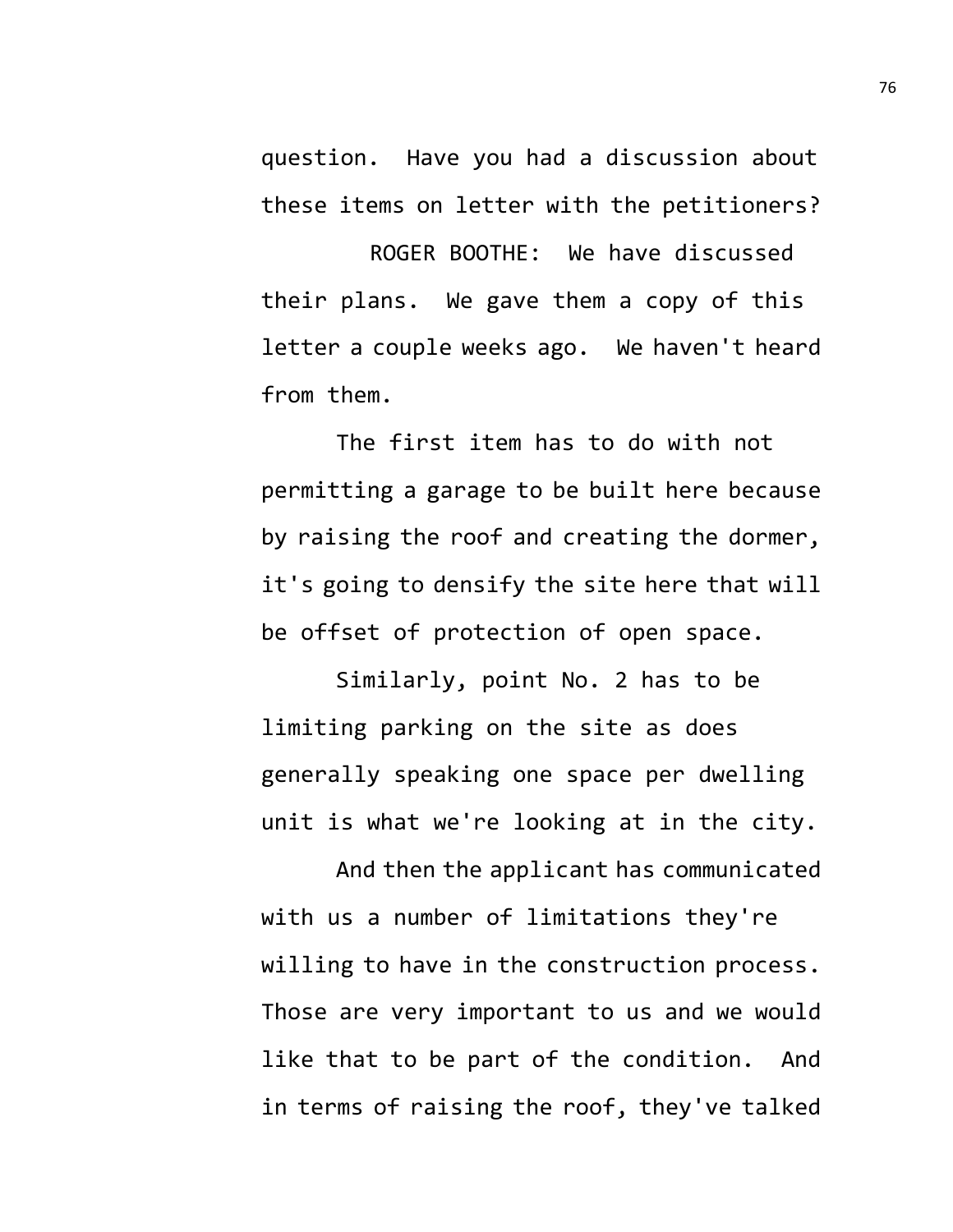about a process where they would go in, detach the roof, and raise it by cranking it up inside, and that's acceptable to us. And large cranes will be on our property would not be acceptable, as we've had some issues with work they've done so far.

TIMOTHY HUGHES: As far as the construction issues are concerned, that's not under the jurisdiction of the Zoning Ordinance so that's not something that I could, I could make a motion and put in the motion. That's something that you would have to work out with the petitioners on some other kind of side bar agreement. That stuff gets -- the Building Department.

SEAN O'GRADY: Yes, building inspectors.

TIMOTHY HUGHES: The building inspector would be the person to be called in to adjudicate any construction aspect of this. It's not something we can put in the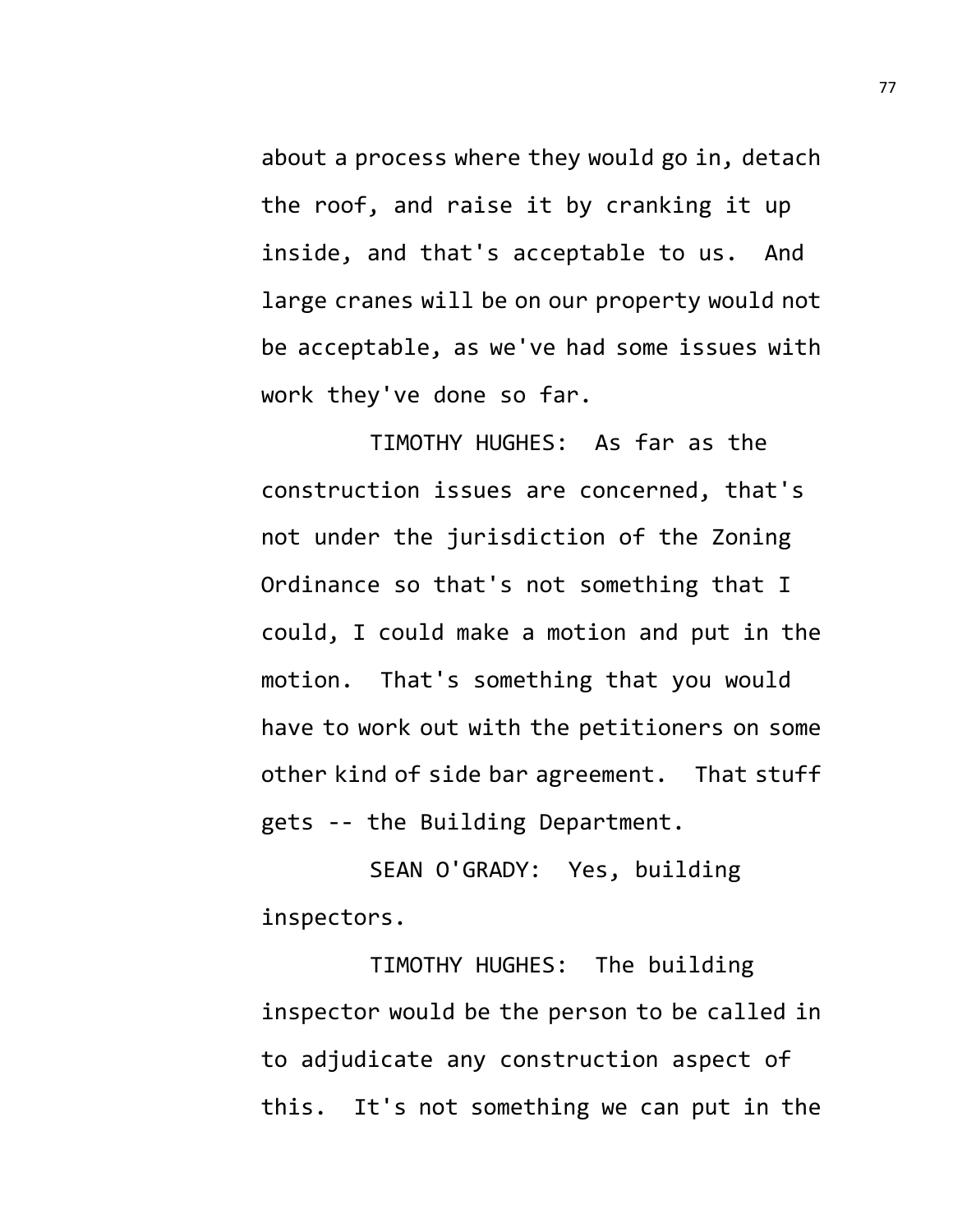Variance as a condition. As far as the other things are concerned, the parking and the garage, I was a little unclear about the parking. Are you talking about parking during the construction phase or ongoing parking on this site? Or were you talking about both?

ROGER BOOTHE: We were talking about parking and all the other construction impacts during construction and then talking about the garage not being allowed as subsequent to that. Perhaps my wife Claudia Thompson would be allowed to speak about the issue of character of our neighborhood is greatly enhanced by the fact that many garages have been torn down. I mean, the Flynn sites have done that and we did that. And as a consequence, there's a really nice open space in the middle of the block.

> CLAUDIA THOMPSON: May I? TIMOTHY HUGHES: Identify yourself.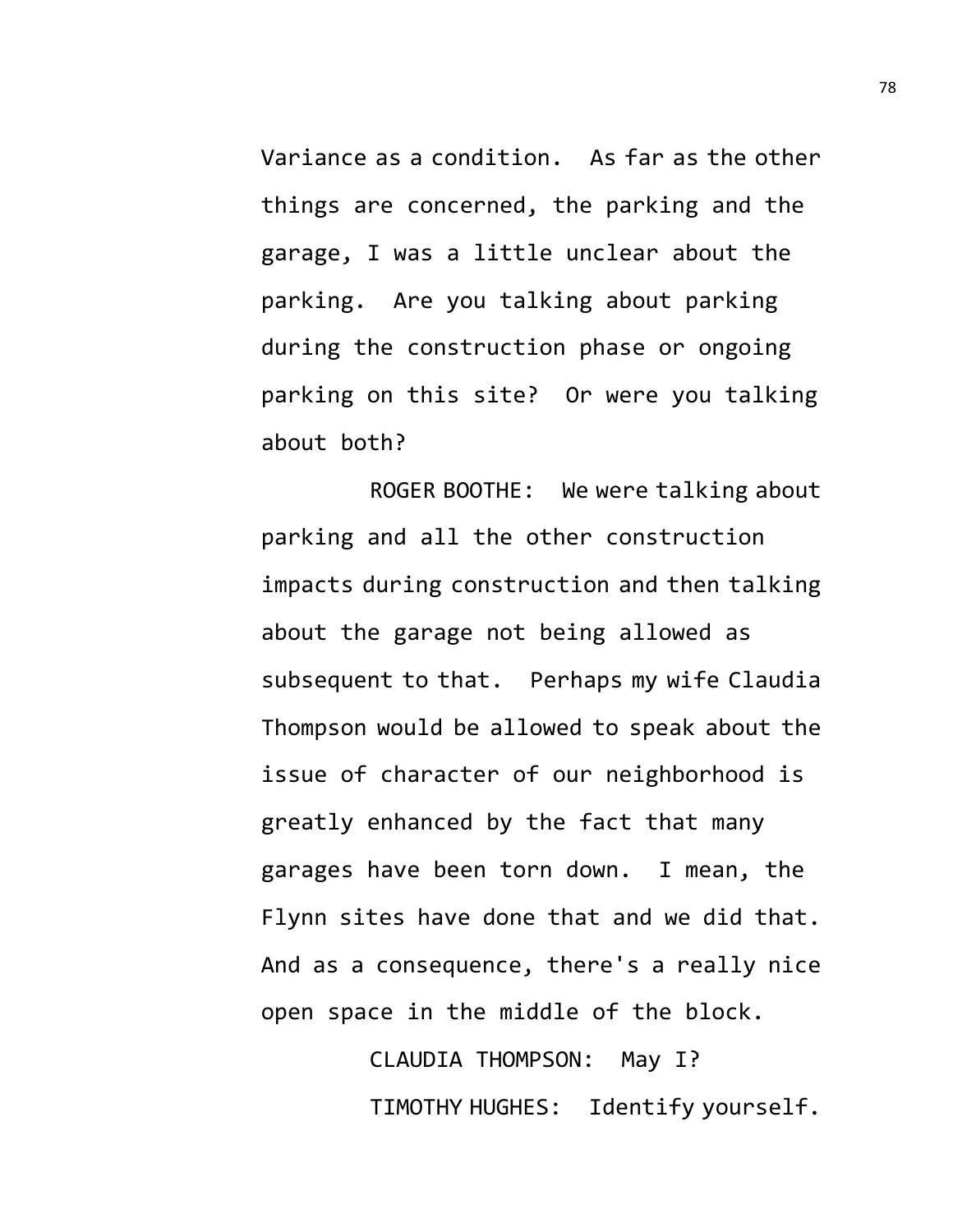CLAUDIA THOMPSON: Sure. I'm Claudia Thompson, Thompson. And I live also at 204-206 Lakeview on the side where the dormer is being proposed. And we've lived in this neighborhood for 20 years, and I think we all care very much about the quality of the neighborhood and the open space. And it's been an interesting historical pattern here. Let's see. I'm going to be careful if this is north or south. This is the property under consideration. We live at this property right here. And in the 20 years that we've lived here what's been fantastic in the neighborhood is that all of these garages have come down. So there's -- when we moved in, our house and this house, this house, this house, this house, this house, this house, this house, all had garages. So there was a very obstructed open, unopen space in the back. And what's been great is that as people have renovated their houses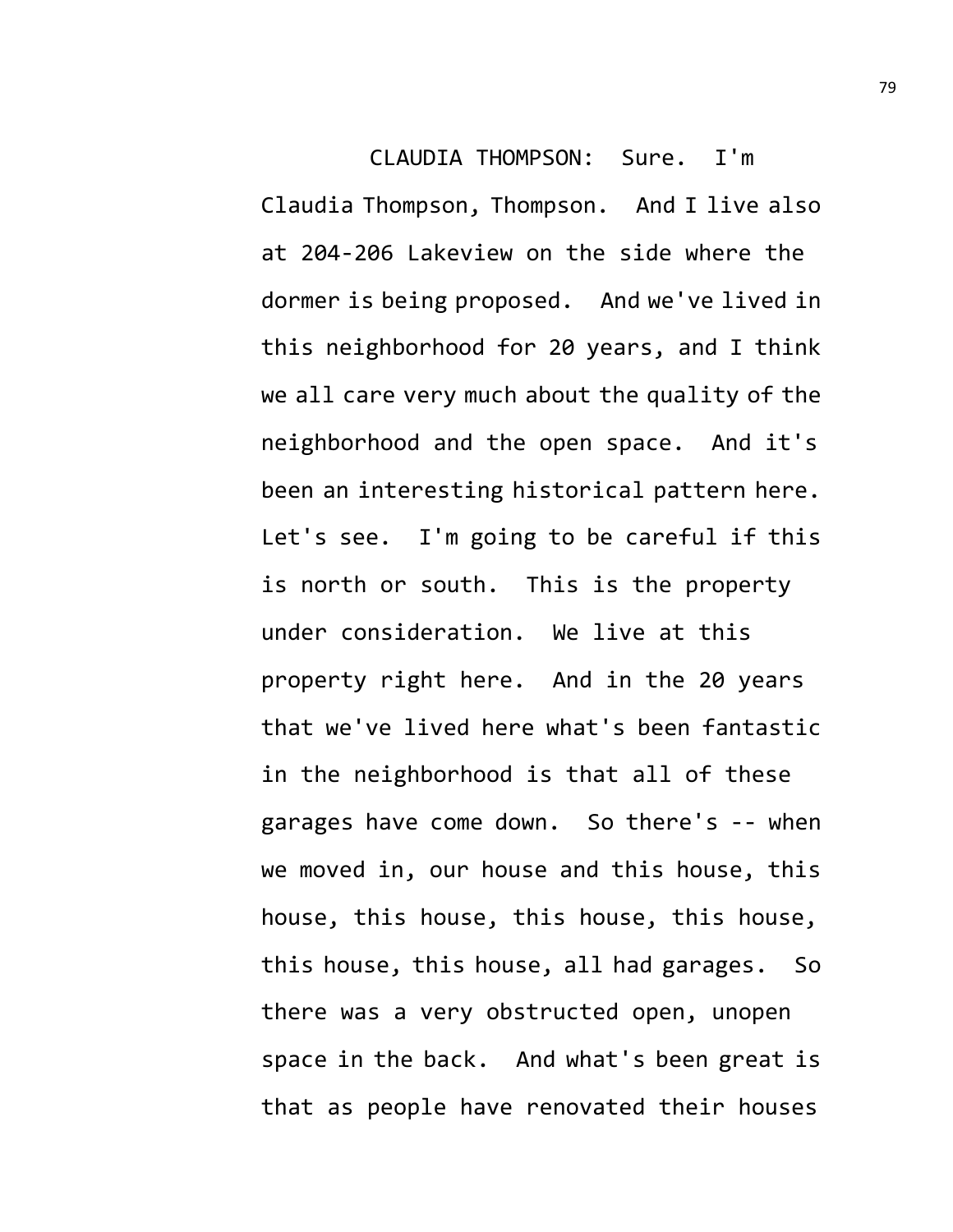and made these improvements, one by one we've taken them down. And I think what we're saying or asking the Board to consider as part of this Variance with the petition to add density and to allow folks to raise the third floor is that in exchange could we have a commitment from the petitioners to protect the open space and not rebuild garages? Everybody who walks into the backyards here just says wow, what a fantastic space. And I think it's appropriate to look at the tradeoffs, in particular since as I understand it the reason Residence B Zoning was changed to change the amount of open space requirement was to exactly protect these types of conditions. So it's a tradeoff we would like them to consider on the petition.

I think on the parking issue we raised that because obviously as you said, Mr. Chair, you know, really our questions on three and four have to do with things that are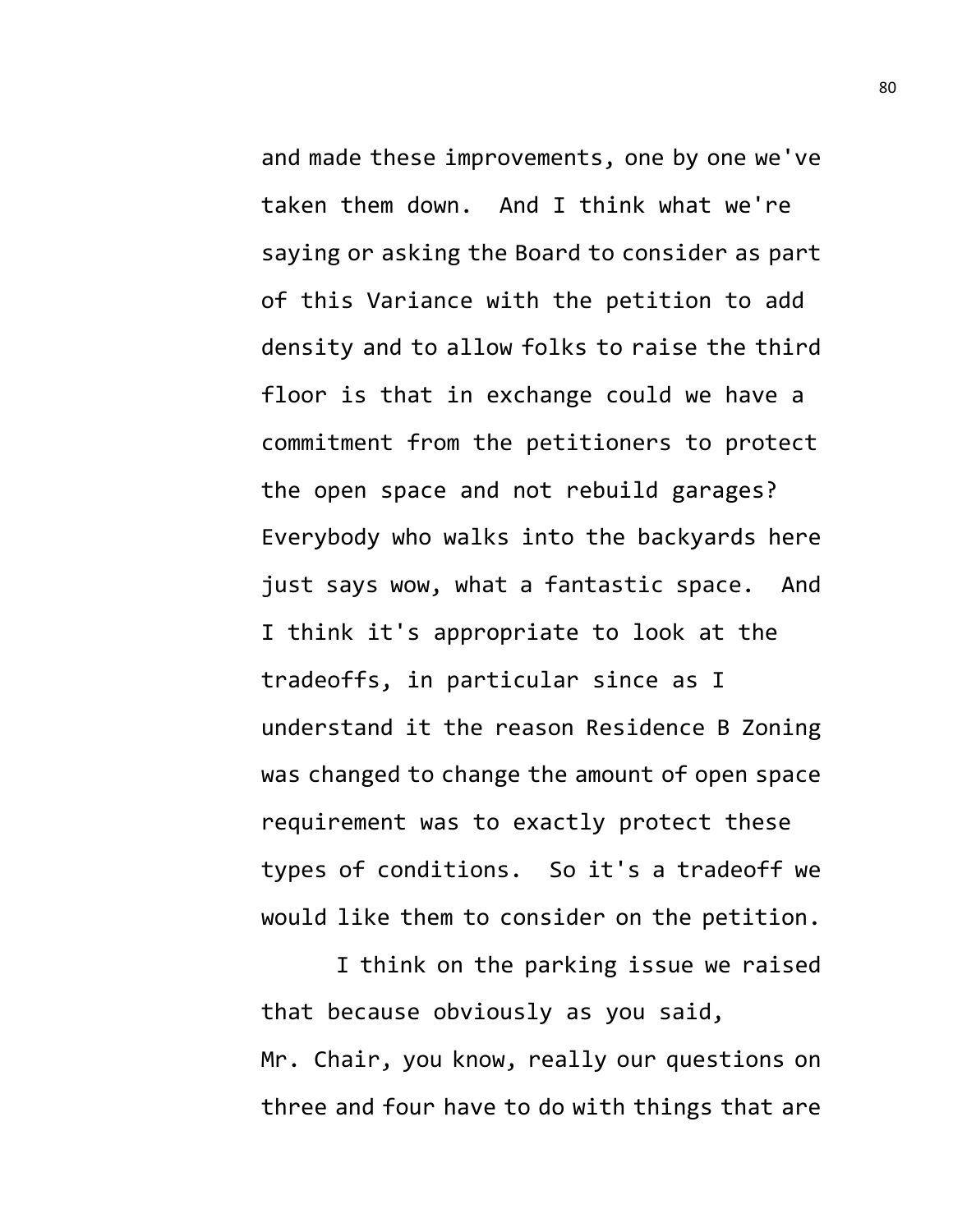legally our rights as property owners anyway. Not to have our property run over, have our brick walks run over, things like that. But we're a little concerned only because we've had issues in the few months that construction has been taking place and we just want to be sure that those don't carry on going forward and the petitioners have given us a commitment to ensure that they work with their contractors to do that but we wanted that to be part of the record. But I think it's really, the protection of the open space, and which you can see the asphalt pattern here, it's just the houses are cheek to jowl, and it's pretty unpleasant with when you have five cars parking four feet from your bedroom window and views like that. And it's two parking spaces is standard for residents, we felt that was a reasonable request.

CONSTANTINE ALEXANDER: You want to hang on to that or do you want to pass it to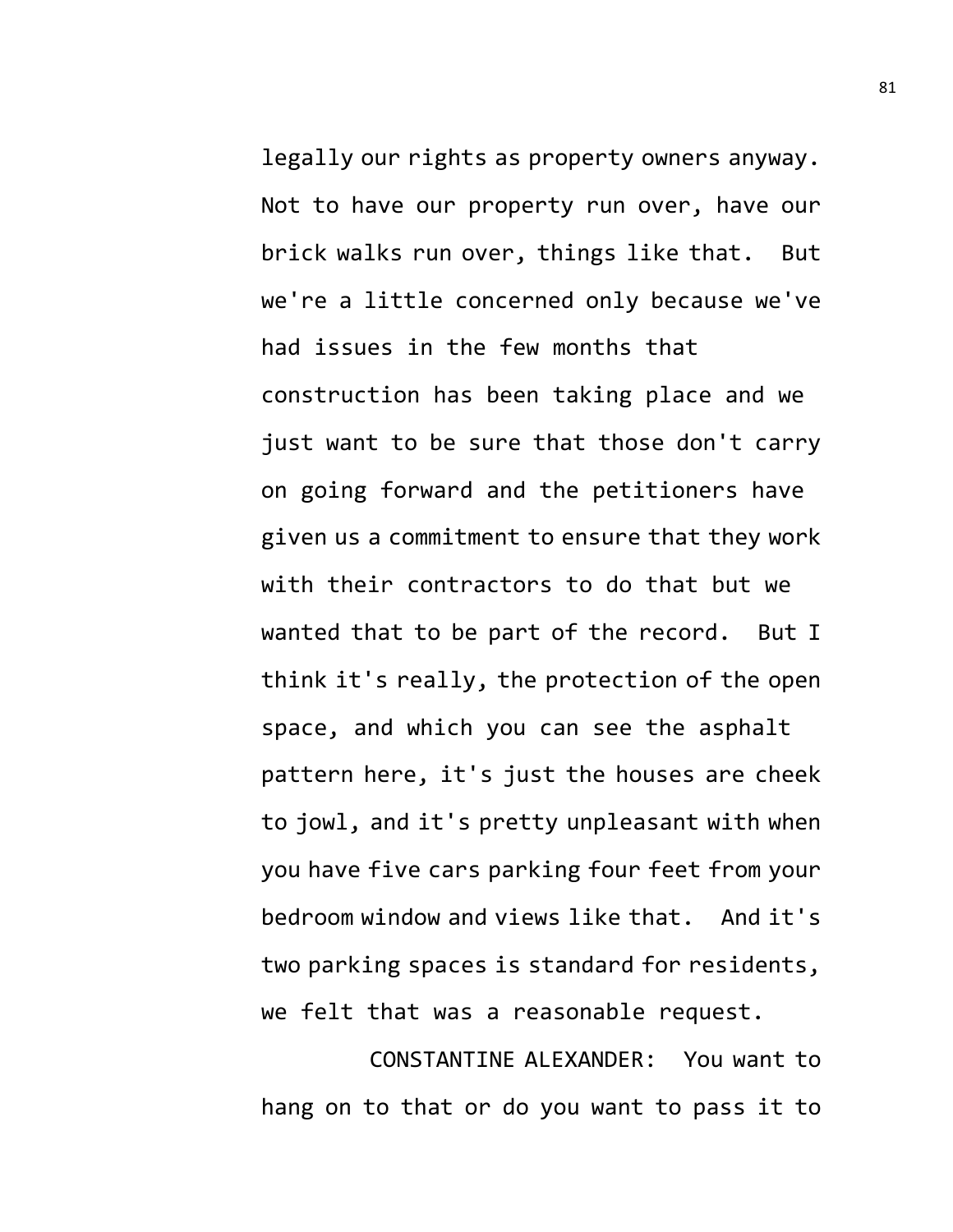me?

PAUL ROVIANELLI: Here you go.

TIMOTHY HUGHES: Is there anyone else who wants to be heard on this matter?

(No Response.)

TIMOTHY HUGHES: I am going to close public testimony.

I will note that in the files there are in addition to the three people that spoke in favor of this, there are eight other letters from people at 231 Lexington, 202 Lakeview, 210 Lakeview, Malcomb Peyton doesn't have an address. Thomas Chen doesn't have an address.

JOHN PAGE: They're on the bottom. CONSTANTINE ALEXANDER: They're on the bottom of the letter.

TIMOTHY HUGHES: Oh, it's written in here. 197 Lakeview, 211 Lakeview, 214 Lakeview, 218 Lakeview, 227-229 Lexington, and 230 Lakeview Avenue, all are letters of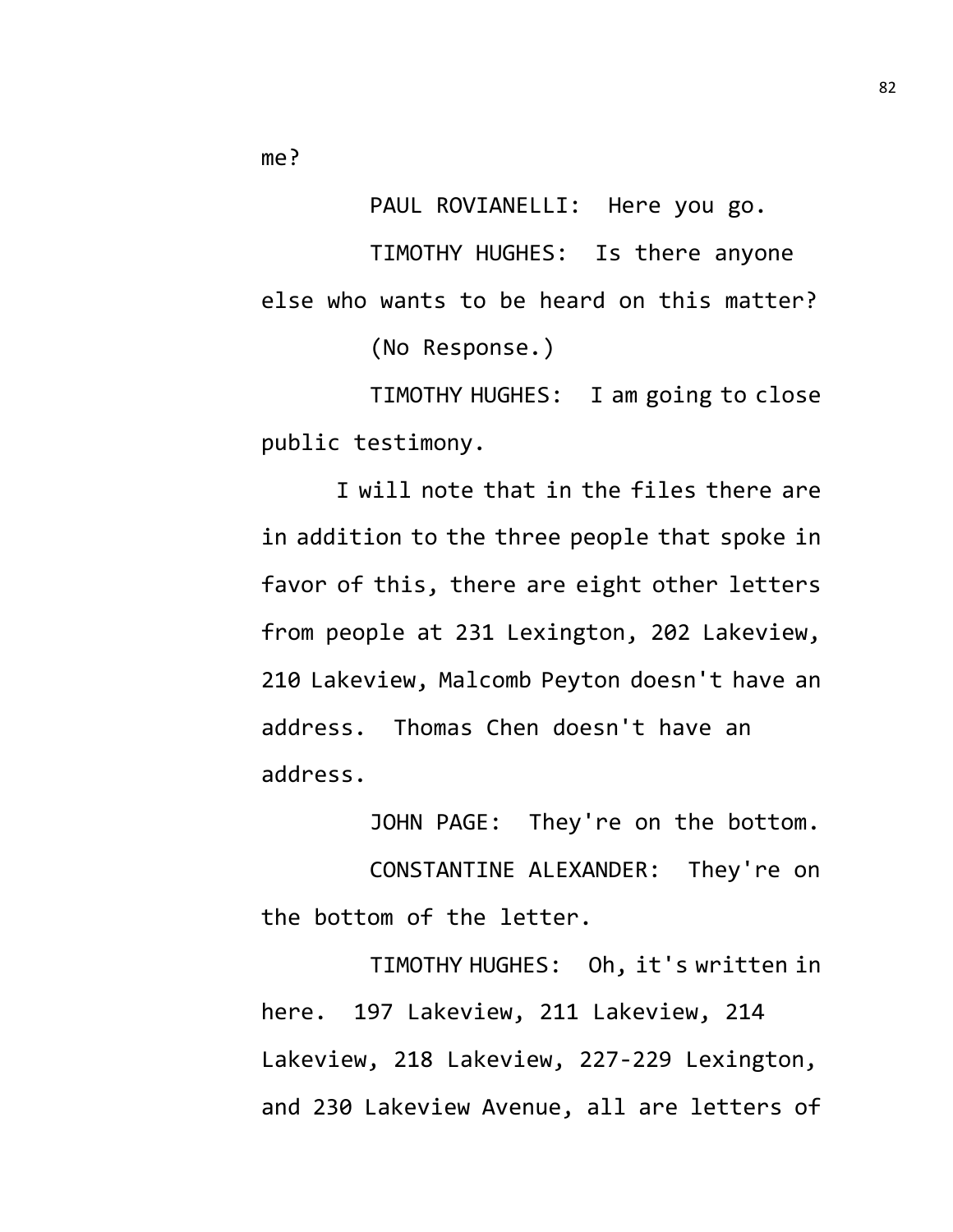support.

The only letter that's not in support would be the one from the people you just heard over the garage and the parking issue.

Do you want to address this?

ATTORNEY JAMES RAFFERTY: Well, I would note that the letter isn't not in support. In fact, the letter is rather silent on the issue.

ROGER BOOTHE: Could you please speak up?

ATTORNEY JAMES RAFFERTY: I understand.

TIMOTHY HUGHES: Okay.

ATTORNEY JAMES RAFFERTY: Okay.

So there are a number of issues in the letter that suggest restraints or constraints upon certain aspects of the property that may or may not be permitted. Ms. Friedman and Mr. Page provided me with a list that they sent to the neighbors; Roger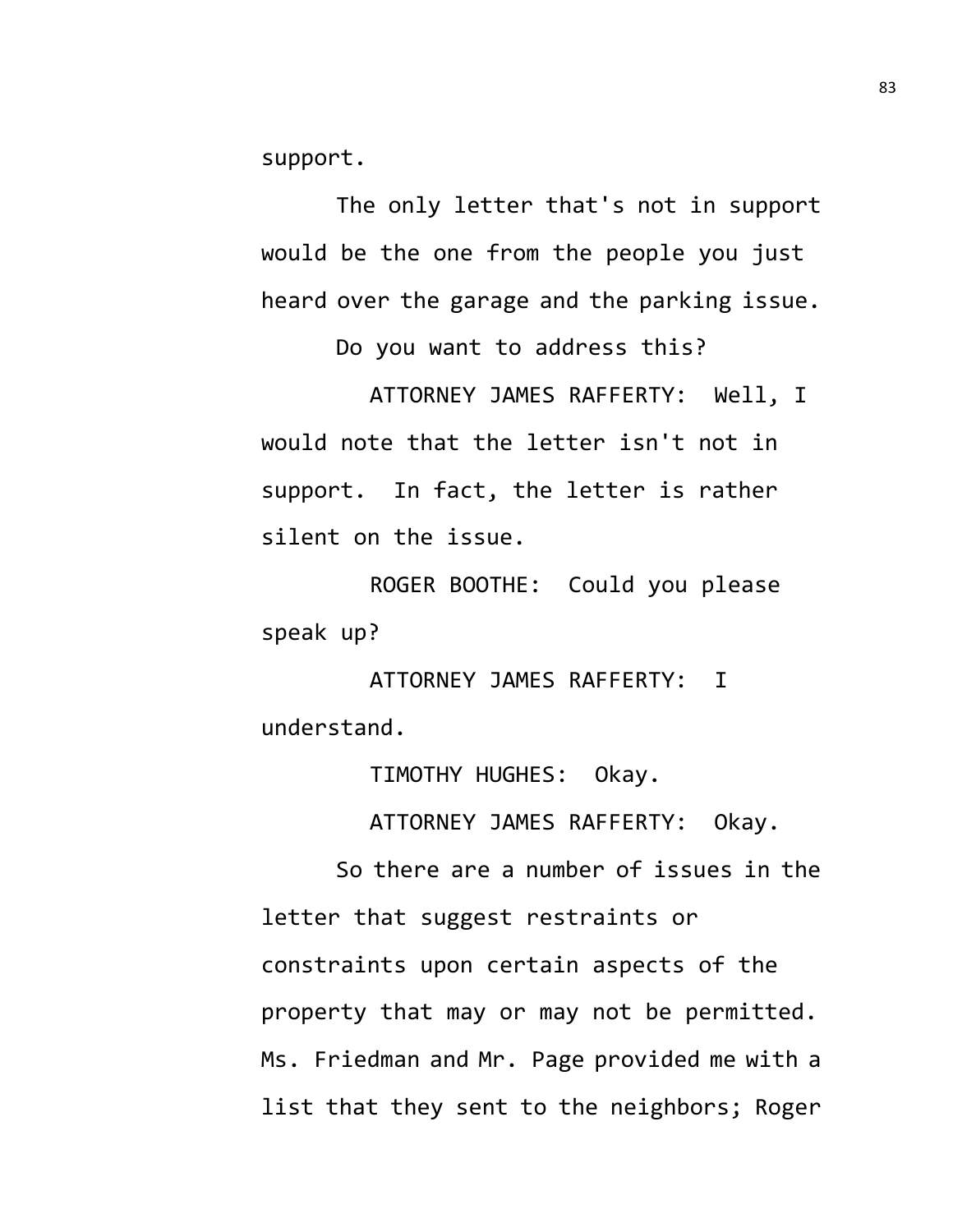Boothe and Claudia Thompson. And it was referred to by Ms. Thompson, no dumpster in the driveway, no port-a-potty in the driveway. No smoking on the property by the workers. And that was offered back in December.

TIMOTHY HUGHES: I think there's a copy of that here.

ATTORNEY JAMES RAFFERTY: It was offered as a neighborly gesture and a reasonable gesture and certainly the applicants want to and do enjoy a harmonious relationship with the neighbors.

I think the issue around the restriction on the garage, at the moment the lot exceeds the allowable open space. It has 50 percent open space. There's no proposal. Or as I understand it, no intention to construct a garage. But as we know, variances run with the land forever. I would say as a simple matter of land use law it is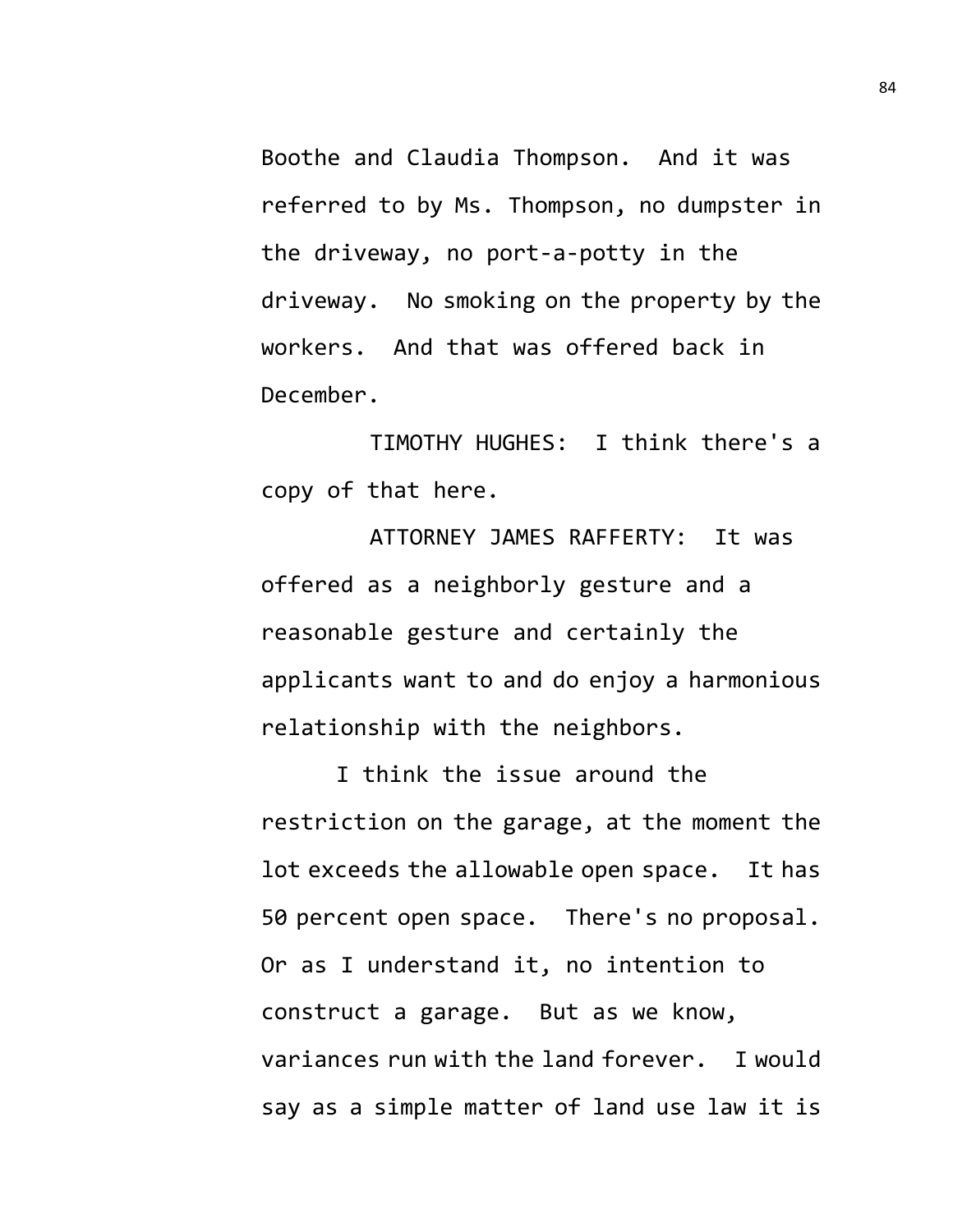an unusual restraint to be placed upon a dormer variance. I don't know that this site could accommodate a garage in terms of its impact upon open space. But the -- there's nothing in the site plan and there's nothing, there isn't an intention, so I would leave it to the Board as to whether they feel that's an appropriate restriction. As I said, the property owners don't have any intention, I believe, of constructing a garage. And beyond that, I am not sure what else -- the construction issues I think are typically dealt with differently than in the language of a Variance, but there is a pledge that you can see here to work cooperatively.

And then the limitation of parking on the site to one space per unit, again, as I look at -- as Mr. Rovianelli has done the existing open space calculations, it appears that there's excess of open space, so I don't know what the parking field would yield here.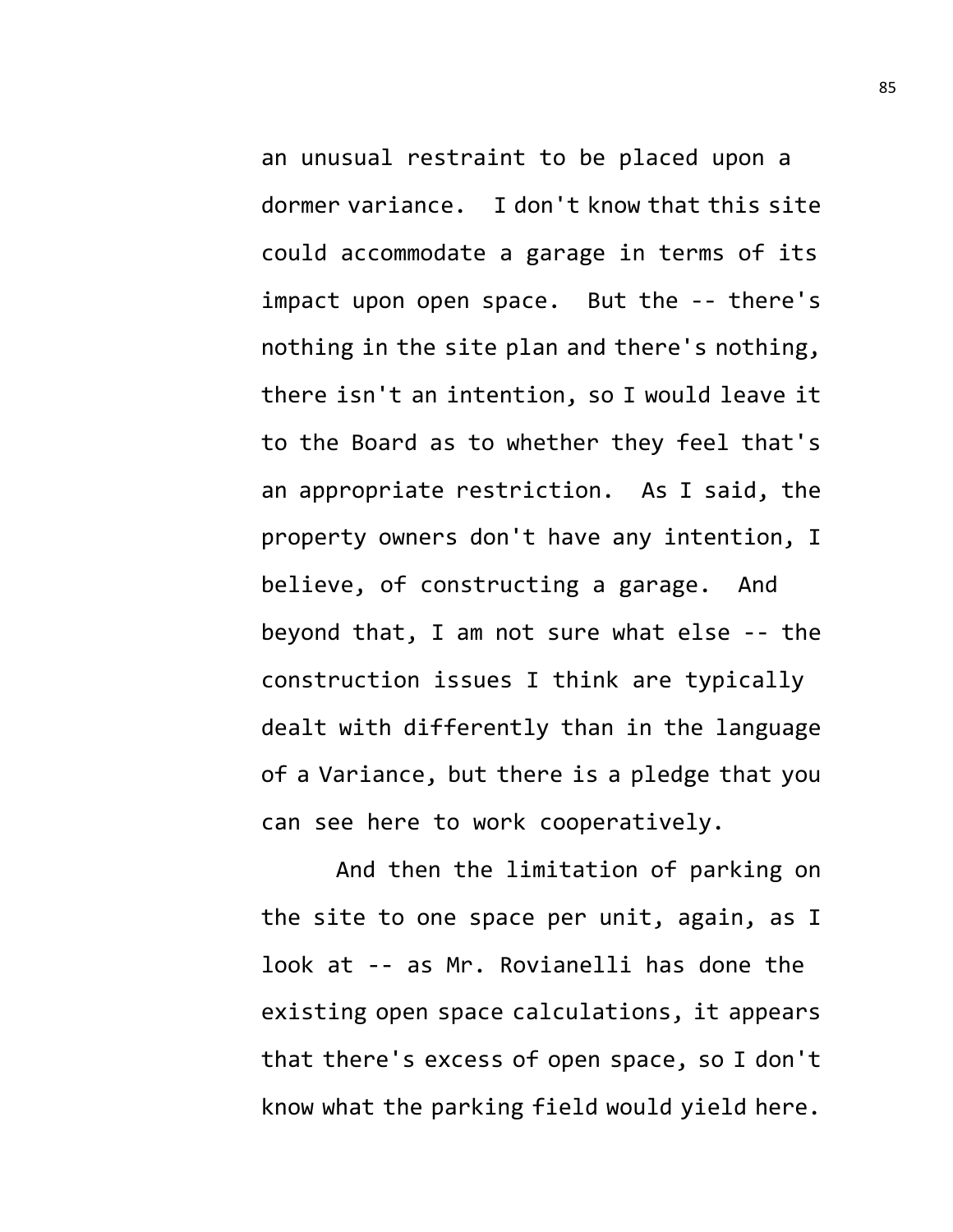In some cases there might be a two household car. There could be guests. There could be visitors. I would find that restriction also somewhat unusual given the nature of the relief that's being sought here.

I know Mr. O'Grady often comments about the enforceability of restrictions that are beyond conventional means of enforcement, so I think I would only say that the applicants are very mindful of Mr. Boothe and Ms. Thompson's concerns and want to address them and look forward to an enjoyable relationship once construction is concluded, but beyond that I don't know.

TIMOTHY HUGHES: Board members want to weigh in on how you feel?

DOUGLAS MYERS: Just a couple of questions.

TIMOTHY HUGHES: Go ahead.

DOUGLAS MYERS: With respect to the asphalt strip that which has been mentioned,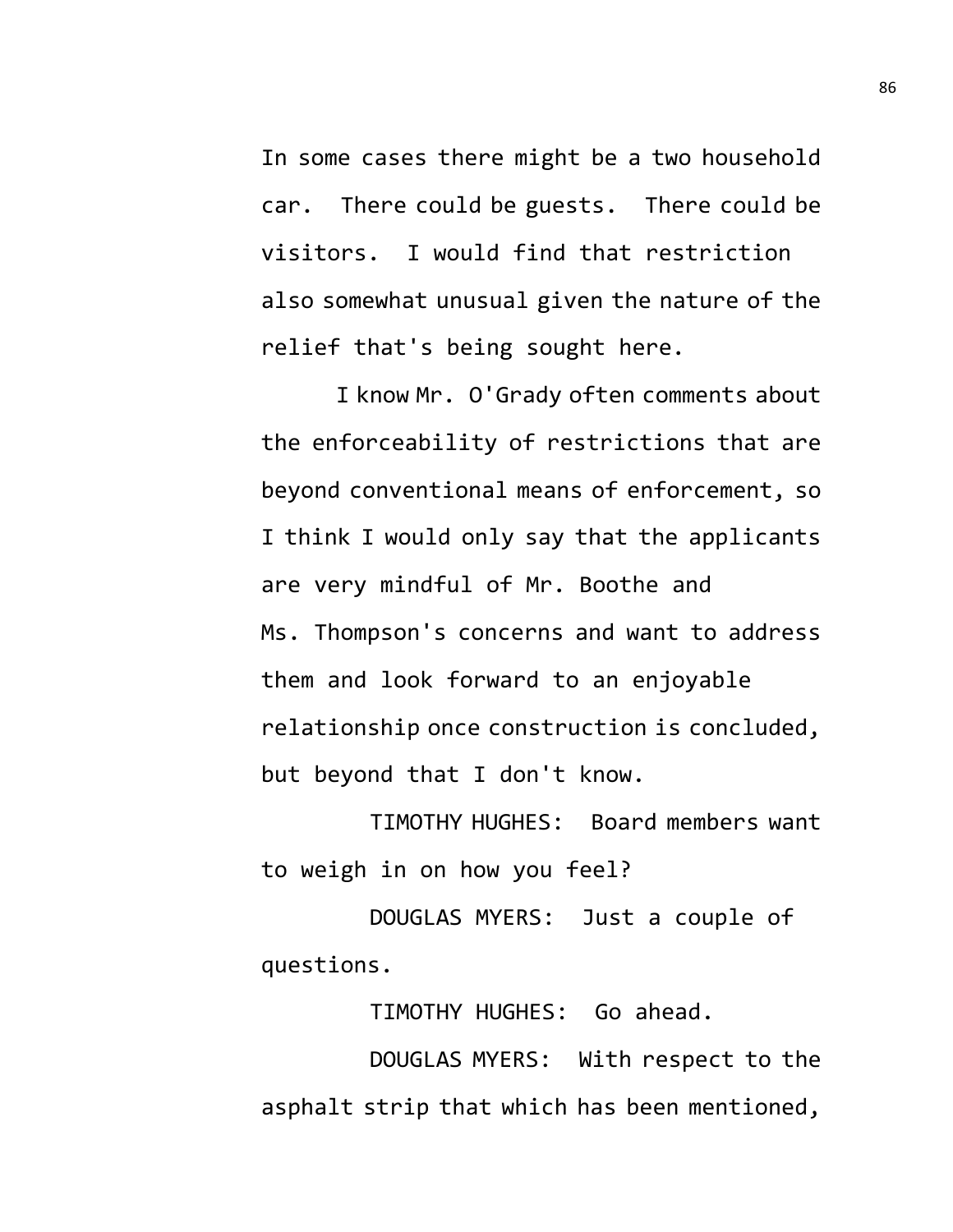historically what use of that strip has been made -- I'm sorry, am I not -- I'll try to speak louder.

ATTORNEY JAMES RAFFERTY: It's depicted here in the plot plan.

DOUGLAS MYERS: Corrected. And my question, I understand, it was mentioned in the neighbor's letter as well. But historically what use of that strip has been made with respect to parking for the permanent occupants or residents of 208 Lakeview?

ATTORNEY JAMES RAFFERTY: I don't know. I mean, the abutter might have -- the abutter has a longer history so they might have a perspective, the abutters on either side. In fact, the prior owners live next-door so they probably know.

DOUGLAS MYERS: Is anyone in a position to say historically whether two, four cars, or some other number have been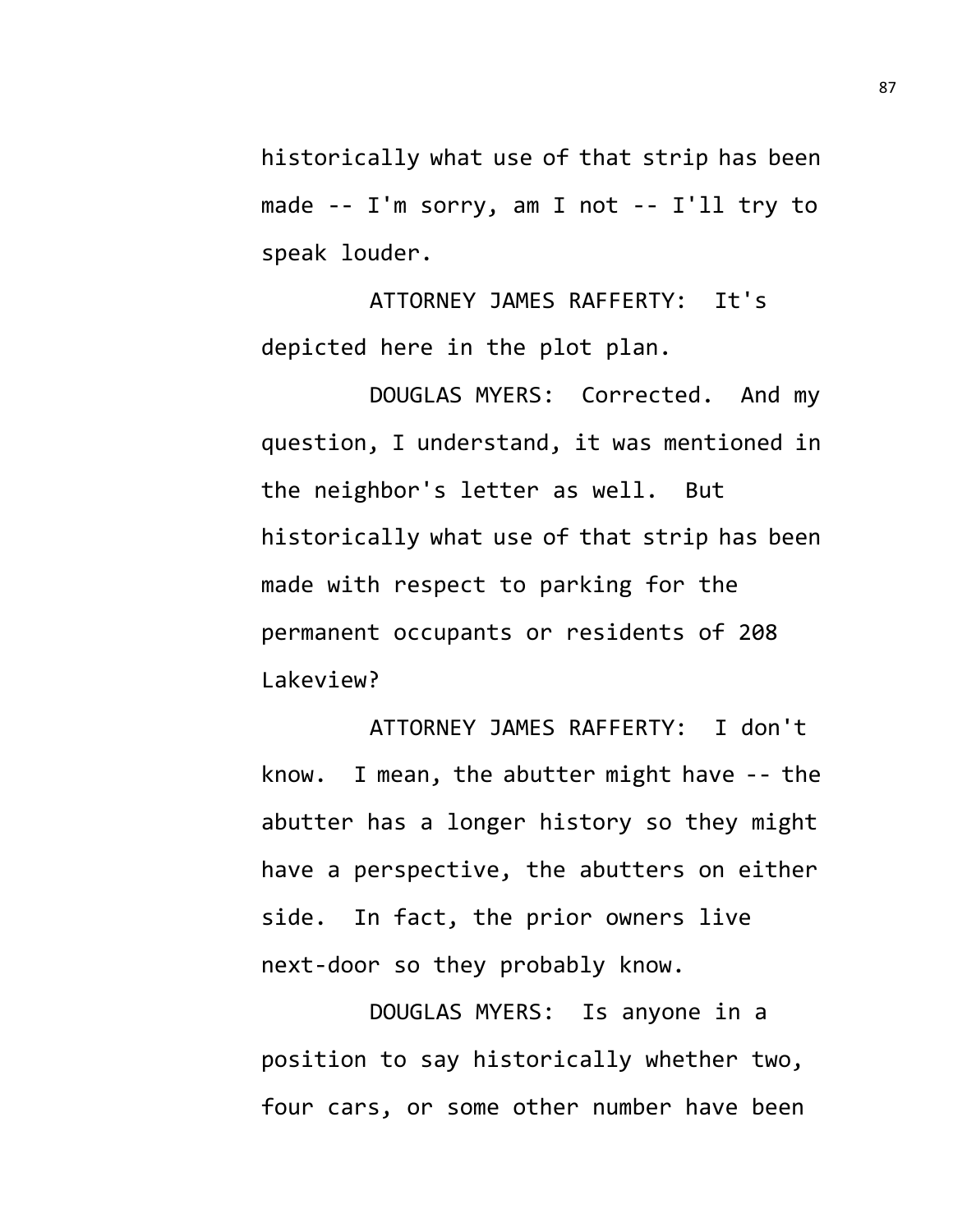parked?

ATTORNEY JAMES RAFFERTY: Mrs. Flynn might be in a --

CLAUDIA THOMPSON: I would like to answer that if I could since we lived there for 20 years and we're the ones who are most impacted by that. There have never been a multitude of cars parked there. In general, the ethic in our neighborhood particularly as people have been taking the garages down, has been to park at the very front of the driveways and generally not have some space where most can fit two cars anyway. What has been a big change since they purchased the house and some of its construction, understood. But some of it may not be, has been many more vehicles coming and going and that's where the concern has been raised. It's just the character of the space between the dwellings and the open space in the back. TAD HEUER: How long do you expect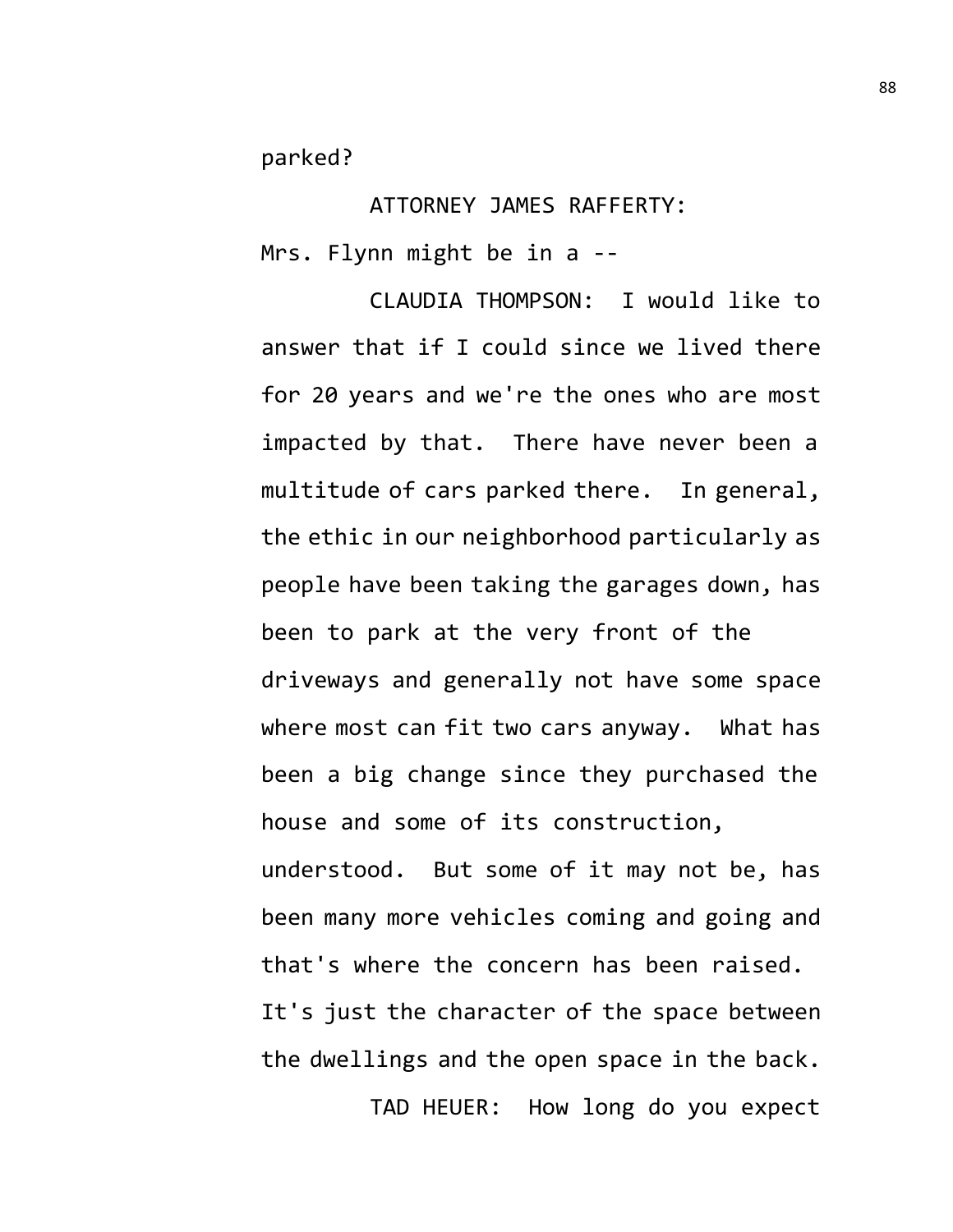the construction, this type of construction to last?

PAUL ROVIANELLI: I would think we're talking four months.

TAD HEUER: Okay.

UNIDENTIFIED FEMALE: Can I respond to the parking?

TIMOTHY HUGHES: No, it's not necessary. I've already closed public testimony anyway. I would like to you to say what you think about it.

DOUGLAS MYERS: I have more questions for the applicants.

TIMOTHY HUGHES: Yes.

DOUGLAS MYERS: Mr. Rafferty or any member of the applicants' group, is it possible that a reasonable, that a garage of reasonable dimensions on the future on this property could be built as of right?

ATTORNEY JAMES RAFFERTY: Well, that was my -- the constraint there would be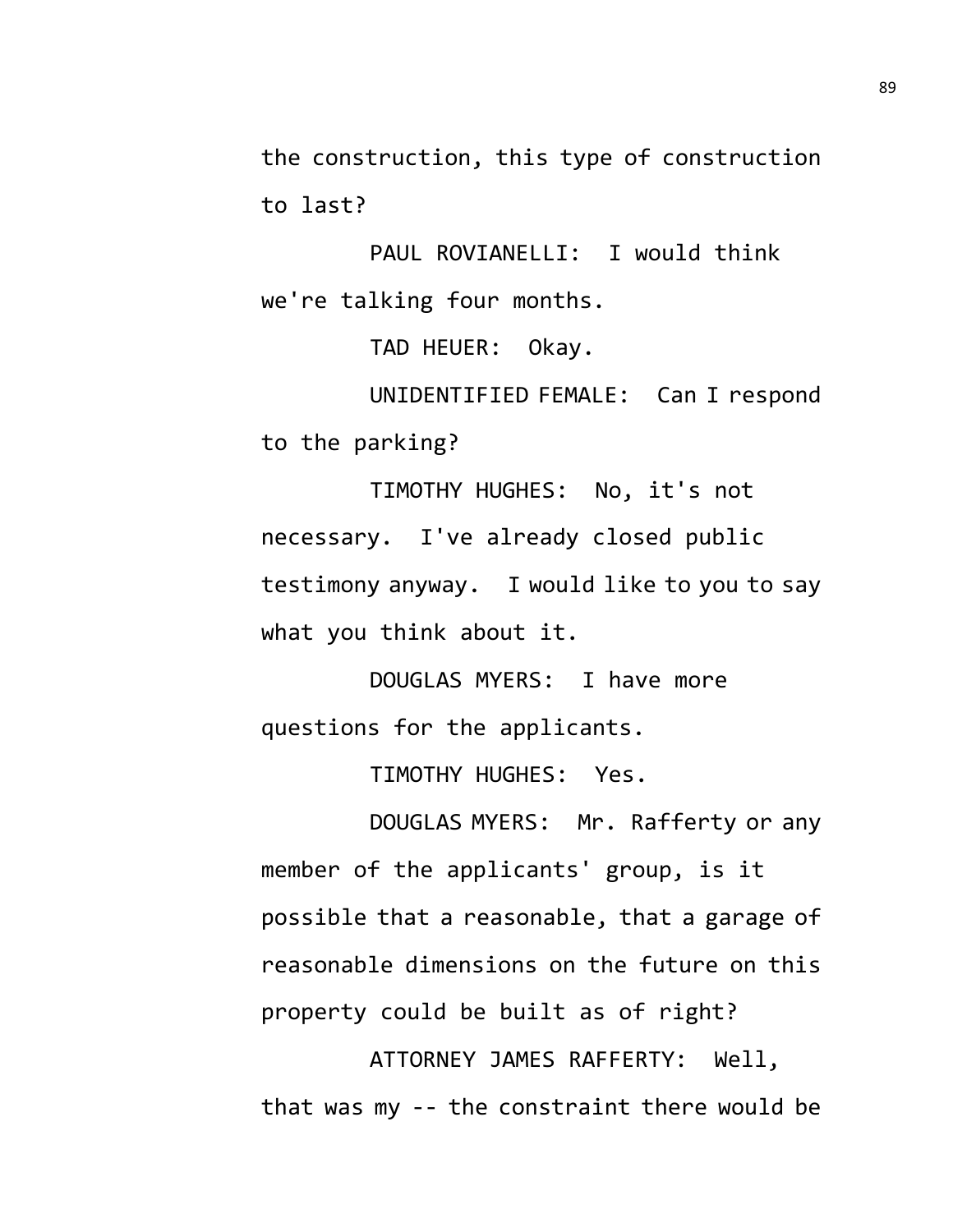the open space impact. So if the driveway got extended, it would reduce the open space. The footprint of the garage would reduce the open space, so I don't know the answer to that question. I would say theoretically as one looks at the site today, there probably is an opportunity for a garage of some size given the fact that the open space requirements --

DOUGLAS MYERS: To be built as of right?

ATTORNEY JAMES RAFFERTY: I believe there would be room to build some type of a structure. Whether it could be a two-car garage, a one-car garage, an oversized shed, but it would appear there might be.

TAD HEUER: There's about 700 square feet available in your usable open space because you're at 50 and the minimum required is 40.

ATTORNEY JAMES RAFFERTY: 40, right.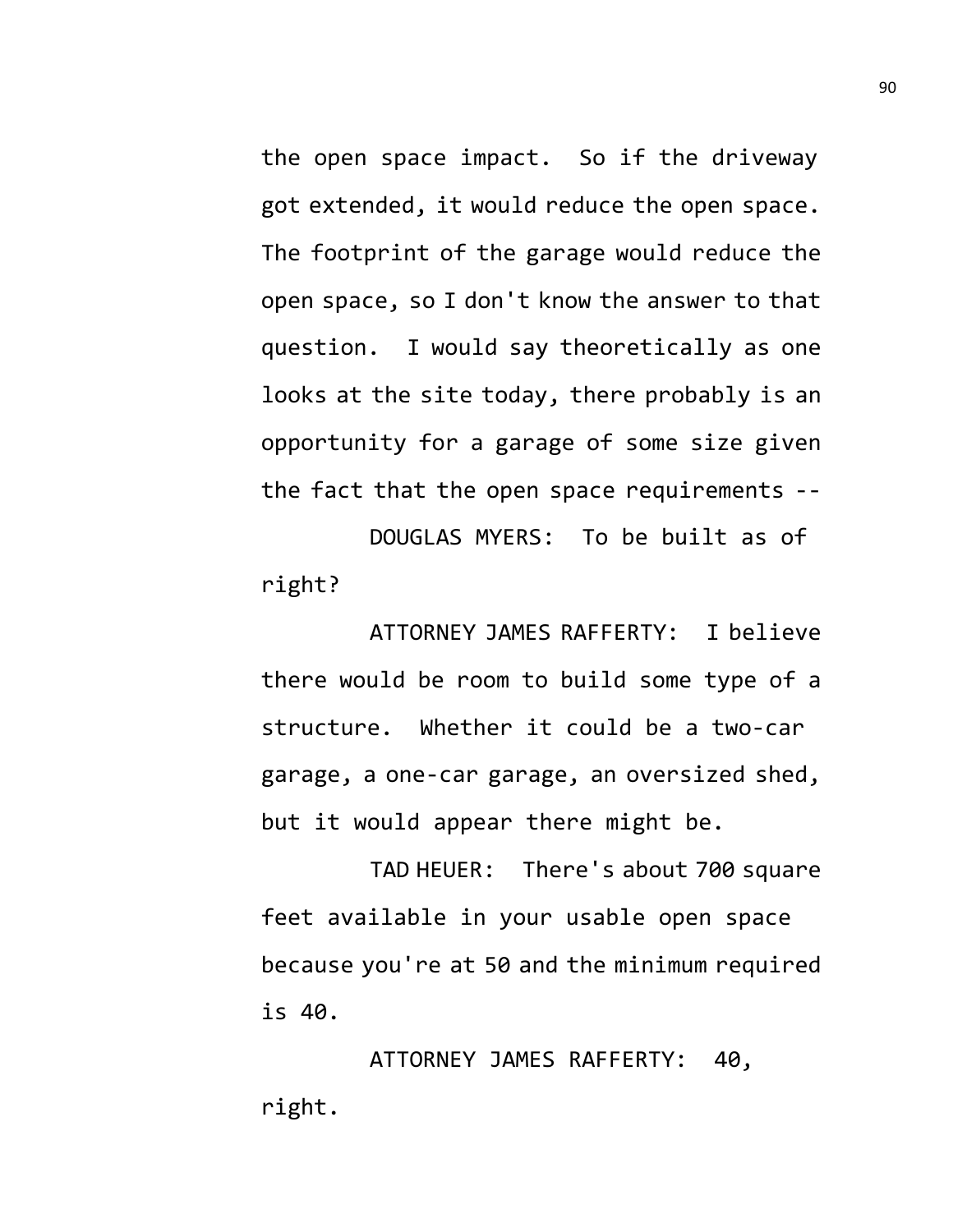TAD HEUER: And you're allowed 7300 so that would give you 730 square feet of usable open space that could be devoted to an accessory structure that didn't count towards FAR.

ATTORNEY JAMES RAFFERTY: Right. And for that to qualify it would then have to be ten feet from the principle structure. I don't know -- and as you extend the driveway, if one were to do that, you would then lose the open space and the footprint. So I suspect one can get there, Mr. Myers, would be my assessment.

PAUL ROVIANELLI: And I think as the architect, I could say that the reason I can't answer your question is because I've been asked to do what the clients asked me. No one's ever asked me about a garage so no study was put into it.

> TIMOTHY HUGHES: Questions? THOMAS SCOTT: There's two sets of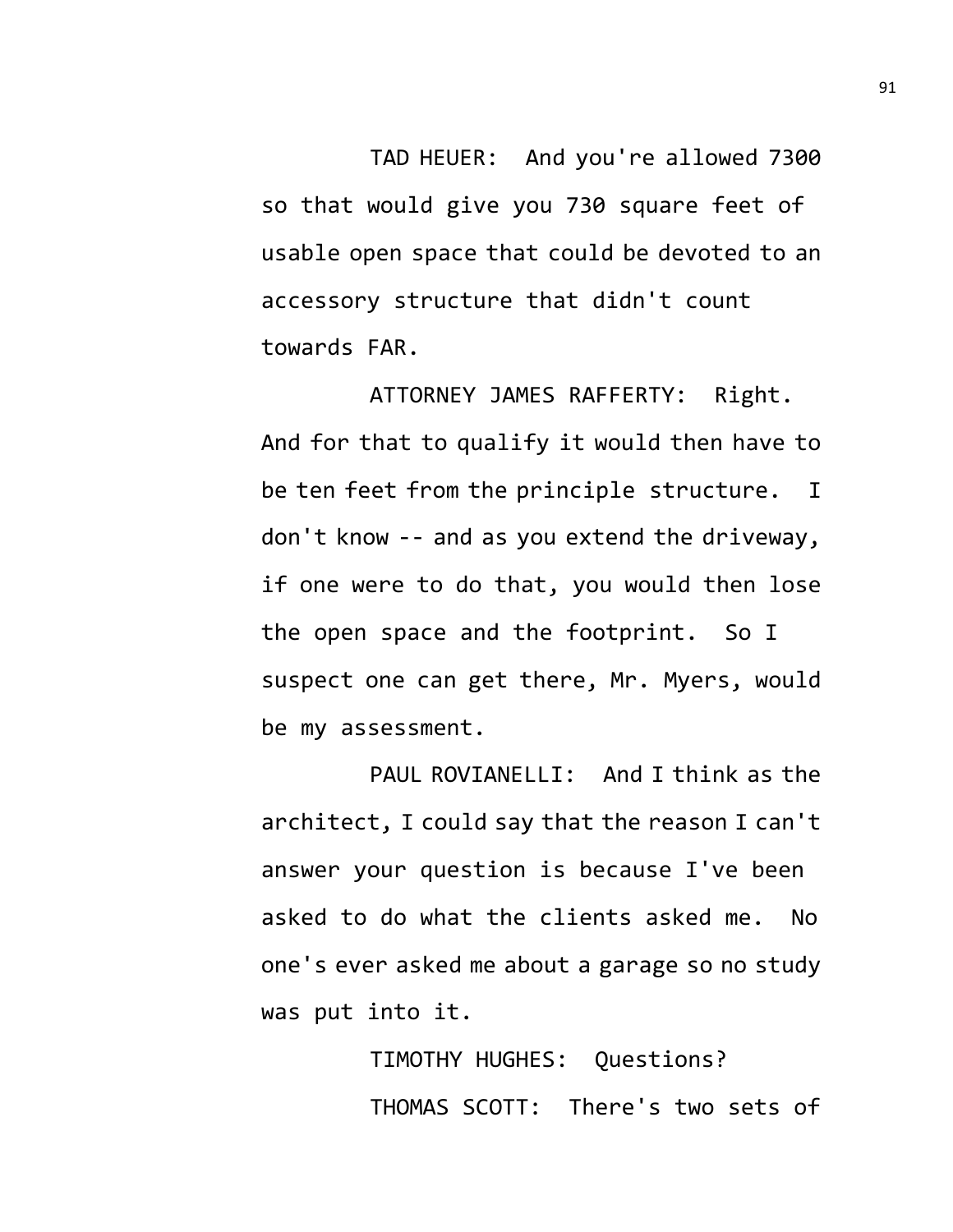plans, one that says that you're going to shingle. The other has --

PAUL ROVIANELLI: Yeah, we -- the clients in studying this, I originally had shown --

THOMAS SCOTT: Vertical siding?

PAUL ROVIANELLI: Yeah, I showed the vertical siding. They asked that we just go back to the --

THOMAS SCOTT: The shingles?

PAUL ROVIANELLI: Yes.

THOMAS SCOTT: Okay. So that's this set of plans.

ATTORNEY JAMES RAFFERTY: It's the more recent ones that also show the --

PAUL ROVIANELLI: When we dropped it, I realized we missed the --

TIMOTHY HUGHES: In this letter.

ATTORNEY JAMES RAFFERTY: This is that transmittal.

SLATER ANDERSON: I'll put a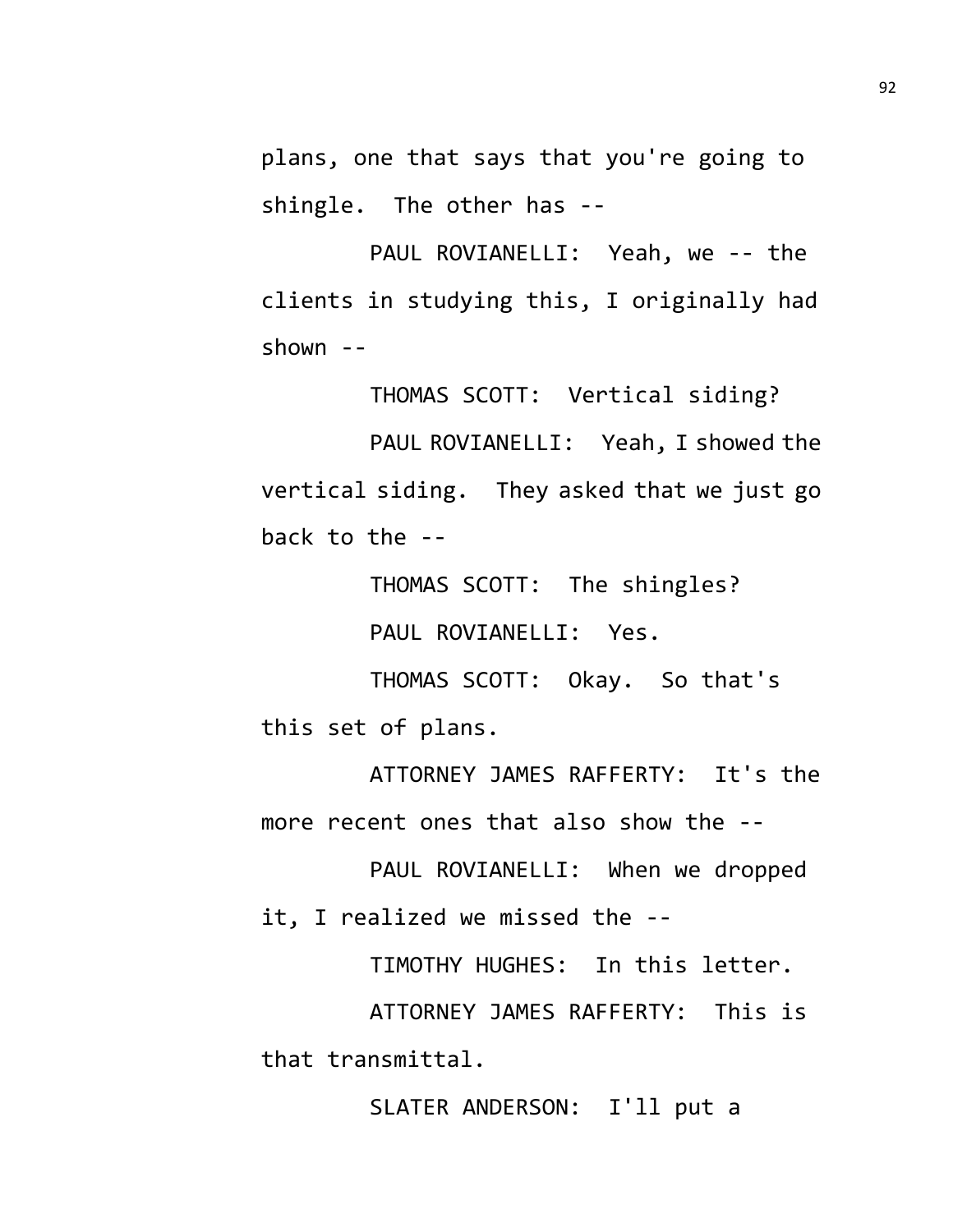Post-it.

PAUL ROVIANELLI: And that change was described to me as well.

TIMOTHY HUGHES: Slater, any comments?

SLATER ANDERSON: Well, obviously we're primarily focussed, I think, as far as the dormers go, the dormer goes and the other Special Permit, I think you've been consistent with the guidelines. What you're asking for isn't excessive. Obviously we have a neighbor who has concerns. I think the construction-related concerns are an interim issue that are dealt with the Building Department.

The issue of the garage and the parking, my trouble is a little bit -- I understand the concern, but it's -- to me they're not related to the dormer. They are conditions they would like to have included in this, but they really have no correlation, in my view,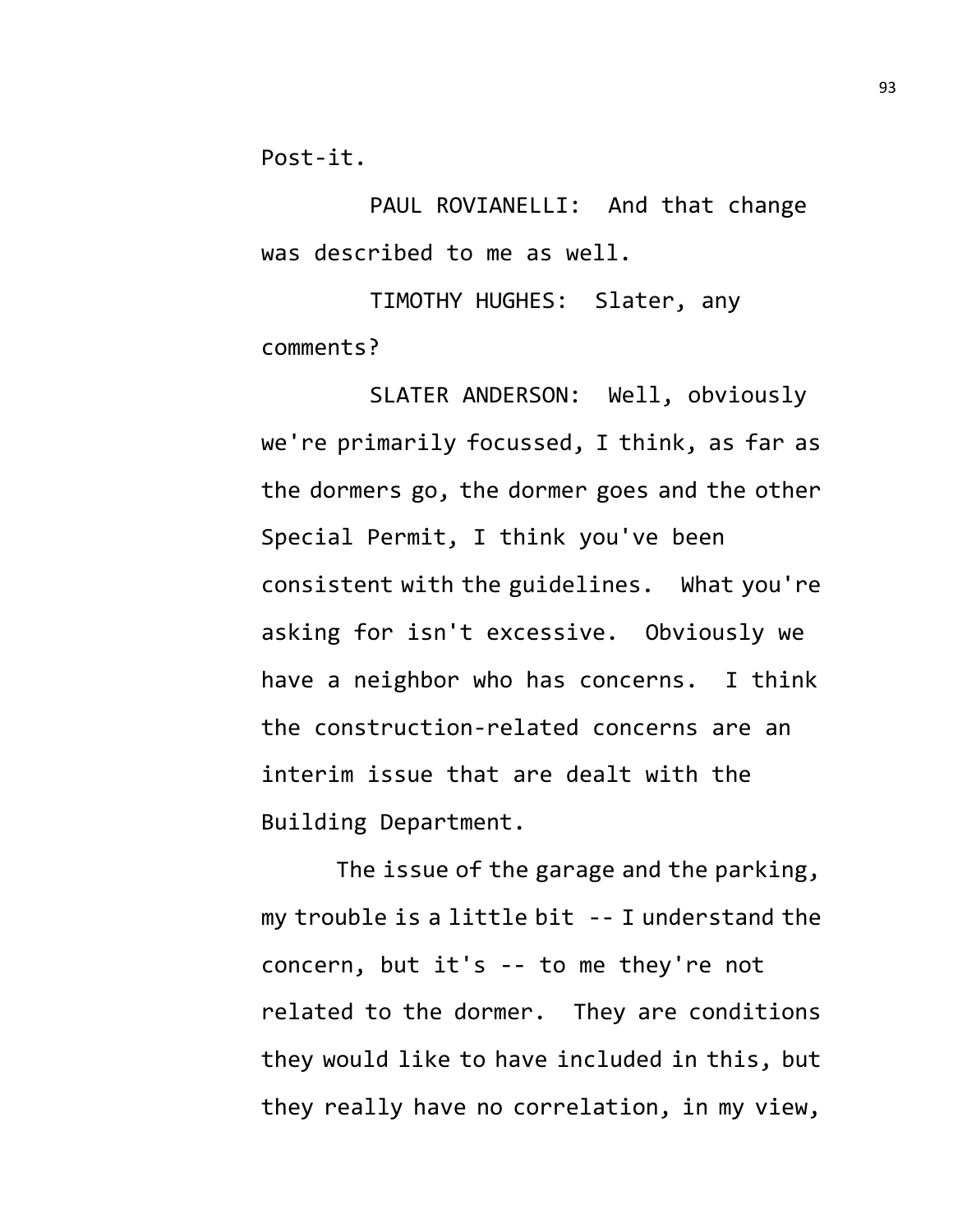to the dormer. The dormer you're asking for relief for beyond what is permitted. You have met guidelines. We have guidelines in place for this type of reason and it's not unusual in the neighborhood. So I'm not inclined to agree with conditioning the dormers on garage or parking requirement, because I don't think they're related. That's my view.

TIMOTHY HUGHES: Anything else to add?

THOMAS SCOTT: I agree. I would not condition the approval on the issue of the garage or the parking. I think what's before us is the FAR, the dormer, the windows in the setback. Those are the issues we should address.

TIMOTHY HUGHES: Tad, comments?

TAD HEUER: So I agree on that point. I do think that we have the authority to, and I think given the deference, given to Boards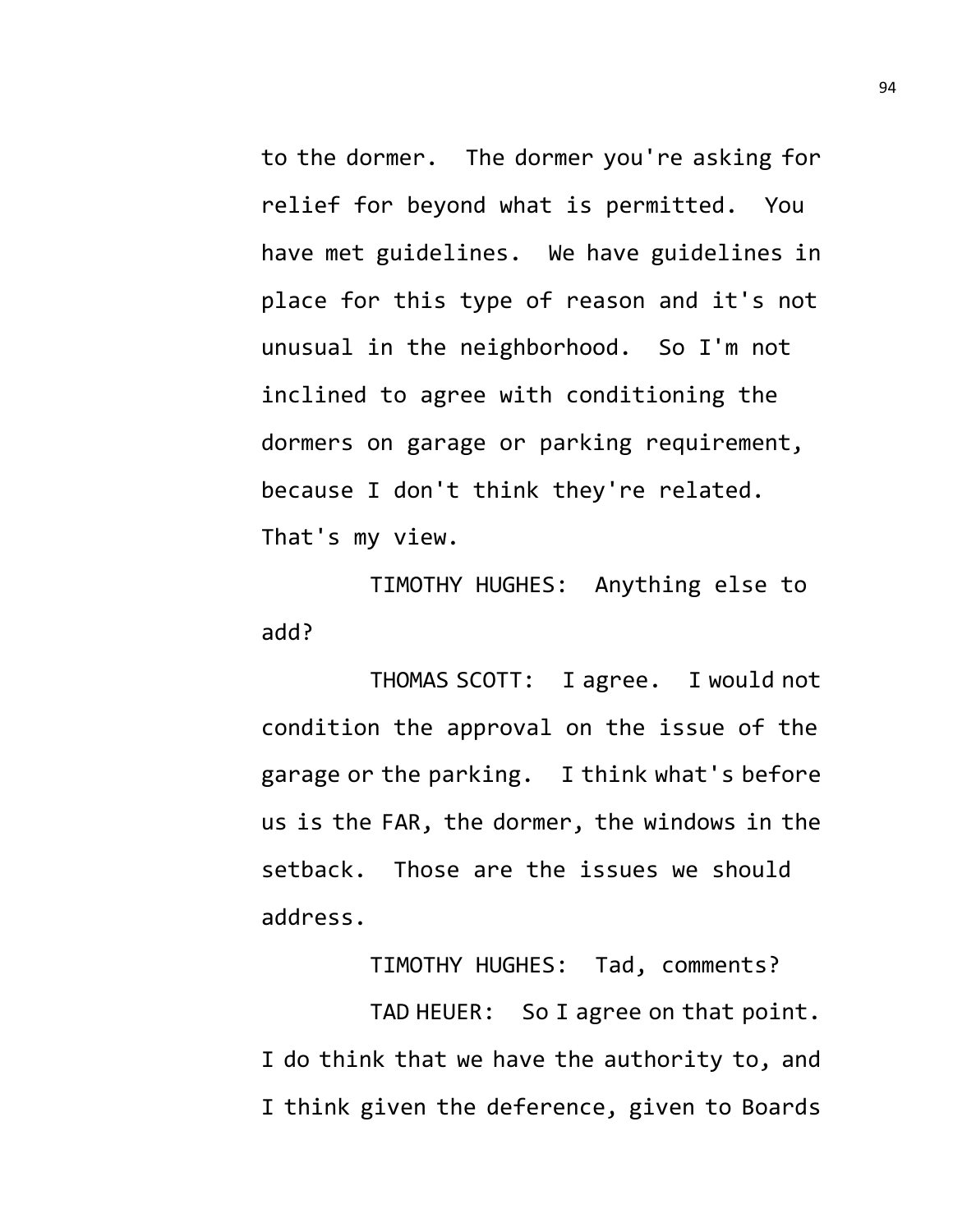of Zoning Appeal it's not something that is per se outside our authority to grant. I'm not convinced that it's applicable in this case for the reasons that have been stated by other members of the Board. I would point out that if we wanted to do it, I think we could make it a special -- we could probably condition the Variance and creating a Special Permit for any future garage. I don't think it would need to be a deed restriction prohibiting it, but, you know, I don't think we need to reach that here.

Mr. Rafferty, could you explain the -- I know in the application petition it says: The hardship is the size of the lot and the layout of the structure.

The size of the lot, if I am reading this correctly, is 48 by 153 which is a significantly sized and appropriately not undersized lot. Certainly it's a bit narrower than the 50 foot, but when we're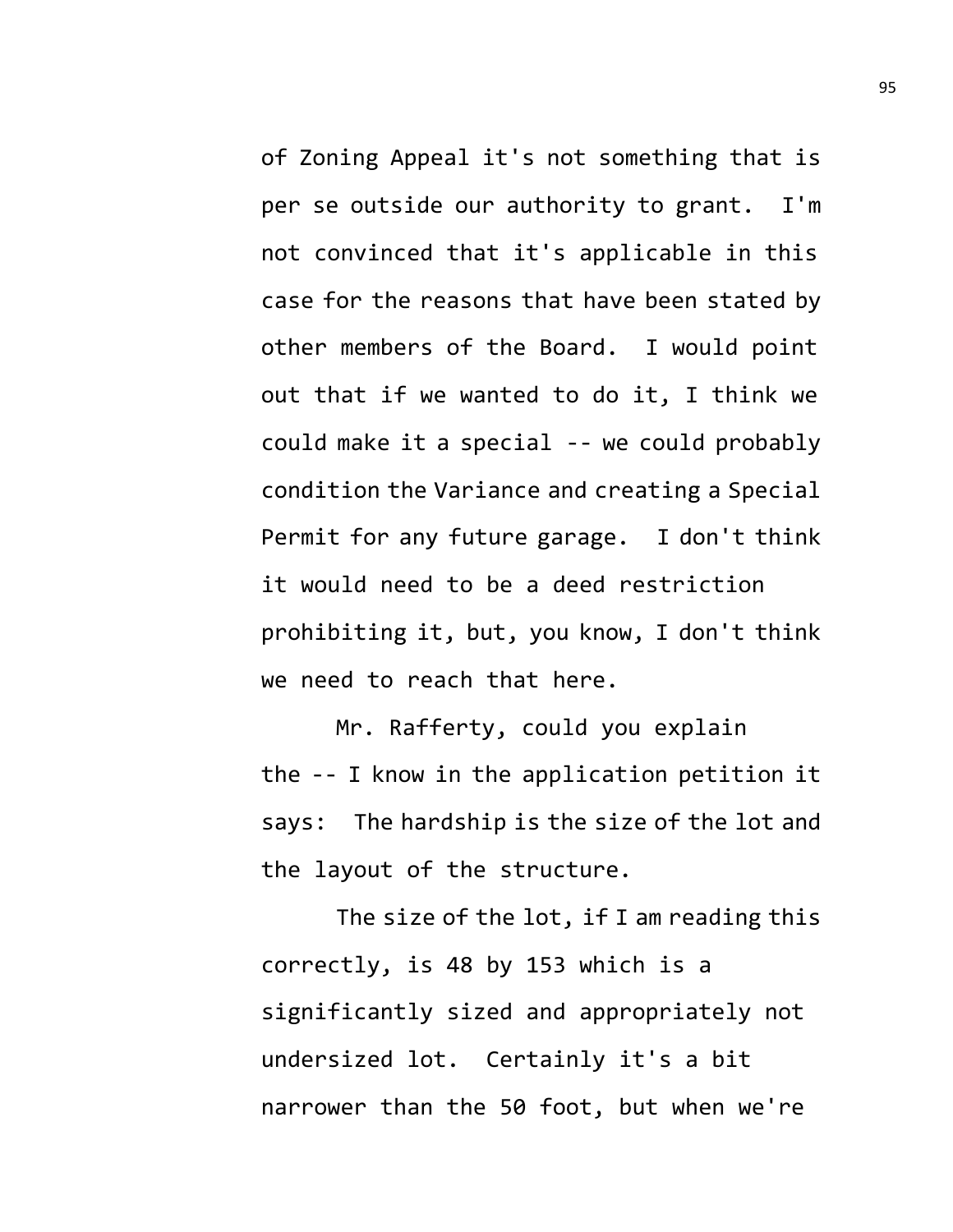talking about FAR and we're not building in a setback, that doesn't necessarily -- and we're going up rather than out, the footprint is staying the same, it doesn't necessarily suggest the hardship on lot size. Could you just walk through the --

ATTORNEY JAMES RAFFERTY: Sure. My reference to the lot did have to do with its narrowness, certainly not its area.

TAD HEUER: Okay.

ATTORNEY JAMES RAFFERTY: And the narrowness of the lot leads to the footprint of the house. And as Mr. Rovianelli noted, the pitch of this garage is such that the,  $it's - -$ 

TAD HEUER: The dormer?

ATTORNEY JAMES RAFFERTY: -- the roof of the house is such that the five foot measurement. So there's GFA up there that really is unusable because getting up there is not easily achieved. And then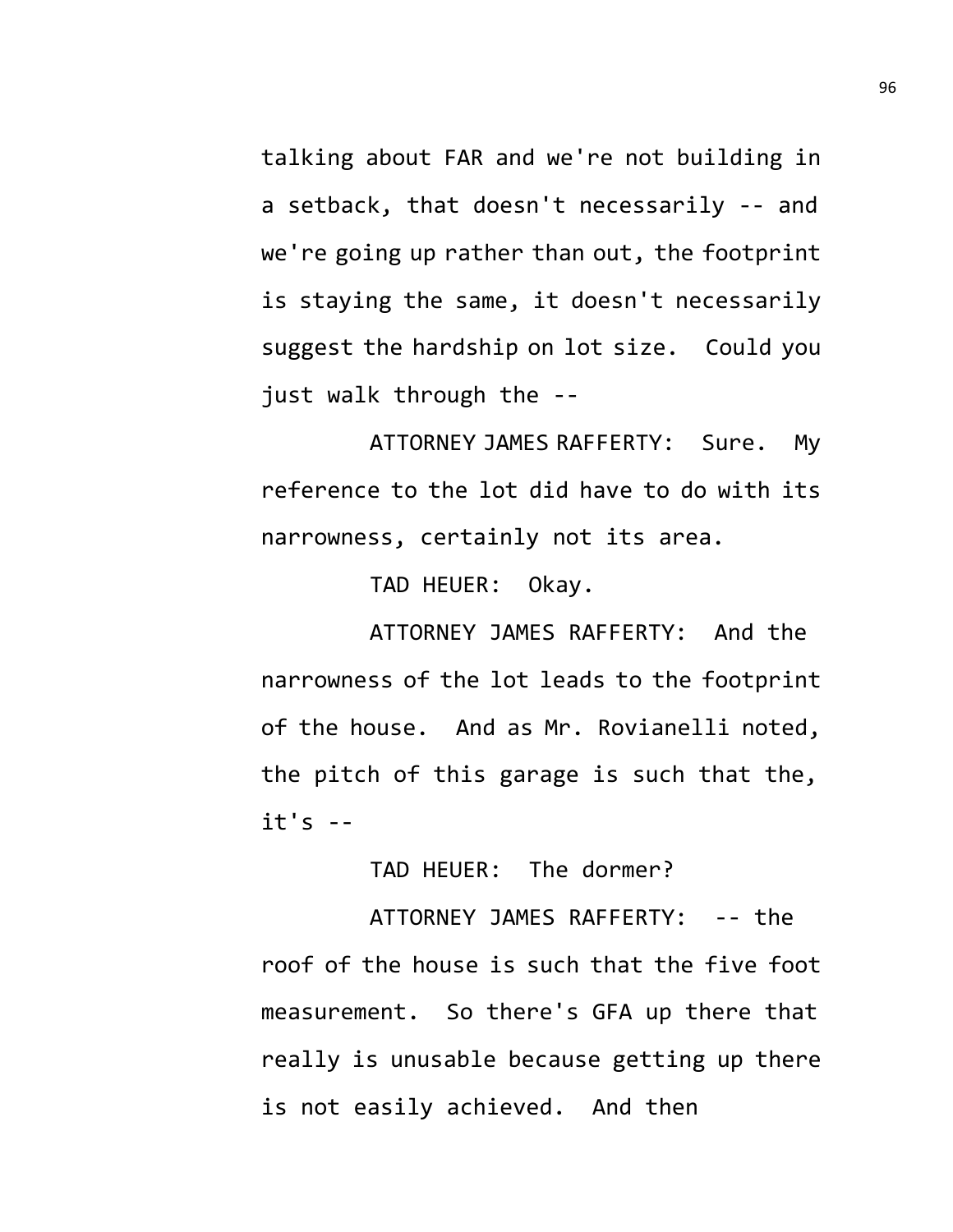you've -- but there's I think a few hundred square feet up there.

PAUL ROVIANELLI: 450.

ATTORNEY JAMES RAFFERTY: That get counted, but have no functional use if you can't get air and light up there. So that's the reference to the structure itself.

TAD HEUER: What's the access up right now?

PAUL ROVIANELLI: It's a regular stair.

ATTORNEY JAMES RAFFERTY: But it's not a code compliant.

PAUL ROVIANELLI: No, but it's an existing usable stair.

ATTORNEY JAMES RAFFERTY: Yes, right.

PAUL ROVIANELLI: Correct.

TAD HEUER: Correct. It's non-code compliant.

PAUL ROVIANELLI: What's really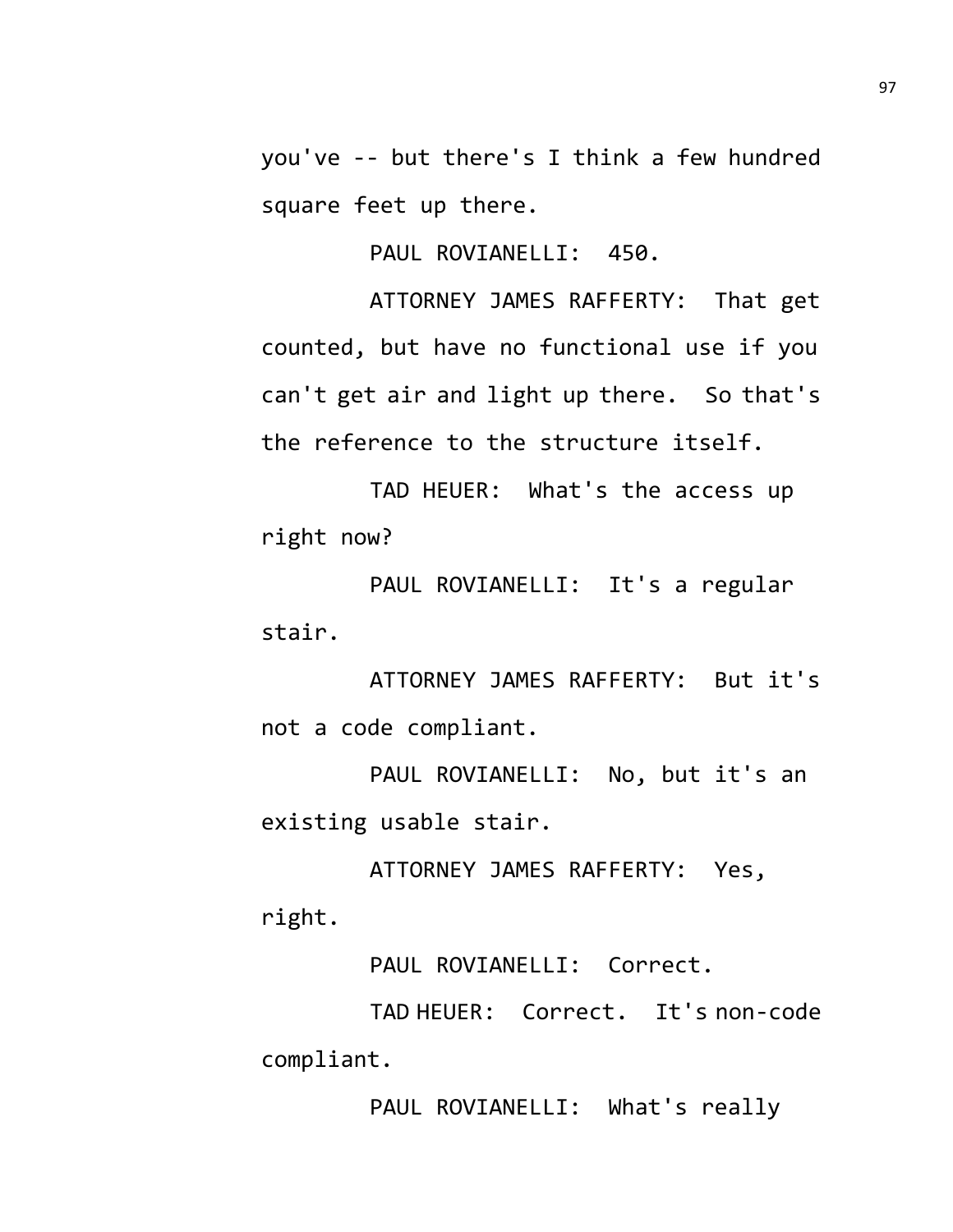long with it is the head height. And we will be solving that. I've set it so that -- that was part of what we figured out how high to propose was enough to give us enough to give us headroom height above that.

TAD HEUER: Without having to dormer over your stairwell?

PAUL ROVIANELLI: Correct.

ATTORNEY JAMES RAFFERTY: Exactly.

PAUL ROVIANELLI: Exactly right. Especially since we're on the non-conforming side on that stairwell.

TAD HEUER: All right, thanks.

TIMOTHY HUGHES: Any other comments from the Board?

DOUGLAS MYERS: Well, I'll just say that I basically concur with the comments expressed by other members of the Board in terms of the specific conditions that were requested. I think if there's a reasonable likelihood that a garage could be built as of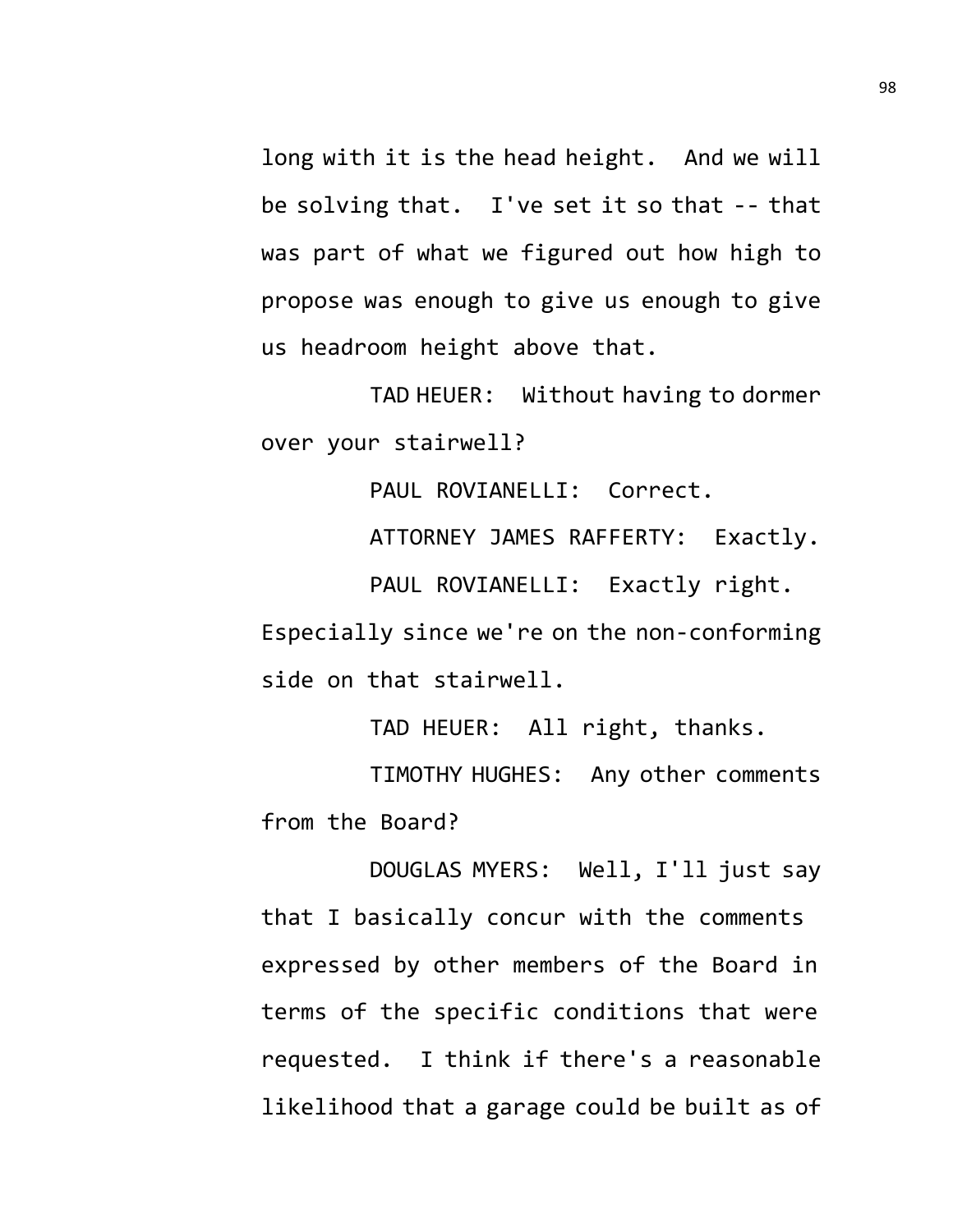right in the future, I think it would be significantly burdening the applicant's rights and interests in this property to attach that sort of a limitation in a case like this where it's more or less extraneous than what is requested.

And with regard to the parking I see no reason for the Board to intervene based on anything that I've heard tonight. So I think the application in and of itself with respect to the relief being requested is adequately based and I would support it.

TIMOTHY HUGHES: I'd like to echo what Doug has said, and in addition to that, the idea that it would be a burden if you could build it as of right and if it turns out that you can't build it as of right, that there would be a process in place for a Special Permit or a Variance for you to come back in front of the Board. It leaves enough leeway there so that we don't have to condition the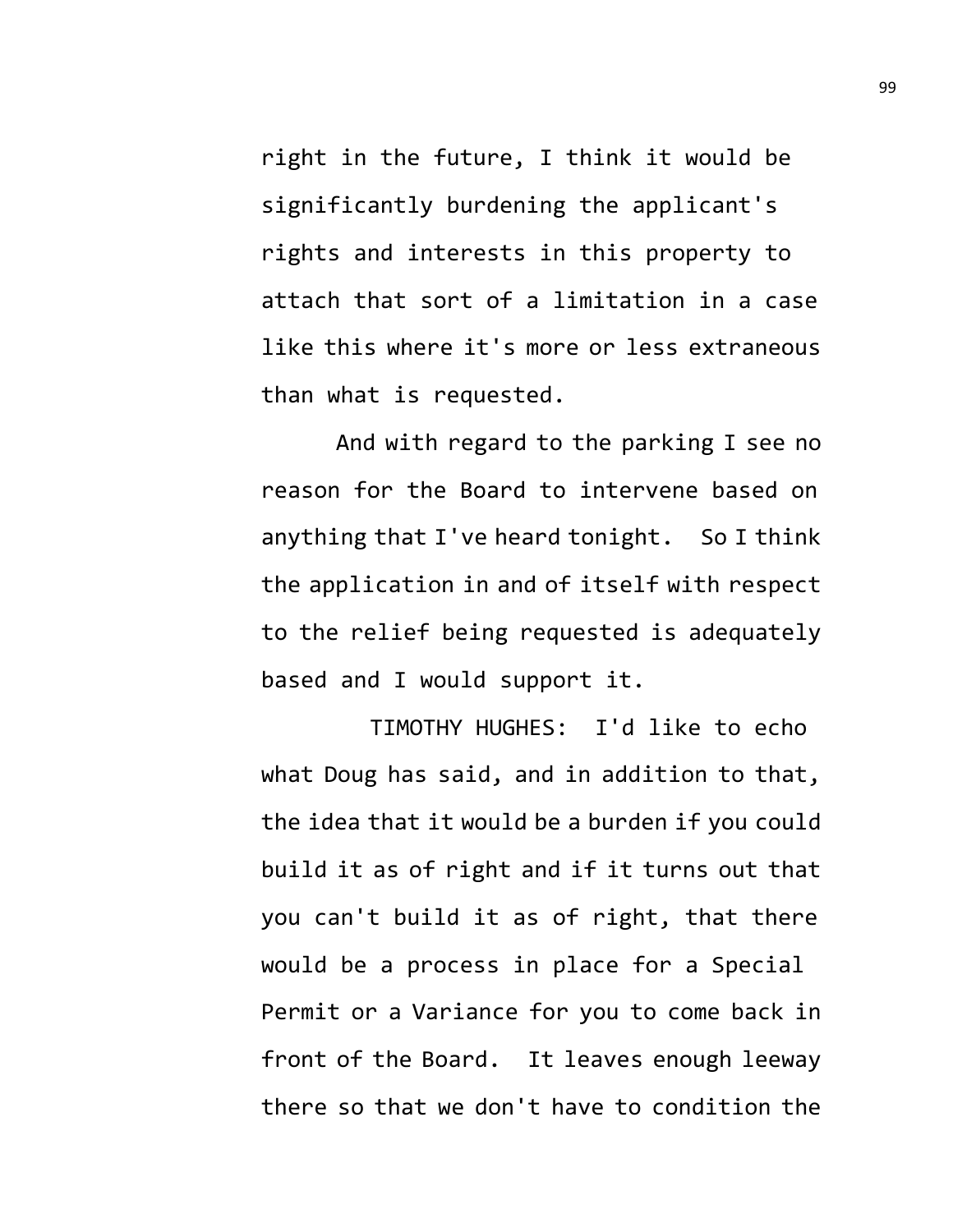motion on there not being a garage built. And I certainly wouldn't go as far as the idea of a deed restriction. So I'm willing to make a motion now. We all set?

> TAD HEUER: I will say one thing. TIMOTHY HUGHES: Okay.

TAD HEUER: That all having been said, certainly they're your neighbors. We would hope that even though we're not imposing conditions, you are the ones who have to live less than 10 feet from them for the foreseeable future, that you would engage in conversations and make sure that the construction process is as minimally intrusive as is possible. And I trust that, you know, the letter sets that out and you will do your utmost to make sure that that happens. I think it's probably in your interest and in their interest and certainly the fact that we're not conditioning anything expressly it doesn't suggest that we don't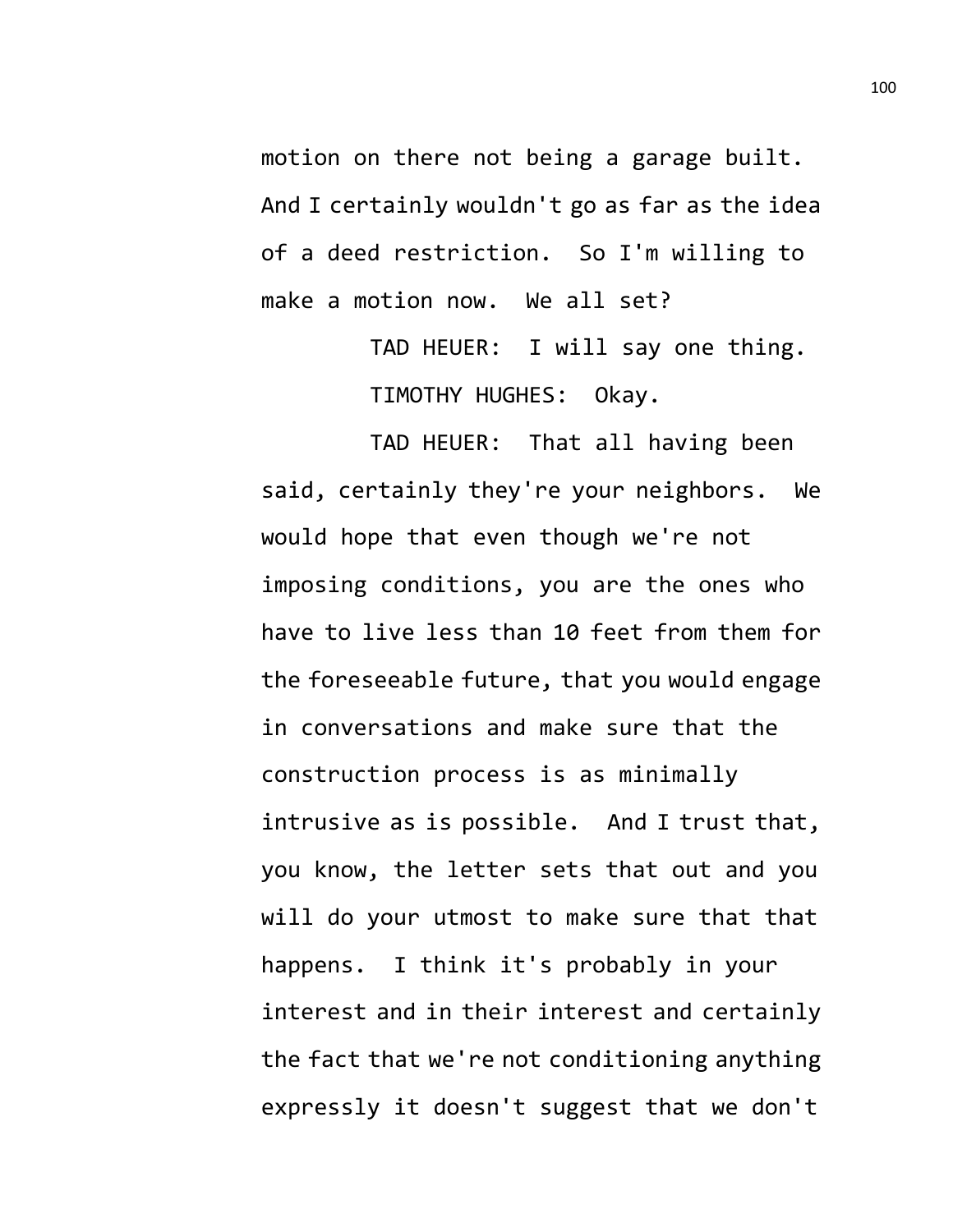wish that doesn't happen.

MR. PAGE: That's why we made the offer, yeah.

TIMOTHY HUGHES: This will be done in two motions, one for the Variance and then the second motion for the Special Permit for the relocation of windows.

There are no questions about that? All right.

The Chair would move that a Variance be granted to raise the roof and construct the dormer on a pre-existing non-conforming two-family dwelling at 208-210 Lakeview.

The Chair finds that a literal enforcement of the provisions of this Ordinance would involve a substantial hardship, financial or otherwise, to the petitioner or appellant.

A literal enforcement of the Ordinance would prohibit the petitioner from being able to utilize a third floor of the building as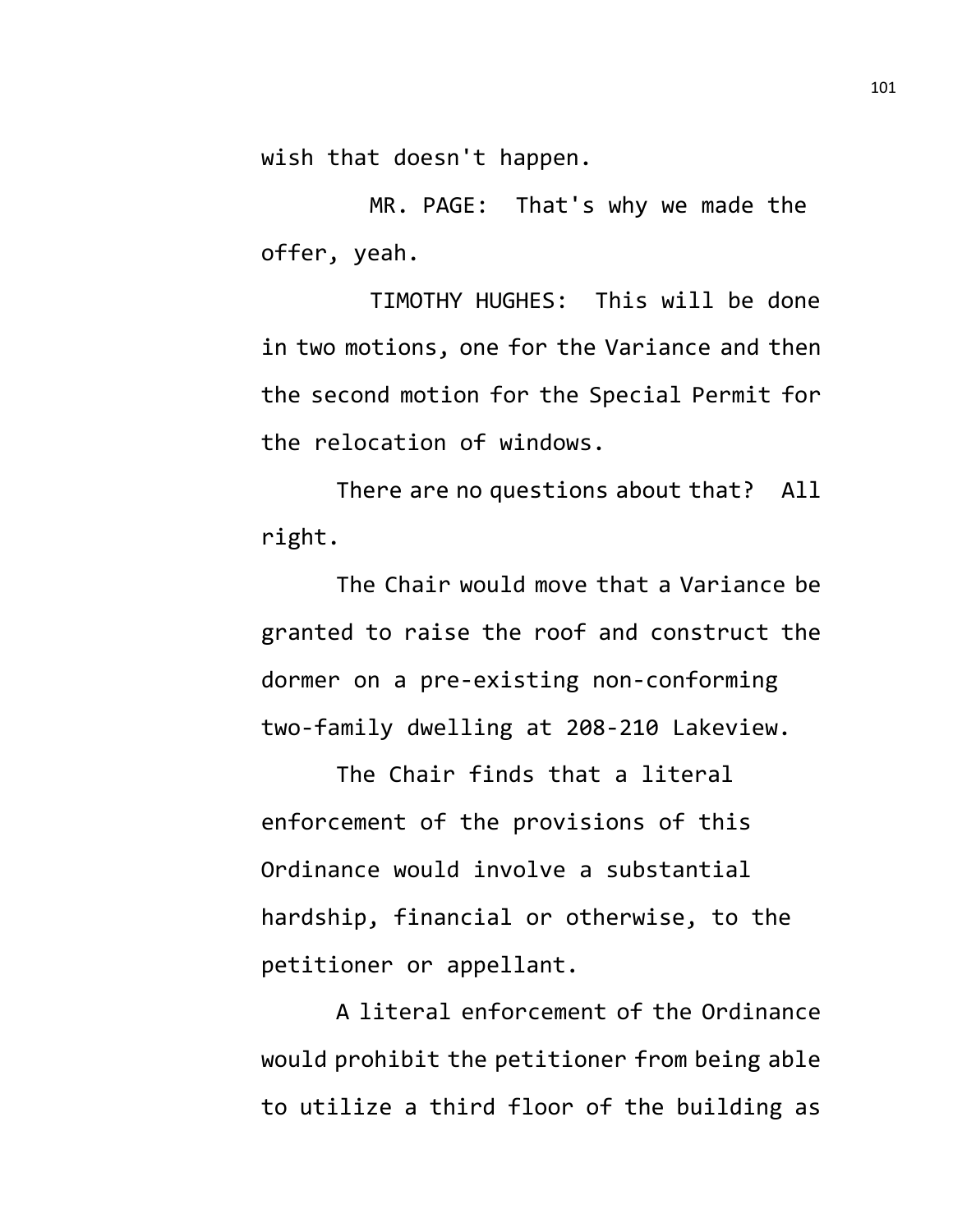living space.

The hardship is owing to the circumstances relating to soil conditions, shape, or topography of the land or the structures. Specifically the hardship going to the placement of the structure on the lot which puts it in violation of a setback on its right side; and the age and design of the structure, which has virtually unusable third floor space that, however, is counted as FAR.

And desirable relief may be granted without substantial detriment to the public good.

The proposed dormer complies with the dormer guidelines and similar to other dormers in the neighborhood, and it will not nullify or substantially derogate from the intent or purpose of the Ordinance.

The proposed relief will not change any of the character or nature of the intensity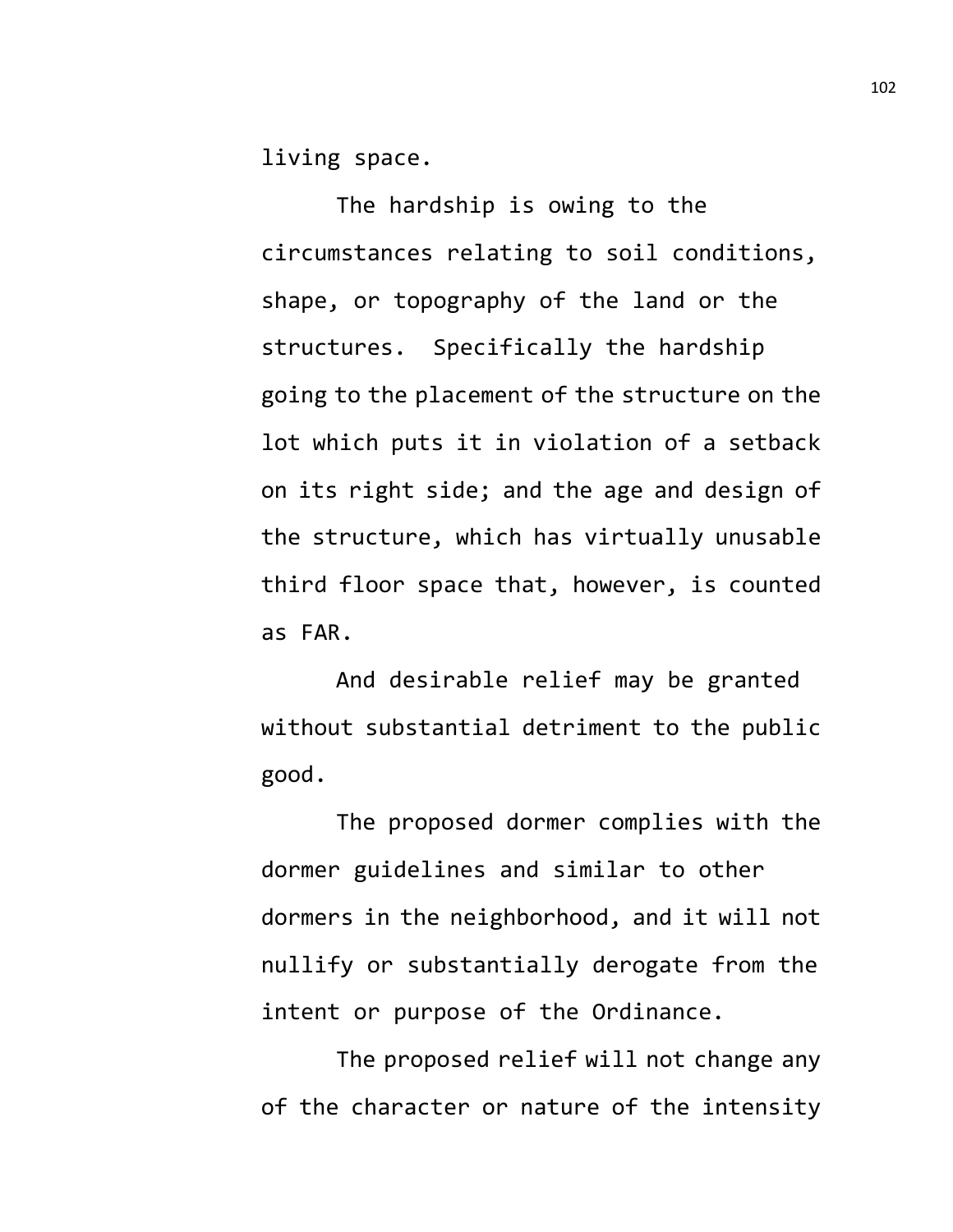of the use of this two-family dwelling and is in keeping with the neighborhood space and doesn't reduce any usable open space on the lot.

All those in favor of the granting the Variance?

(Show of hands.)

TIMOTHY HUGHES: The Variance is granted. Five in favor on the condition that the work be done in accordance with the plans as submitted most recent and initialed by the Chair and dated.

(Hughes, Heuer, Scott, Anderson, Myers.)

TAD HEUER: And the two pages that you submitted, are those the only ones with relevance?

PAUL ROVIANELLI: Yes.

TIMOTHY HUGHES: And then the other plans were relevant.

As far as the Special Permit, the Chair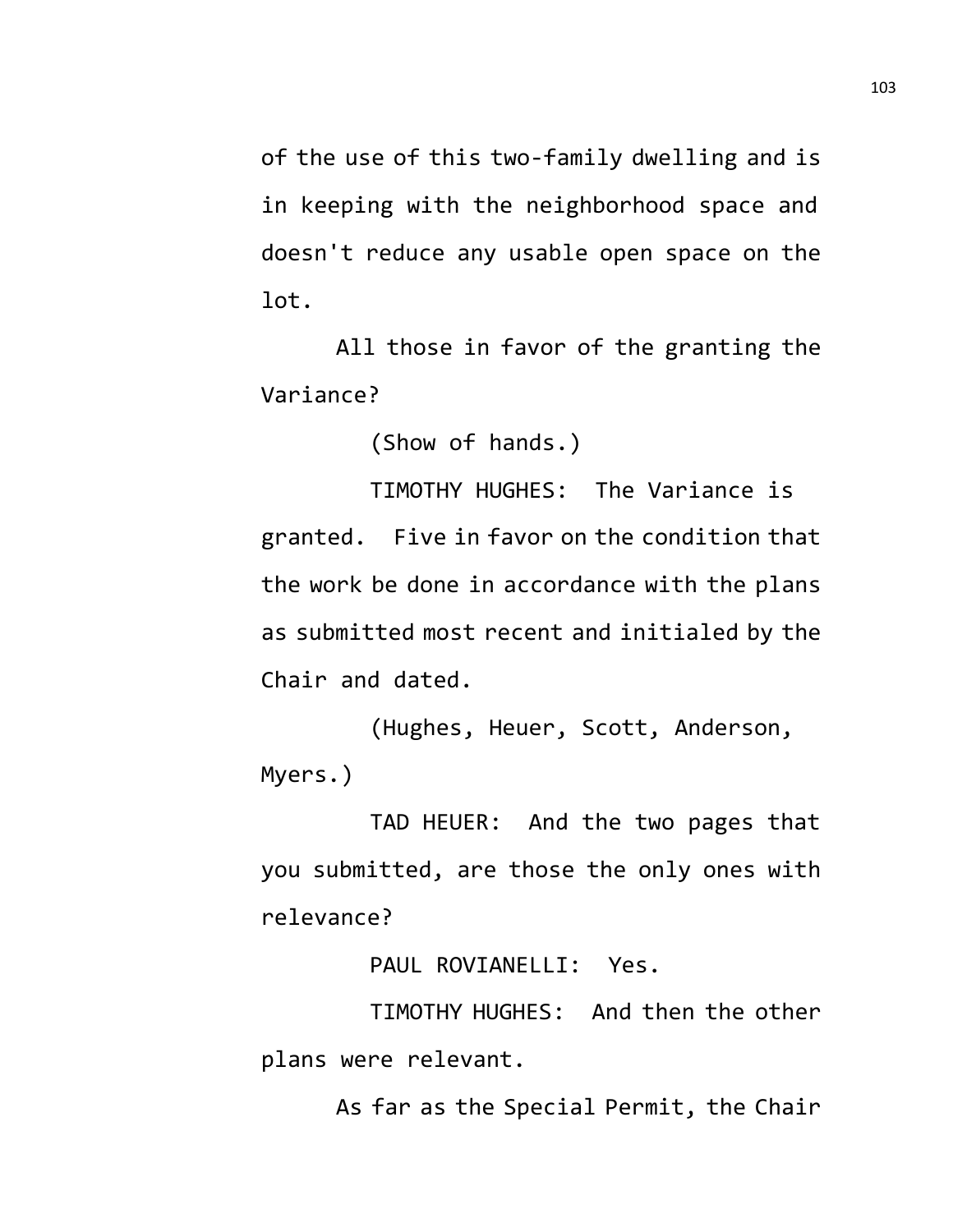would move that a Special Permit for the relocation of windows be granted.

The requirements of the Ordinance can or will be met for the following reasons:

Article 8.22.2c permits the relocation of windows on non-conforming walls when as in this case, there are no further violations to the dimensional requirements.

Traffic generated or patterns of access and egress would not cause congestion, hazard or substantial change in established neighborhood character.

The continued operation of the development of adjacent uses as permitted in the Zoning Ordinance would not be adversely affected by the nature of the proposed use for the following reasons:

Adjacent uses will not be affected since the use of the property as a two-family dwelling will not change.

No nuisance or hazard would be created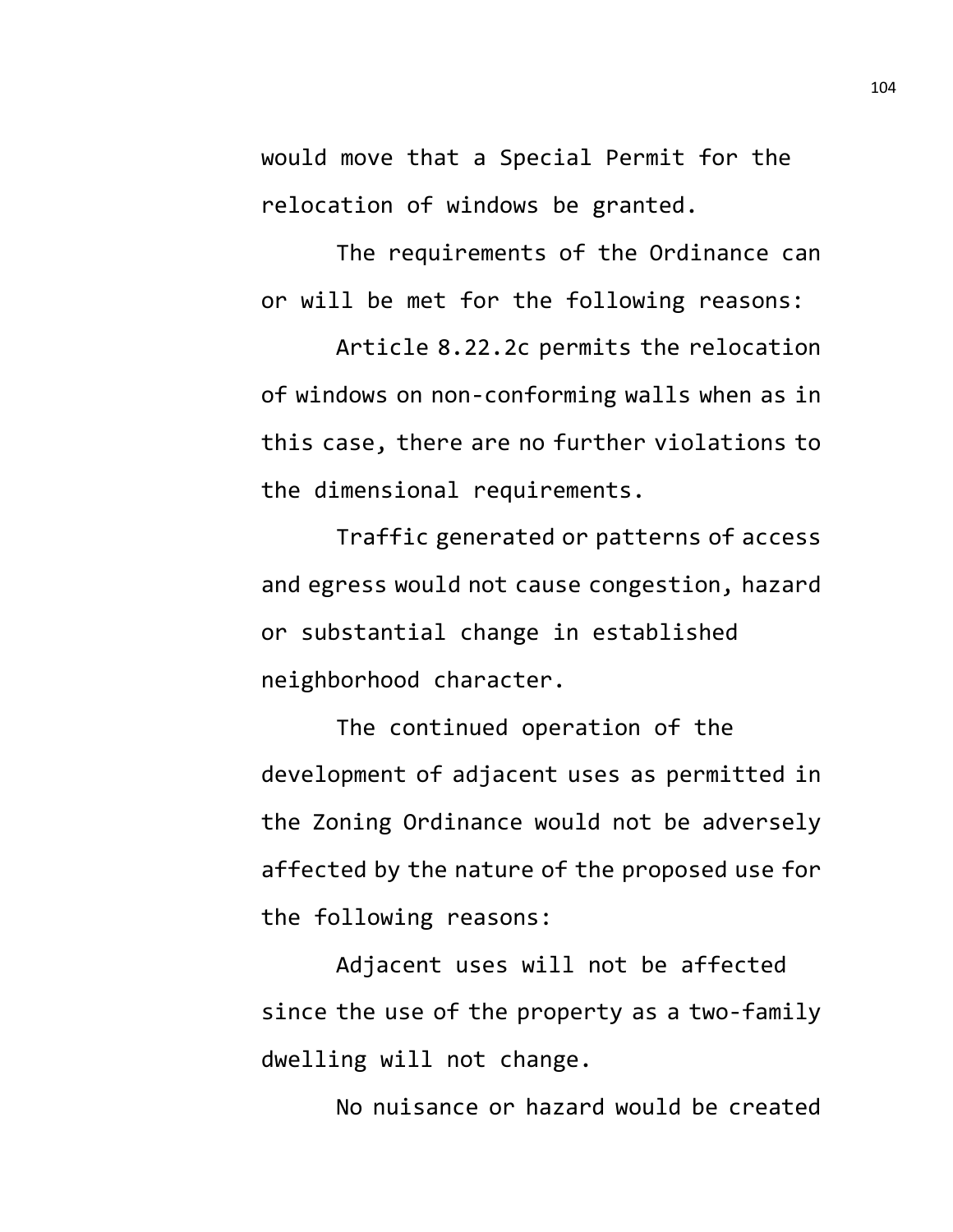to the detriment, of the health, safety, and welfare of the occupants of the proposed use or the citizens of the city for the following reasons:

Adding windows is a benefit and health, safety, and welfare to the occupants of this dwelling.

The proposed windows will not change the use of the property and are consistent with residential uses in the district.

All those of granting the Special Permit?

SEAN O'GRADY: Hold on.

TIMOTHY HUGHES: One more?

SEAN O'GRADY: There is one sentence in there that you'll want to catch.

TIMOTHY HUGHES: Such a permit shall be granted only if the permit granting authority specified below finds that such change, extension, or alteration will not be substantially more detrimental to the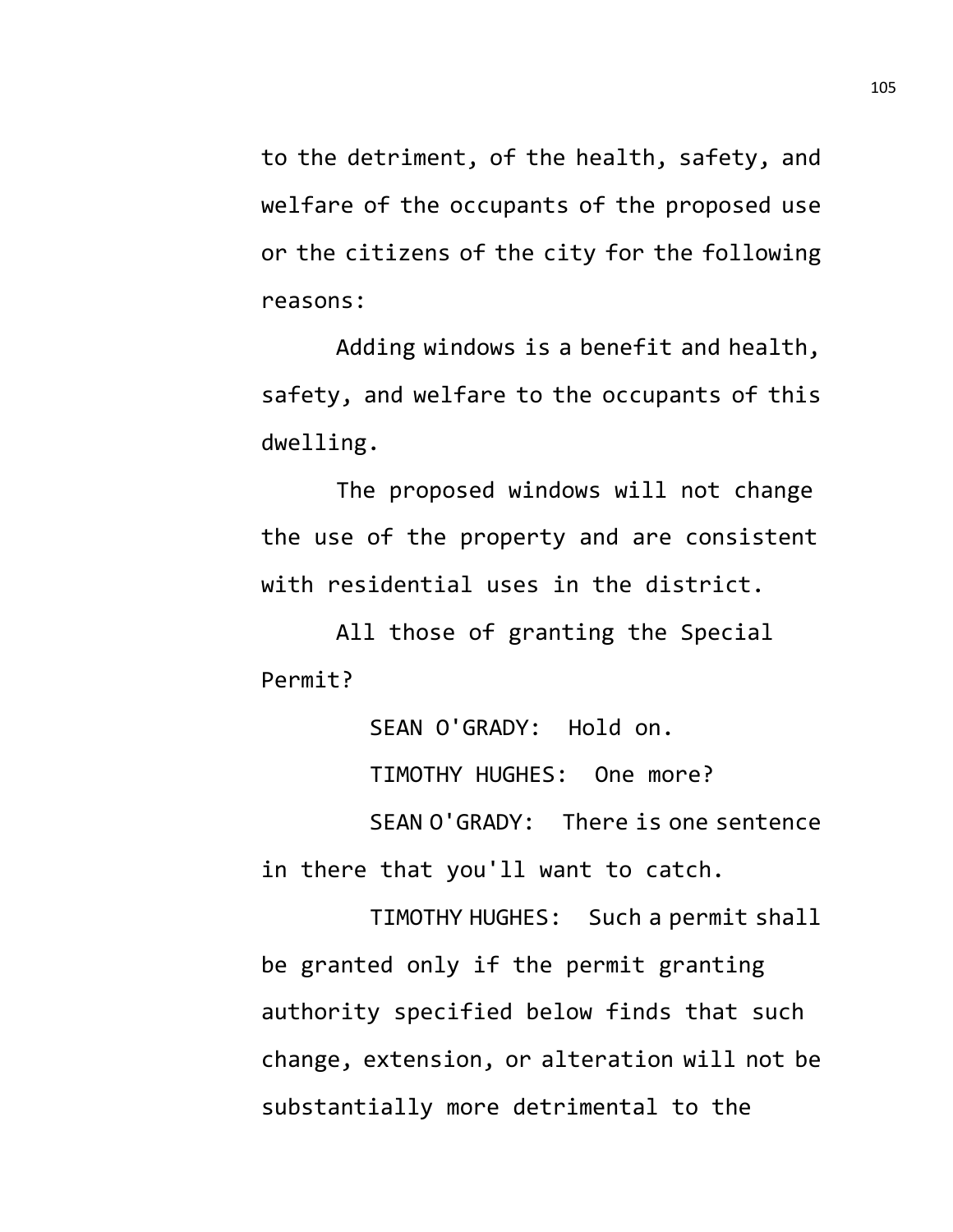neighborhood than the existing

non-conforming use.

TAD HEUER: And the Board so finds that it is.

All right, can we also add that the petitioner notes that the neighbor most affected by this has spoken in favor of the petitioner and does not have a problem with it.

TIMOTHY HUGHES: So added.

All those in favor of the Special Permit.

(Show of hands).

ATTORNEY JAMES RAFFERTY: We don't have a non-conforming use here so I never thought that section applied.

TAD HEUER: 8.22.2c?

ATTORNEY JAMES RAFFERTY: It relates to non-conforming uses. We've got a non-conforming structure, not a non-conforming use.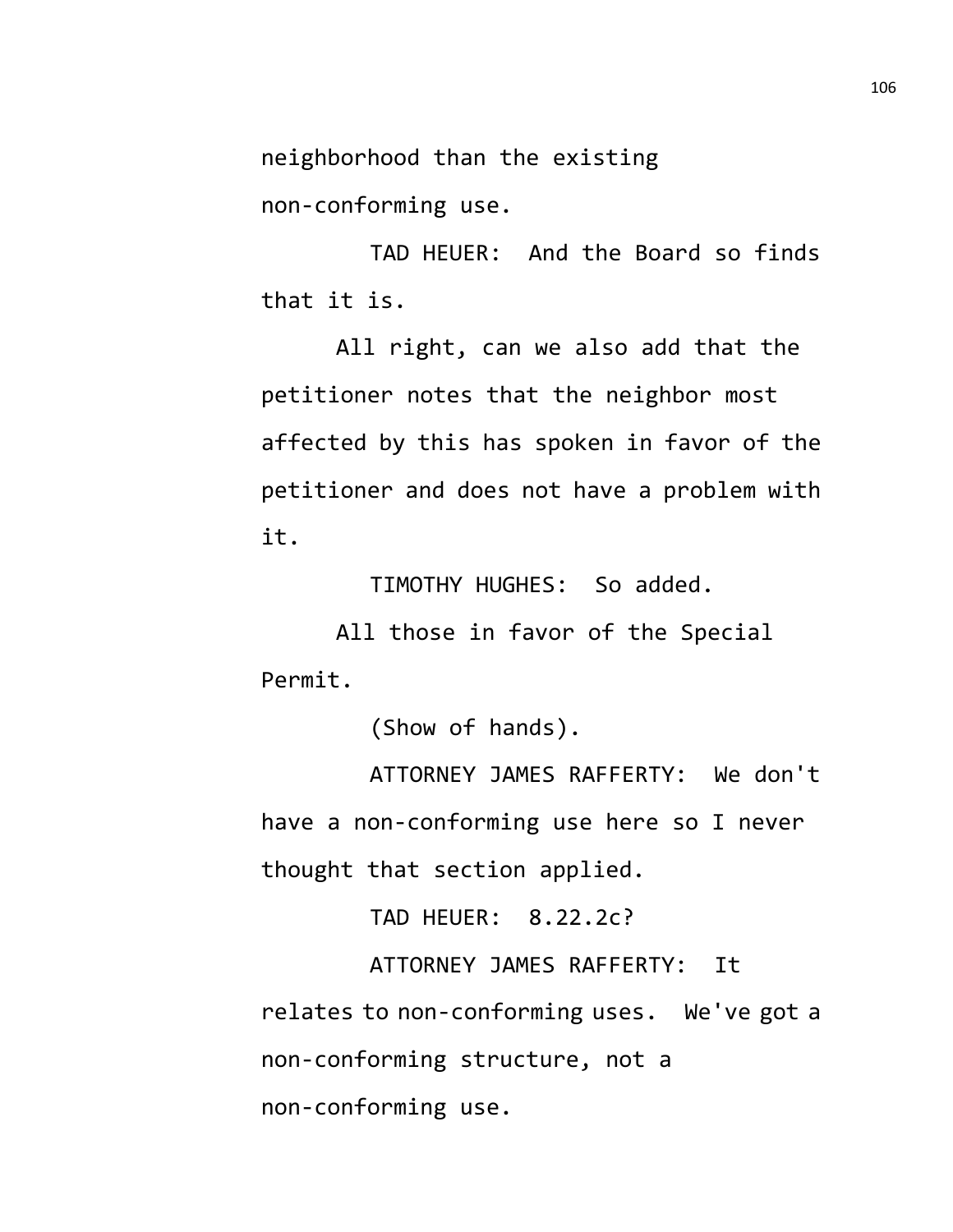Mr. Alexander.

ATTORNEY JAMES RAFFERTY: I'm happy to.

TIMOTHY HUGHES: You can have this discussion for some future date so we can continue.

(Hughes, Heuer, Scott, Anderson, Myers.)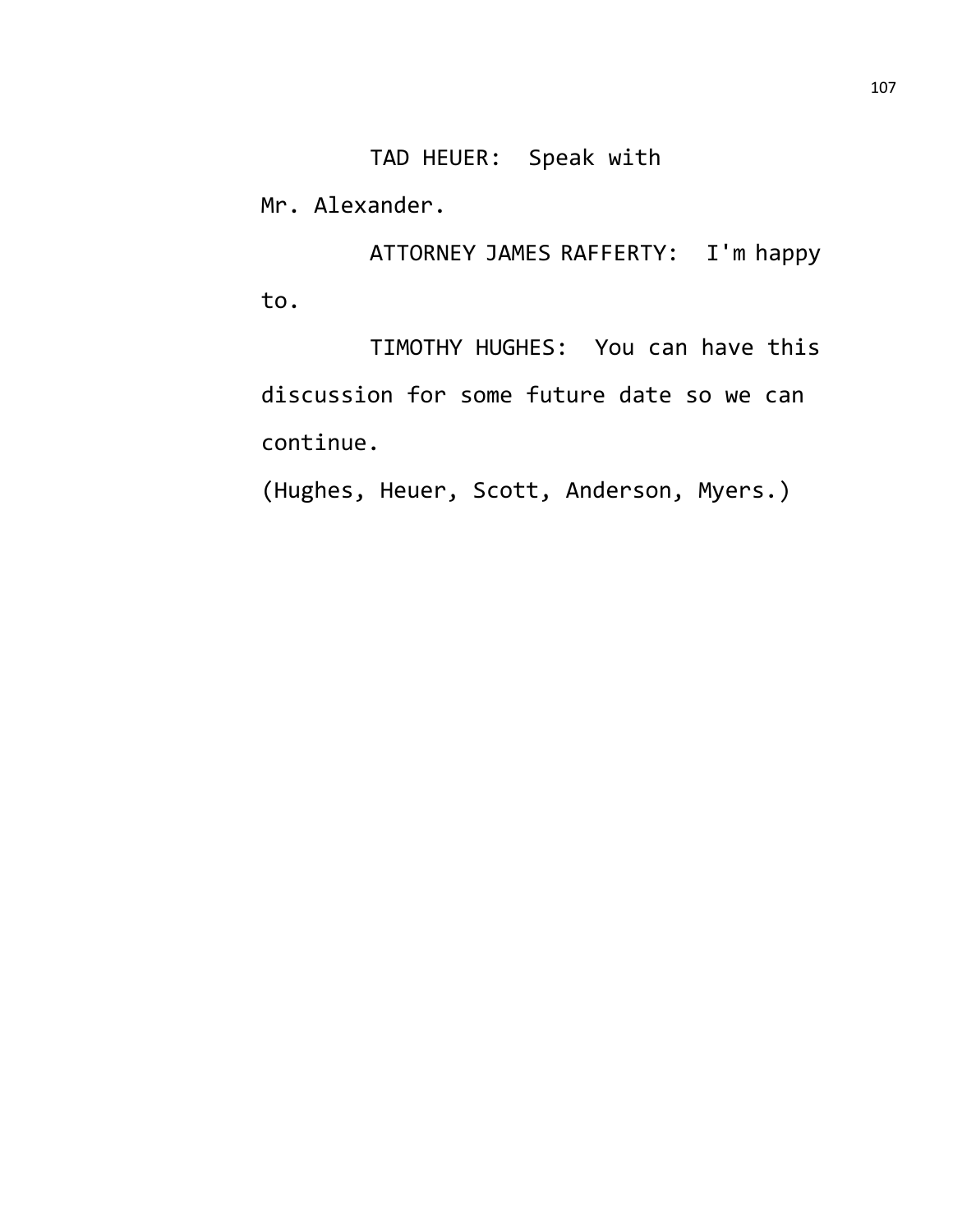(8:40 p.m.)

(Sitting Members: Constantine Alexander, Timothy Hughes, Tad Heuer, Thomas Scott, Slater W. Anderson.)

CONSTANTINE ALEXANDER: The Acting Chair has returned to the Acting Chair and will call case No. 10204, 50-54 Essex Street. Is there anyone here wishing to be heard in this matter?

Please come forward give your name and address to the stenographer.

JAMES KOLOSKI: James Koloski, K-o-l-o-s-k-i, 530 South Main Street, Woonsocket, Rhode Island.

CONSTANTINE ALEXANDER: You came all the way from Woonsocket?

JAMES KOLOSKI: Yes.

JED LIPPARD: Jed Lippard, J-e-d. Last name is Lippard, L-i-p-p-a-r-d. I worked at 50 Essex Street in Cambridge. ANJA BRESLER: Anja Bresler,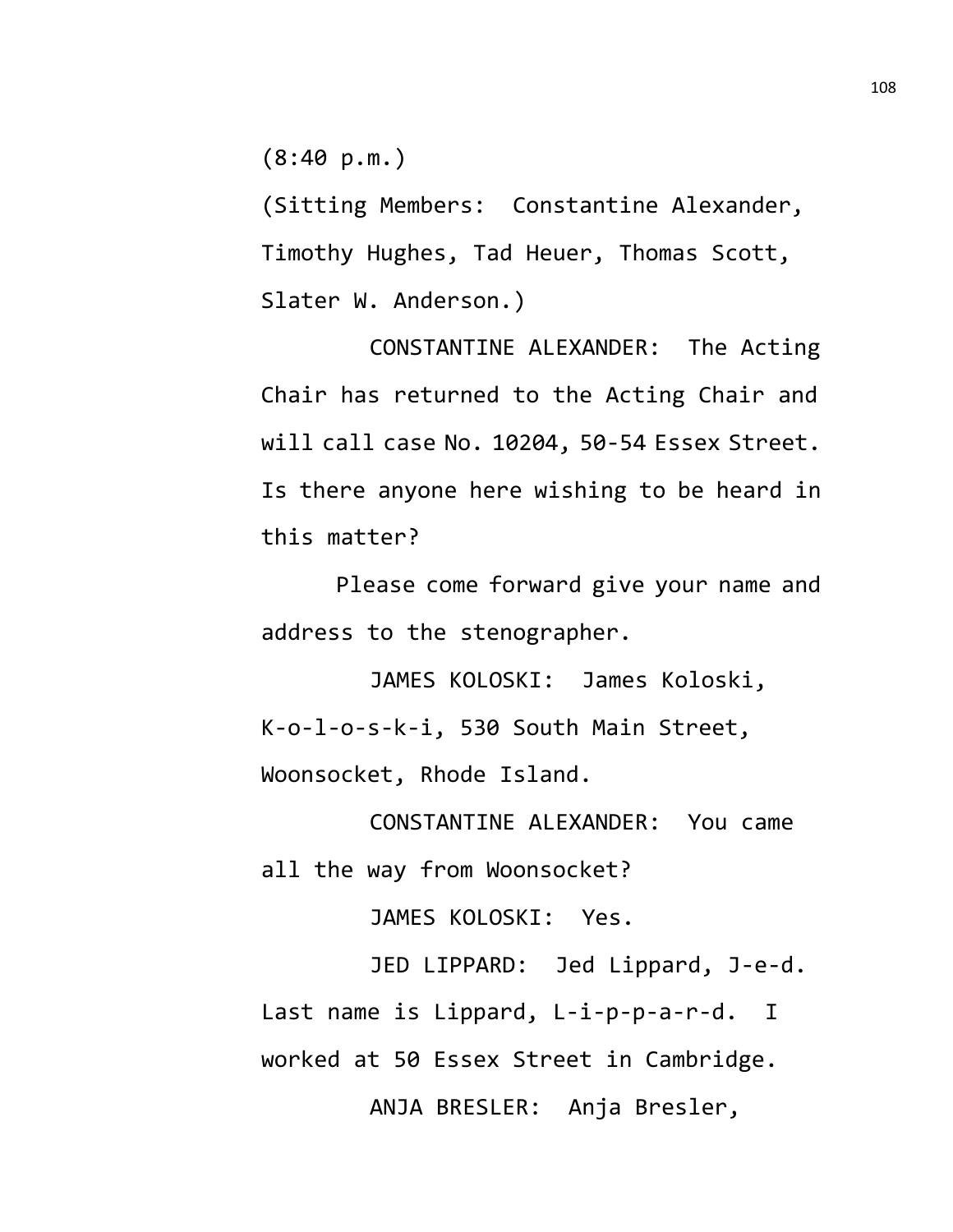A-n-j-a B-r-e-s-l-e-r. I also work at 50 Essex Street.

JED LIPPARD: We'll be brief.

CONSTANTINE ALEXANDER: Good.

JED LIPPARD: Yes. So my name is Jed Lippard, I'm the head of school at Prospect Hill Academy. We're a K through 12 public charter school serving 1131 students and three campuses in two cities; Cambridge and Somerville. Over the course of effectively two years, 2009 to 2011 we engaged in significant renovation to the property at 54 Essex which used to be Saint Mary's High School. And the rest is going to be the renovation to 50 Essex, Saint Mary's grammar school. We've been occupants of the buildings since 2002. And most of the work happened, that happened has completed. The last phase of the project was really to add signage to the exterior of both buildings. And the reason for this is two-fold: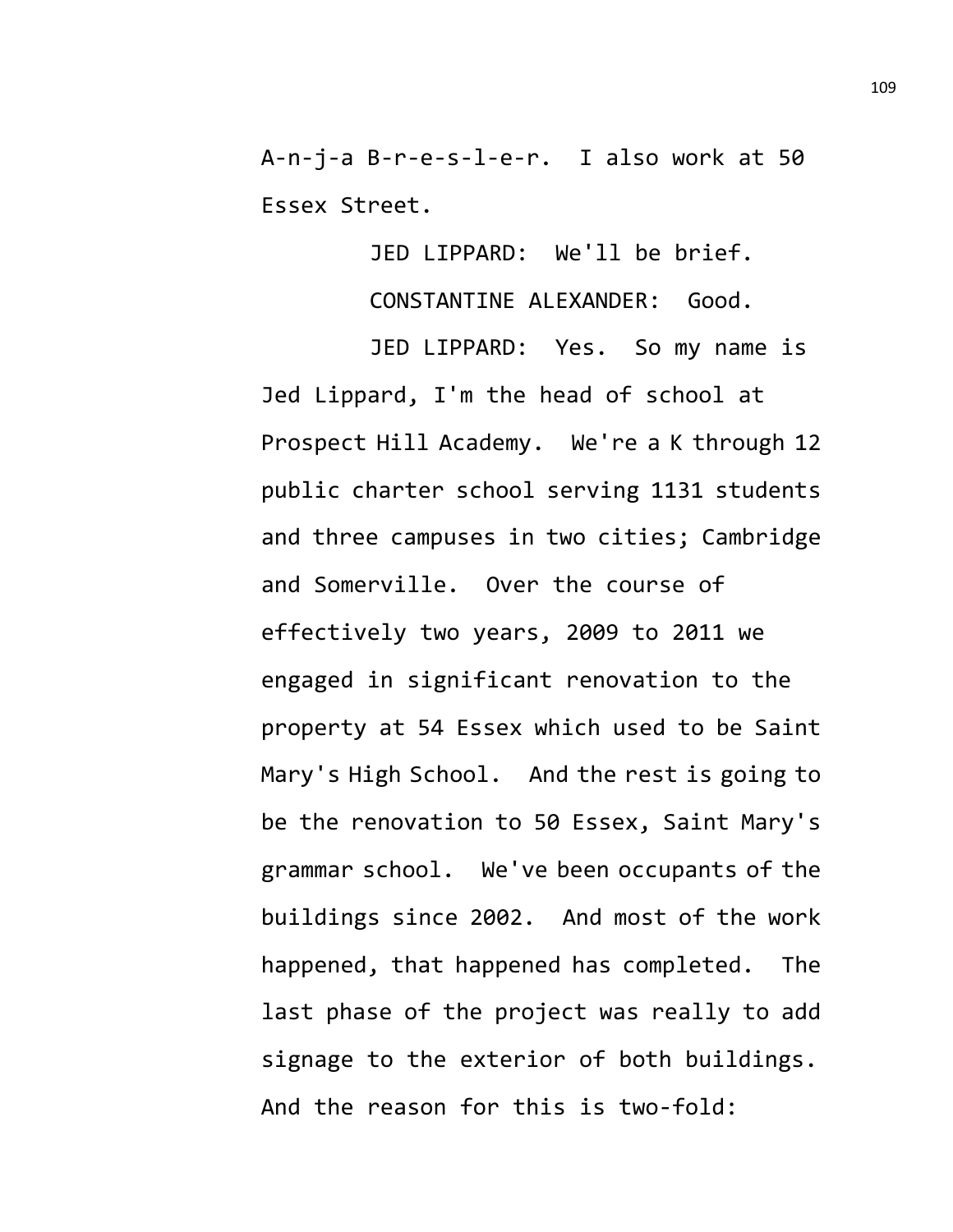We want to identify who we are so that it's recognizable within the neighborhood, to visitors, to our families, to students.

And secondly, as we're looking for some aesthetic coherence among our three campuses. So we've been working with James and an architectural firm to design. We've already installed the signage at both of our other buildings in Somerville, and we're simply here to ask for your permission to implement the same.

CONSTANTINE ALEXANDER: The specific Zoning issues are the sign, just so we get it on the record, each of the signs is bigger than what is permissible under our Zoning By-Law because they're I think they're no more than 10 square feet and they're going to be 12.

JAMES KOLOSKI: Correct, yes. Each of the signs -- there are six signs total. CONSTANTINE ALEXANDER: Plus the

110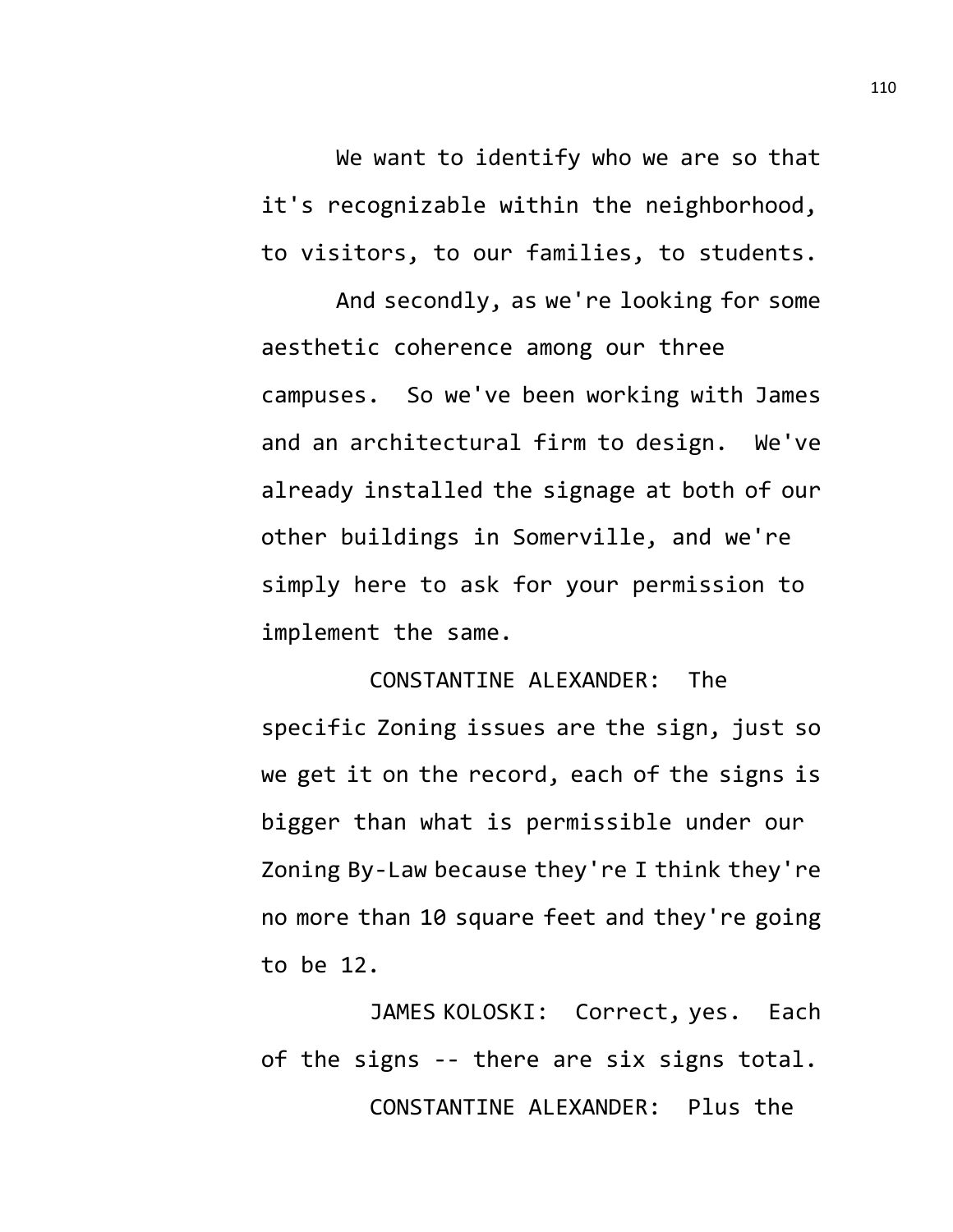total amount of signage is 72 feet.

JAMES KOLOSKI: 72 feet total.

CONSTANTINE ALEXANDER: And you are than permitted.

JAMES KOLOSKI: Correct.

TAD HEUER: And the total number of signs.

CONSTANTINE ALEXANDER: Total number of signs.

JAMES KOLOSKI: Total number of signs.

CONSTANTINE ALEXANDER: One other question. You can't have a sign higher without relief from our Board, higher than 20 feet. Are any of these signs going to be higher than --

JAMES KOLOSKI: No, sir. They're all going to be installed below 20 feet.

CONSTANTINE ALEXANDER: And if we were to grant relief, we're going to tie it to the photo simulations that have been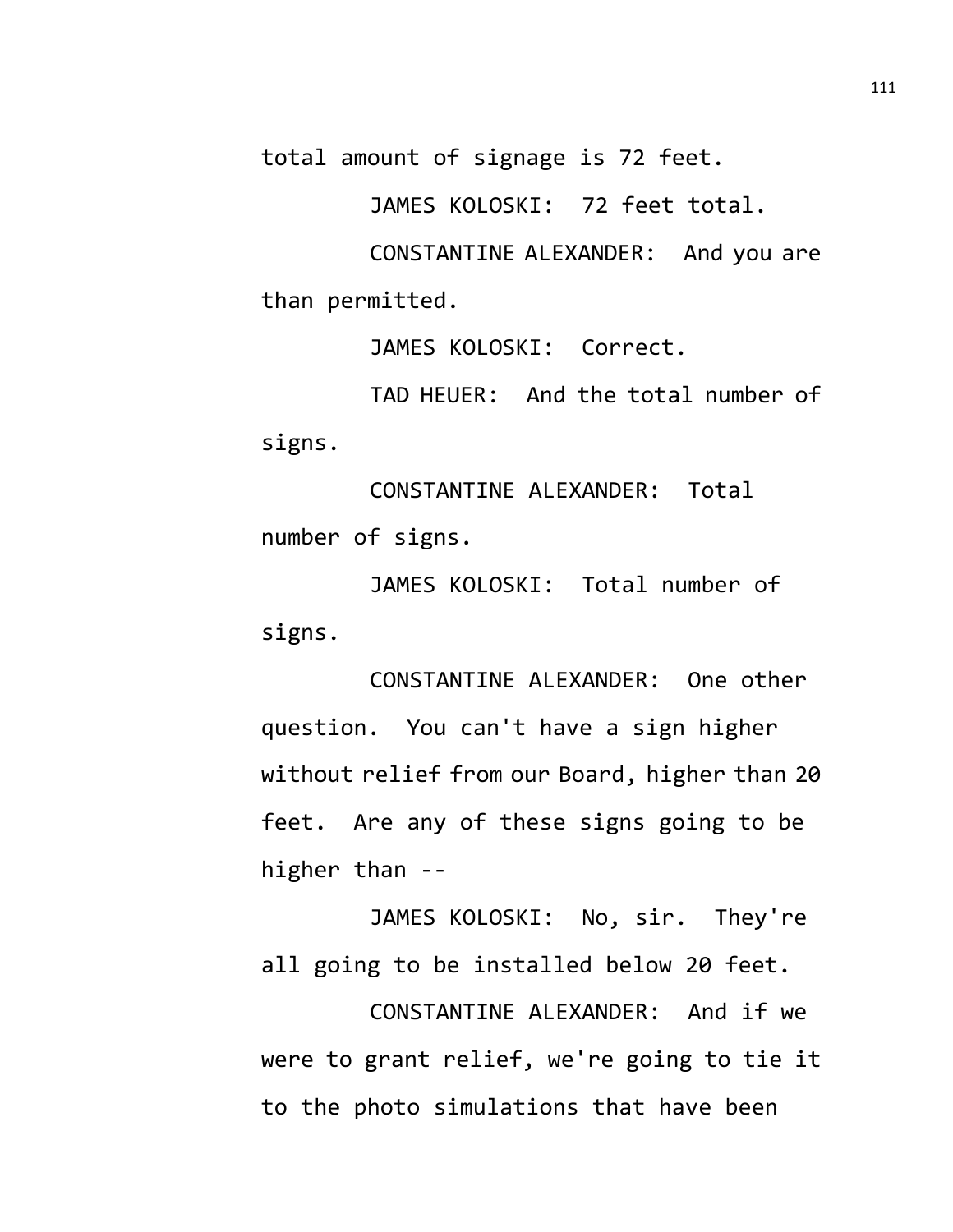submitted. Which means you can't put the signs on a different place on the building.

JAMES KOLOSKI: Correct, correct, yes.

CONSTANTINE ALEXANDER: You understand that. It's got to be where you're showing on those photos --

JAMES KOLOSKI: The location and the documentation that we submitted is in fact where they will be.

CONSTANTINE ALEXANDER: Good, okay. I just want to make sure we're clear on that. JAMES KOLOSKI: Yes. And there are

existing signs. The one thing that was with the other packet we submitted didn't show was there are two existing billboard signs that will be removed. So there be no -- this is not in addition to the existing signage there. It's to replace the existing signage there.

CONSTANTINE ALEXANDER: I think if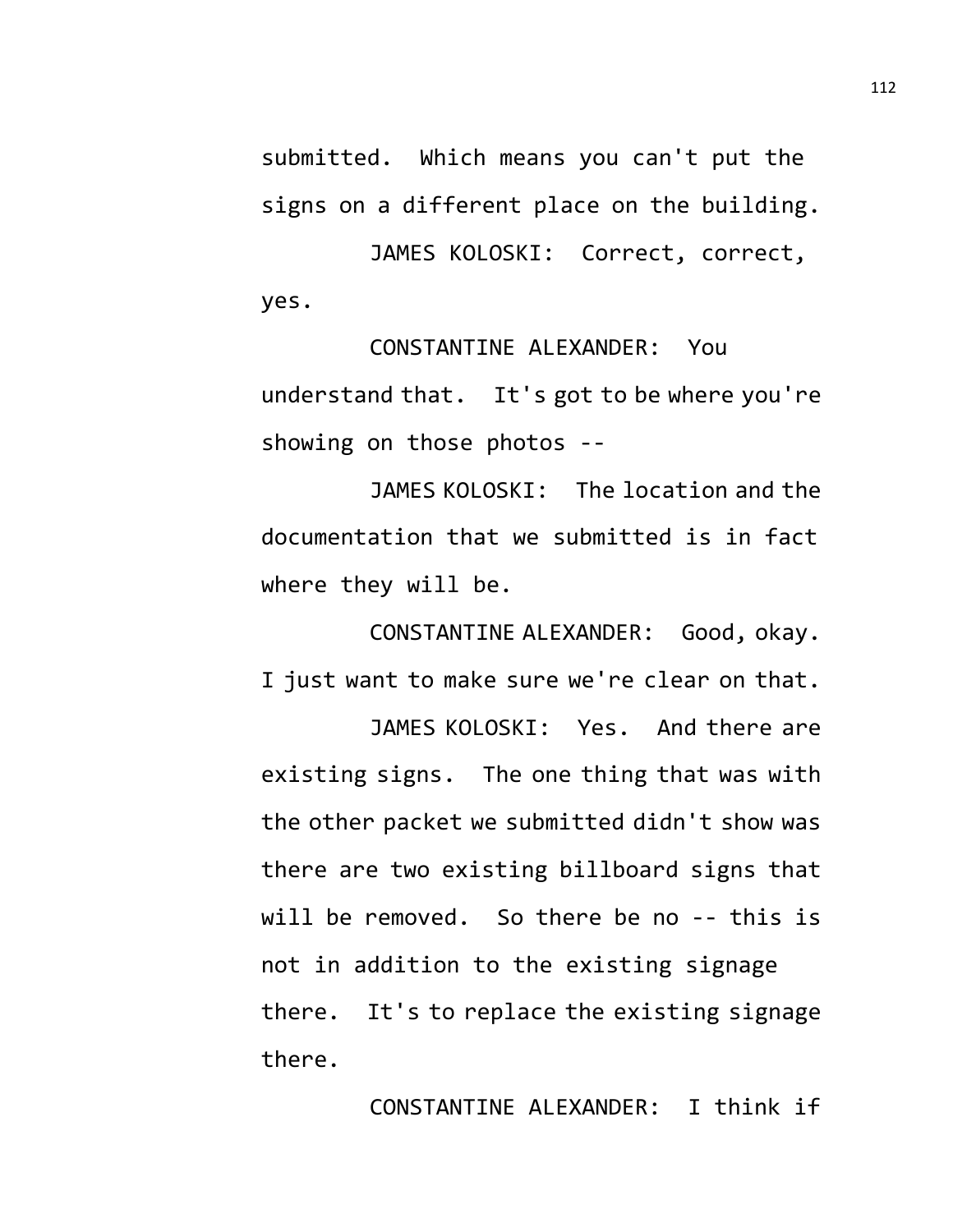we were to grant relief, we would condition on the basis that you would remove those two billboards.

JAMES KOLOSKI: Absolutely.

CONSTANTINE ALEXANDER: That wouldn't be an issue; right?

JAMES KOLOSKI: Nope.

TAD HEUER: And these are not blade signs; right?

JAMES KOLOSKI: No, they're not. This is -- this in fact -- this is one of the buildings in Somerville. This is the exact. ANJA BRESLER: These are blades -- TAD HEUER: Those are both?

ANJA BRESLER: Yeah.

JAMES KOLOSKI: That's the exact sign that we're proposing for 50 and 54 Essex. And it's shown in the drawing, the fabrication drawing.

SLATER ANDERSON: And it's aluminum on an iron frame?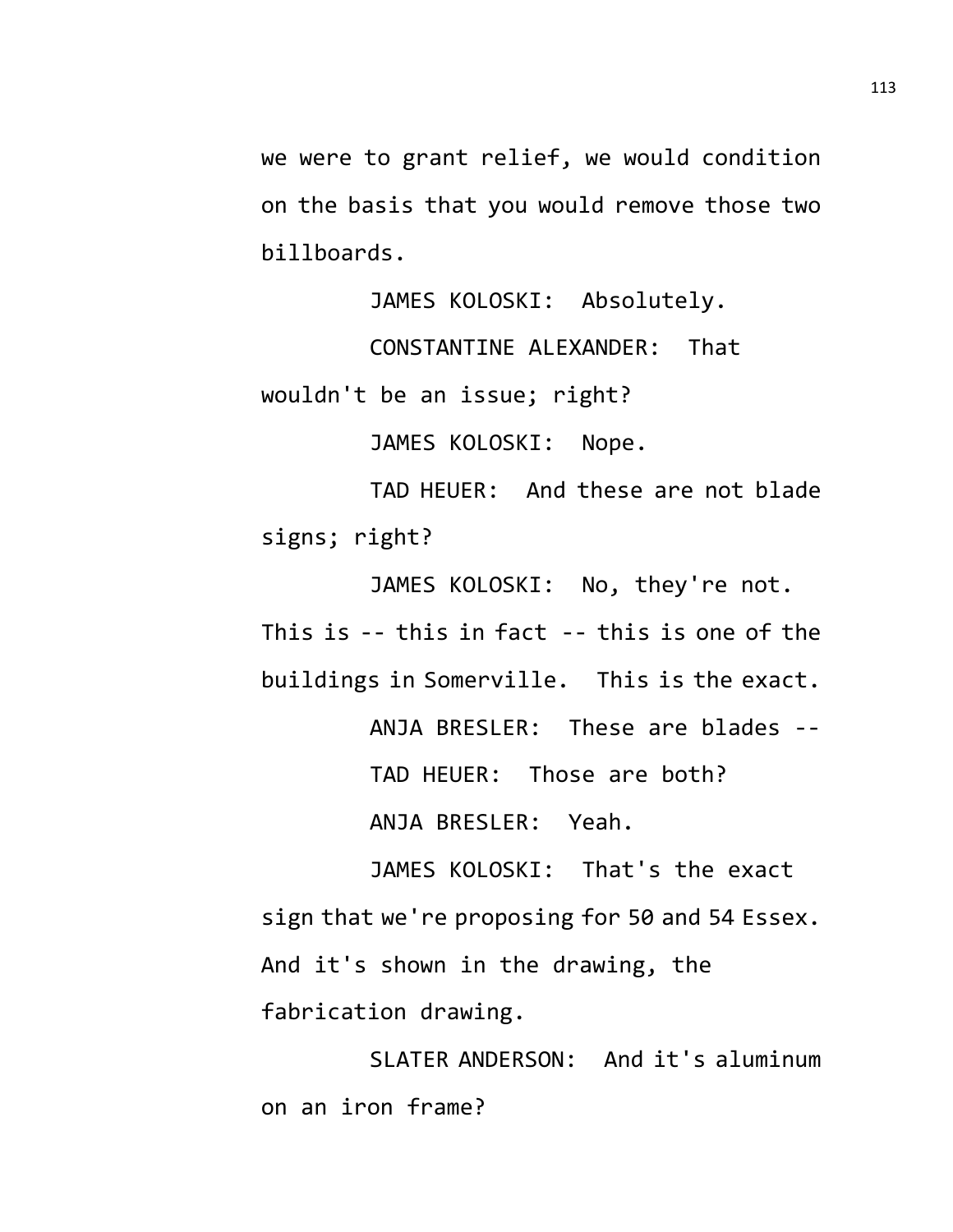JAMES KOLOSKI: Correct, yeah, it's an iron frame that's mounted.

THOMAS SCOTT: And it's mounted flat?

JAMES KOLOSKI: Yeah, yeah.

THOMAS SCOTT: Oh, okay.

JAMES KOLOSKI: It extends I think

two inches from the --

THOMAS SCOTT: I see that.

TAD HEUER: And do you have a schematic showing the placement of the signs on an overhead?

JAMES KOLOSKI: Yes.

CONSTANTINE ALEXANDER: We have that, don't we?

JAMES KOLOSKI: It was in the

packet. It's right here.

TAD HEUER: Right. So you have six signs?

CONSTANTINE ALEXANDER: Four on one street and two on the other street; correct?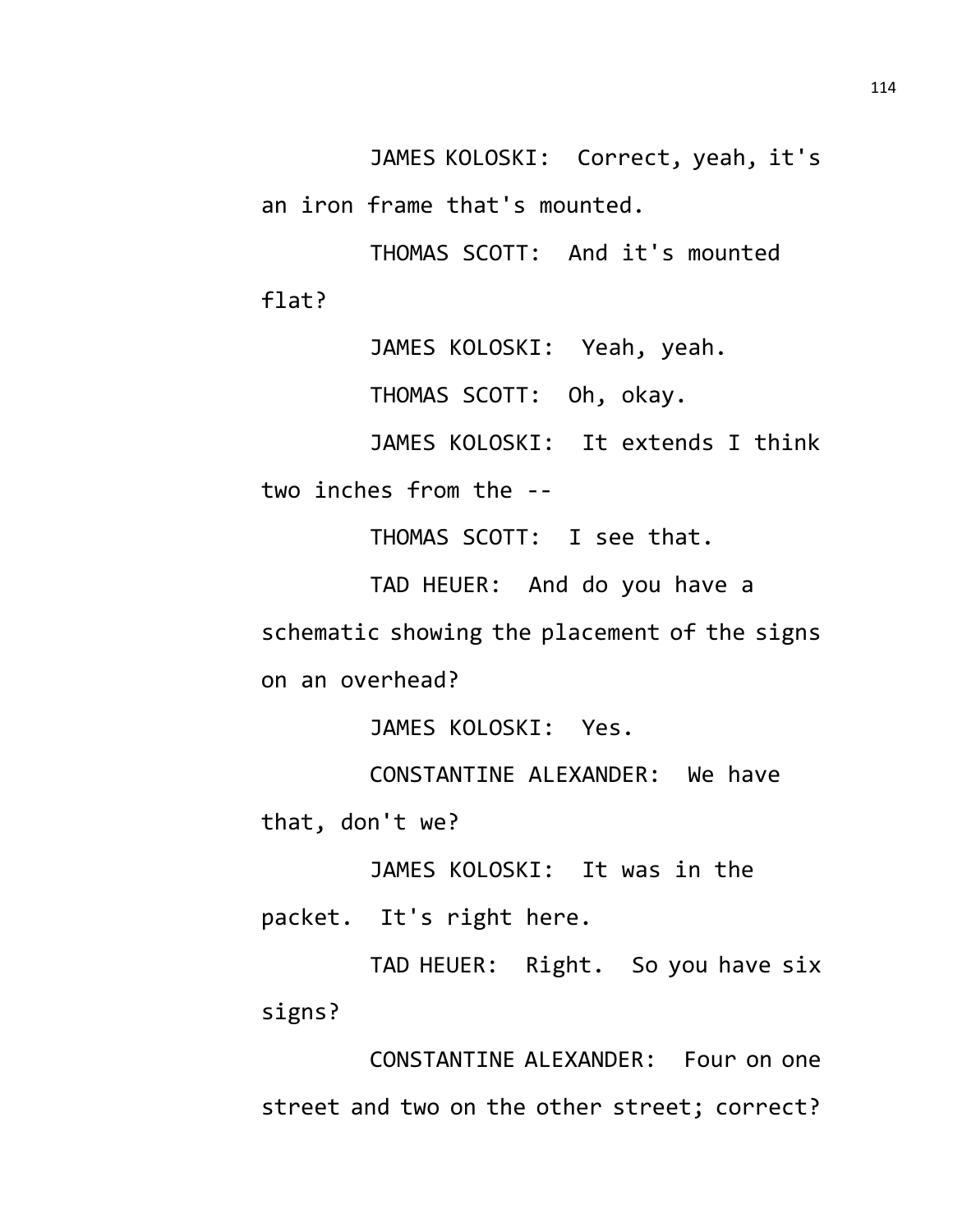JAMES KOLOSKI: Correct. They're four on Essex and there are two --

ANJA BRESLER: No, actually, there are three on Essex. One on the parking  $lot --$ 

JAMES KOLOSKI: I'm sorry.

ANJA BRESLER: -- and then two on Harvard.

TAD HEUER: Right, that's what I'm having a bit --

JAMES KOLOSKI: And then one in the back parking lot.

ANJA BRESLER: Yeah, I can show you here --

TAD HEUER: I'm looking for six signs on something that I have in front of me. ANJA BRESLER: Okay.

SLATER ANDERSON: This shows five signs.

TAD HEUER: One, two, three, four, five.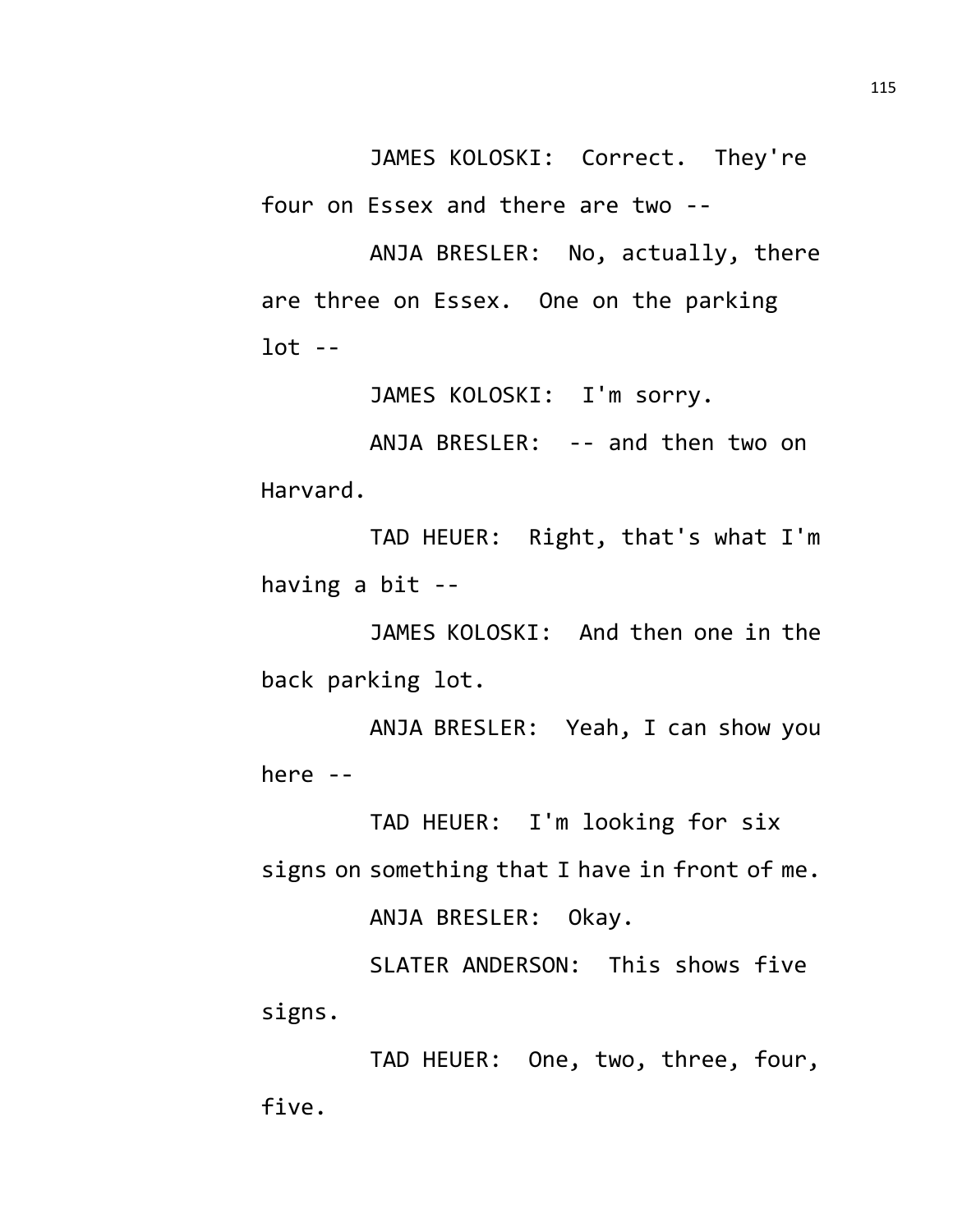JAMES KOLOSKI: There's one more page. Right there. That's the back side of 50, the parking lot.

TAD HEUER: That's what was written, that's why I want to know where's the sixth sign.

ANJA BRESLER: It's in the parking lot.

JAMES KOLOSKI: It's in the parking lot.

CONSTANTINE ALEXANDER: I knew there was another page.

ANJA BRESLER: There it is.

TIMOTHY HUGHES: And is that visible from Norfolk Street?

JED LIPPARD: Yes.

TAD HEUER: And what's the purpose of the sign in the parking lot?

ANJA BRESLER: A lot of our guests enter the building through the parking lot. JED LIPPARD: That's actually the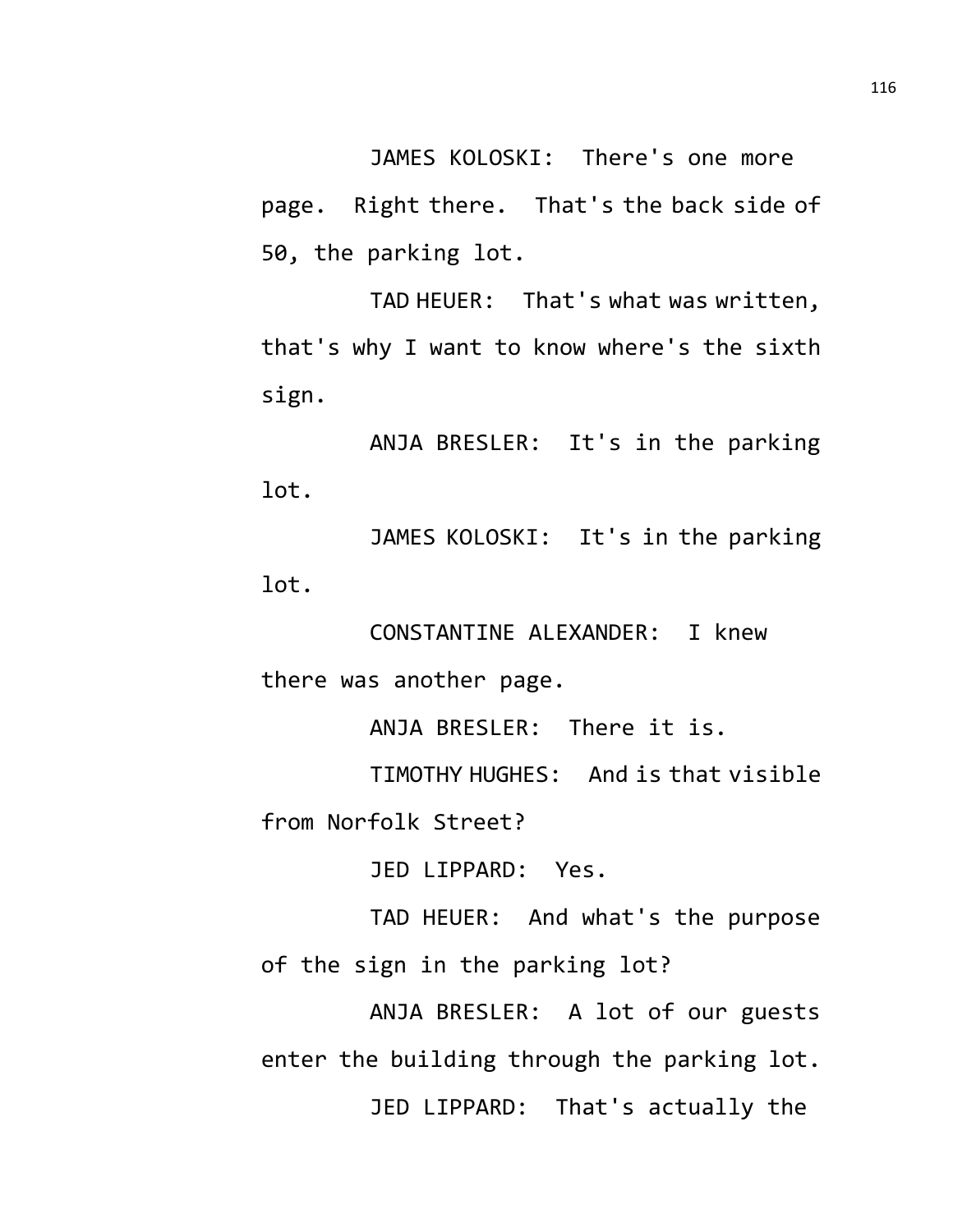main point of entry is from Norfolk Street.

ANJA BRESLER: A lot of the parents dropping off or as guests that come through to the school.

TAD HEUER: But once you've made the effort to get into that parking lot, don't you know the school's there?

JAMES KOLOSKI: It's somewhat difficult to find the -- that sign will direct you towards the entrance. There's a courtyard between.

JED LIPPARD: There's also a church within the -- it shares the same lot so it's a way to define which building is ours.

TAD HEUER: You think the people will confuse your building with the church that's been there since 18 whatever?

JAMES KOLOSKI: No. And there's an existing billboard sign there right now.

TAD HEUER: Okay.

ANJA BRESLER: People drive down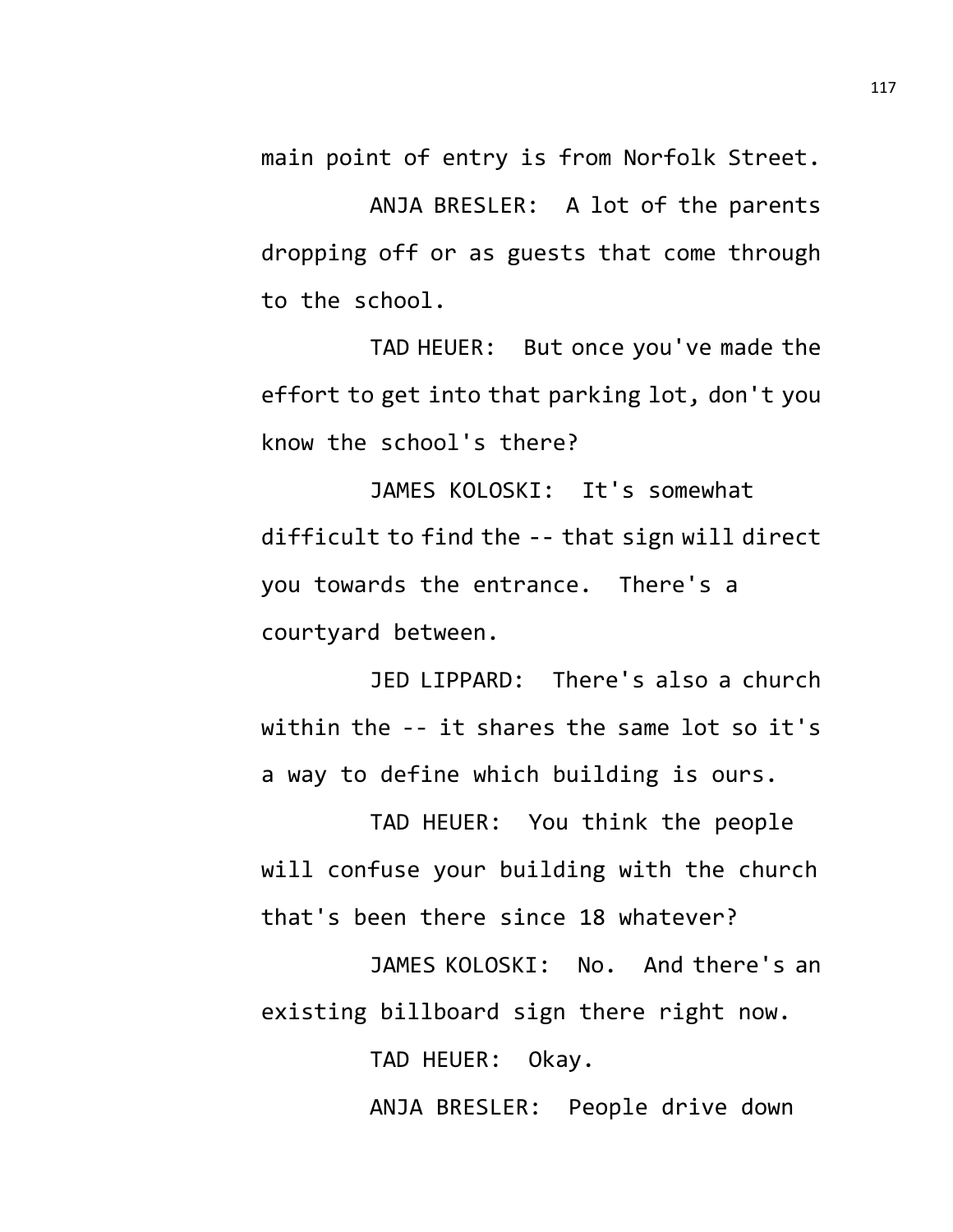Norfolk Street they would not actually have seen any of the other signs. So while they are slowly looking for a parking lot, they will see that, you know, that's the building that they are actually looking for.

TIMOTHY HUGHES: The parking lot is distinct to the parking lot in front of the parking building?

ANJA BRESLER: Yes.

SLATER ANDERSON: Those all one way streets --

JAMES KOLOSKI: Yes.

SLATER ANDERSON: -- Essex and Norfolk?

JAMES KOLOSKI: Yes.

THOMAS SCOTT: So these two signs flank this one and this one, flank this courtyard; right?

JAMES KOLOSKI: Correct, yes.

THOMAS SCOTT: So there's like a courtyard created between the two buildings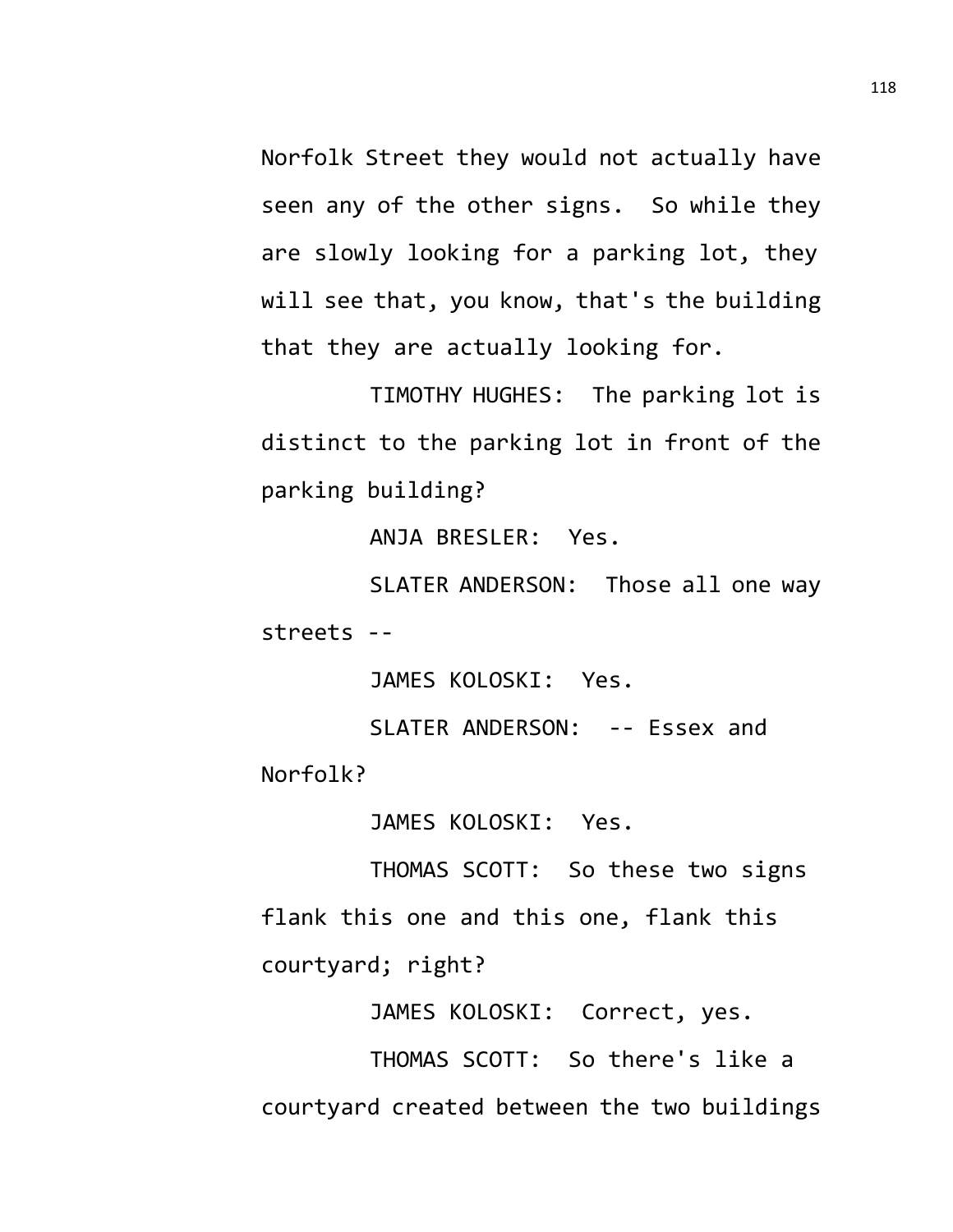and there's a sign --

JAMES KOLOSKI: This courtyard right here.

THOMAS SCOTT: Yes. There's one here and there's another one here. Does the entrance to the building is here; right?

ANJA BRESLER: The entrance is opposite of each other facing each other. THOMAS SCOTT: Right.

ANJA BRESLER: In that courtyard.

THOMAS SCOTT: In the courtyard.

That's kind of a significant entrance to the facility.

ANJA BRESLER: Yes.

TAD HEUER: I'd appreciate a little more clarity on --

CONSTANTINE ALEXANDER: You think this is a telecom case?

TAD HEUER: What's that?

CONSTANTINE ALEXANDER: Do you think this is a telecom case?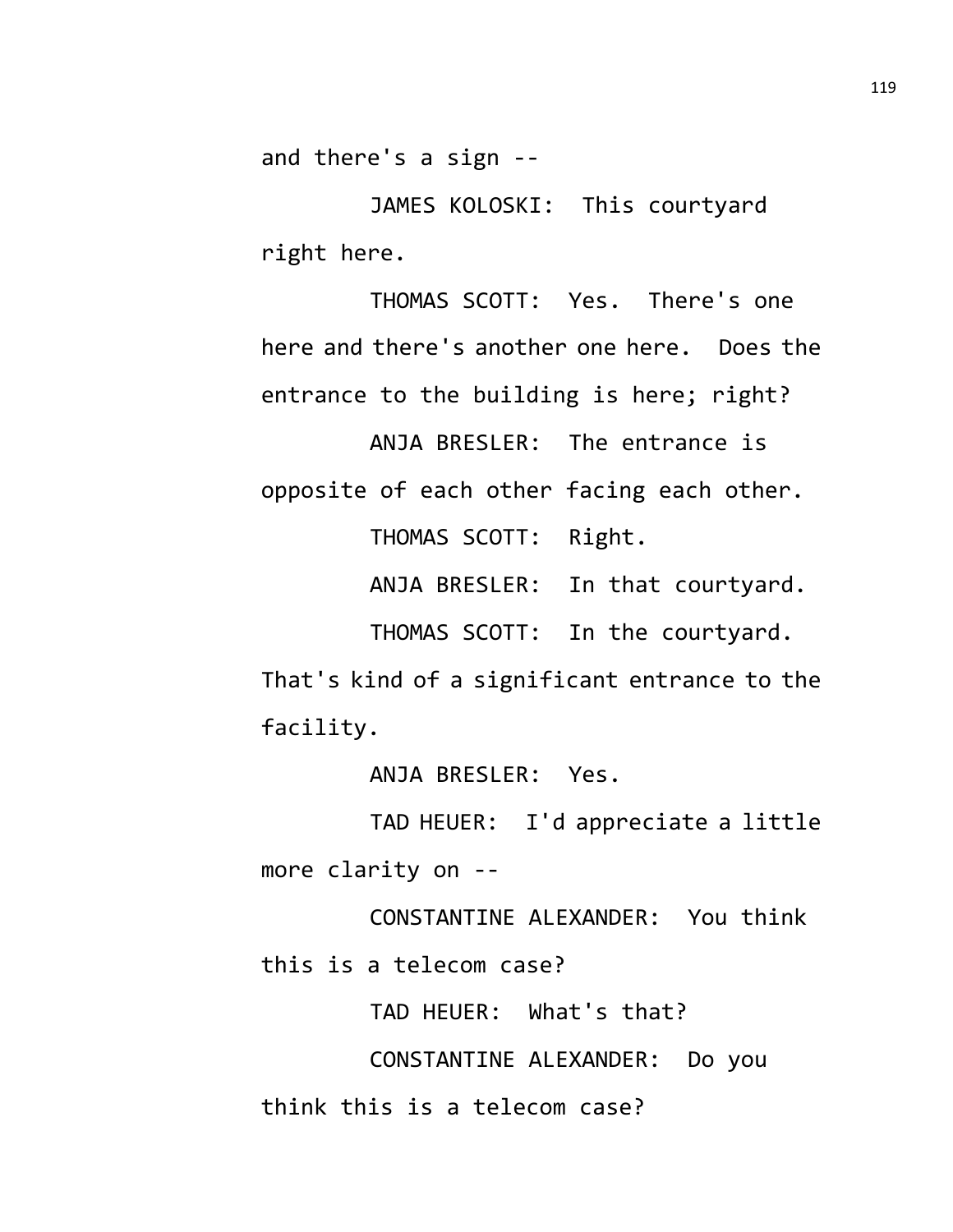TAD HEUER: Kind of.

And do you have a sample of the material?

JAMES KOLOSKI: Yes. That's the finished color on that.

TAD HEUER: And that's a -- the white, is it? A spray?

JAMES KOLOSKI: Actually the aluminum itself is white.

TAD HEUER: Okay.

JAMES KOLOSKI: And on the face of the sign what we do is we mask it with tape, spray the blue and then build the --

CONSTANTINE ALEXANDER: Is there any potential of glare if sunlight hits it directly in the neighborhood?

JAMES KOLOSKI: You know, I think if it hits it directly in the middle of the day, sure.

CONSTANTINE ALEXANDER: You're not going to blind people across the street?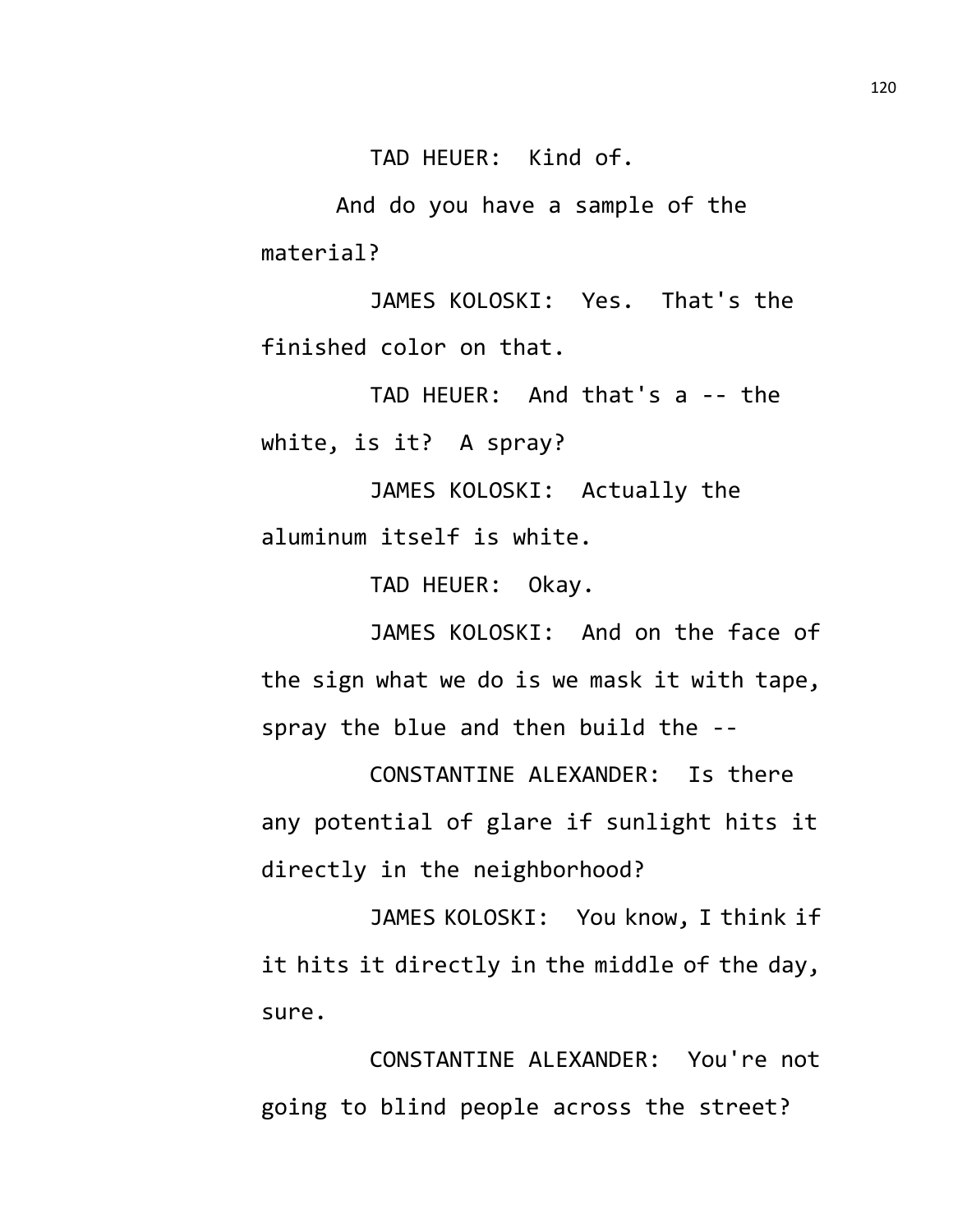JAMES KOLOSKI: No, no. It's a fairly mat finish.

TAD HEUER: My main concern was that it be mat and not something that was bright and glossy.

JAMES KOLOSKI: Yes.

TAD HEUER: That reduces visibility and also looks rather inexpensive.

JAMES KOLOSKI: Yeah, and it doesn't wear and last as well either. This is basically it's a -- it's a three-coat enamel automotive paint for lack of a better term. TAD HEUER: Right.

JAMES KOLOSKI: These are meant to stay and keep their color and consistency for 15, 20 years.

TAD HEUER: Right.

CONSTANTINE ALEXANDER: Any further questions at this point from members of the Board?

(No Response.)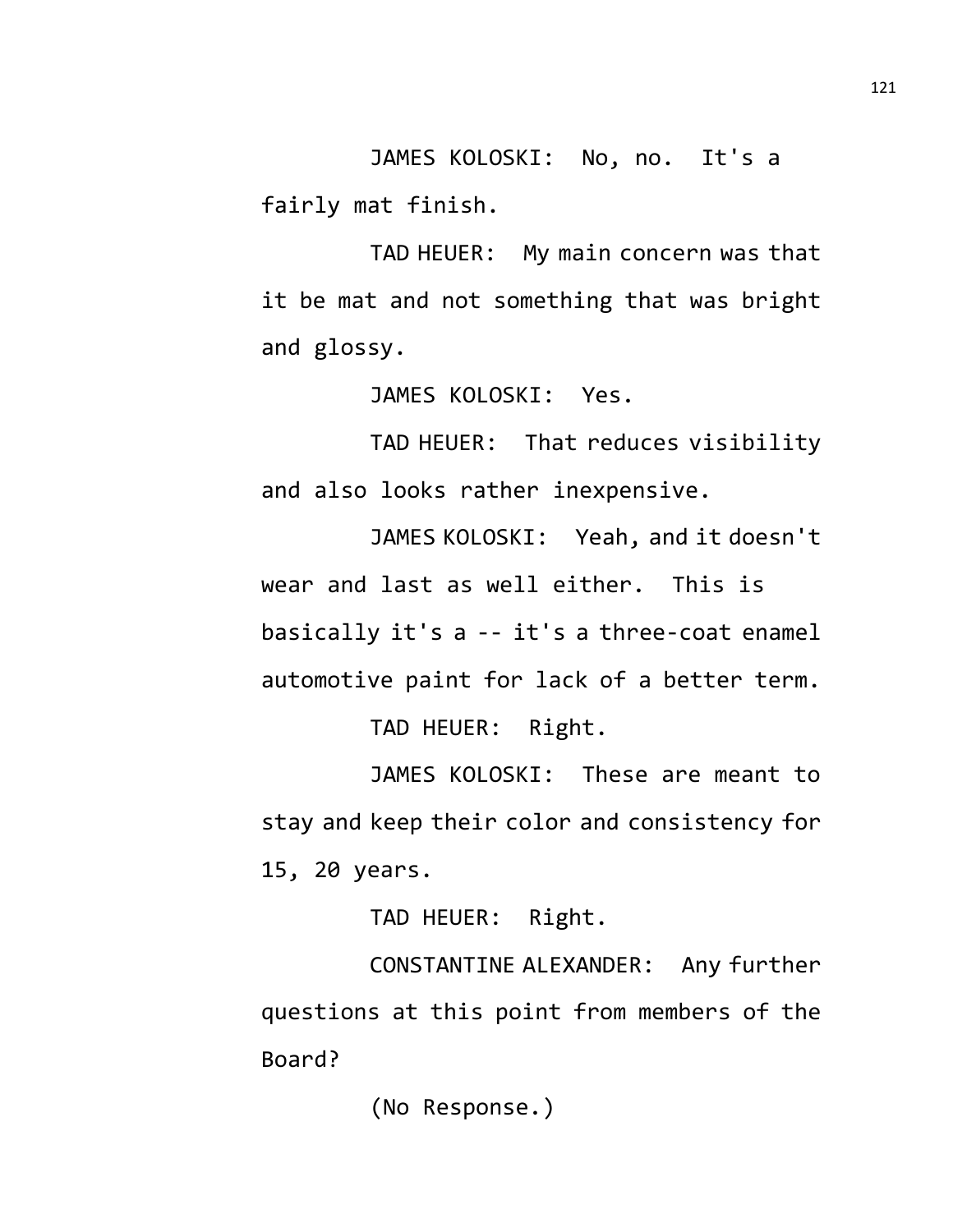CONSTANTINE ALEXANDER: I see none.

Is there anyone here wishing to be heard on this matter?

Sir, please come forward and give your name and address.

JONATHAN KING: My name is Jonathan King. I live just right down the block at 40 Essex Street with my family. I'd like to make four points to the Board.

In general public schools in Cambridge have a single sign. They don't have multiple signs. And in that neighborhood right across the street is the senior citizens housing, one small sign. Across the street, kitty-corner, youth area youth center, one sign. Episcopal church, one sign. Saint Patrick's, one sign.

These schools by these buildings are the two bulkiest buildings in the area. Most of the kids coming to school, teachers coming to school, parents can find it. I'm sure the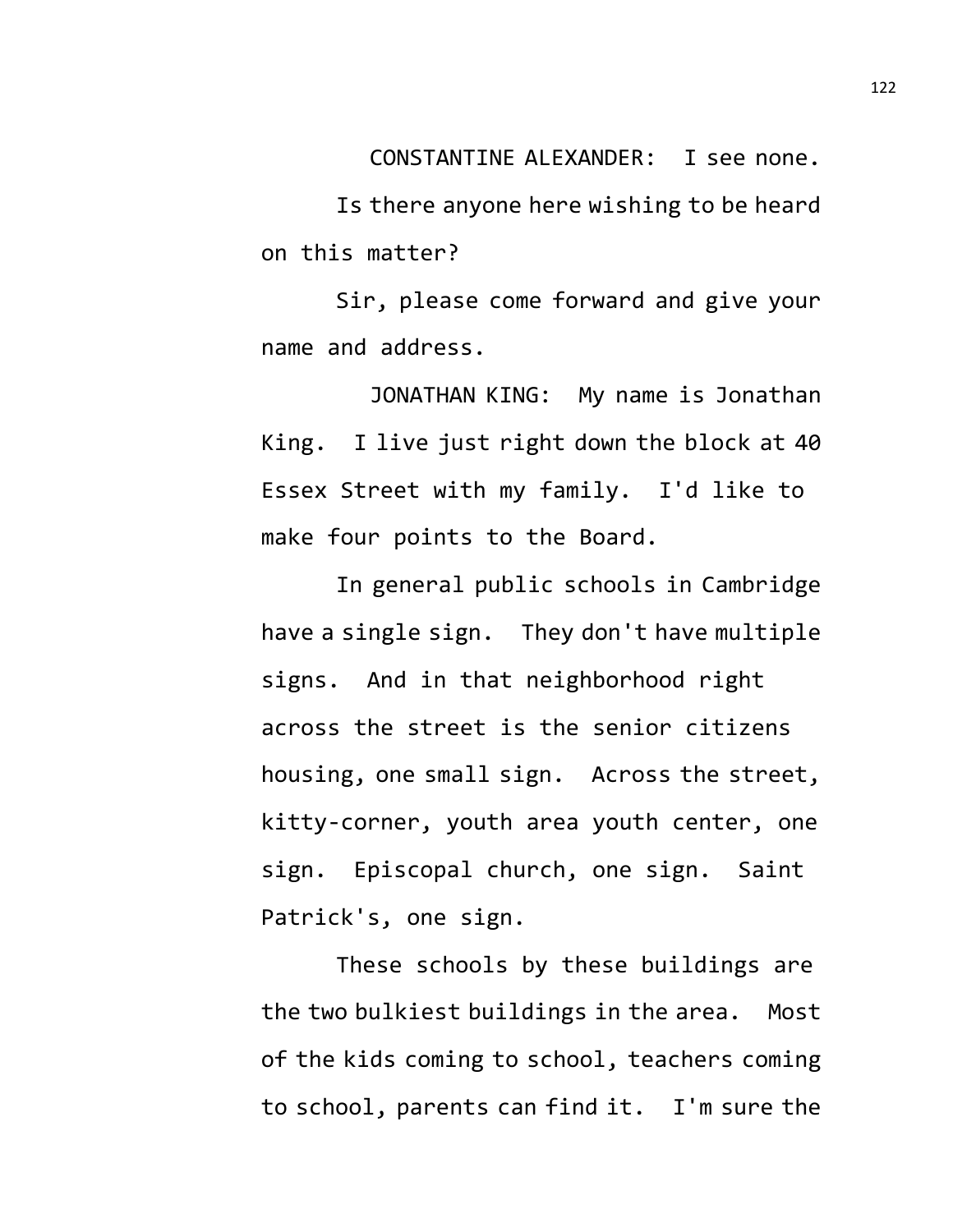school has the address and it's in direct communication to all members of the community who need to find it. You can find the address on their website, the location in the telephone book.

In essence the petitioners are asking to establish advertising in the area. That's what these signs are for. They're to advertise the schools to people who are not there. Certainly the students and the teachers and the parents know that those buildings are schools. It's a residential area. We already have to deal with the kids, you know, going up and down the street, though we're happy to deal with that, but we think that advertising, this kind of advertising should not be allowed in this, you know, dense residential area.

CONSTANTINE ALEXANDER: And it's fair to say you would be supportive of a smaller number of signs?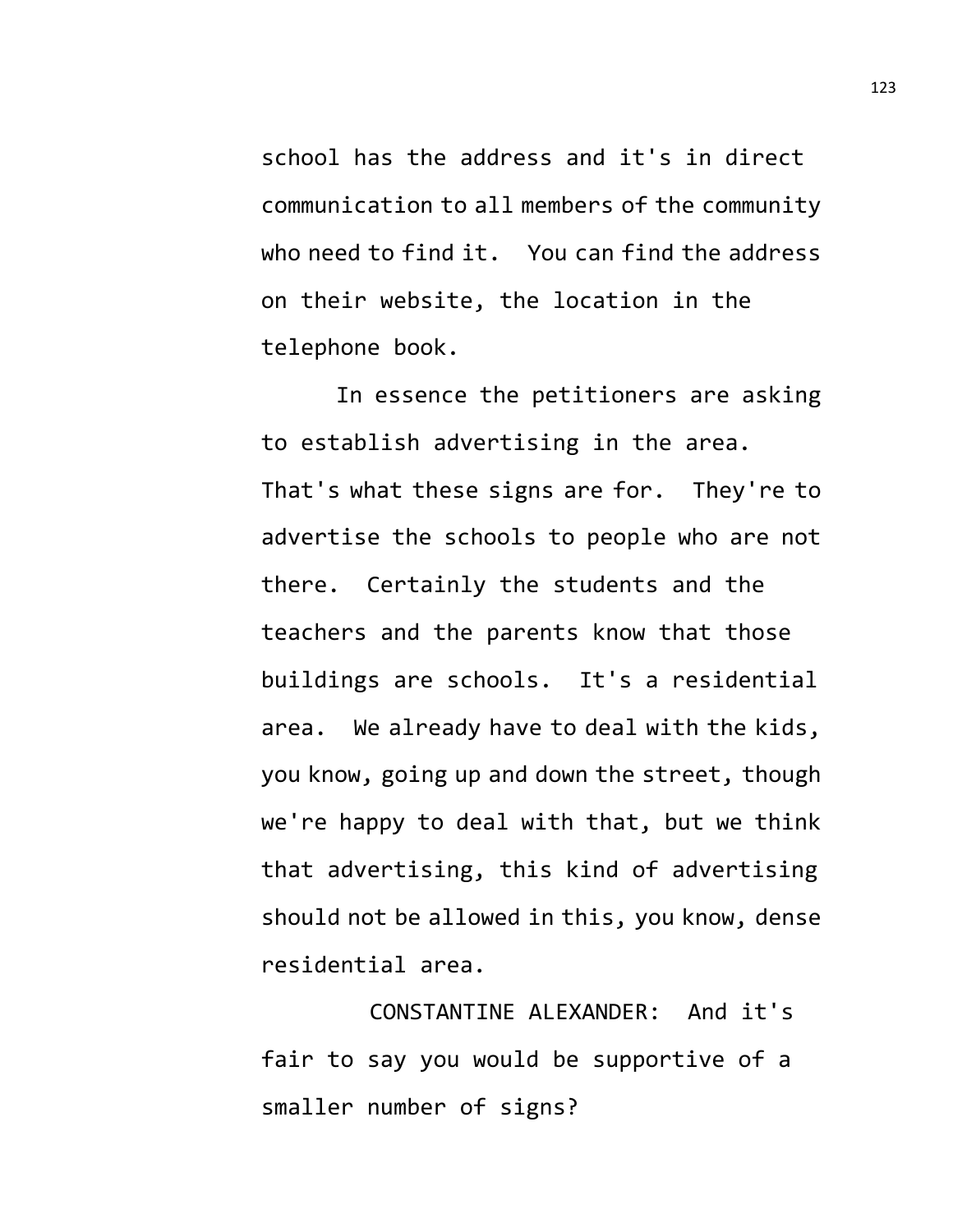JONATHAN KING: There's already signs there that are perfectly reasonable. I walk by there everyday, perfectly happy that each building have one small sign.

CONSTANTINE ALEXANDER: Thank you. You can come forward. I recognize the person behind you, but that's okay. You'll both have time to speak.

ANN WORDEN: I'm Ann Worden, W-o-r-d-e-n and I live in Lamson Place which is right next-door to the school. And Jonathan apparently sees it as an advertisement. I just want to know why five signs? It's puzzling to me. I don't have a real strong opinion one way or the other but I would like to understand why? That would be what I would say.

CONSTANTINE ALEXANDER: Thank you. We'll have an answer -- I'll ask for an answer to your question. We'll do that when they present. These folks will have a chance to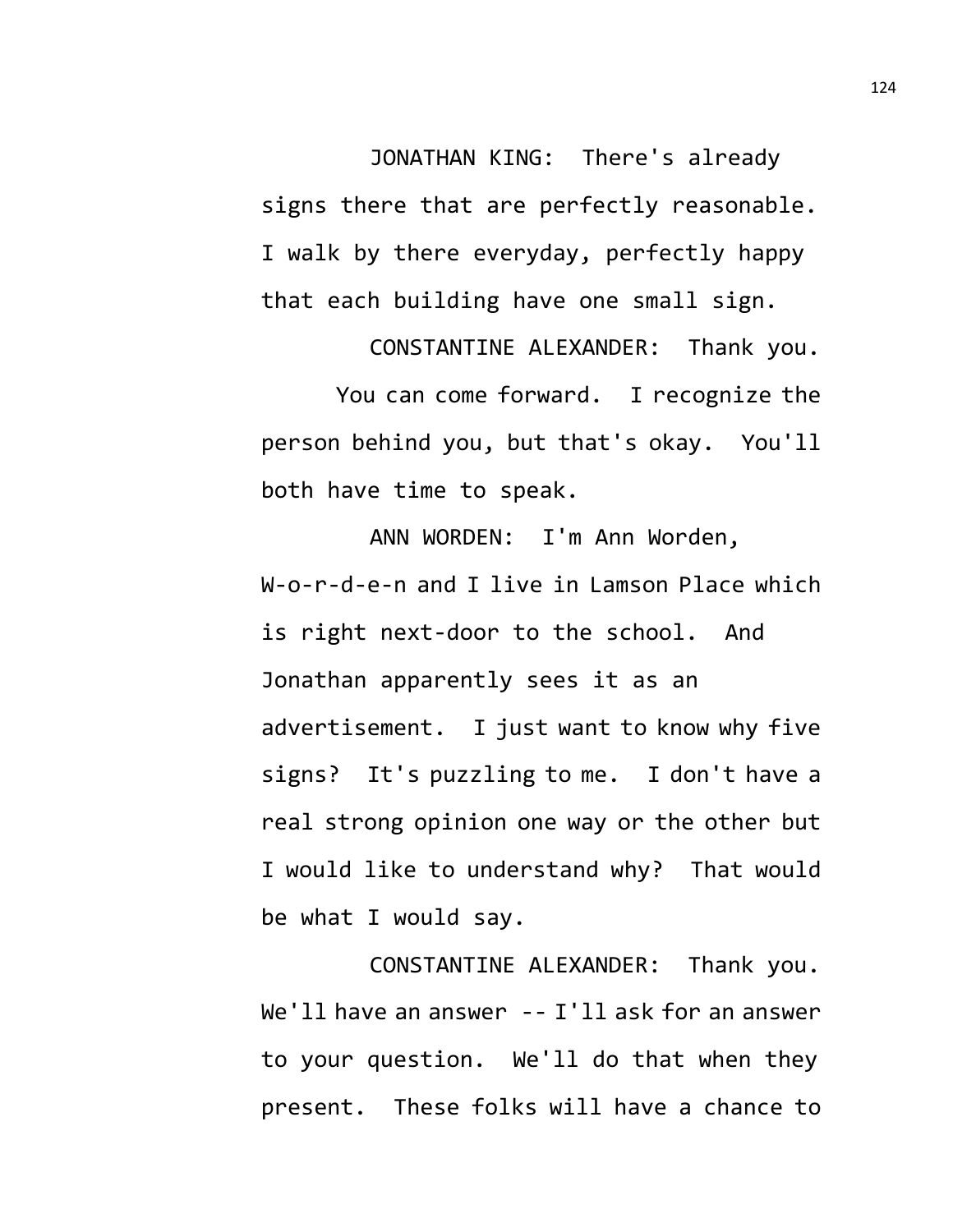speak again. We're not ignoring your question.

Yes, please.

MARY ANDERSON: I'm Mary Anderson and I live at One Lamson Place. So I'm right next to the school. And I noticed -- I did come to Zoning to review their plans. And I noticed that a lot of the signs were not included on the original plans, and I just took some pictures that I could submit to the Board just because -- they're -- there's a stone sign right on Essex Street that identifies the school. And then let's see --

CONSTANTINE ALEXANDER: These are signs that they're proposing to remove?

MARY ANDERSON: No, these are the -- well, these are the pre-existing signs that I took pictures of because --

> CONSTANTINE ALEXANDER: Right. MARY ANDERSON: The stone sign and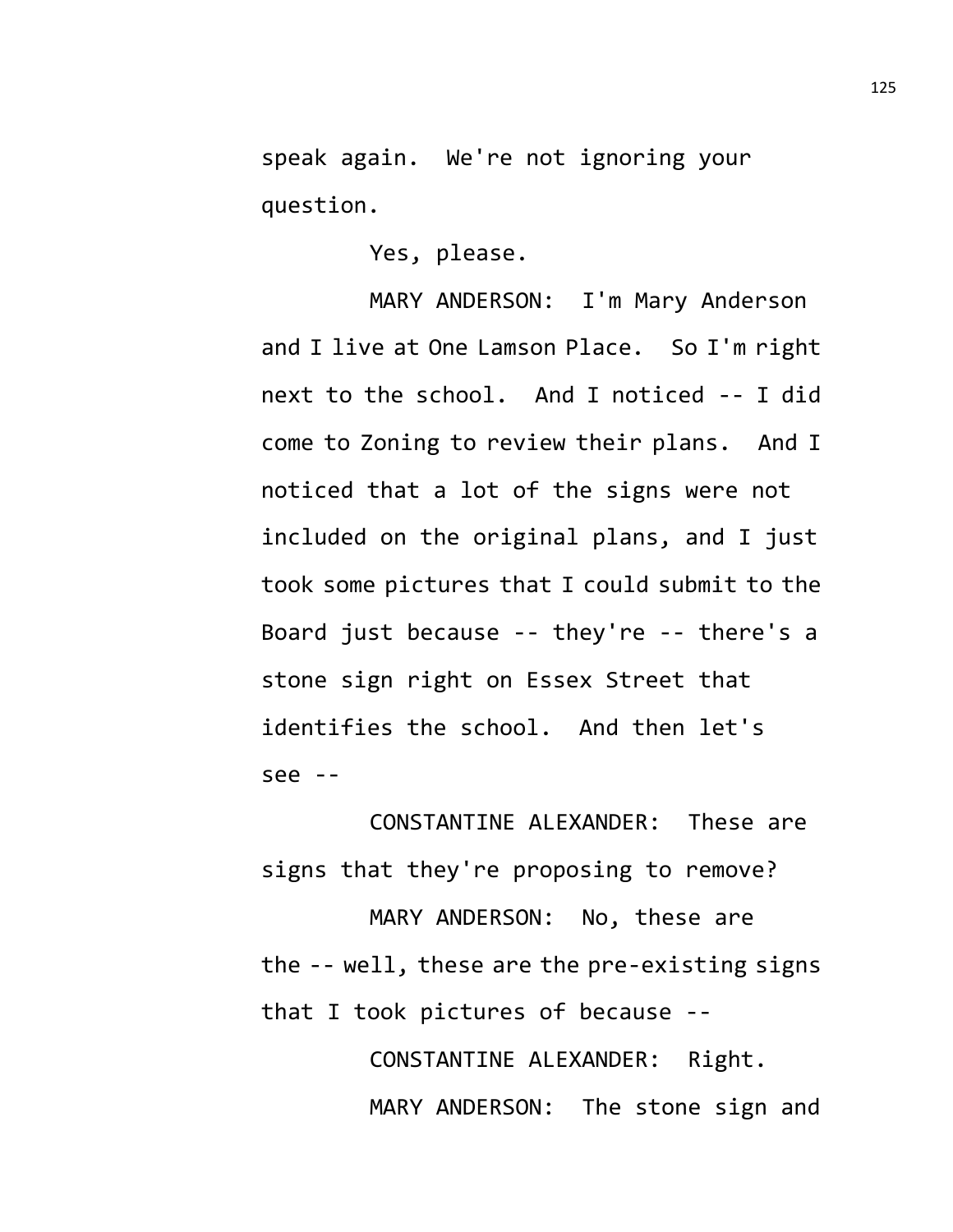then there's a chimney on the plans but it doesn't have this big huge sign that's on the chimney which I took a picture of. Yes, that's the distance picture and I took a close up. That's a sign of (inaudible) the school. That was put there maybe a year ago. And this is just -- let's see, I have to say this is Essex Street and then this is courtyard. So there's a sign here on Essex and there's a sign here. And then across courtyard there's another sign, too, which I didn't take a picture of. Which I just didn't notice any of those on the original plans that's why I took pictures.

SLATER ANDERSON: Are these coming down?

JAMES KOLOSKI: Correct. Those are coming down. The stone sign I don't --

CONSTANTINE ALEXANDER: You're not going to take that down.

JED LIPPARD: It's a granite wall.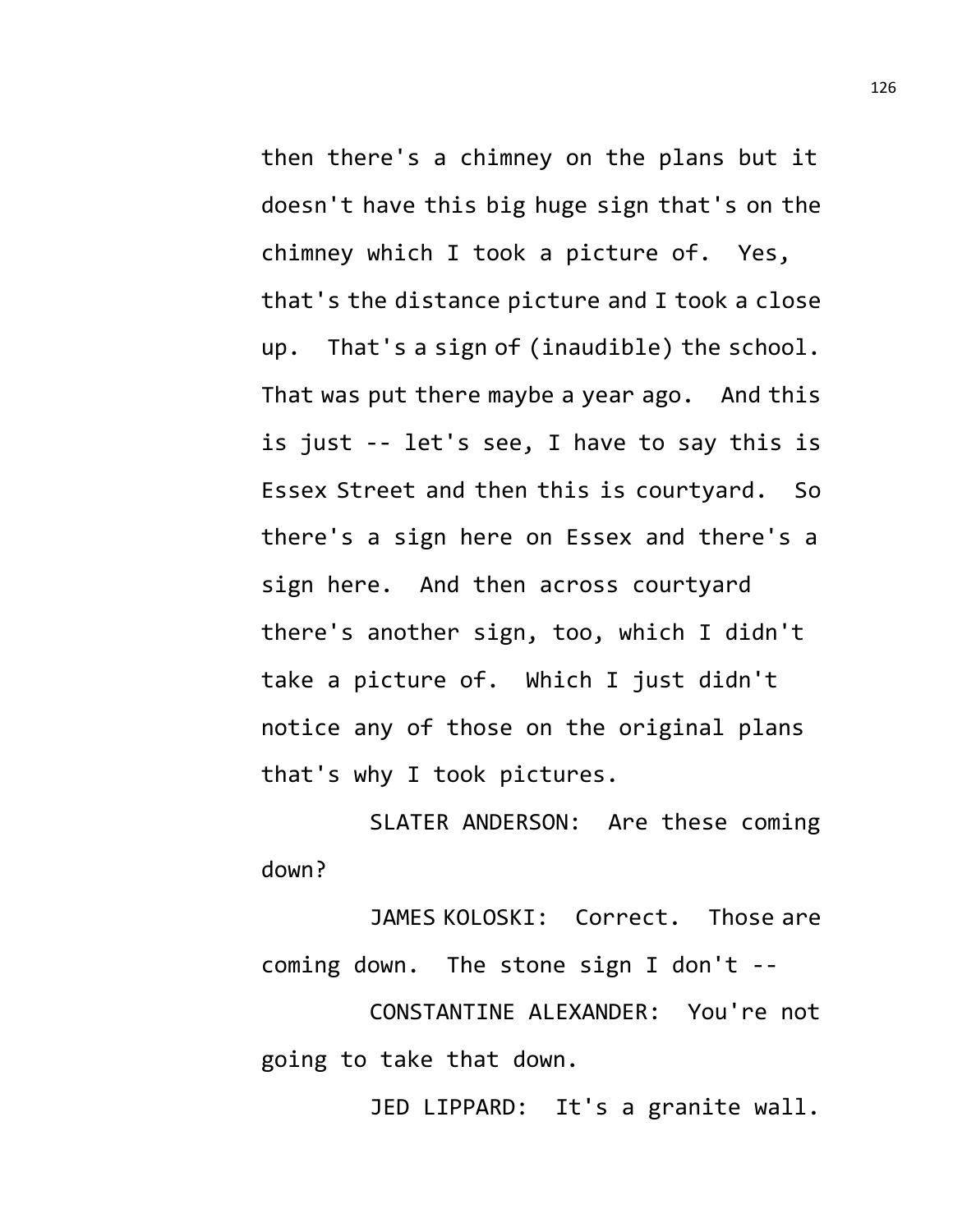ANJA BRESLER: And the sign on the chimney is actually student artwork that went up a few months ago. It was a student project. And so I don't know what the longetivity (sic) of that particular sign is, but it was a student project.

JED LIPPARD: And I also reside -- I actually (inaudible) ignorance here, but I reside within the parish property and the approval process was through the parish priest for that. I don't know if it qualifies or if it's part of it. It's part of their private property inside the parking lot.

CONSTANTINE ALEXANDER: What about the two billboard signs that you said you're going to remove as part of --

JED LIPPARD: Those are coming down. CONSTANTINE ALEXANDER: No, no. Are these on the -- JED LIPPARD: I think the neighbor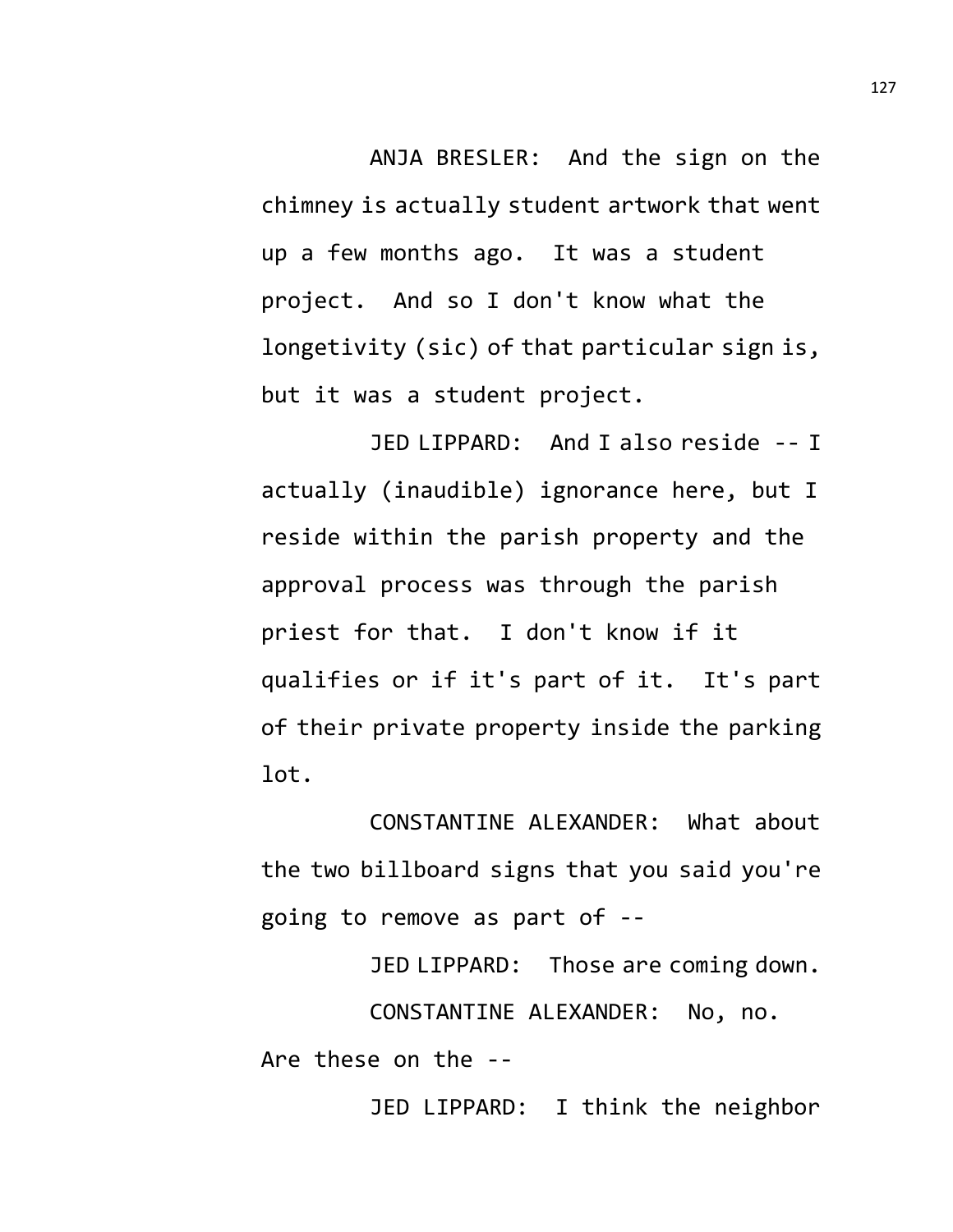just showed you where they are.

SLATER ANDERSON: These two. CONSTANTINE ALEXANDER: These two? JED LIPPARD: Correct.

MARY ANDERSON: And we're also concerned for how many different signs. There are adjacent youth center buildings or the JFK apartment buildings that each only have one sign so we're just wondering about the advertising.

CONSTANTINE ALEXANDER: Thank you. Before I recognize you, why don't we respond to the question why six signs?

JED LIPPARD: Anja worked with the architect as part of the design scheme. I would defer to her for that.

ANJA BRESLER: Yes, so essentially we wanted to create some unity among the three buildings, and the Somerville buildings that are significantly smaller than either one of these buildings each have four signs. And so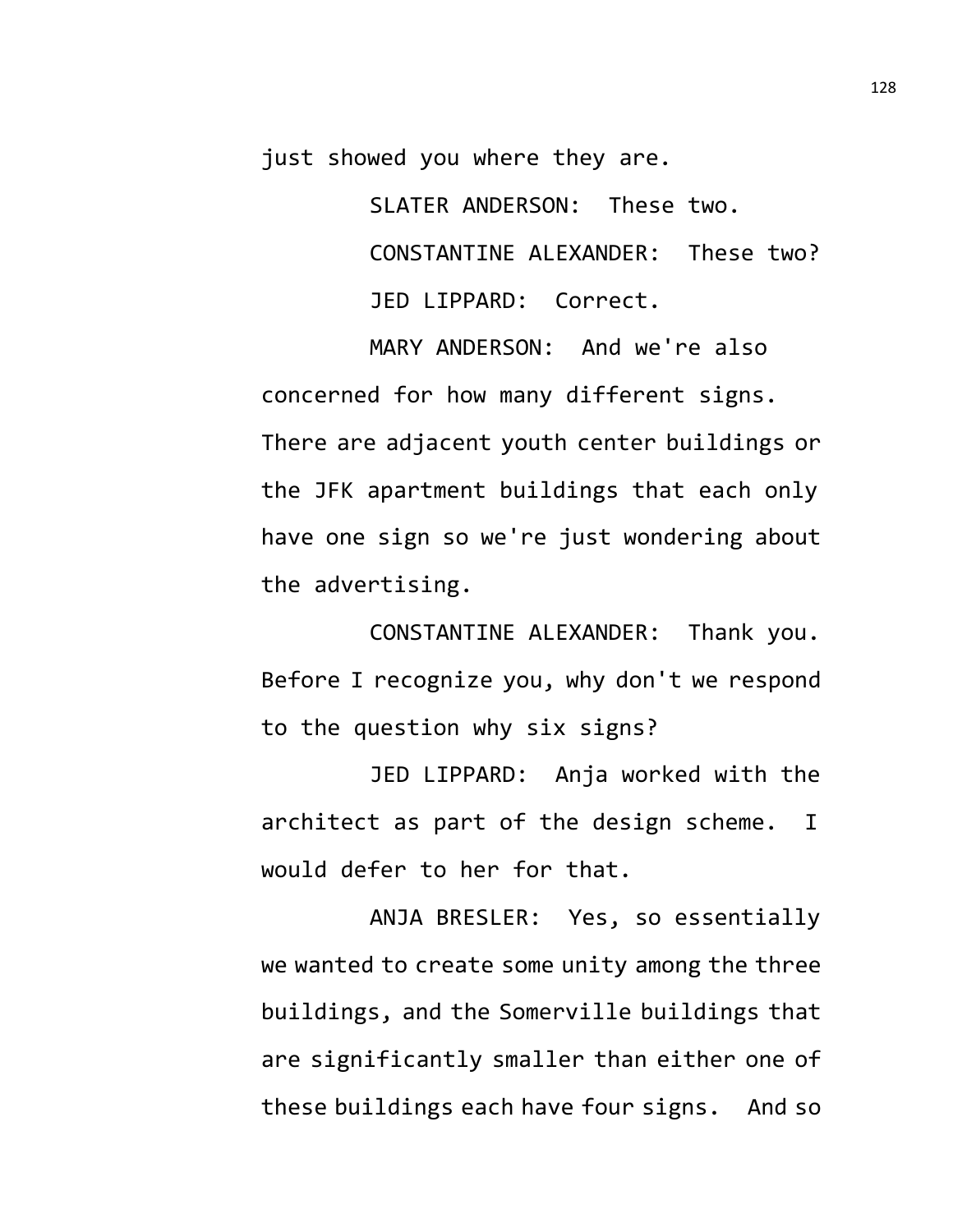we wanted to create something that, you know, was sort of coherent across the buildings. We also looked at the, you know, sort of the way where the buildings are located and different entry points of how you could get to the building and we wanted to cover sort of direction of where you could come from. And wanted to make sure that the buildings were visible, or that the signs were visible, whether you came from Essex, from Harvard, from Norfolk. Yeah, there's a lot of traffic that we get through the park actually by the parking lot of the church. So there's one sign that's -- this sign right here which is the -- this here. You can't really see it,  $but --$ 

CONSTANTINE ALEXANDER: That kind of traffic you get, that's the traffic of parents bringing children to the school presumably. They don't need a sign as someone pointed out.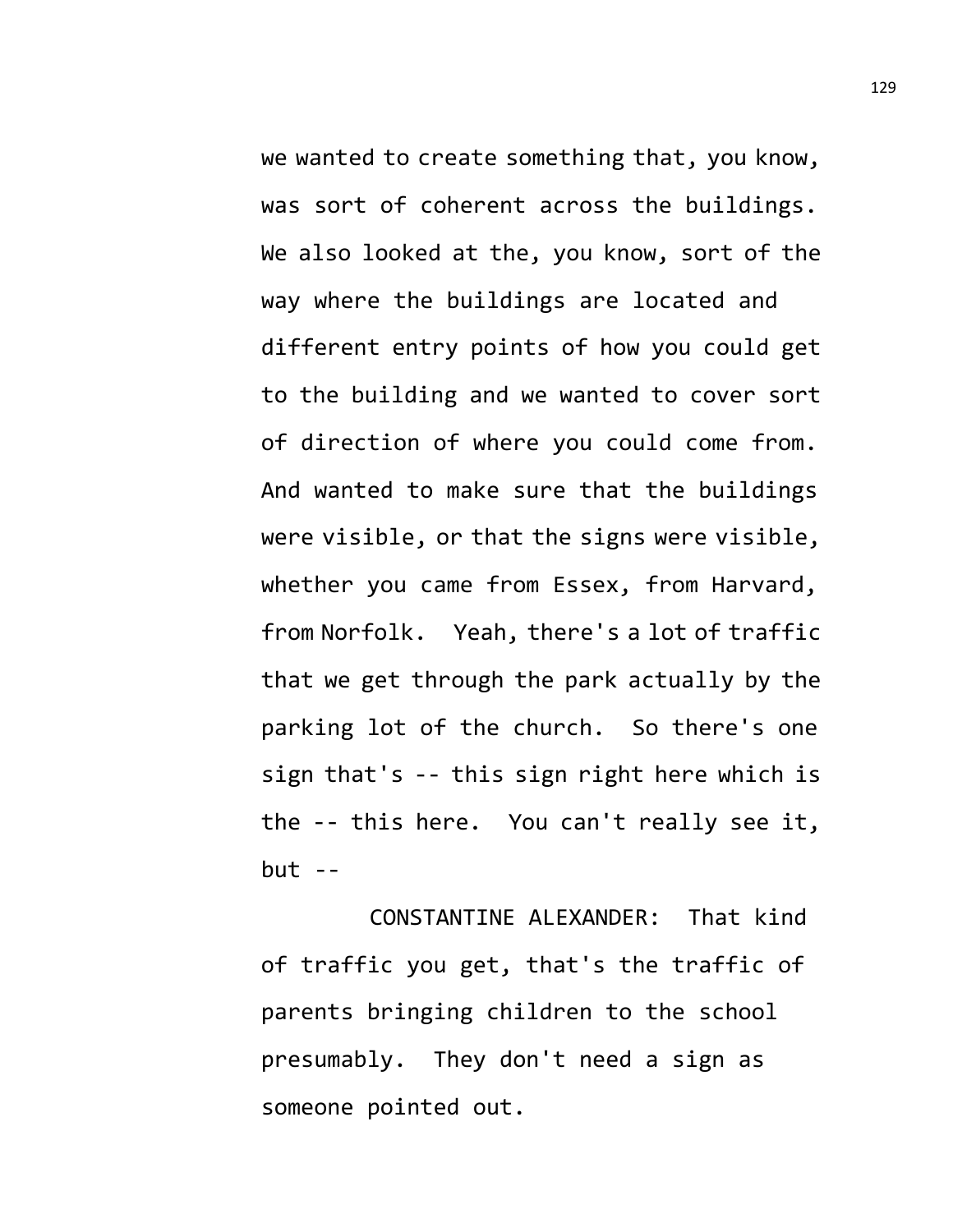JED LIPPARD: However, we are a school that's -- I mean, in fairness we have -- we've been at this campus since 2002 and there are many times where perspective families who come to open houses prior to putting up the signs that we will be removing have no idea. It's our responsibility to mark the buildings, we feel, so that people can know where they're going.

ANJA BRESLER: And we do work with partnerships, you know, we have a lot of partnerships in Cambridge. We do work with other people. I'm the one who spends a lot of time on the phone trying to explain to people how to get to the buildings and --

JED LIPPARD: College visitors.

ANJA BRESLER: Yeah.

JED LIPPARD: We have visitors frequently who haven't been to our building before. It's simply a way to mark the building.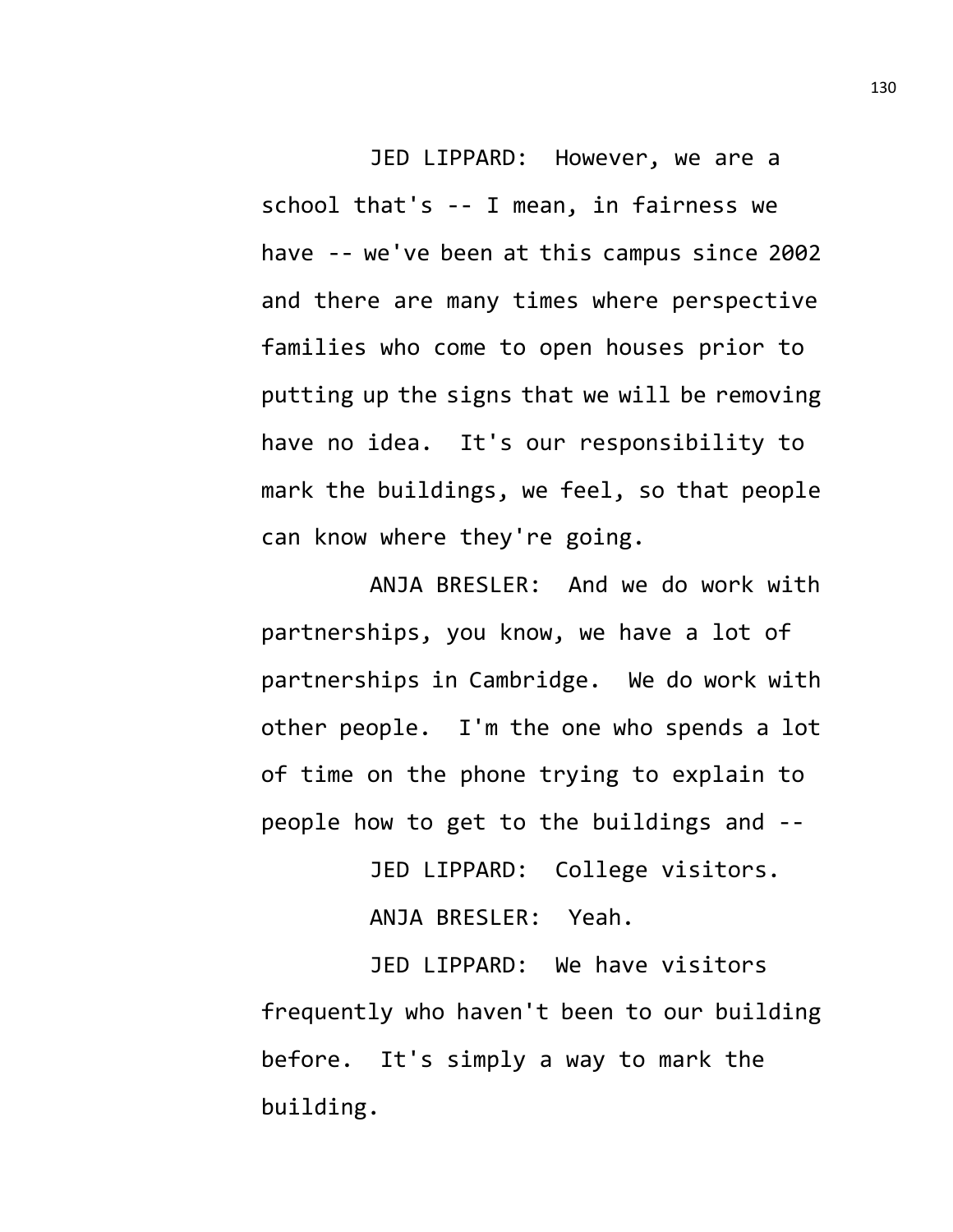TAD HEUER: I'm going to push back the end just on that point, isn't that true about being in a residential district, the zoning district has one sign for residential, for a non-residential building in a residential district or a residential building in a residential district for that matter. You know, isn't everyone kind of at the same disadvantage or advantage because the City Council has said fewer signs in a residential district, try a bit harder to figure out what's there; right?

JED LIPPARD: Right, point. Again, this is not my turf. I don't know the history of the logic behind the number of signs.

JAMES KOLOSKI: We've actually looked at this for excess of a year now and tried to come up with a number of different then scenarios that were -- tried to maintain the identity of the facilities without disrupting the neighborhood or being garish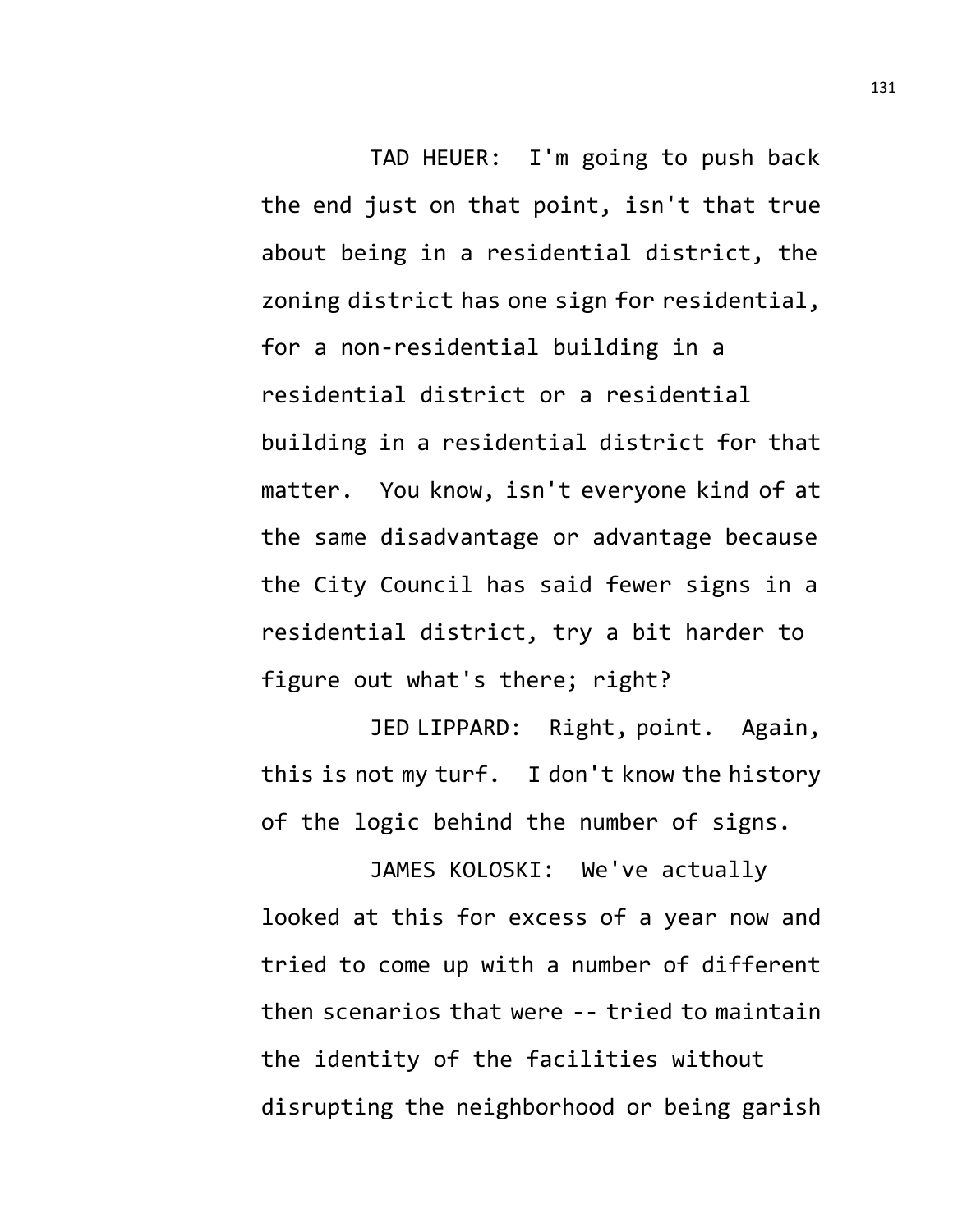or overburdensome. And frankly this was the best iteration that we could come up with that also gave you an accurate representation of our campus as well as the ability to find your way in and around there and let people get to where they're going.

CONSTANTINE ALEXANDER: There was someone who wished to speak. Maybe more than one person. Ma'am, yes, you're next.

JACKIE KING: My name is Jackie King. I live at 40 Essex Street and we've lived there -- we've lived in Cambridge for 25 years and raised our children here. We've been very active in the schools and in matters in Cambridge. And it's -- I just like to repeat the point that was made earlier, that other public schools, I mean public schools, don't seem to find it necessary to have lots and lots of signs. The school our kids went to had one sign that was just kind of part of the building. And I think that, you know, I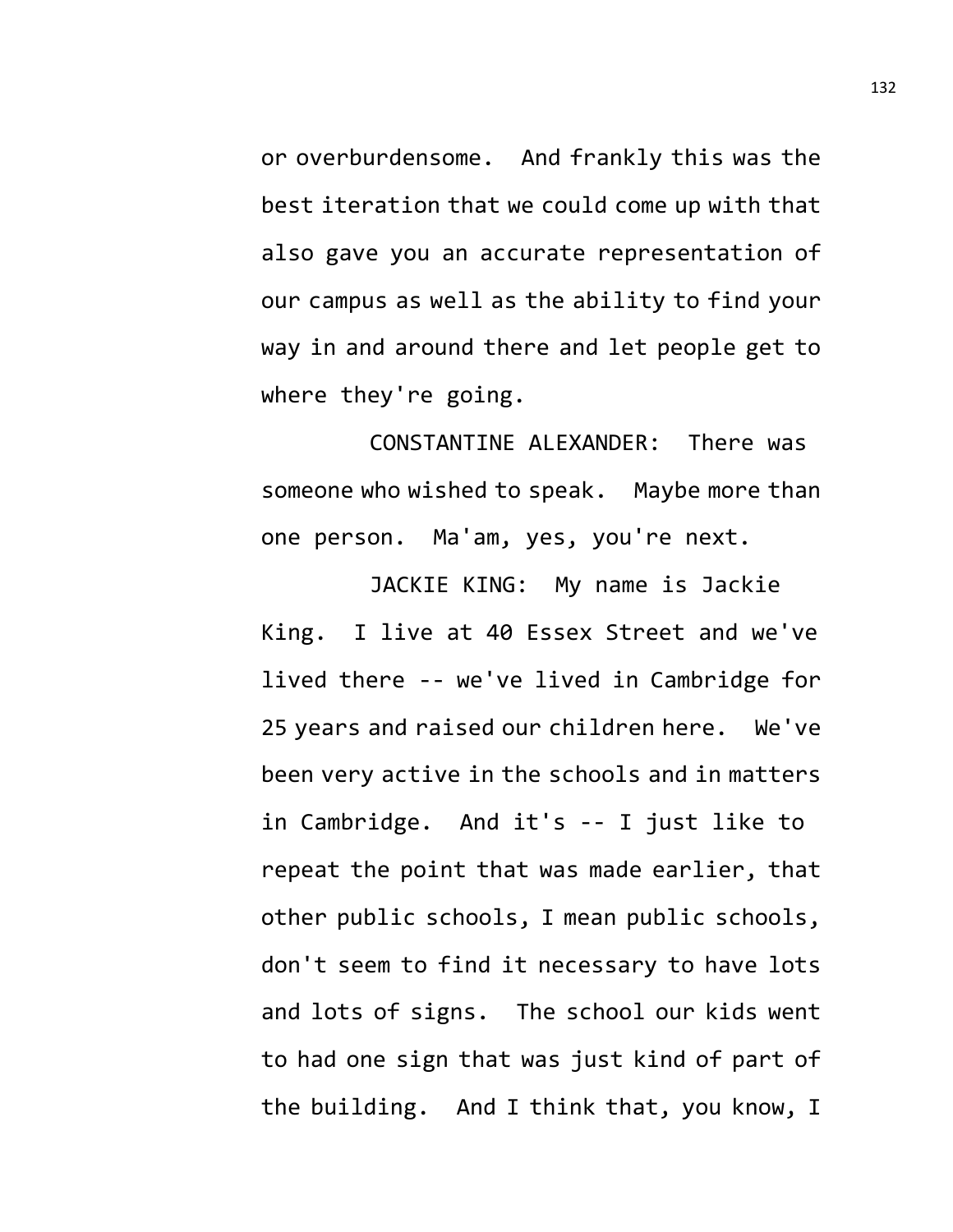don't see that there's any really more problem finding this place than there are most of the public schools in Cambridge. And so, it is a neighborhood that now is having, you know, a lot of institutions and a lot of signs would make it feel more like the neighborhood was being commercialized and I think it would impinge on the residential character of the neighborhood.

CONSTANTINE ALEXANDER: I think just let me challenge that a little bit. I mean why, the building is going to still be there, you're talking about -- I'm playing the devil's advocate, I'm not suggesting that's how this is going to come out. You're talking about six relatively small signs, non-illuminated. Why these signs are going to change the residential nature of the neighborhood.

JACKIE KING: Well, I don't think they're gonna be that modest or I mean, it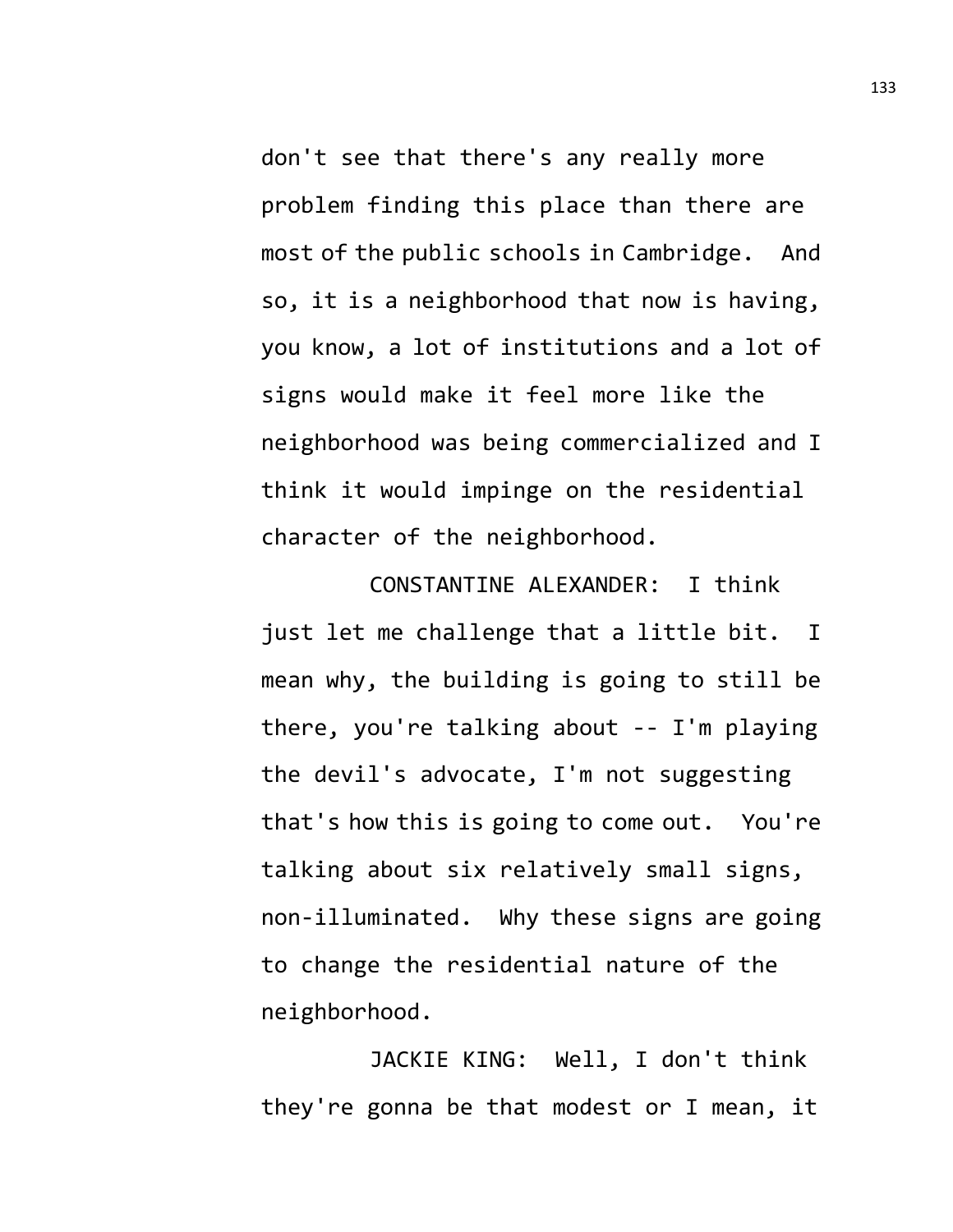seems to me that's gonna be having six signs is kind of striking. It's different from all the other public institutions right around there.

CONSTANTINE ALEXANDER: True. It doesn't necessarily mean it's wrong. It's another approach to how you identify your building in a neighborhood. All right, I don't want to debate.

JONATHAN KING: I believe that all across the United States in urban communities signage is considered a sign of commercial activity. Very strictly limited in Lexington and Concord, in the Mid-Cambridge, you know, historic district. And those of us at Cambridge Rindge and Latin made the same argument that the 500 new families that come every year need to know exactly where the building is. We used to have a much bigger sign on Broadway; right? It never even got to the Zoning Board. We were told the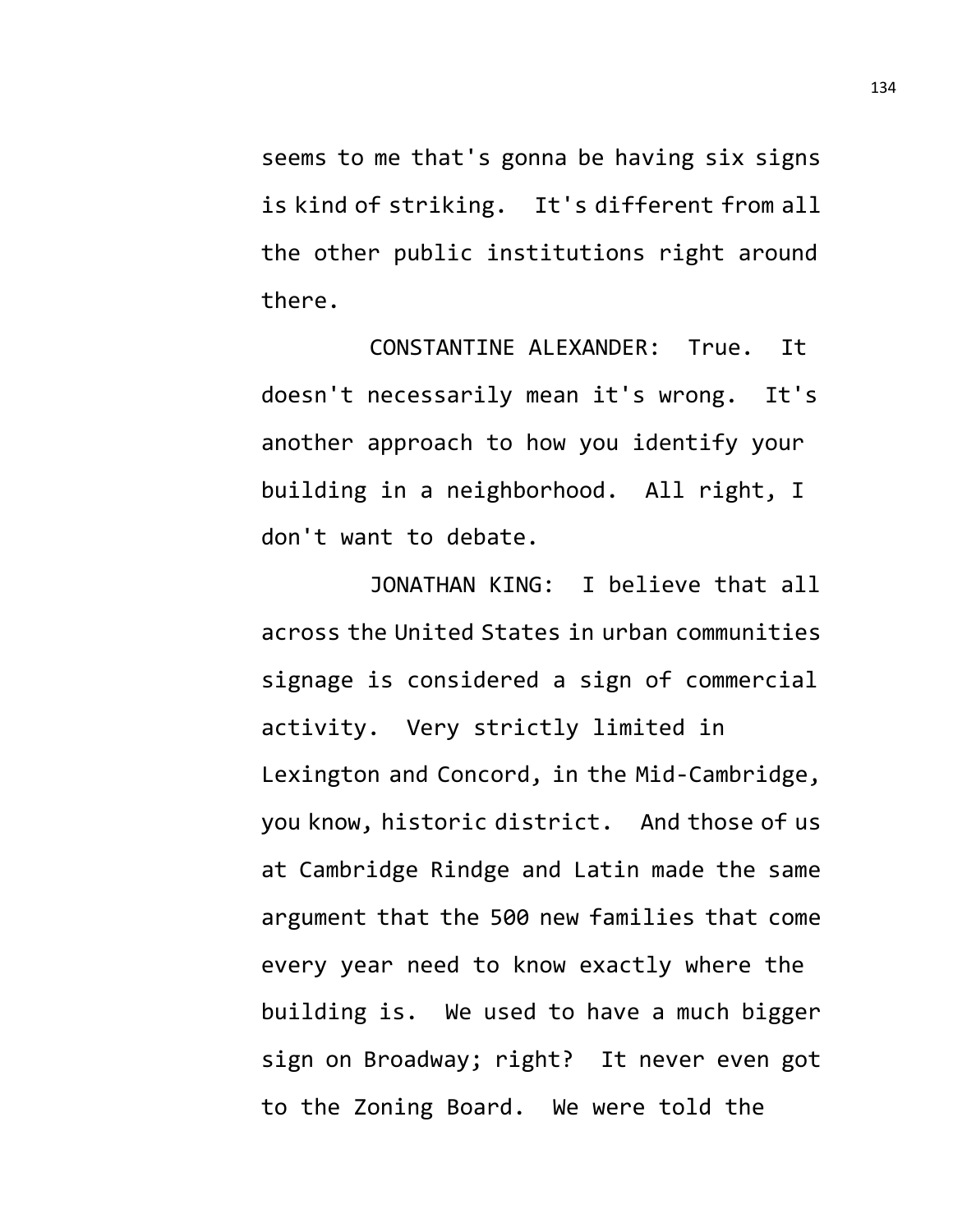neighbors, the abutters; right, will absolutely oppose this on solid ground as a residential district. Right? So my understanding is that that's deeply engrained in the description of the difference between the residential district and a business district and commercial district.

CONSTANTINE ALEXANDER: Someone else wished to speak.

Ma'am, yes.

CYNTHIA FRUDE: My name is Cynthia Frude, F-r-u-d-e. I live at 42 Essex Street. I agree with what's been said here. Six is far too many. And the one thing I do say is I think it's very tasteful sign. The one that's in the granite is very nice and people can see that and that to me it says an awful lot about your school. But to see six other signs and I never really heard that closely how big these signs are gonna be.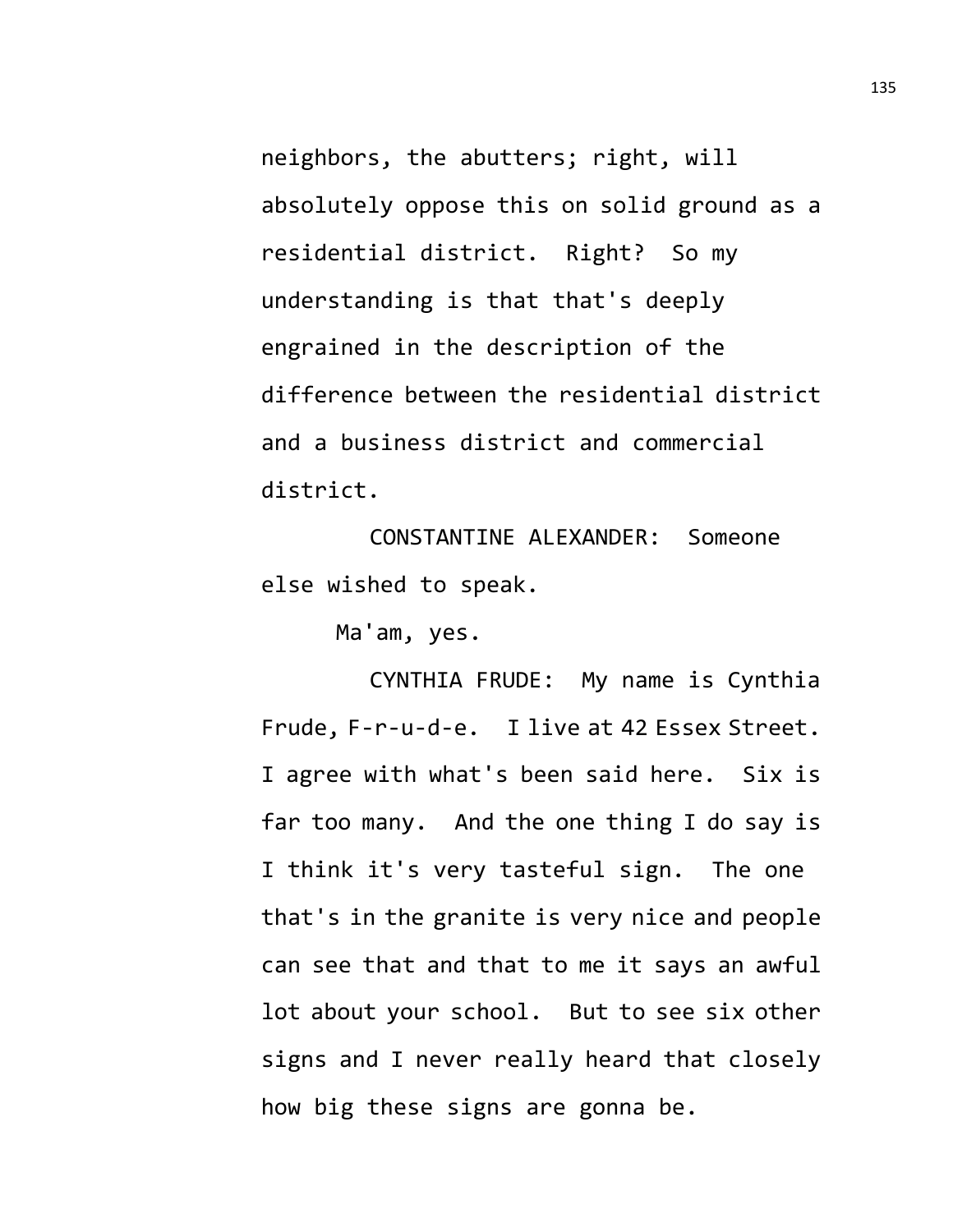JAMES KOLOSKI: They're 18 inches wide by eight feet high.

CONSTANTINE ALEXANDER: 12 square feet.

CYNTHIA FRUDE: Eight feet high. My God.

CONSTANTINE ALEXANDER: Eight feet high. One and a half feet wide.

CYNTHIA FRUDE: My God. I just.... TIMOTHY HUGHES: Do you want to see the pictures?

CYNTHIA FRUDE: This neighborhood --

CONSTANTINE ALEXANDER: Have you seen the photo simulations?

CYNTHIA FRUDE: No, we haven't.

CONSTANTINE ALEXANDER: You might want to take a look at them.

CYNTHIA FRUDE: So all six are going to be eight feet?

CONSTANTINE ALEXANDER: They're all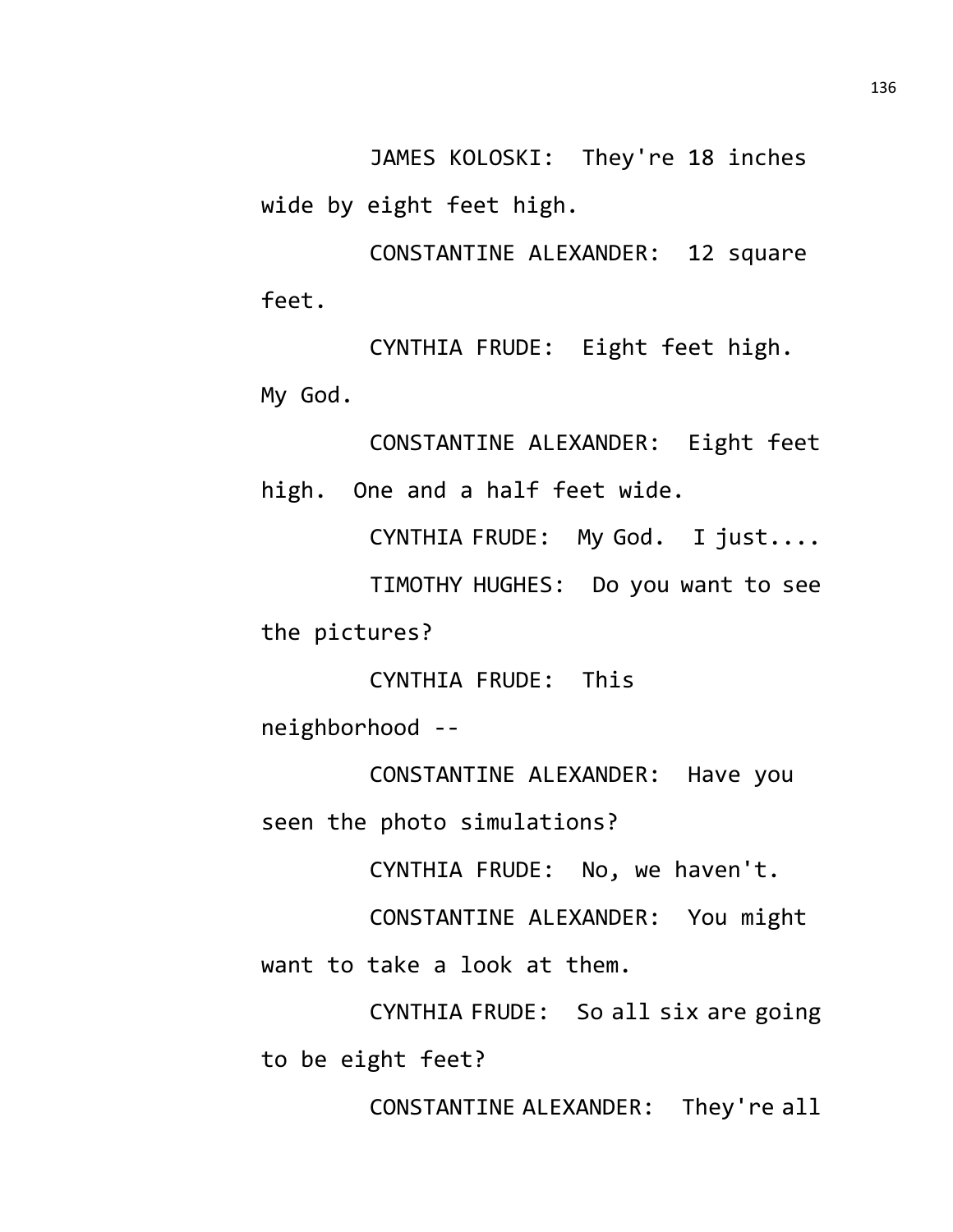the same size. Each sign is the same size. They're 12 square feet.

CYNTHIA FRUDE: So this little sign right next to the door, is that going to be taken down because that's a sign that says 50 Essex I believe?

ANJA BRESLER: It's going to be changed. That was a temporary sign.

CYNTHIA FRUDE: Yes.

ANJA BRESLER: But there's going to be an address -- an identifier because right now that's the only sign that identifies the address.

CYNTHIA FRUDE: 50. But could it be maybe, again, I think it looks very nice. I don't see what's so funny. I think -- I don't see that whatever you put in the granite above the door 50 would be very nice rather than something that's on the building.

ANJA BRESLER: Again, one of the reasons why we did design these signs is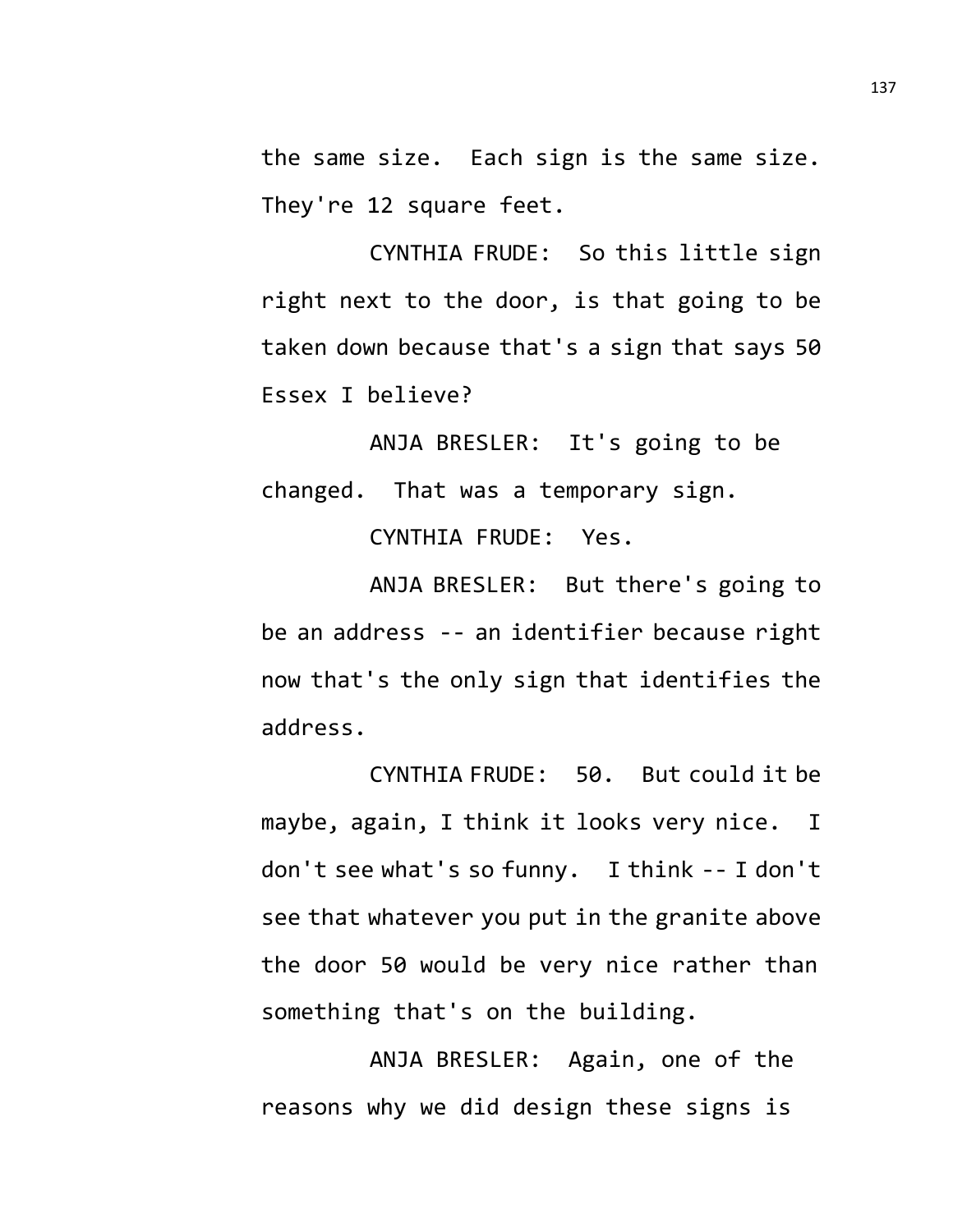because we wanted to have all campuses. We do have three campuses and two of them are in Somerville. And they're three very different buildings.

CYNTHIA FRUDE: Yes.

ANJA BRESLER: We worked over a year with the architects to find a design that was suitable for all three buildings. And that's the solution that the architects, you know, came up with.

One of the things that I do want to point out that there's two buildings. I mean, you know, you keep on talking about six signs on one. There are two very large buildings.

CYNTHIA FRUDE: Yes.

ANJA BRESLER: I mean, the width of just 54 is 108 feet. So you're talking about the width. They're 18 inches over 100.

CYNTHIA FRUDE: But eight?

TIMOTHY HUGHES: Eight feet tall seems like a lot, but it's really the size of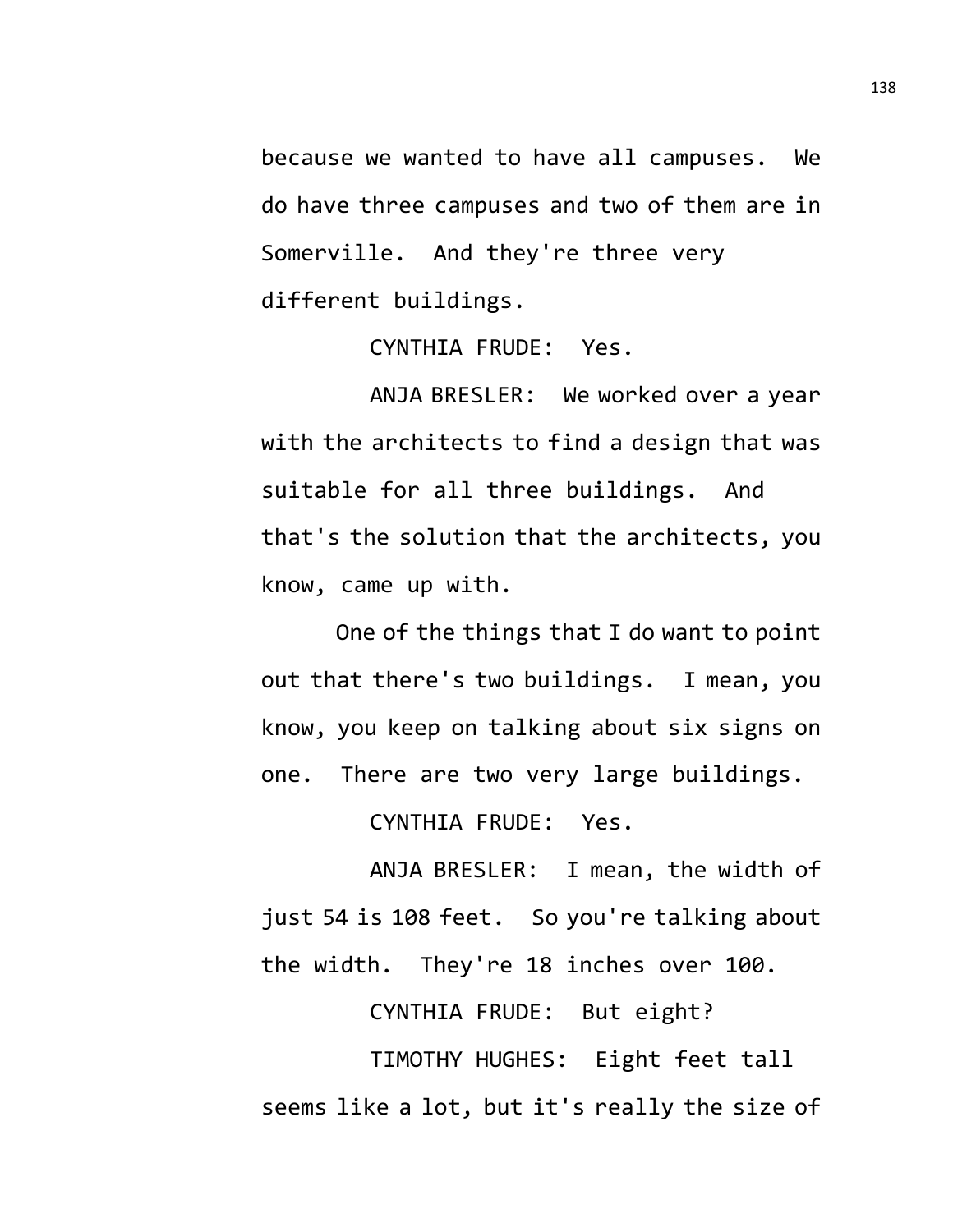the windows that they're right next to. So that doesn't bother me so much.

The numbers -- I have to agree to a certain extent with Jonathan, I don't call it advertising, but I do think there's a branding going on here. And especially since you've admitted you're trying to tie together all the campuses, something that's happened in Somerville and you want it to happen again here. I see it as a branding thing rather than just trying to identify these buildings. And I think six is too many.

CONSTANTINE ALEXANDER: Let's get more public testimony. People who haven't spoken. Sir, you haven't spoken.

WARREN BROWN: Warren Brown. I live at 5 Lamson Place, unit 2. So it's sort of a question. I'm a layperson. Given the current parking lot lighting and shields on the ground is there any guarantee that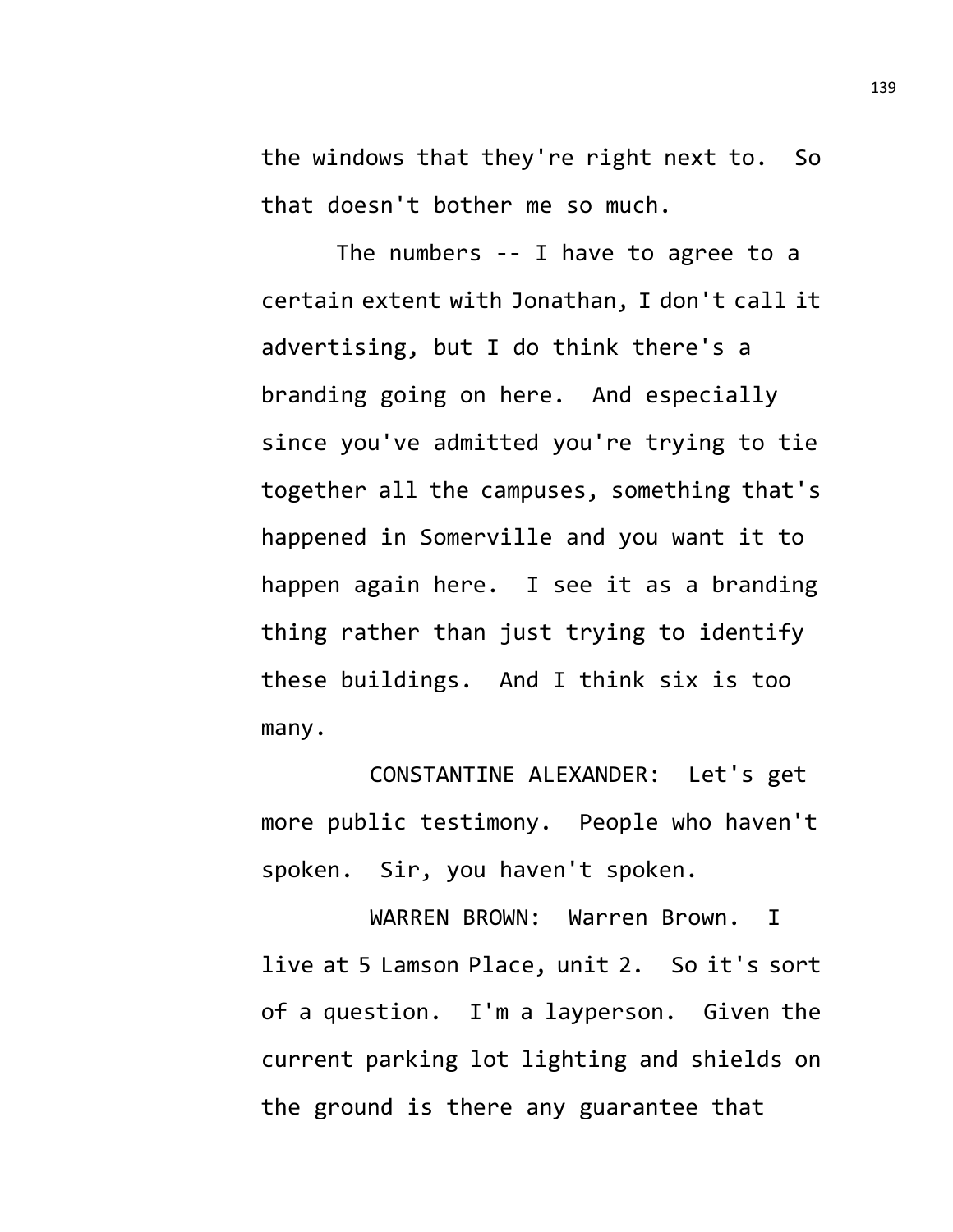there's not going to be upward or bright lights on the signs at night and that's the last thing, is more lights coming in?

The current lighting is unshielded and my concern, my question is is there any guarantee that there will be no upward or bright lights on the signs?

CONSTANTINE ALEXANDER: If they wanted to put bright lights on the sign, they have to come back and seek additional relief.

WARREN BROWN: That's not part of this?

CONSTANTINE ALEXANDER: They have to illuminate the sign by virtue of the spotlights. I would take -- I would be of the view -- it's up to Sean -- but I would be of the view that would change what is being proposed significantly and therefore needs further relief.

JAMES KOLOSKI: I agree. We have no intention of illuminating them.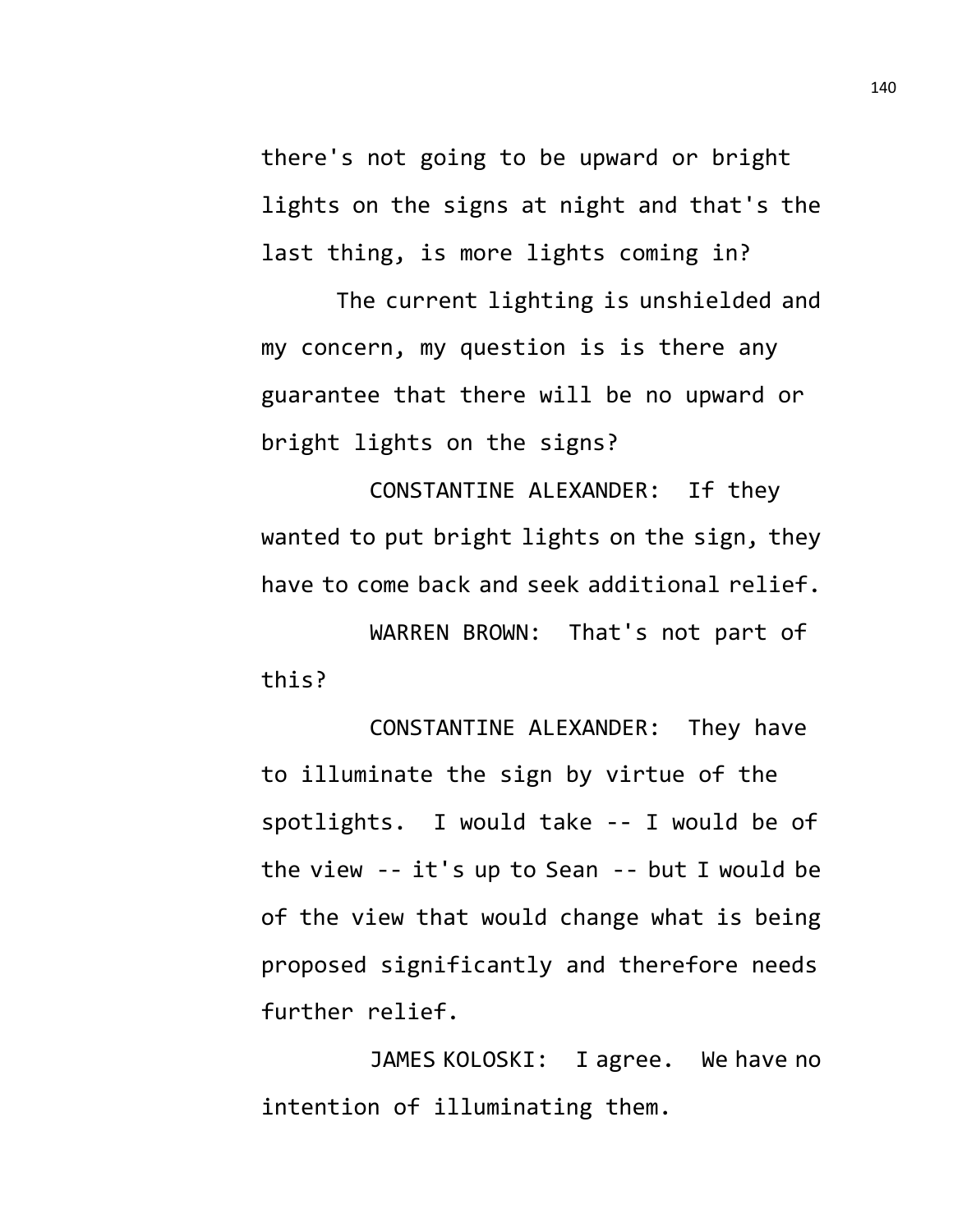CONSTANTINE ALEXANDER: We can also condition it.

TAD HEUER: We can externally illuminate by right. One can.

SEAN O'GRADY: I suppose if they came in and gooseneck lamped it I could probably say that that deviates from the plan, but if they just stuck a spot on the ground that happened to light the side of the building, I don't think I can stop that. But we have light, illumination laws that might help.

JAMES KOLOSKI: There's no intent or plan to illuminate these signs.

ANJA BRESLER: The light currently in the parking lot is directed at the parking lot for safety reasons.

WARREN BROWN: I understand. It shines in my second bedroom as it does on the ground, it's not shielded.

CONSTANTINE ALEXANDER: Did someone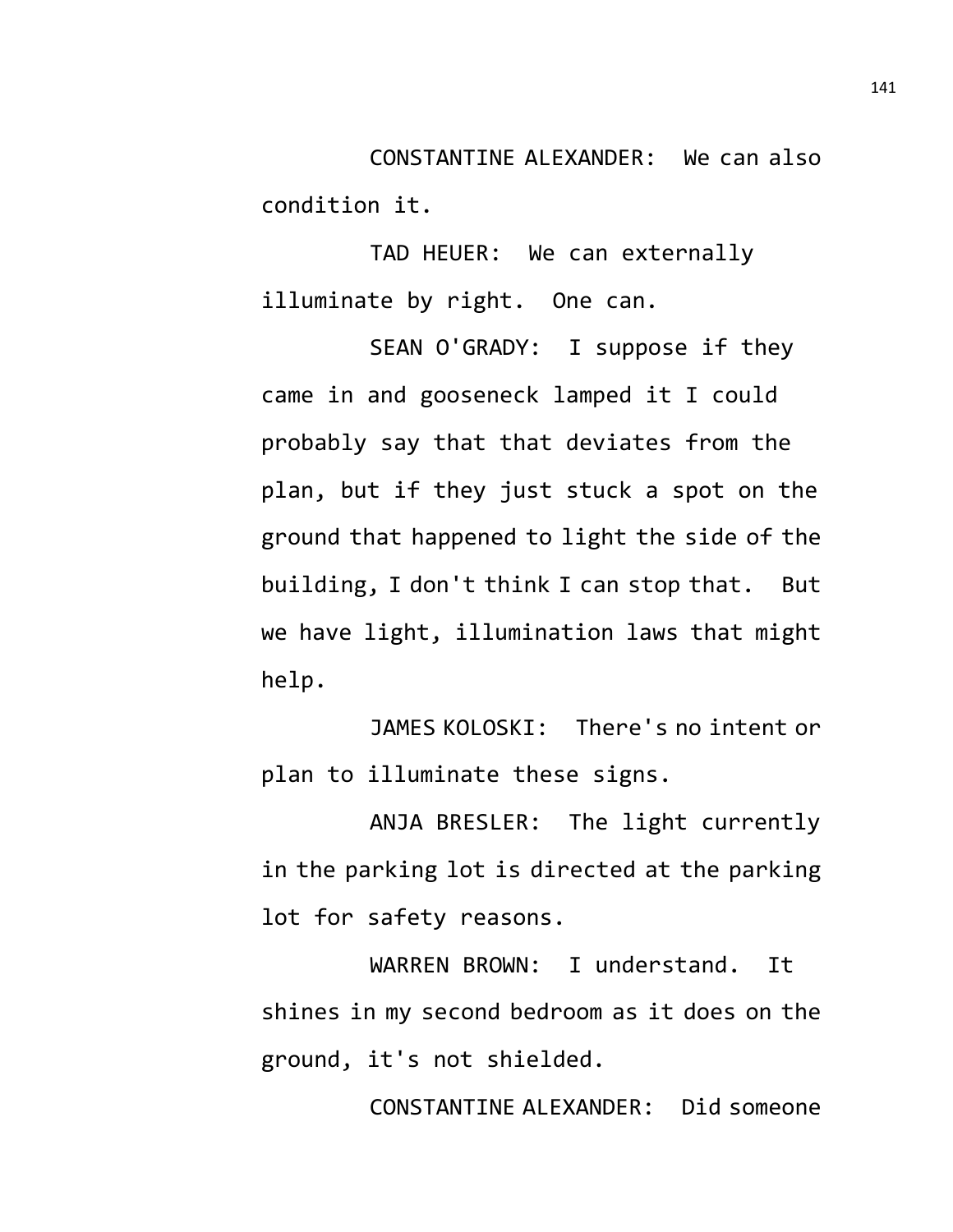else want to speak that hasn't spoken before? I guess not.

I'm sorry, have you finished with your comments, sir?

WARREN BROWN: Yes.

CONSTANTINE ALEXANDER: Is there anyone else who wishes to be heard?

(No Response.)

CONSTANTINE ALEXANDER: The Chair notes that no one else wishes to be heard. As I recall, there's nothing in the file, any letters one way or another. So I think we can close public testimony but you have a chance to make a final statement. Maybe you want to specifically address some of the concerns you've heard. Namely, why six signs? Is this part of a branding effort? You've already addressed the fact that you have no intention of trying to illuminate -- in the future illuminate these signs by some form of something shining on the signs, but if you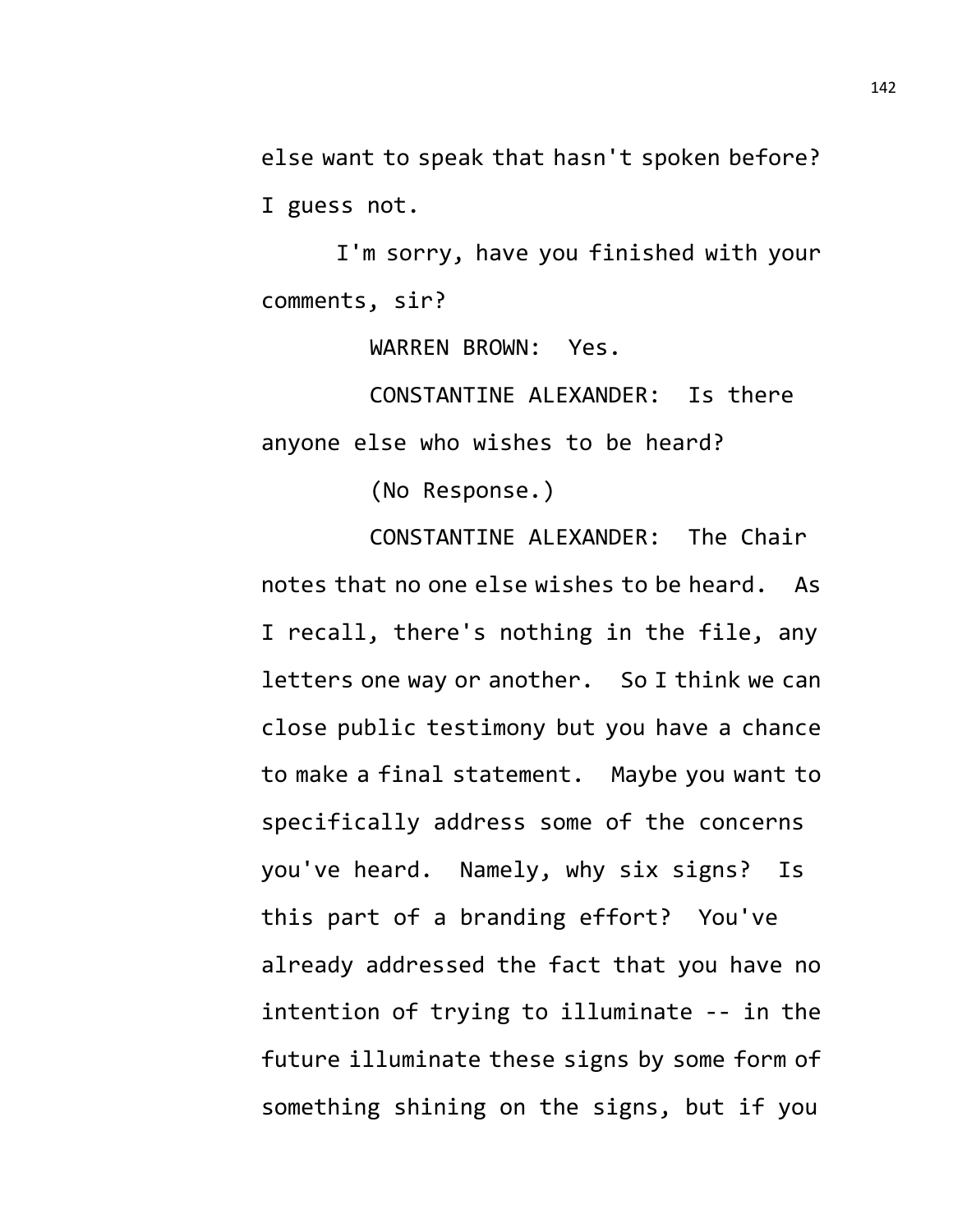would speak to some of these issues.

JAMES KOLOSKI: Sure. Again, I think that we -- we've tried to be as sensitive as possible to the neighborhood in the design of these. And the while it does represent the school's name and logo, it also provides way finding for visitors that are coming in the campus. And I think it -- the intent really wasn't to advertise the fact that this will exist. It was more to help people to get their way around.

CONSTANTINE ALEXANDER: Did you ever, before the hearing tonight, ever reach out to the neighbors and have a neighborhood meeting?

JAMES KOLOSKI: Personally no, I have not.

CONSTANTINE ALEXANDER: To deal with some of the issues that were raised tonight? People apparently have not even seen the location of the signs until this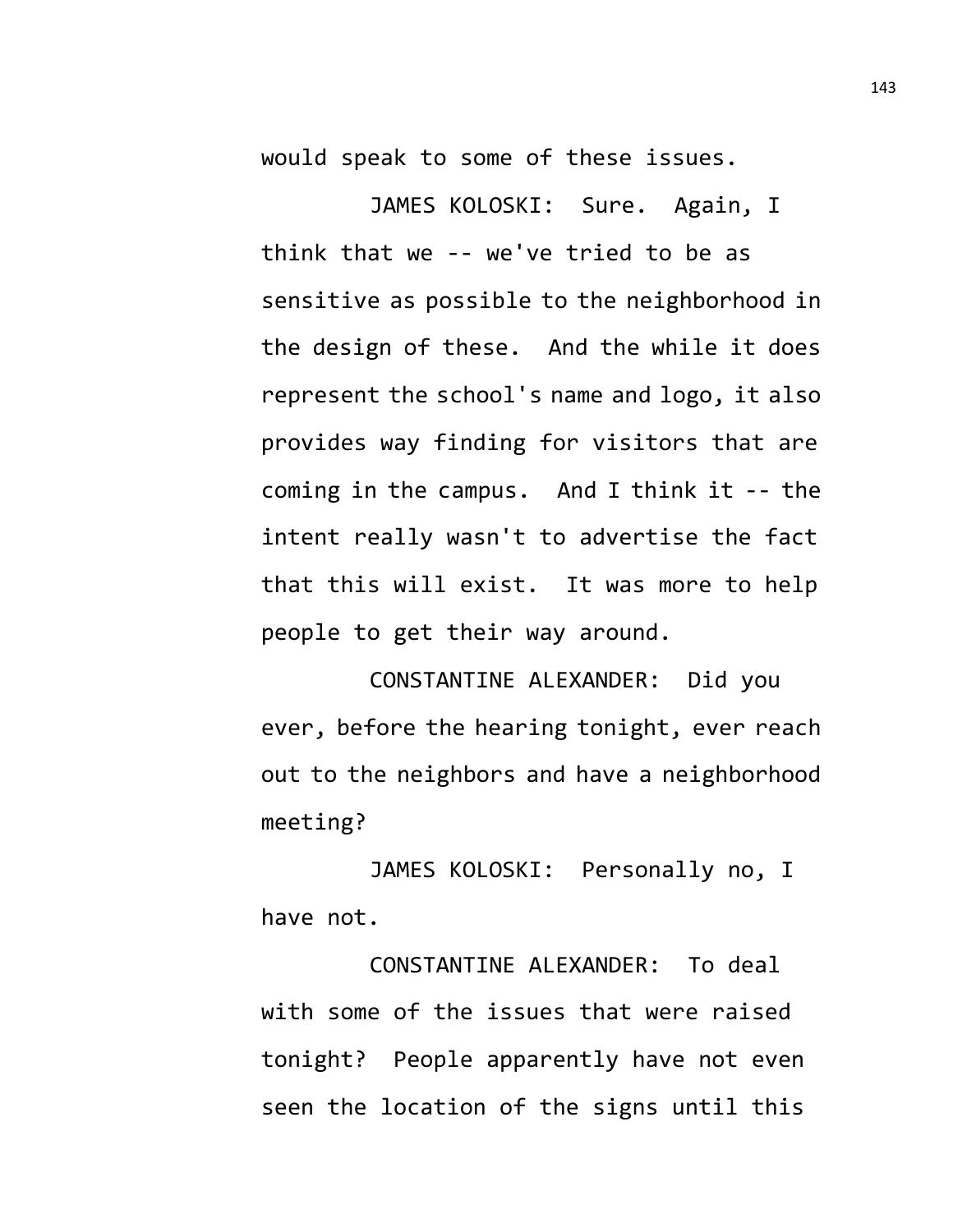hearing tonight.

JED LIPPARD: We didn't specifically, around the signage, didn't actually realize it was -- but we, neighbors who I recognize here come to our school for open house events and toured the new facility since we've renovated. It's a fair question. We did not hold a meeting per se about signage.

CONSTANTINE ALEXANDER: How amendable are you to having less than six signs? If you can't answer it tonight, we would have to continue the case if you don't have an answer tonight or you come up with new plans which you can show the neighbors. But that's something that's obviously troubling at least for one member of the Board and I suspect more than one member. You need four out of five votes to get relief from us tonight or any time.

JED LIPPARD: How amenable are we?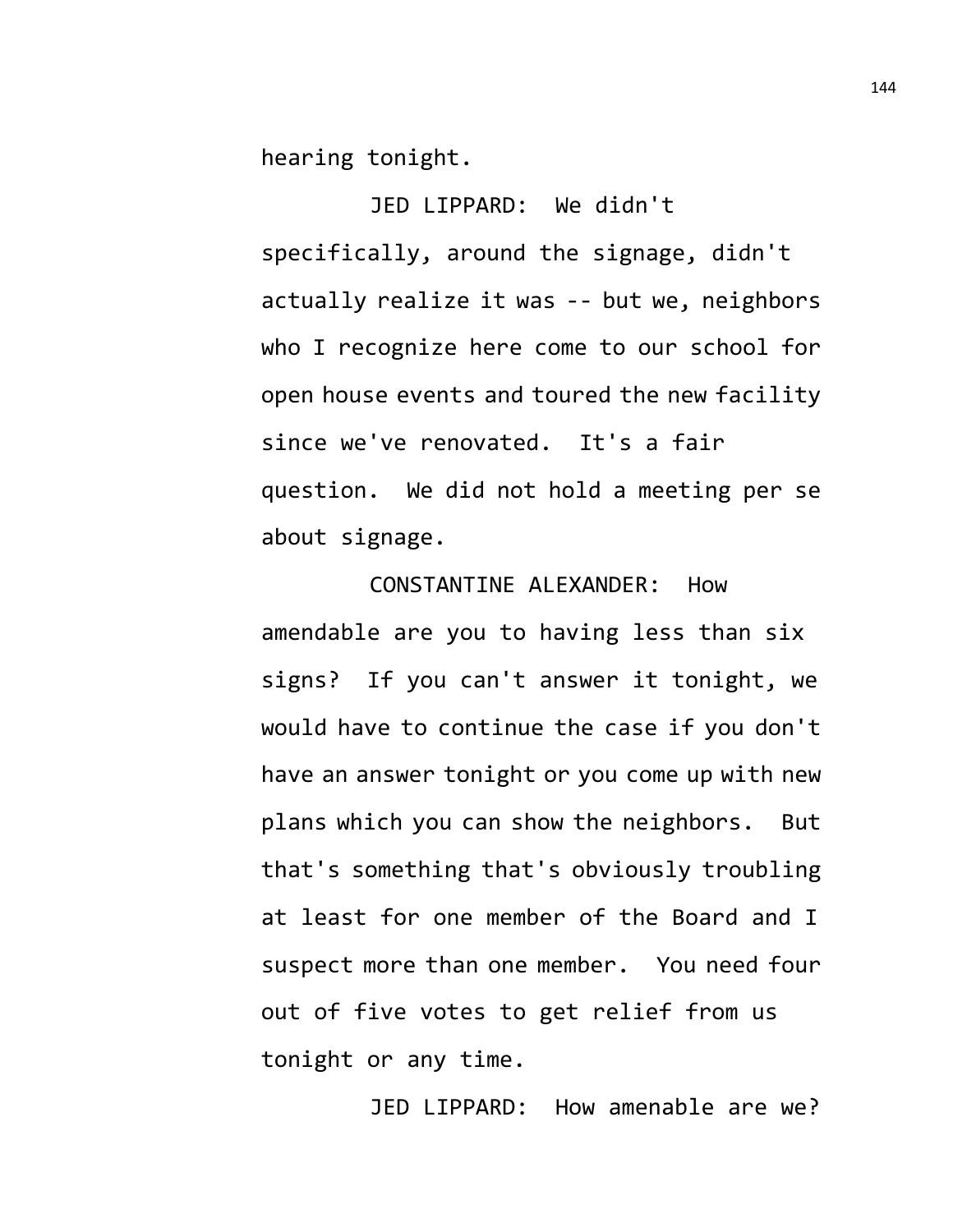I mean  $-$ 

CONSTANTINE ALEXANDER: You can go forward with what you have right here and it goes up or down. Or you can try you have a better chance of up by sitting down with the neighbors and coming up with an alternative design scheme.

JAMES KOLOSKI: I'd be interested to hear the Board's comments as well.

CONSTANTINE ALEXANDER: Sure.

SLATER ANDERSON: How much are we exceeding, what's a lot?

TIMOTHY HUGHES: A lot.

TAD HEUER: Well, you're exceeding --

SLATER ANDERSON: It's one lot, is that what it is?

CONSTANTINE ALEXANDER: You can only have one sign -- under the Zoning Law, one sign on the lot. They have six.

SLATER ANDERSON: This is one lot?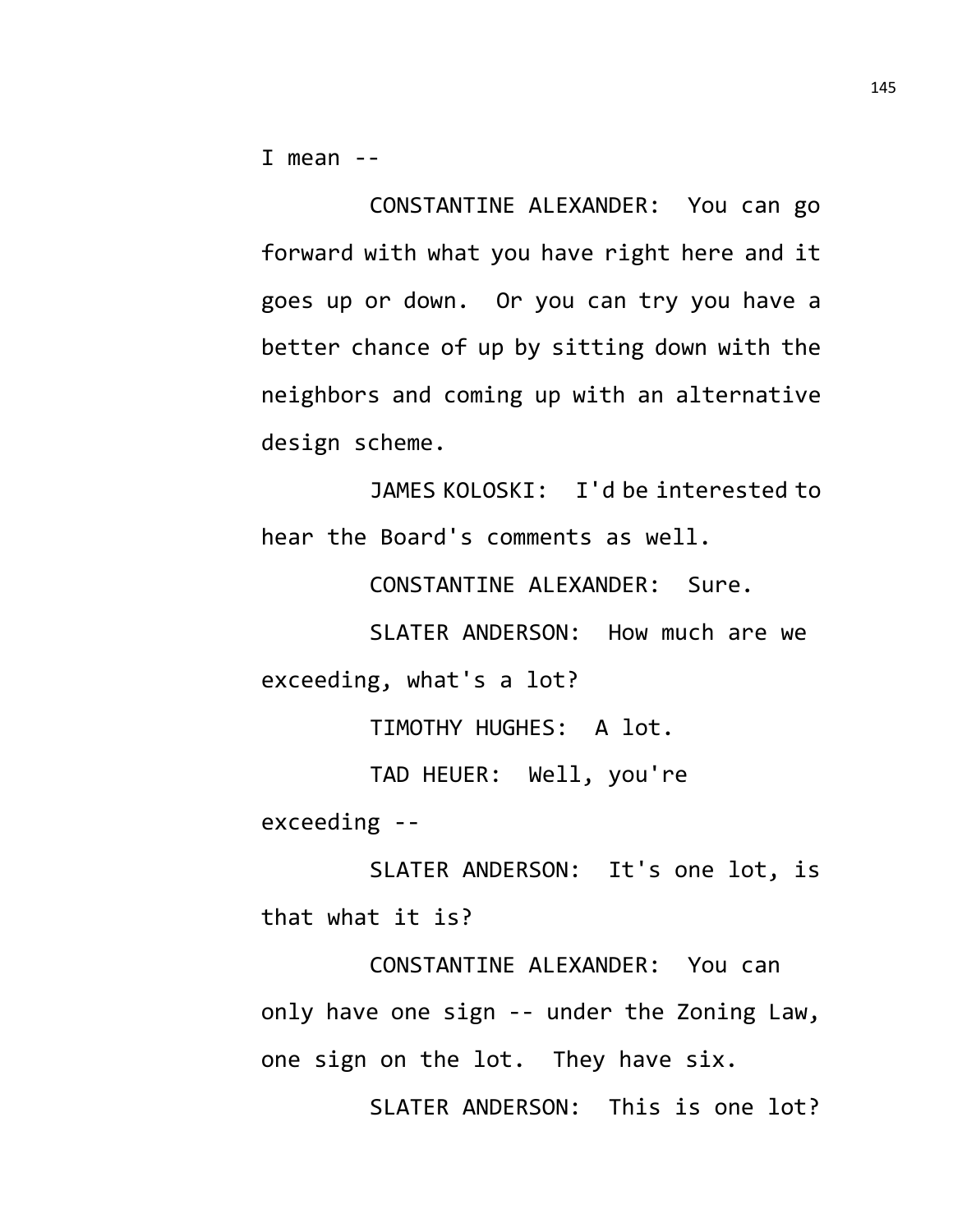JAMES KOLOSKI: Two.

TAD HEUER: Two?

JED LIPPARD: The city considers it two different properties.

TAD HEUER: Well, no, considers it two different numbered properties, but considers it one parcel for Zoning purposes. CONSTANTINE ALEXANDER: Yes, right, you were turned by Community Services to have

only one sign on the lot.

JED LIPPARD: I actually don't know.

TAD HEUER: That's got to be right. This is the former church school buildings; right?

JED LIPPARD: Correct.

SLATER ANDERSON: It's one property.

CONSTANTINE ALEXANDER: One sign. The sign can't be any bigger than 10 feet, it's going to be 12 square feet.

TAD HEUER: They're appraised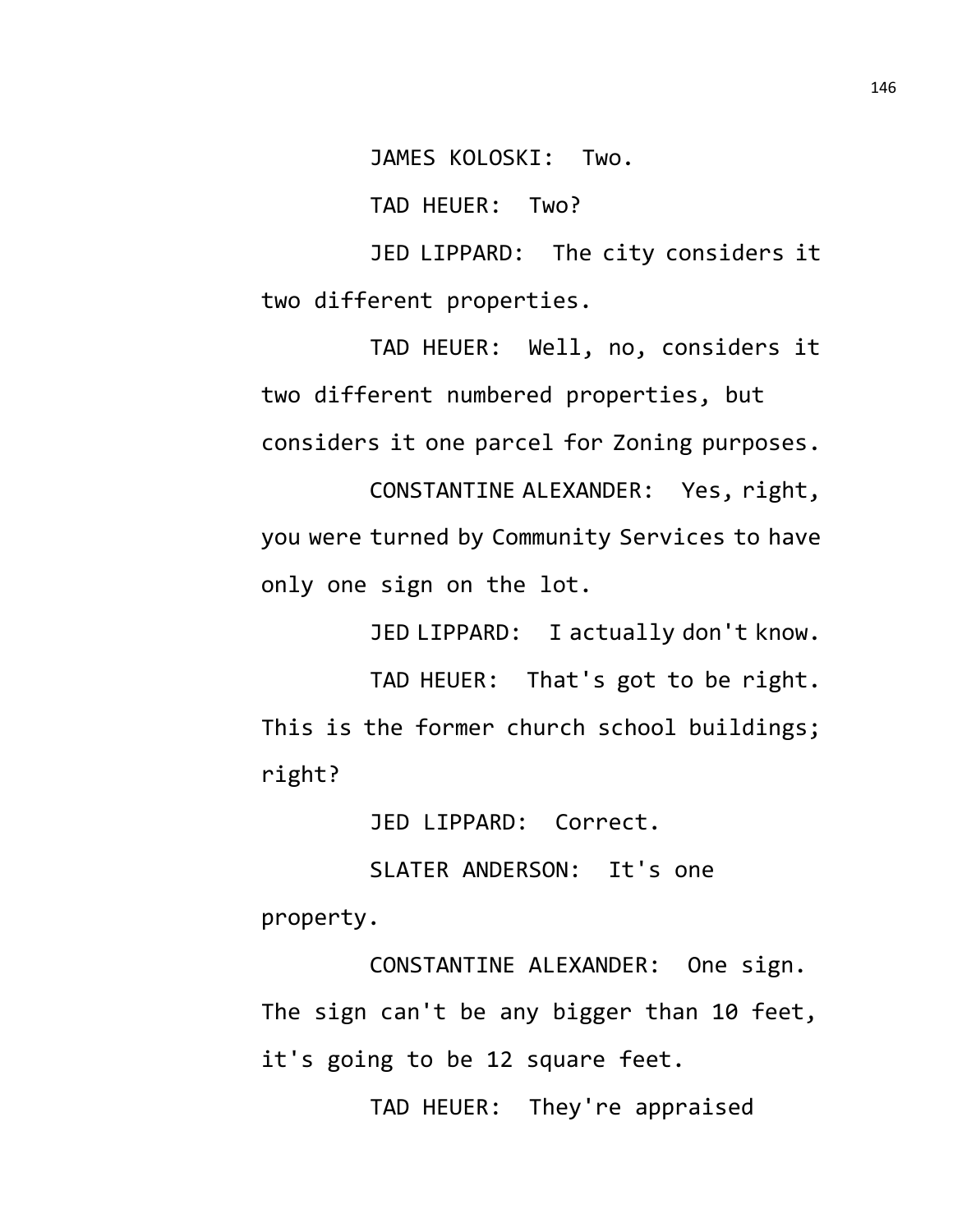separately --

CONSTANTINE ALEXANDER: Let me finish with Slater.

TAD HEUER: Okay.

CONSTANTINE ALEXANDER: And 72 square feet which is a total square footage is more than what is permitted.

SLATER ANDERSON: Right. That was the threshold. Thank you.

TAD HEUER: And there's one sign there already which is the stone sign. It's counted as a sign but is not being removed.

CONSTANTINE ALEXANDER: That's not going to be removed; that's correct.

TAD HEUER: So you already are good with your one.

TIMOTHY HUGHES: That doesn't count as furniture?

TAD HEUER: No.

TIMOTHY HUGHES: I see kids sitting on it all the time.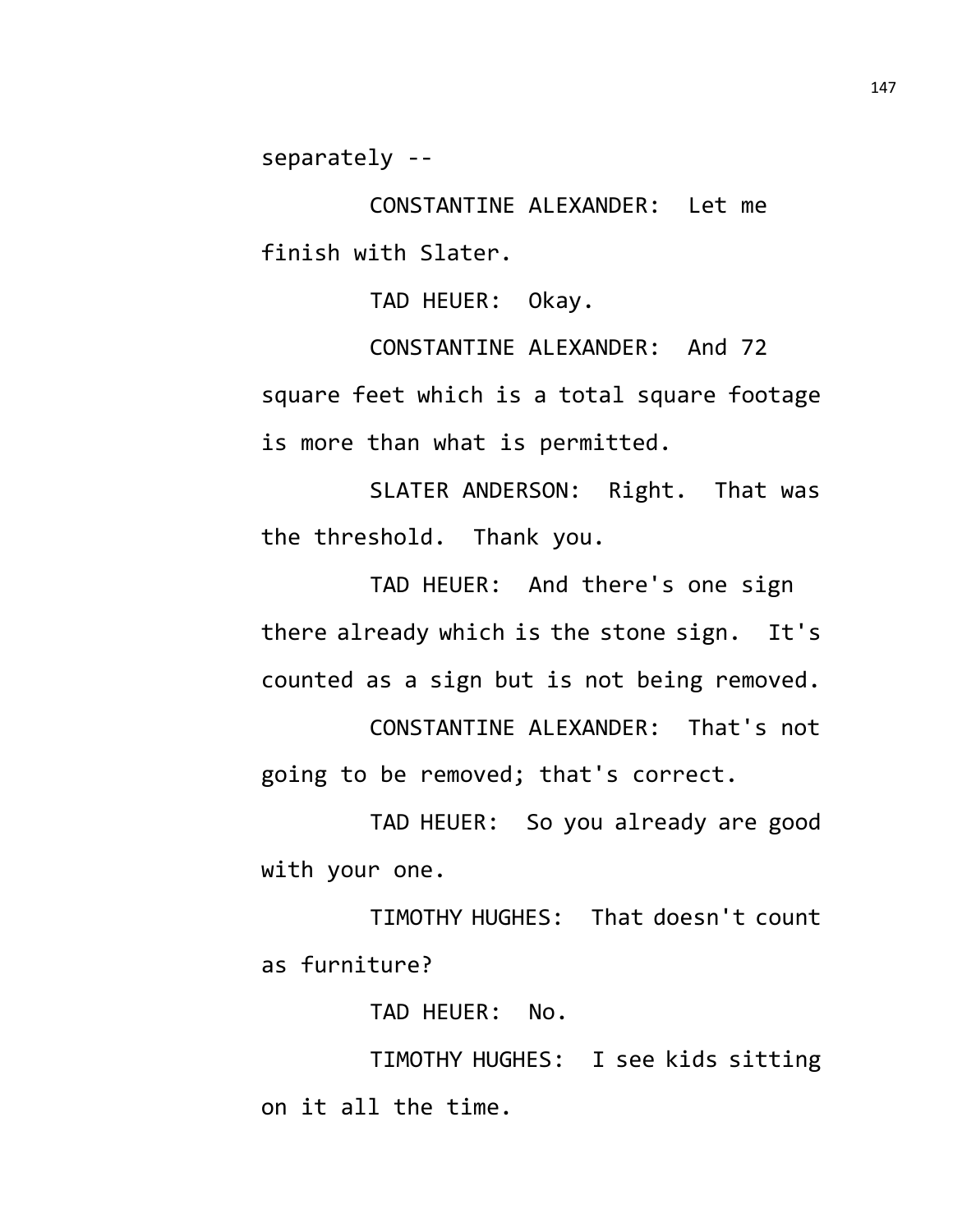JAMES KOLOSKI: Do you consider that a sign?

TAD HEUER: I would. I would imagine Community Development would. We had to approve on Lesley Doble Campus's addition to their pillar as a sign.

CONSTANTINE ALEXANDER: I would agree.

TAD HEUER: I would view it would be unless Community Development were to say otherwise. It looks like this is a single parcel. If it's not a single parcel, then there may be even more problems because you haven't adequate notice because if this parcel moved off you would have abutters to abutters that are not necessarily noticed on this application. So for this going forward tonight it appears it's all one parcel and we couldn't go forward I think if it were one parcel. So yes, you'd have one sign. I mean, in the same way that when we do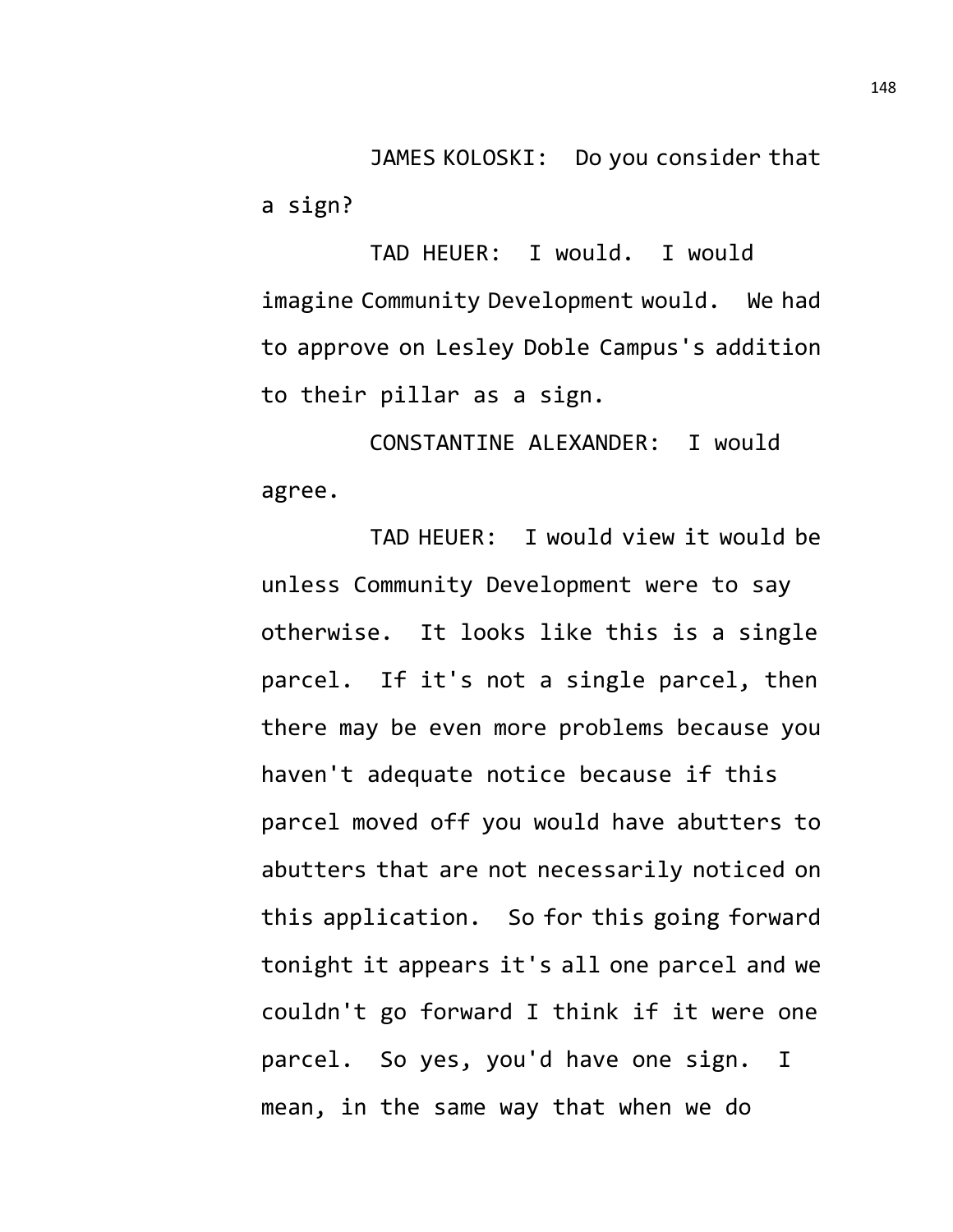subdivision cases, we've generally said that is it an appropriate and reasonable maxon for each building to have its own lot if there are two pre-existing buildings on the lot. Some people want to subdivide for those purposes and say it's okay. I tend to think that each building on the lot is entitled to its own sign. With there more than one building on the lot, I think it's reasonable to have one sign. I am not convinced having looked at the photo sims and knowing where the buildings are, that they need a new the signage scheme that you proposed. Because I think it's a residential neighborhood. And I think that identifying the building for way finding is different than identifying the building in multiple places to denote that it's a campus. You know, most people recognize that those two school buildings in proximity if they have a similar sign in them are the campus. I would be perfectly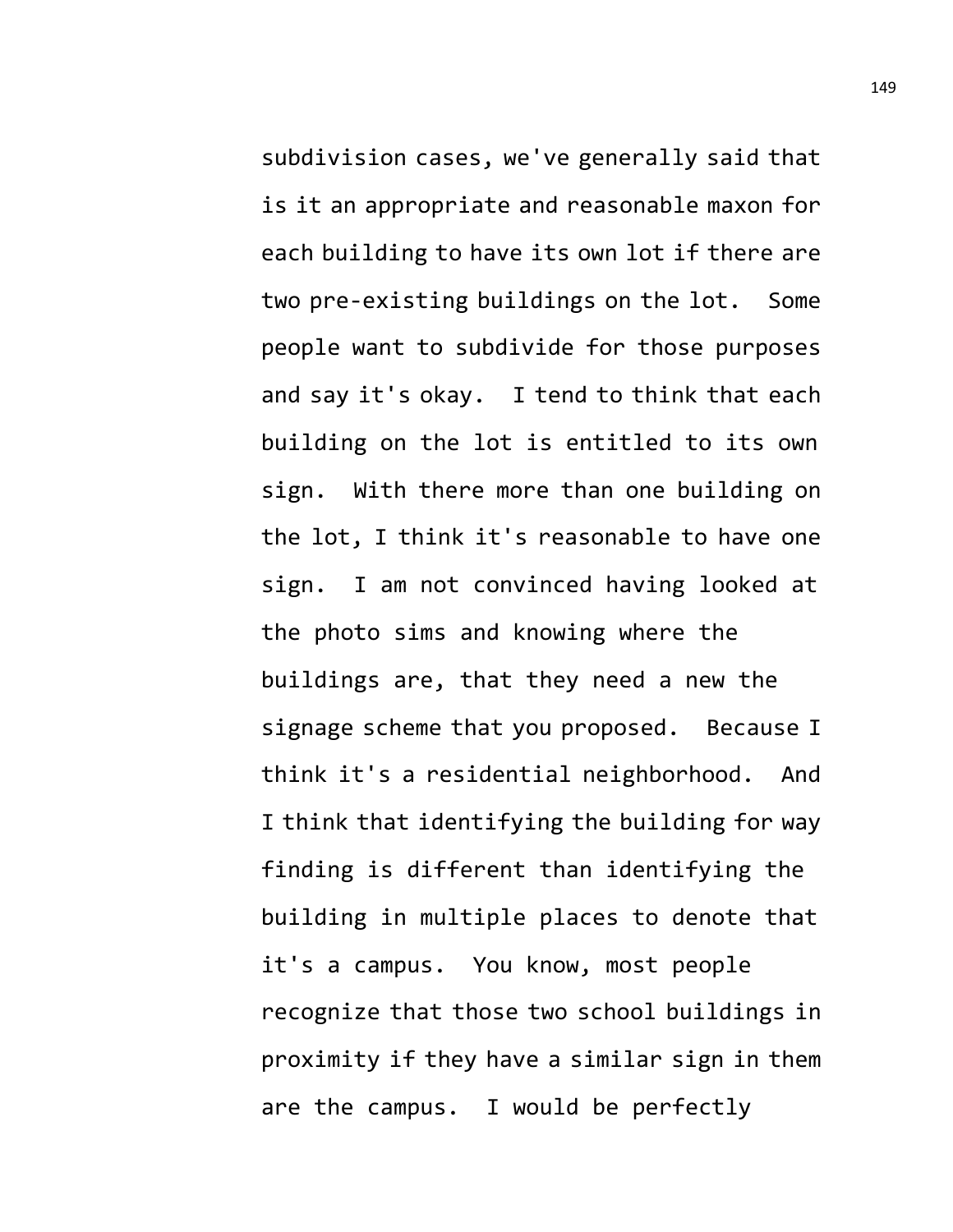amendable to smaller signs at the pedestrian level that actually as you, if you look at a schematic of signs, you have six signs that are all the exact same size kind of placed in various different places, some on the sides of the building, some on the parking lot lowered down. I could, I would think it would be more coherent to me as a pedestrian to have a large sign, a larger sign that I see, that identifies the building and a smaller signs, because once I know that's the building I'm going to, that direct me to an entrance for instance, I'm not quite sure you need the same sign on the side of the building that you need right above the door. That me to starts to look more like the branding that Mr. Hughes referenced rather than way finding.

And I do somewhat agree with the sentiment especially by some of the members of the audience that others school buildings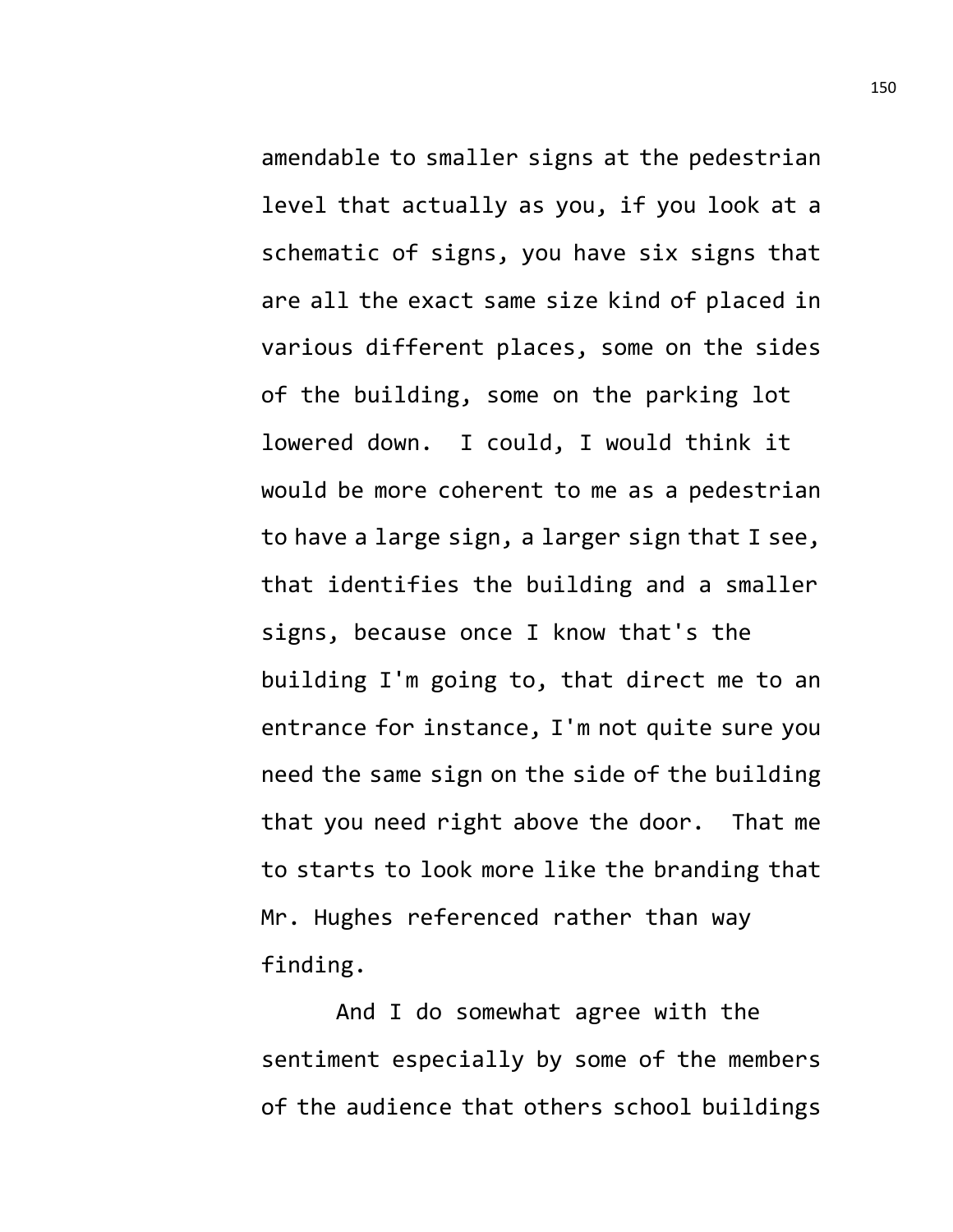with the City of Cambridge tend to have one sign over their door, one sign out in the front. They're very large structures. You know, I know it's difficult for a charter school, but to the extent that charter schools are public schools, and they are in Chapter 71, Section 89, and you want to be treated like a public schools, I understand the enrollment pressures very well because I do a lot of charter school work, but there is, at least in my mind, to note you have a public school, certainly public schools in a residential area, there is some merit to treating them like we do traditional public schools in terms of their signage and how we identify them.

CONSTANTINE ALEXANDER: You want to express any views so they have a sense? SLATER ANDERSON: Yes. I would

take a view that there are unique characteristics to this location. I think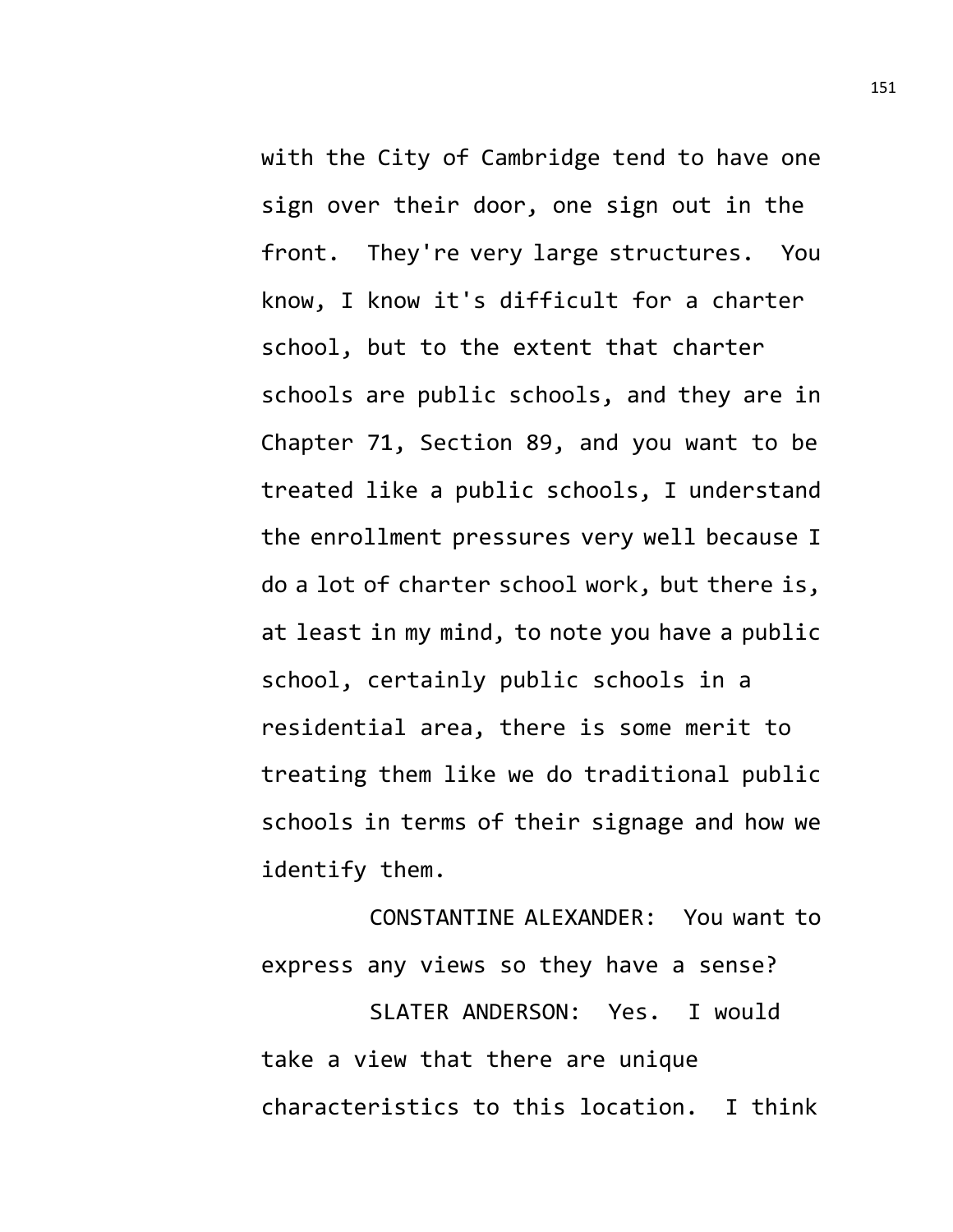six signs is too many. I think we have an address of 50, 54 Essex Street which I assume you use in your materials for this particular school in Cambridge which would direct people in the modern era by way of GPS to Essex Street. That I would emphasize that maybe in a significant sign or one of these type signs on the Essex Street frontage so people go to that location. I don't totally get the Harvard Street signs because I think that that's not -- someone may come that -- well, they wouldn't come that way, because Essex is a one way coming into Harvard Street. So the Harvard Street signs, pedestrians potentially yes, maybe one sign, but I think, again, maybe a smaller because it's going to be a pedestrian approaching from Harvard Street on that side. I respect the fact that you use the parking lot the rear. I assume you use that -- you have rights to that parking lot?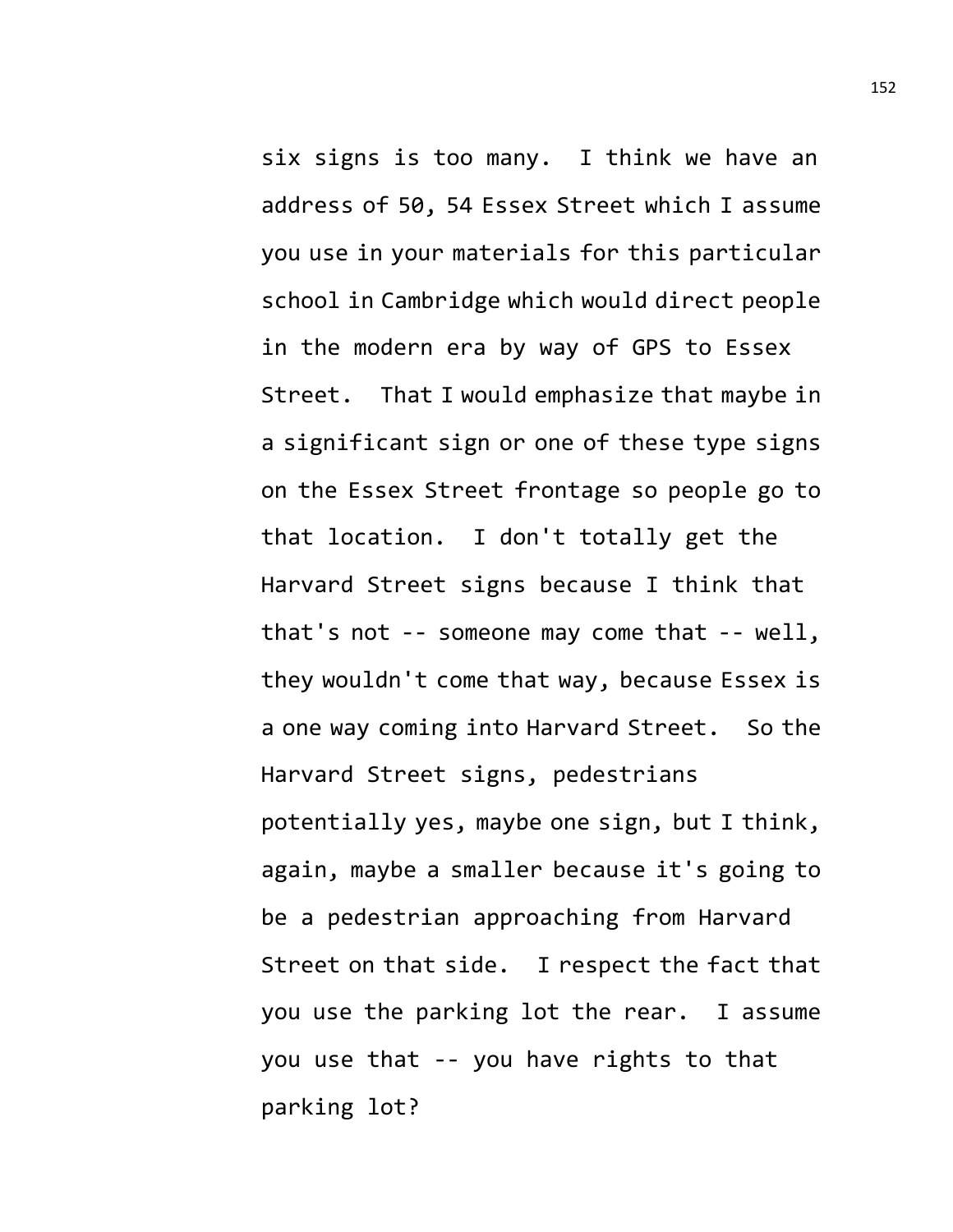JED LIPPARD: Yes.

SLATER ANDERSON: So a sign in that parking lot makes sense because you get out of your car and you go where am I going here? So I, you know, do feel like, you know, six is too many, but I can also understand where four signs, not all being eight feet tall, are probably necessary because of the two buildings and the unique -- well, I mean, I lived right across the street from this when I first moved to Cambridge so I know this area very well. And it's -- you have exposure on four sides or three sides technically, but you have two buildings. So I'm somewhere, yes, six I think is too many. I think the Harvard Street ones are -- are unnecessarily large. I think one on Harvard Street is sufficient for pedestrians. Something on Essex and something on the parking lot. That's my view. So I'm sort of coming at around at four, not all eight feet tall that's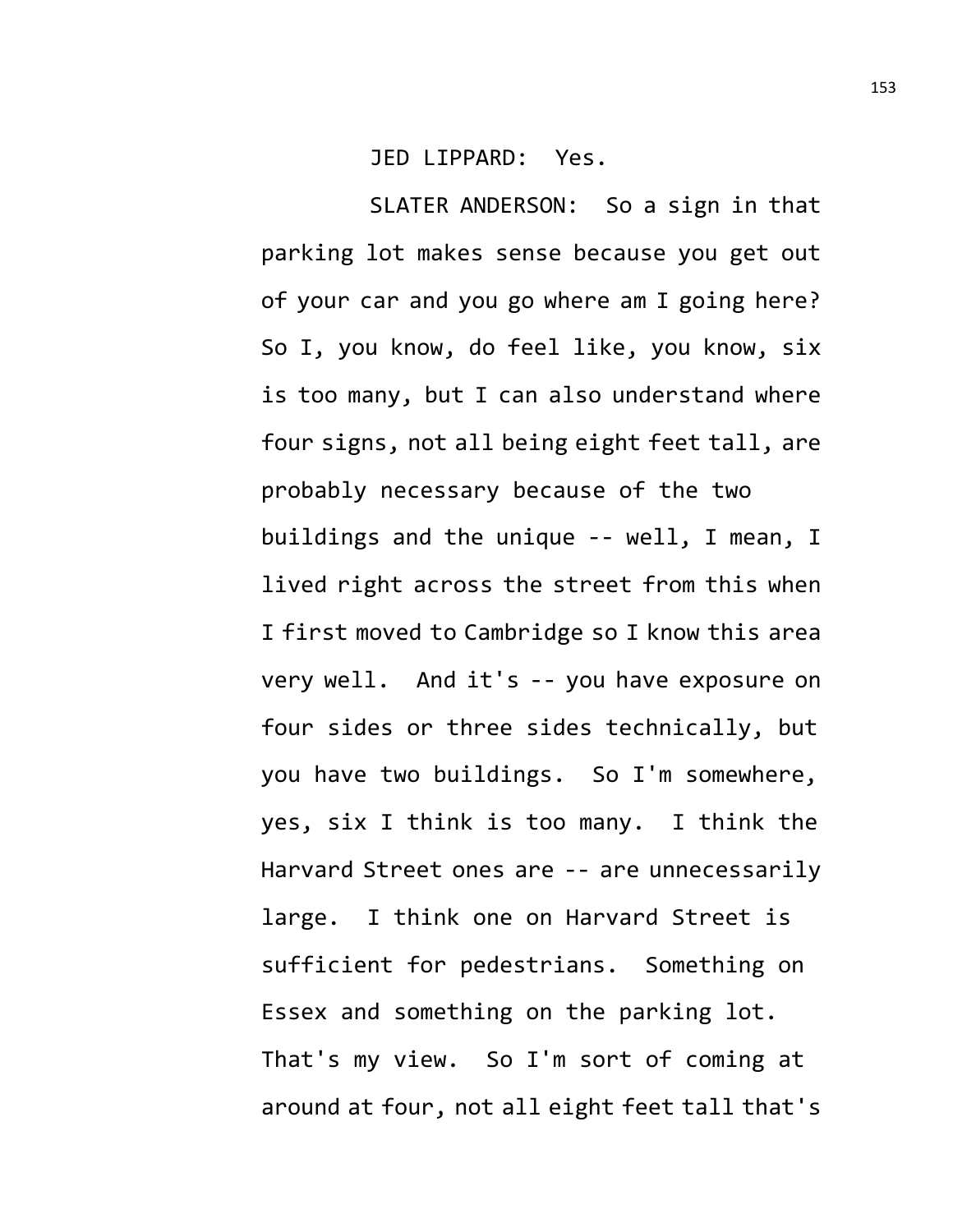where my mind is.

UNIDENTIFIED FEMALE: I know that the stone sign --

CONSTANTINE ALEXANDER: Excuse me, public testimony has been closed.

Tom, do you want to express some views?

THOMAS SCOTT: I would be in favor of three of these signs at the size that they're proposed. I happen to like the size of the sign. The fact that it's a position flat on the face of the building, is not protruding from the building, it's not illuminated. The three signs that I would be in favor of, would be the one on this building, kind of flanking the entrance to this courtyard; the one on this corner, facing Essex Street and so that the traffic coming down Harvard could see it; and then the third one would be this one, which faces courtyard on Norfolk Street. So that you'd have the three expose -- the three major exposures covered; your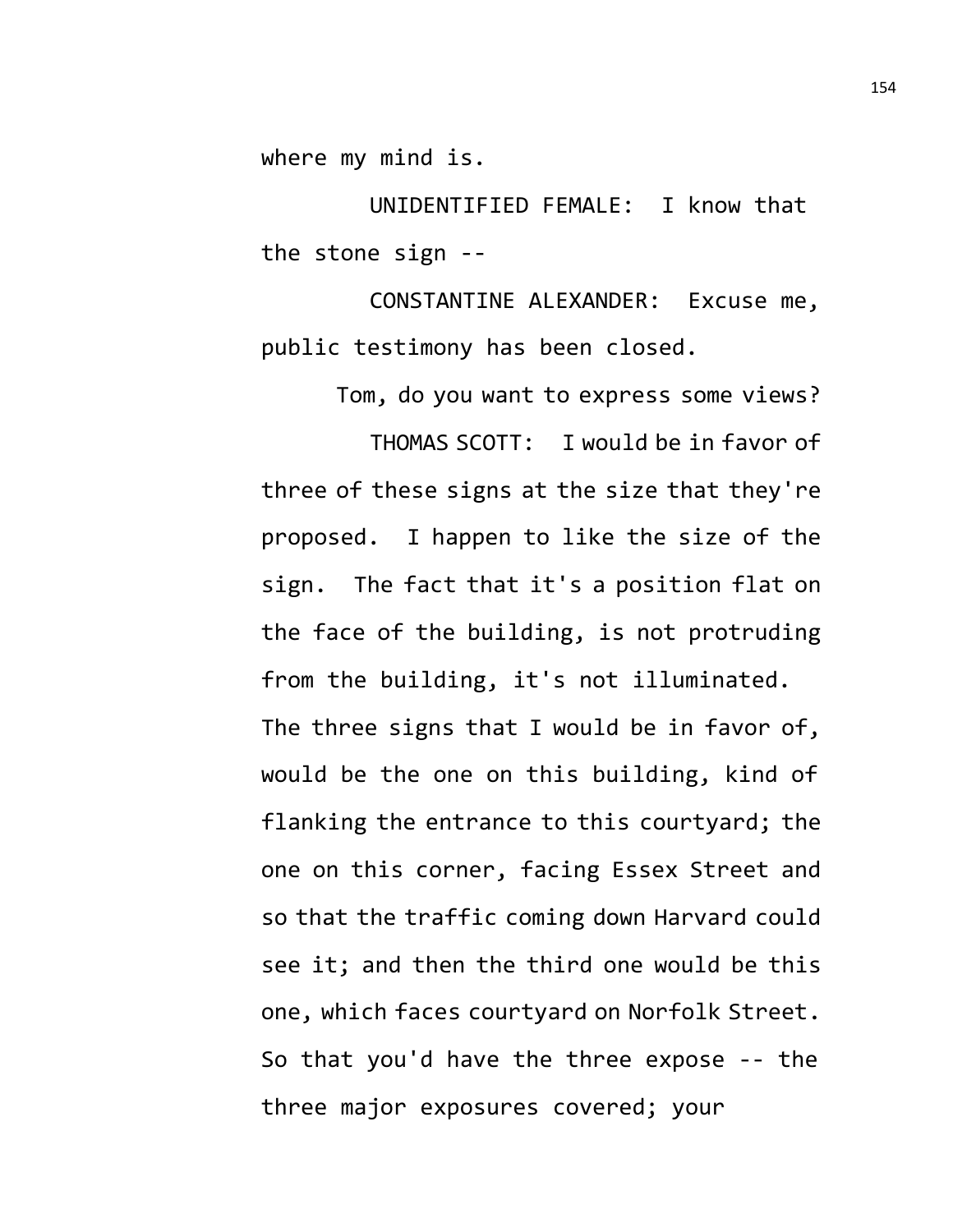entrance, your exposure on Essex and Harvard and exposure from Norfolk. Those are the three signs I would be in favor of.

CONSTANTINE ALEXANDER: And in my view personally, I'm very close to really what Slater on Tom were saying. I think signage is necessary here. I think perhaps six -- not perhaps, I don't see a need for six signs. I want to make one other comment, too. There's been a number of comments about the purpose here is to brand, to advertise in addition to identify. I don't see anything wrong with that. And I'm speaking only for myself. I think the question before our Board is the impact on the neighborhood of whatever you're advertising or you're identification signs, not what the purpose is. There's nothing inherently wrong with trying to brand or to advertise your school with signage. Just got to deal with the Zoning Laws and you've got to meet the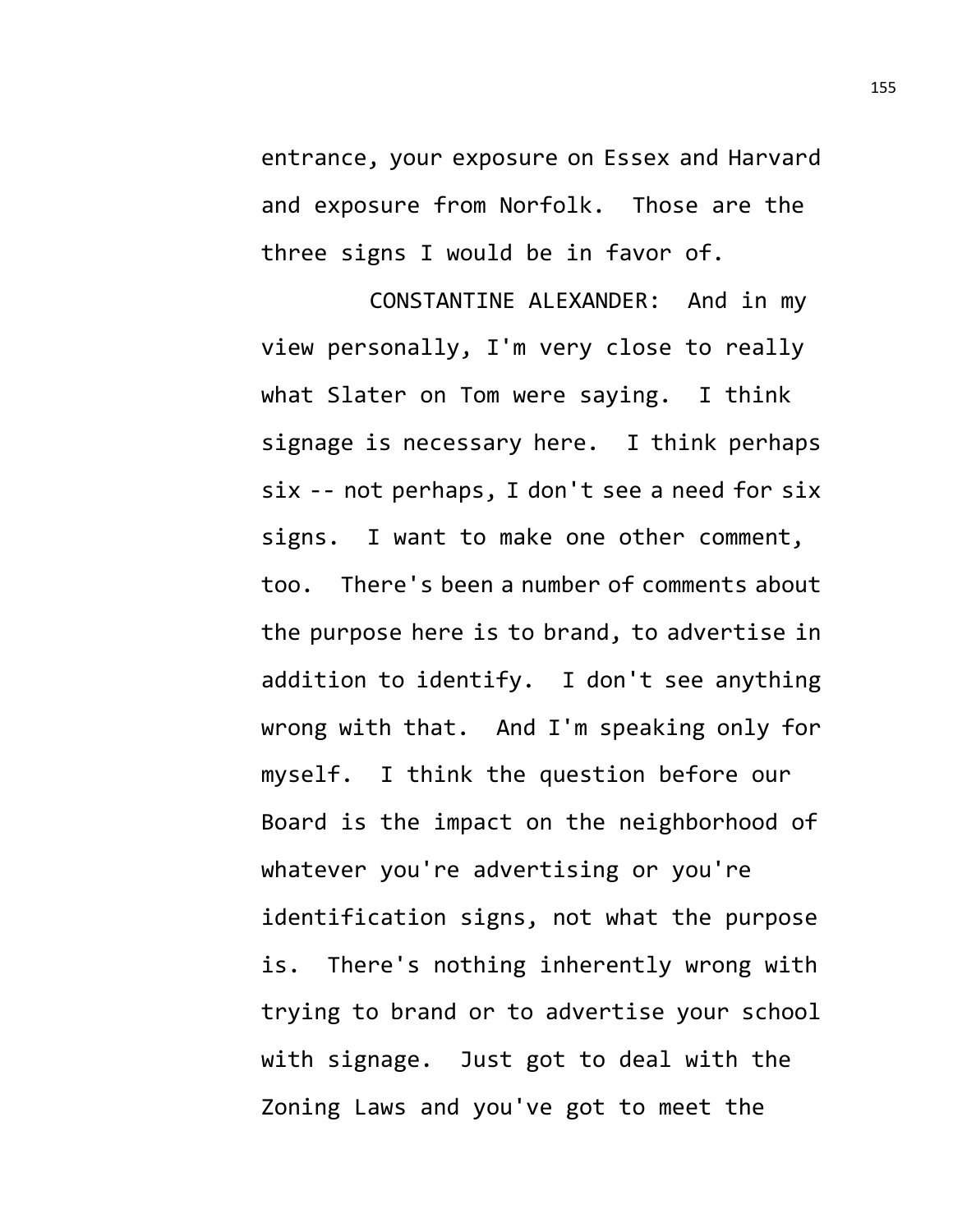requirements for the Variance. And we would be concerned about the impact on this let's say advertising sign on the neighborhood. But I think six signs are too many. I would urge you to continue this case, go back to the drawing board, come up with a different signage plan which obviously would require a smaller amount of signage on the building. I think it's the sentiment of our Board. I would then also suggest you arrange a meeting with the neighborhood, public meeting, not public, but a meeting where you can get together, show them your plans so that they can come back, and we all come back and have a sense what the neighborhood, you had a chance to think about it, talk to you, interact and I think it would be a much more fruitful process for all concerned.

So there we are. You can continue the case or we can take a vote, you know.

JED LIPPARD: Can we propose an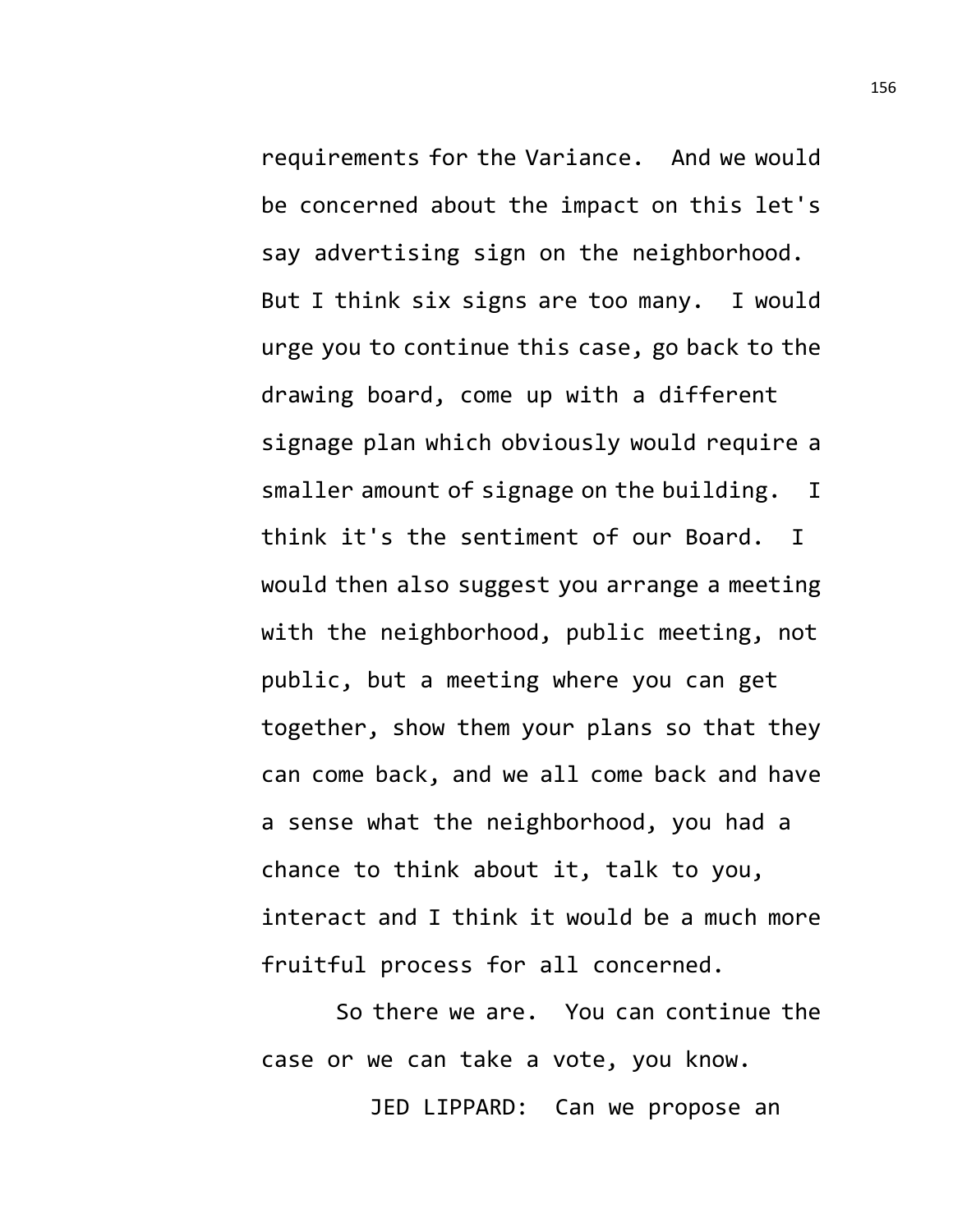amendment tonight or do we actually have to resubmit?

CONSTANTINE ALEXANDER: No, you have to resubmit. I want to see new photo simulations and more of these detail as to what the sign, the renewed signage plan is going to be in terms of how big, where --

SLATER ANDERSON: You want to specify your the plan better.

TAD HEUER: Yes, if you come back, if you decide to continue and come back, I would like to see an overhead plan that demonstrates the footprint of the building and where those signs are. Because for me it was very difficult to be wandering around a multi-face site in two dimensions here and figuring out where the signage was and having an overhead that pointed out pinpoints where these things are.

> JAMES KOLOSKI: Sure. TAD HEUER: Gives you a sense of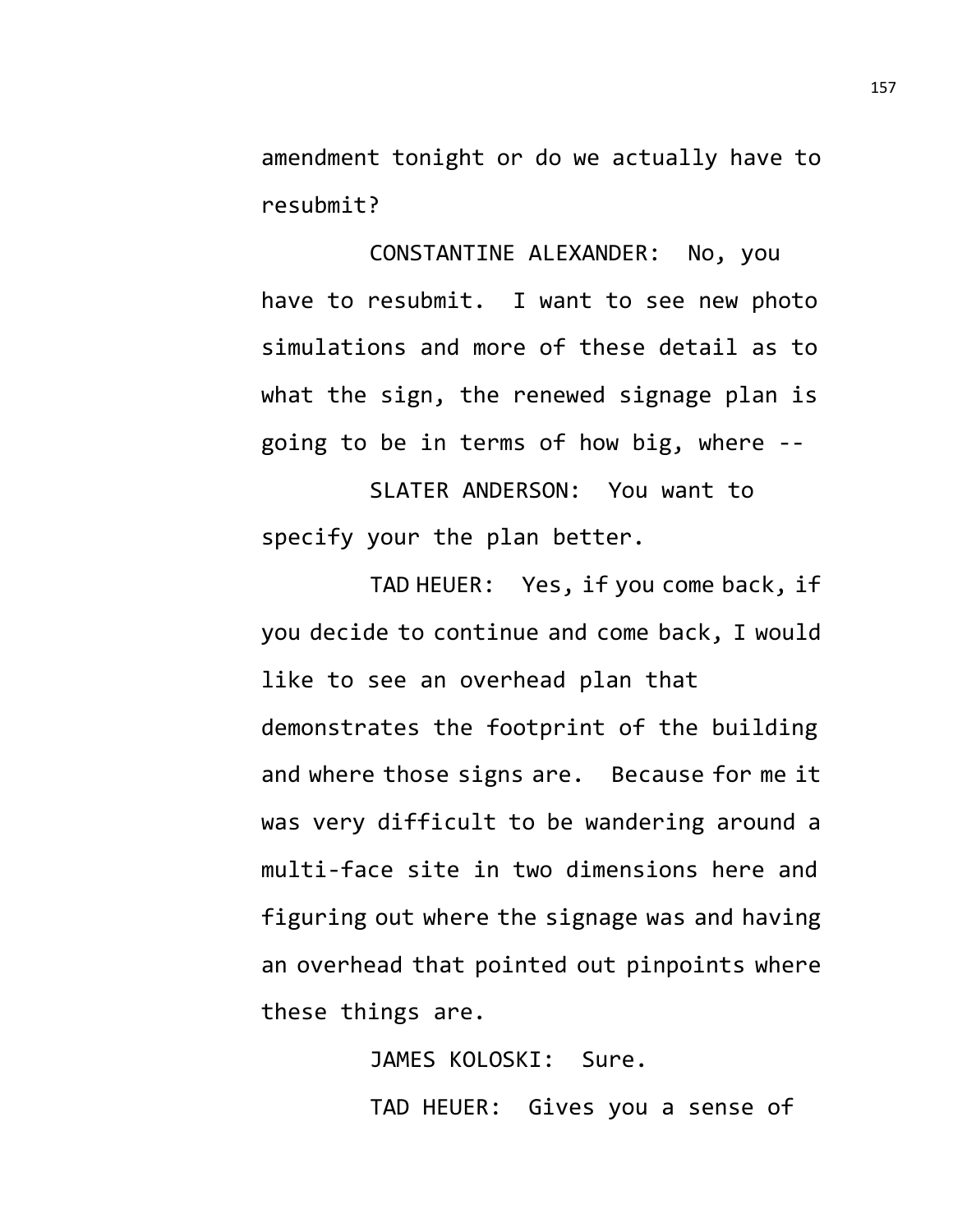where they are set apart from one another, the different approaches, then we'll see the different approach that you don't get from looking at the face of the building.

SLATER ANDERSON: And we'd like to see existing signs that are to be removed, noted.

CONSTANTINE ALEXANDER: Yes.

SLATER ANDERSON: Existing signs that will remain. Like, I don't know exactly where that granite one is. But that would be helpful.

CONSTANTINE ALEXANDER: Yes.

JED LIPPARD: Can I ask a clarifying question?

CONSTANTINE ALEXANDER: Go ahead.

JED LIPPARD: So anything that's on the interior property of the church, I under -- does that actually qualify for -- CONSTANTINE ALEXANDER: Exterior property of the church?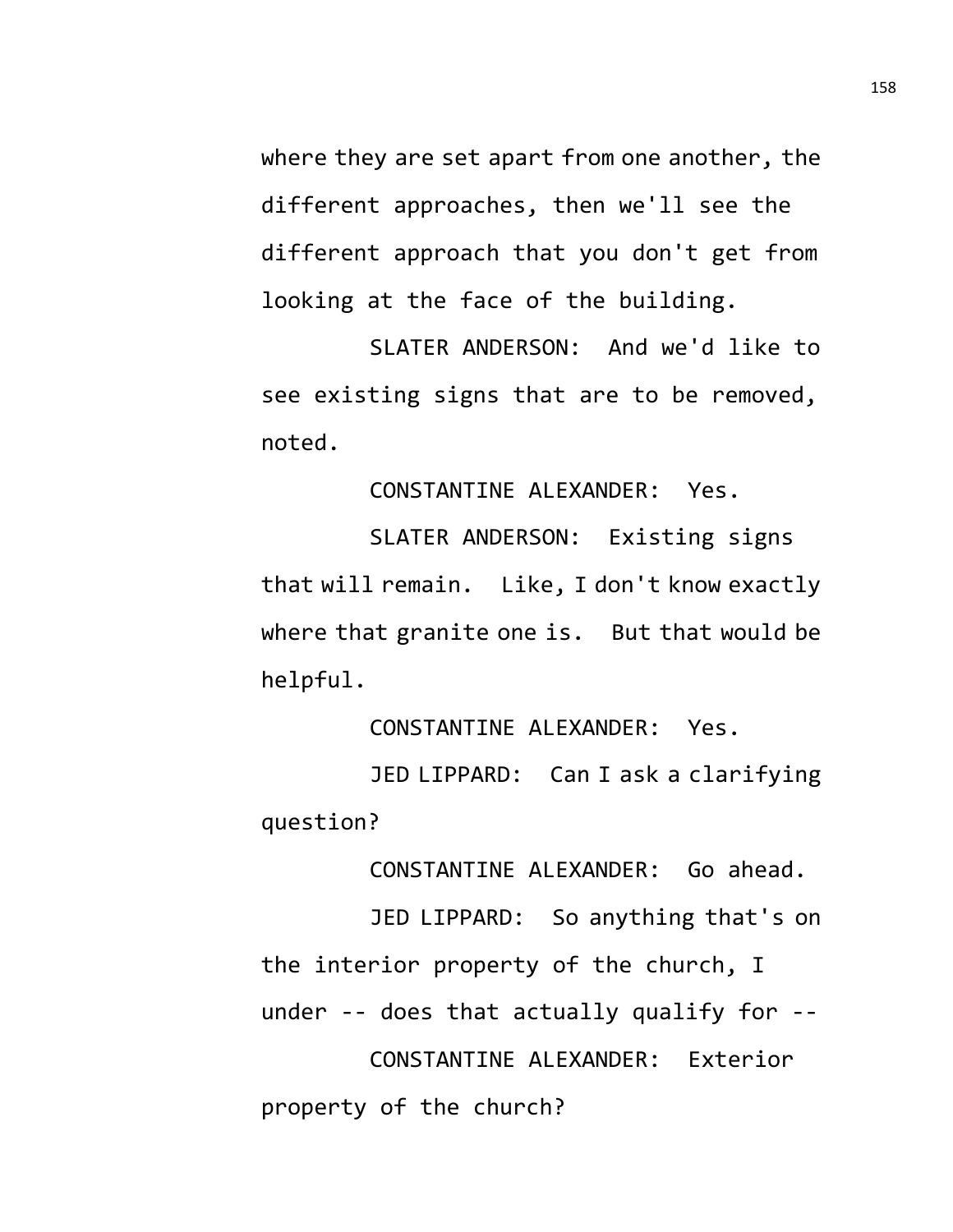JED LIPPARD: So within the -- so, for example, the sign that the lady showed that's hung on the smoke stack which is the student artwork?

CONSTANTINE ALEXANDER: The artwork, yes.

JED LIPPARD: Are you considering that to be a sign as would count against the requirements.

CONSTANTINE ALEXANDER: Is this something that is there permanently?

> JED LIPPARD: It's an installation. CONSTANTINE ALEXANDER: I'm sorry.

JED LIPPARD: It's an installation. It's a piece of student art as part of our project that we did in the spring. It can come down.

CONSTANTINE ALEXANDER: You didn't seek any approval to put the sign up.

JED LIPPARD: We did from the church.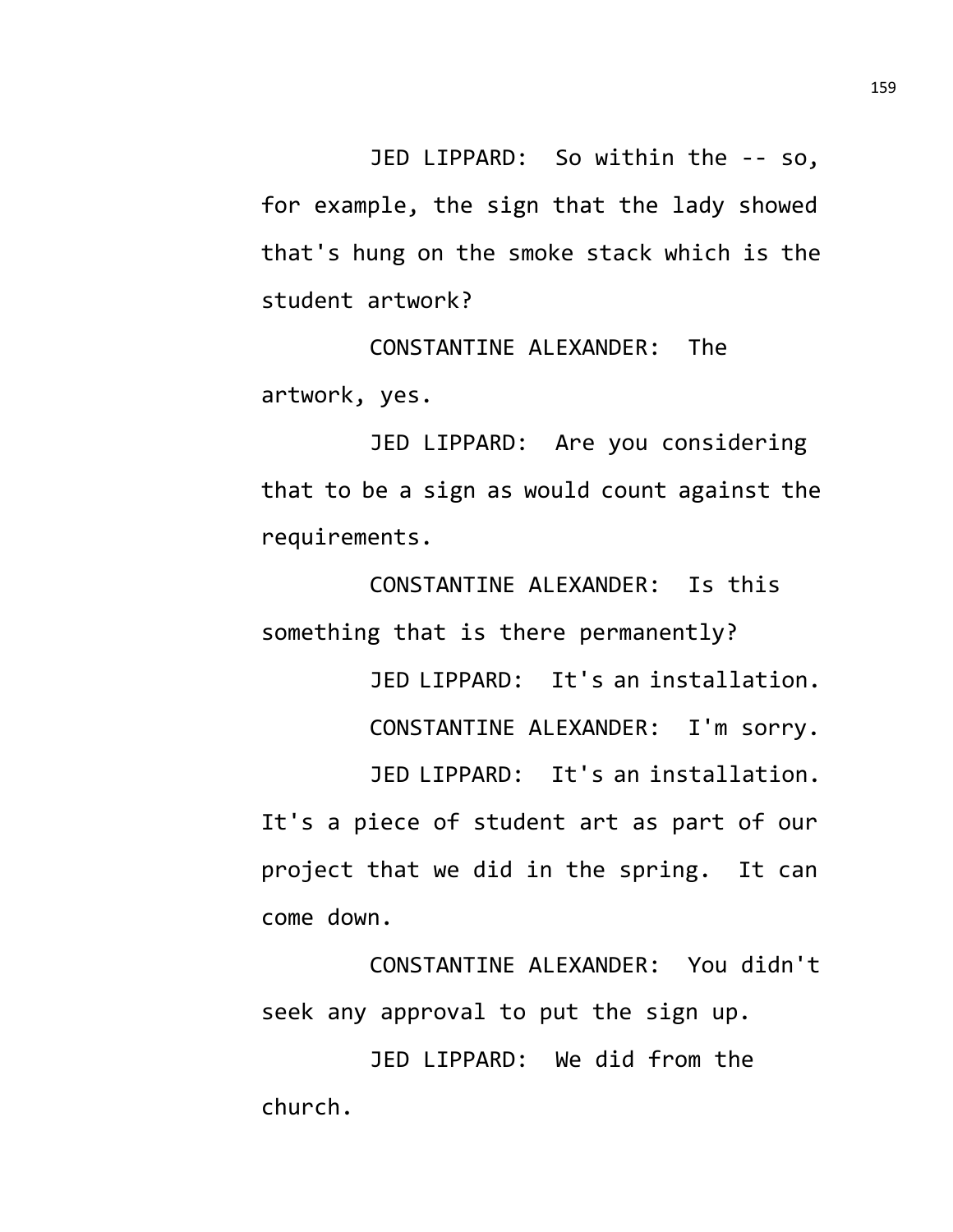CONSTANTINE ALEXANDER: The church.

No, no, did you seek Zoning approval?

JED LIPPARD: No, we did not seek Zoning approval.

SLATER ANDERSON: But your intent is that it's not permanent.

CONSTANTINE ALEXANDER: Yes, it's not permanent.

ANJA BRESLER: No, the idea is that it's replaced every year by a different student's artwork, but I cannot guarantee that the next artwork will not have the PHA logo on it. Because the students get to design.

JED LIPPARD: That was not intended to be a sign per se is my point. It was meant to be part of our -- as if someone were to paint a mural which -- and my question is whether you have jurisdiction over that? CONSTANTINE ALEXANDER: I think the initial determination would be made by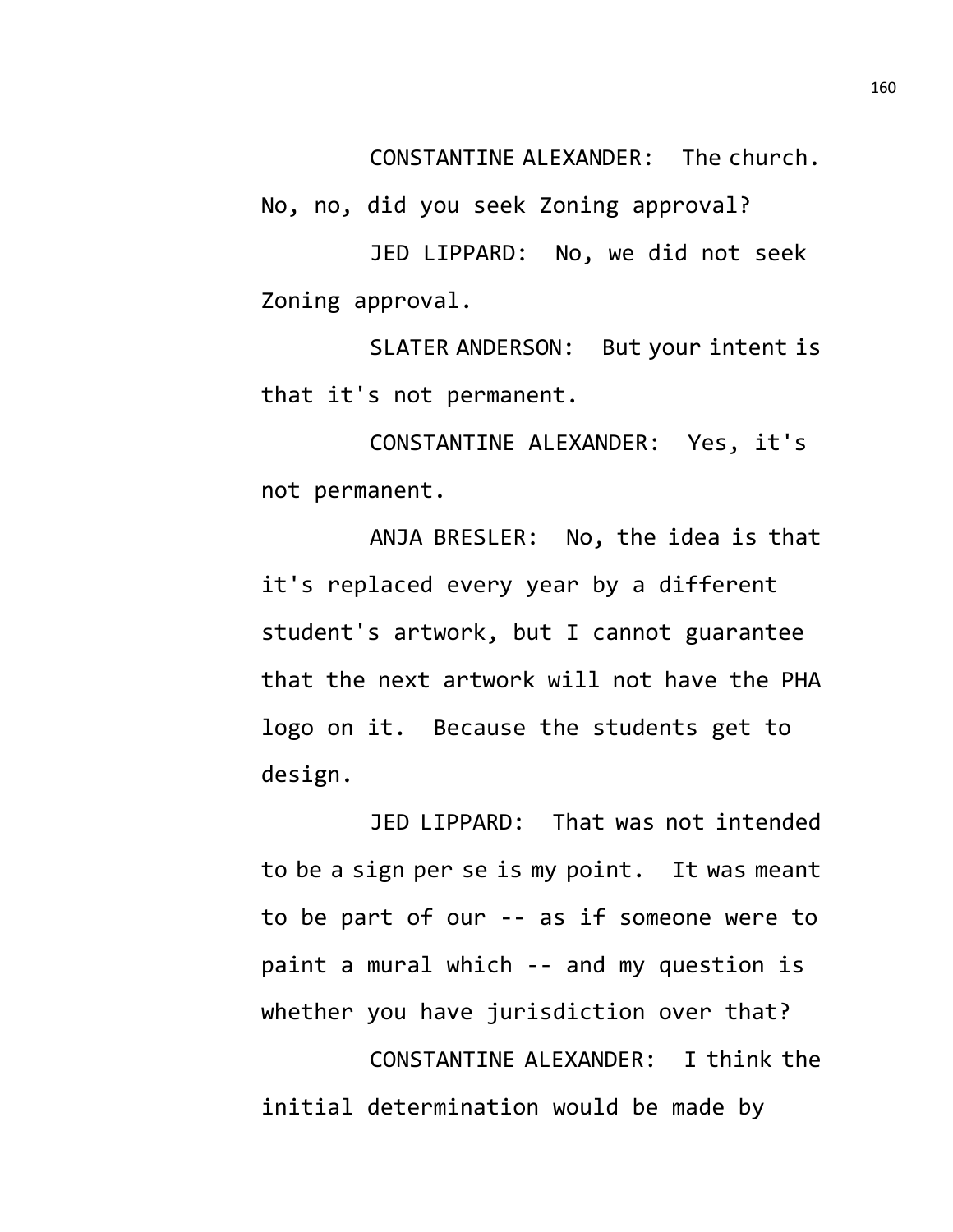Inspectional Services Department as to whether this installation is a sign. And whenever that decision is made, say, if it is a sign, you can take an appeal from that.

JED LIPPARD: Okay.

CONSTANTINE ALEXANDER: Or you can seek a Variance to have the sign. And if you said it's not a sign, interested parties in the neighborhood can take an appeal from that and say, yes, it is a sign. It's not something we can give you a definitive answer on tonight.

SLATER ANDERSON: My suggestion is that I think that it seems like an die that you do with the students and it's well intentioned, that you discuss that with the neighbors as something you would like to intend to do as an annual basis and it be part of your proposal at our next hearing I guess. Unless they say it's not, it doesn't fall under the Sign Ordinance, but as a neighbor,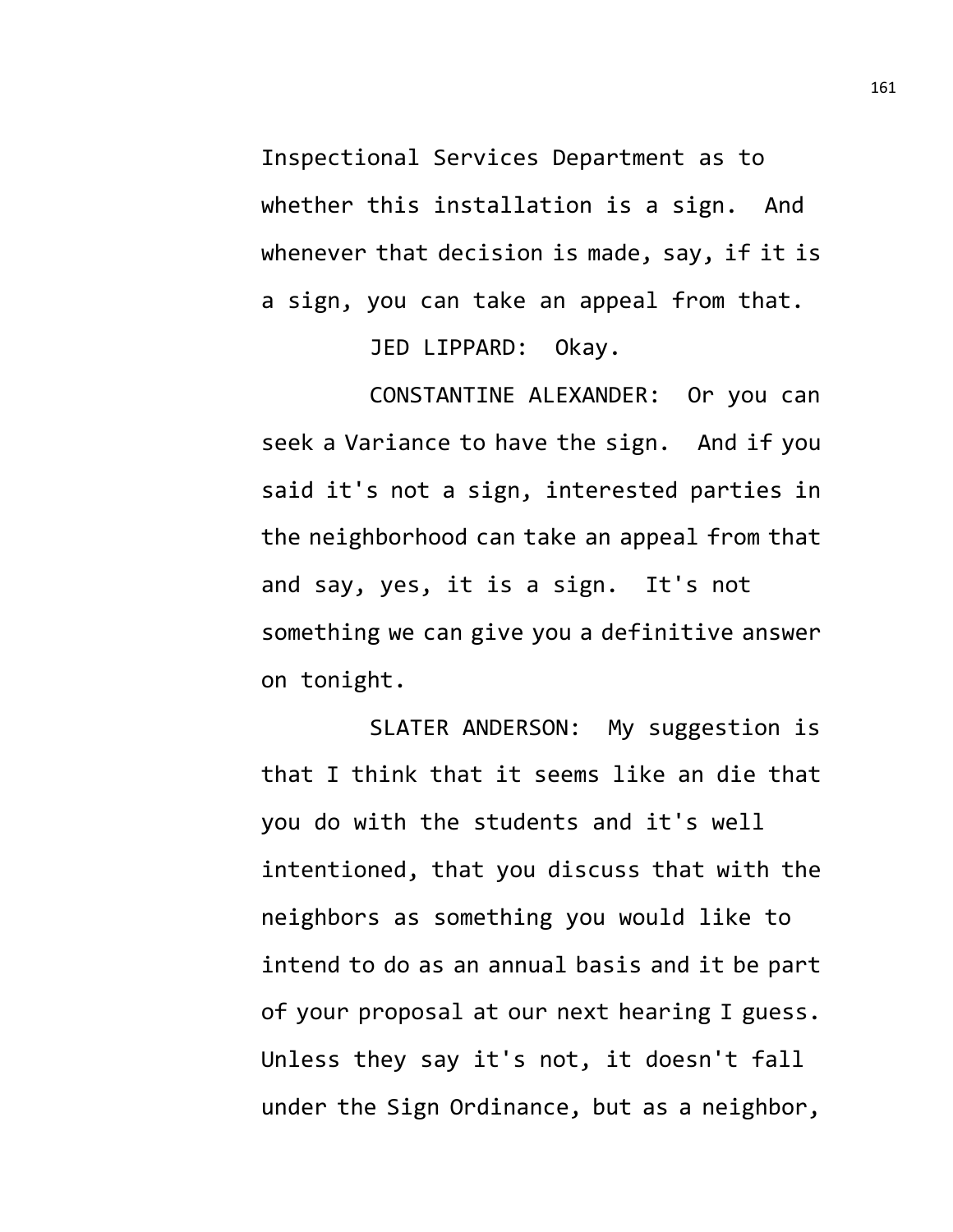I would suggest you do that.

CONSTANTINE ALEXANDER: I think you're absolutely right. There needs to be dialogue with your neighbors. You're in a tight residential area and obviously there hasn't been dialogue up until tonight with the neighbors in regards to the sign and I think it's time to change that.

TIMOTHY HUGHES: And I do want to clarify, Jed, that the reason we don't want to amend this at the table tonight is because the dialogue didn't seem to take place and that's important to us as a Board to see that it does take place.

JED LIPPARD: Okay.

TIMOTHY HUGHES: And I'll just go on record as to everyone -- Tom's plan, I think the three signs seem obvious to me. And the only reason I don't necessarily go along with Slater is I don't think you necessarily want to incur the cost of pairing up different size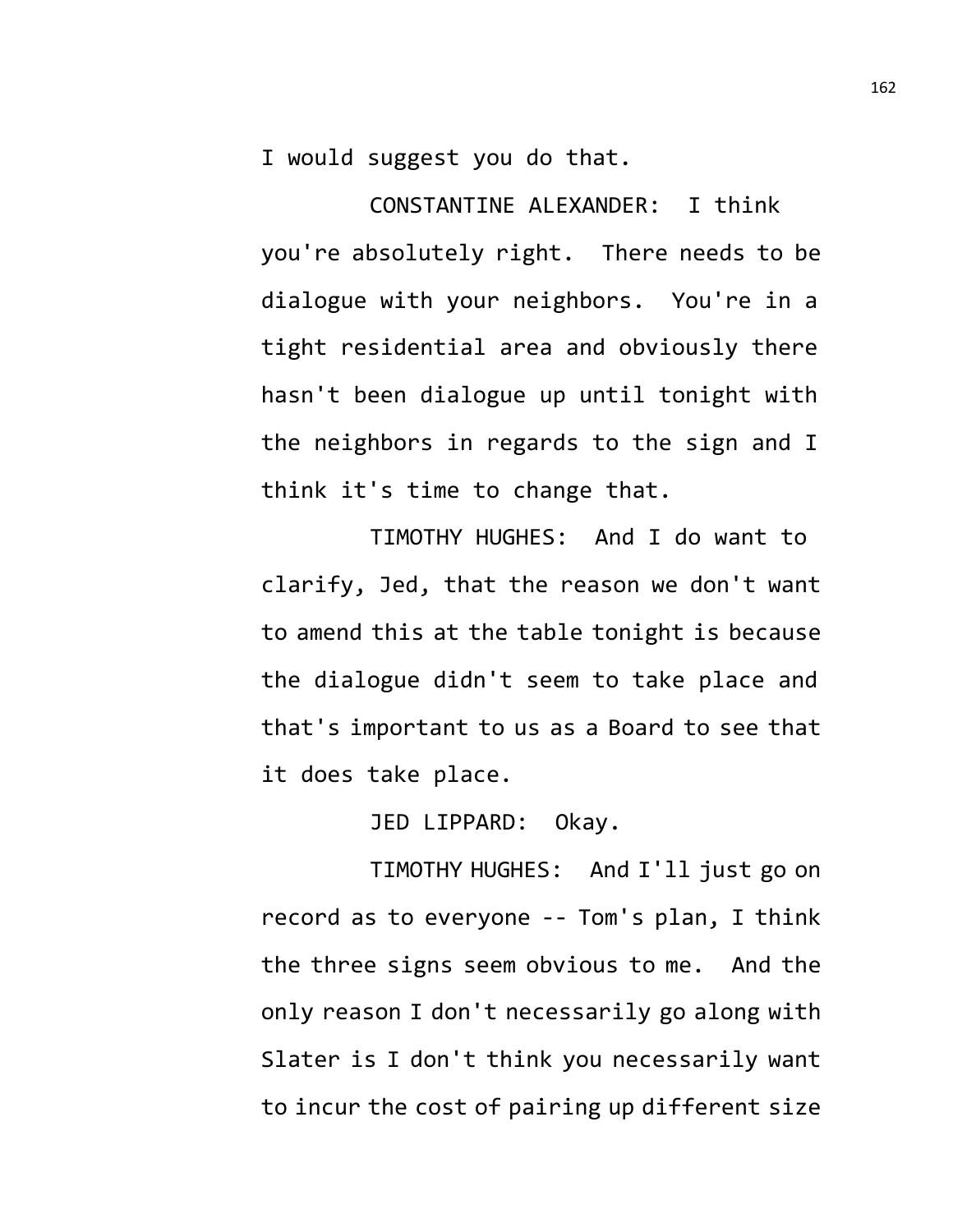signs, and if you can get by with three of the same size, I could be amenable to that.

JAMES KOLOSKI: That was the process in the way we came down with it, too. The signs with did in Somerville and the signs here, they're all consistent in size so it made the cost impact a little less.

CONSTANTINE ALEXANDER: Clearly the neighborhood wants less signage than what you proposed. I would suggest you try to come back with something that meets your needs but little signage as possible. That will increase your chances of getting some neighborhood support. I think it's up to you to figure whether you need three, four signs, how big. I don't want to deal with that tonight.

JAMES KOLOSKI: Right. No, and we're not looking for you guys to do that.

JED LIPPARD: Do you have a different opinion that you want to share?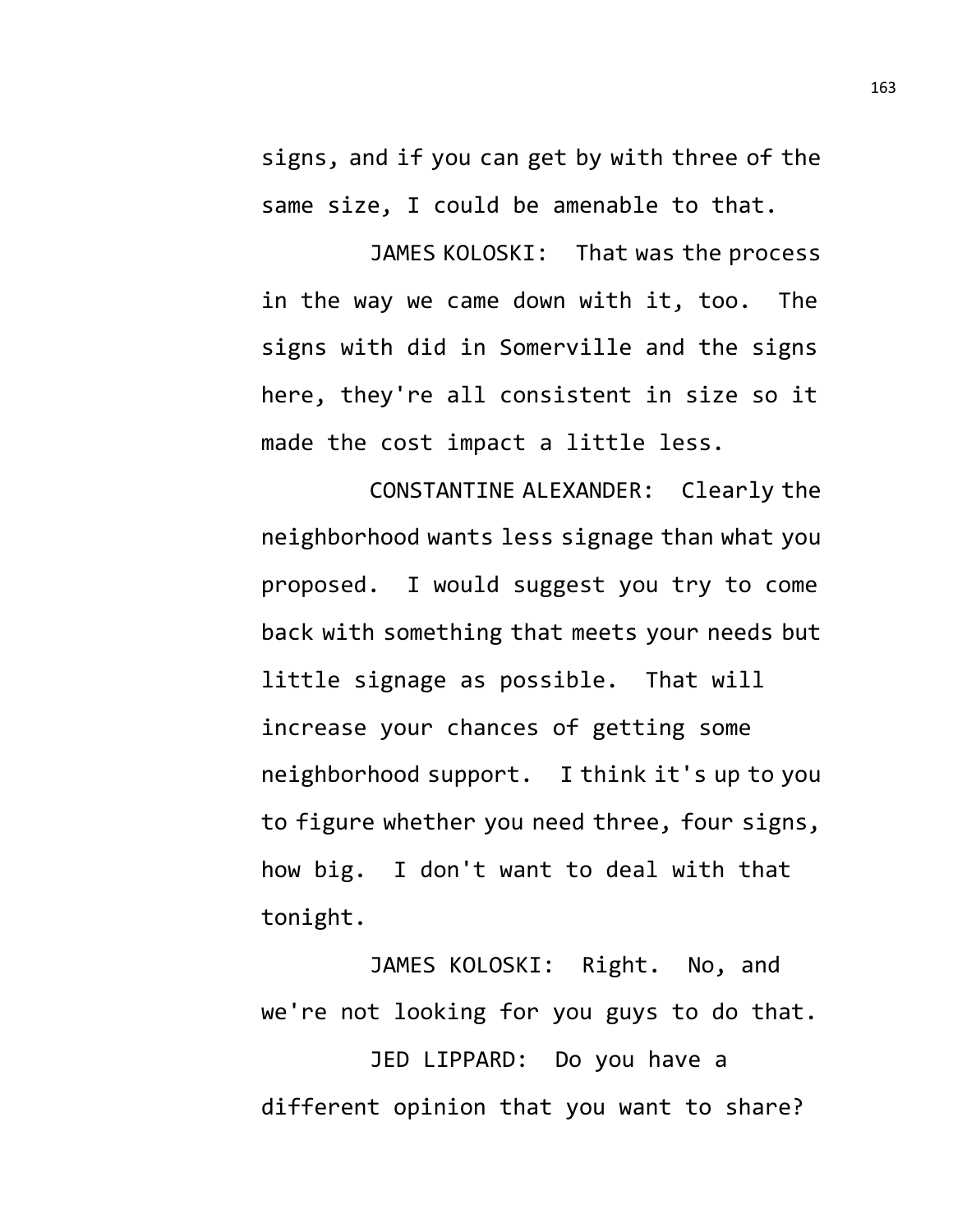TIMOTHY HUGHES: But it could change.

JED LIPPARD: It's been very inferential.

TAD HEUER: I think I agree with Tom's. I think, you know, looking at a main sign on each of your main faces where you're going to have directional approaches. So that's something on Essex, something in the parking lot for those approaching and something Harvard and for people who are just plain lost.

JAMES KOLOSKI: But not actually physically mounted on Harvard.

TAD HEUER: Correct. Yes, just the approach.

TIMOTHY HUGHES: The approach on Harvard, yes.

CONSTANTINE ALEXANDER: I take it you want to continue this case?

JAMES KOLOSKI: We do.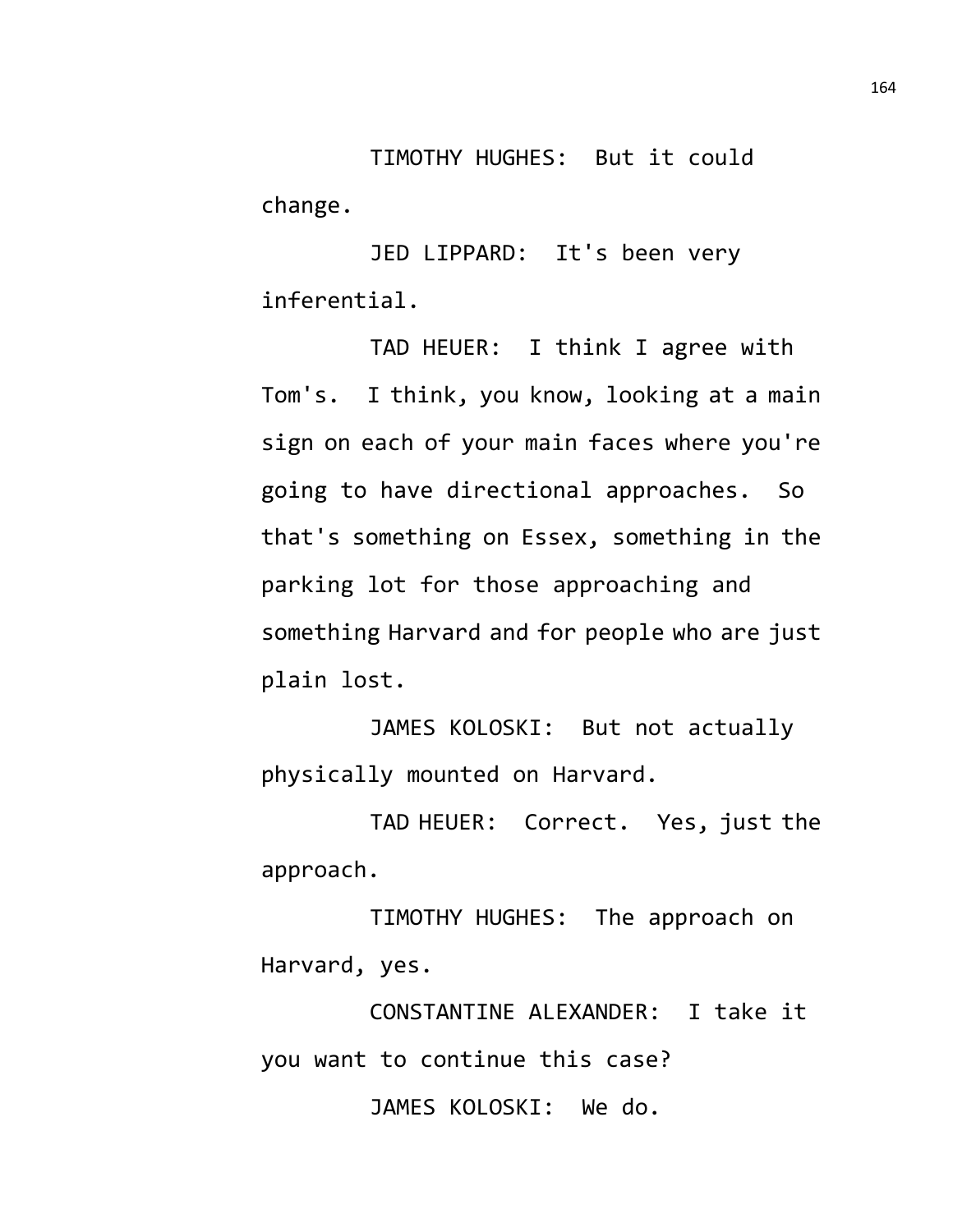## JED LIPPARD: We do.

CONSTANTINE ALEXANDER: This is what we call a case heard so we have to pick a date that all five of us can sit again, and I want to make sure that the neighborhood understands.

Sean, what is the earliest?

SEAN O'GRADY: February 16th.

CONSTANTINE ALEXANDER: Would that give you enough time to redesign and meet with the neighbors? I suspect not.

JAMES KOLOSKI: I don't think so. Comfortably. I don't think that --

CONSTANTINE ALEXANDER: Give us an idea of when you would be ready to come back to us after --

JAMES KOLOSKI: Well, is it -- how do you guys -- is it every other week?

SEAN O'GRADY: It's every two weeks. It's just that the next one is --

TAD HEUER: February is unusual.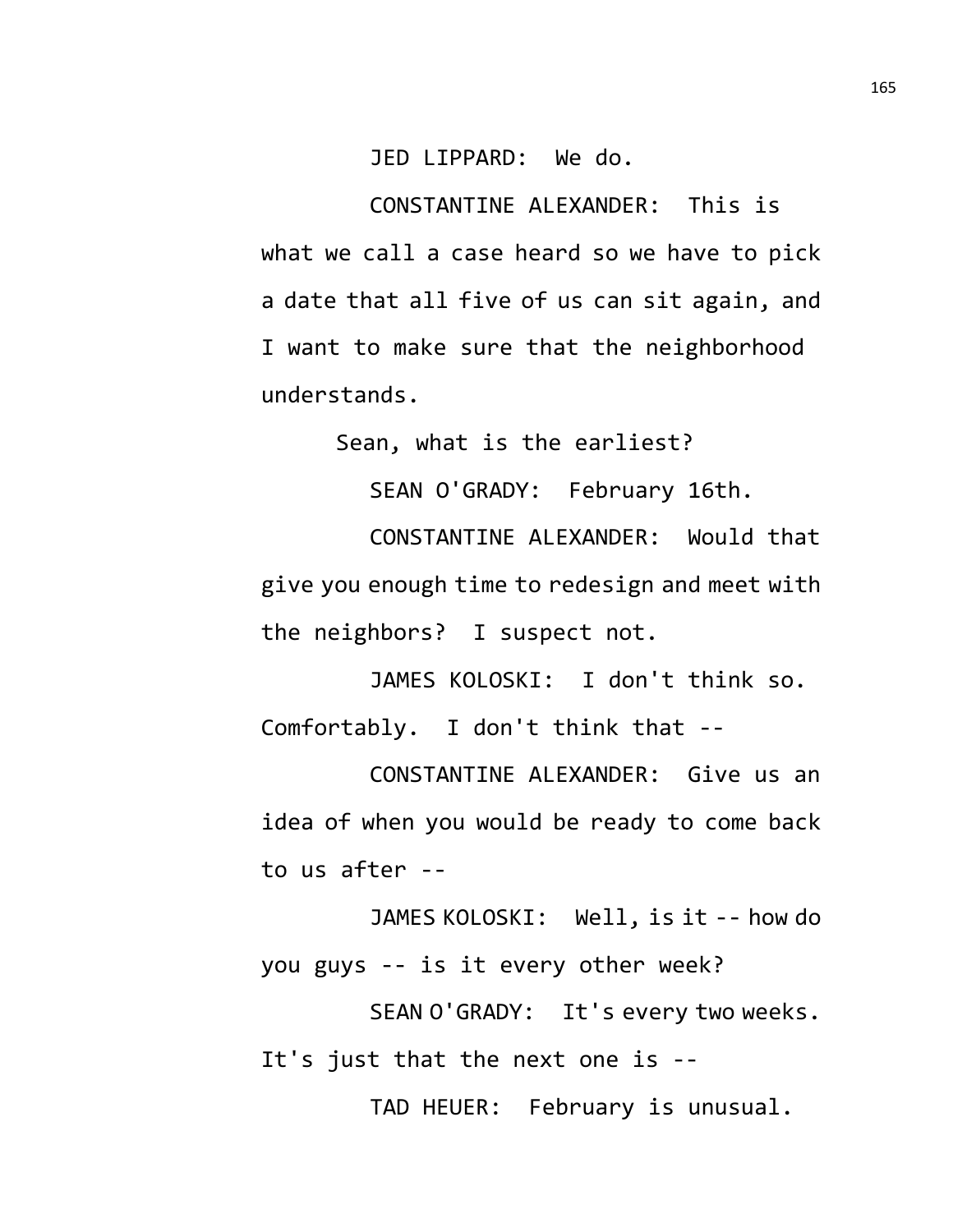JAMES KOLOSKI: Oh, February's a funny month, yeah.

SEAN O'GRADY: Yes. I mean, we're out into probably the first prudent slot would be March 22nd.

JAMES KOLOSKI: Okay.

CONSTANTINE ALEXANDER: Our schedule is full.

JAMES KOLOSKI: Between then? Yeah.

JED LIPPARD: We could do --

TIMOTHY HUGHES: You're talking about three weeks to the 16th; right?

SLATER ANDERSON: You want to make sure --

JAMES KOLOSKI: My concern is having --

SLATER ANDERSON: He has something to present that's clear to the neighbors.

ANJA BRESLER: The architects need to look at --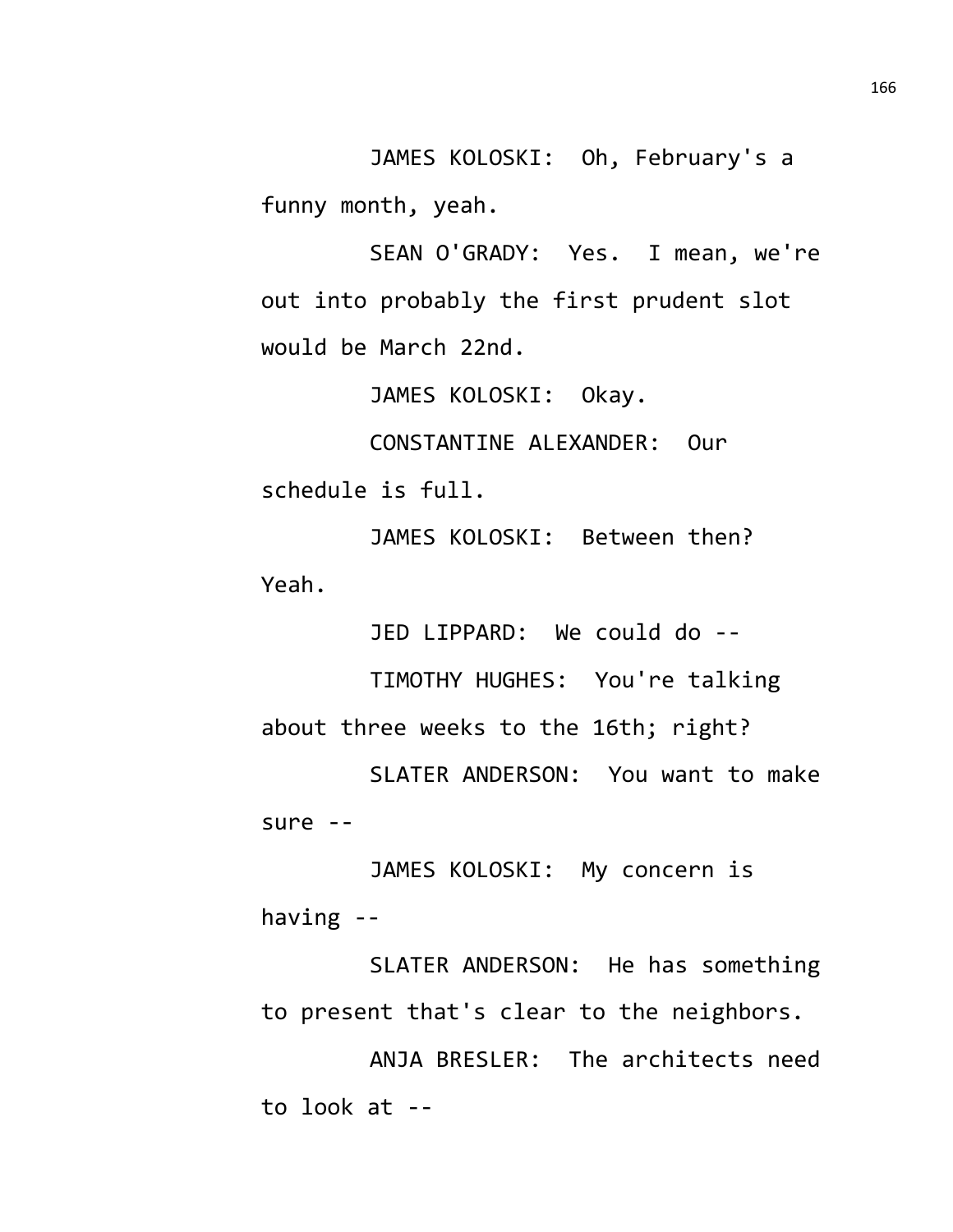JAMES KOLOSKI: Yeah. I just think the parties that need to be involved and engaged on this, I would feel more comfortable in March.

> CONSTANTINE ALEXANDER: March 22nd. SEAN O'GRADY: March 22nd it is.

CONSTANTINE ALEXANDER: March 22nd we're going to meet again at seven o'clock or thereabouts, and hopefully between now and then you'll have a meeting with these folks about what they're now going to propose.

The Chair moves that this case be continued until seven p.m. on March 22nd. This being a case heard, therefore, on the condition that the petitioner sign a waiver of the time for us to reach our decision. It's a standard requirement otherwise by law we will be forced to reach a decision for relief to be granted. So if you give us an extension for us to reach a decision.

That the signs on the property now, the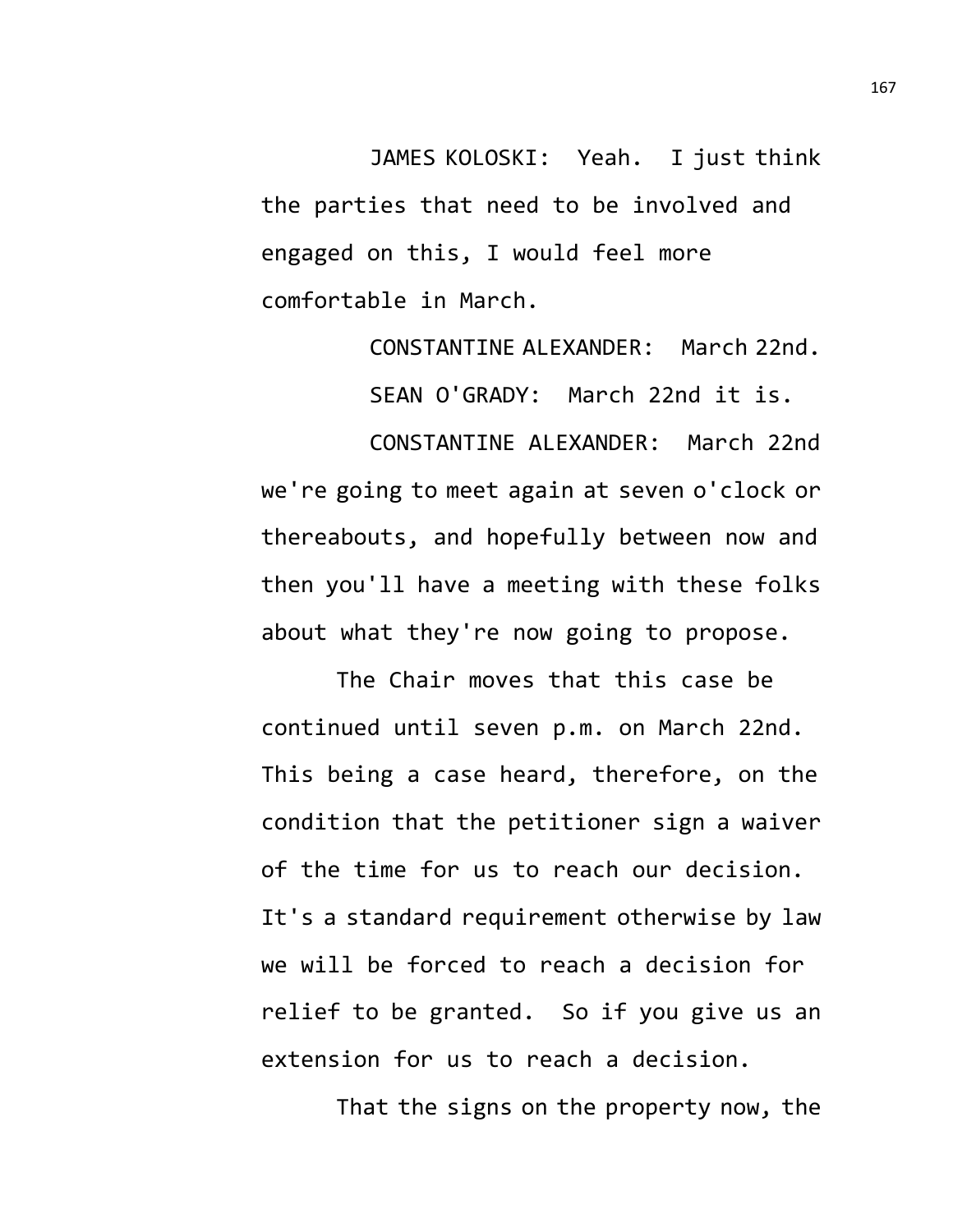advertising sign be changed to reflect the new date, mark it by pencil, mark it out, to March 22nd. The time seven p.m. And on the further condition, the final condition, that whatever your revised plans are with regard to the signage, and including the photo simulations, that they must be in our files at the Inspectional Services Department files, no later than five p.m. on the Monday before March 22nd. That's for the purpose of allowing you or any interested citizens of the city to go down to the Inspectional Services Department and see what's being proposed and not have to find out the night of the meeting. So if you don't get it in by five p.m. the Monday before, we're not going to hear the case on March 22nd.

SLATER ANDERSON: Can I just point something out since we're talking about school. I believe that is school vacation week. I don't know if that has any affect on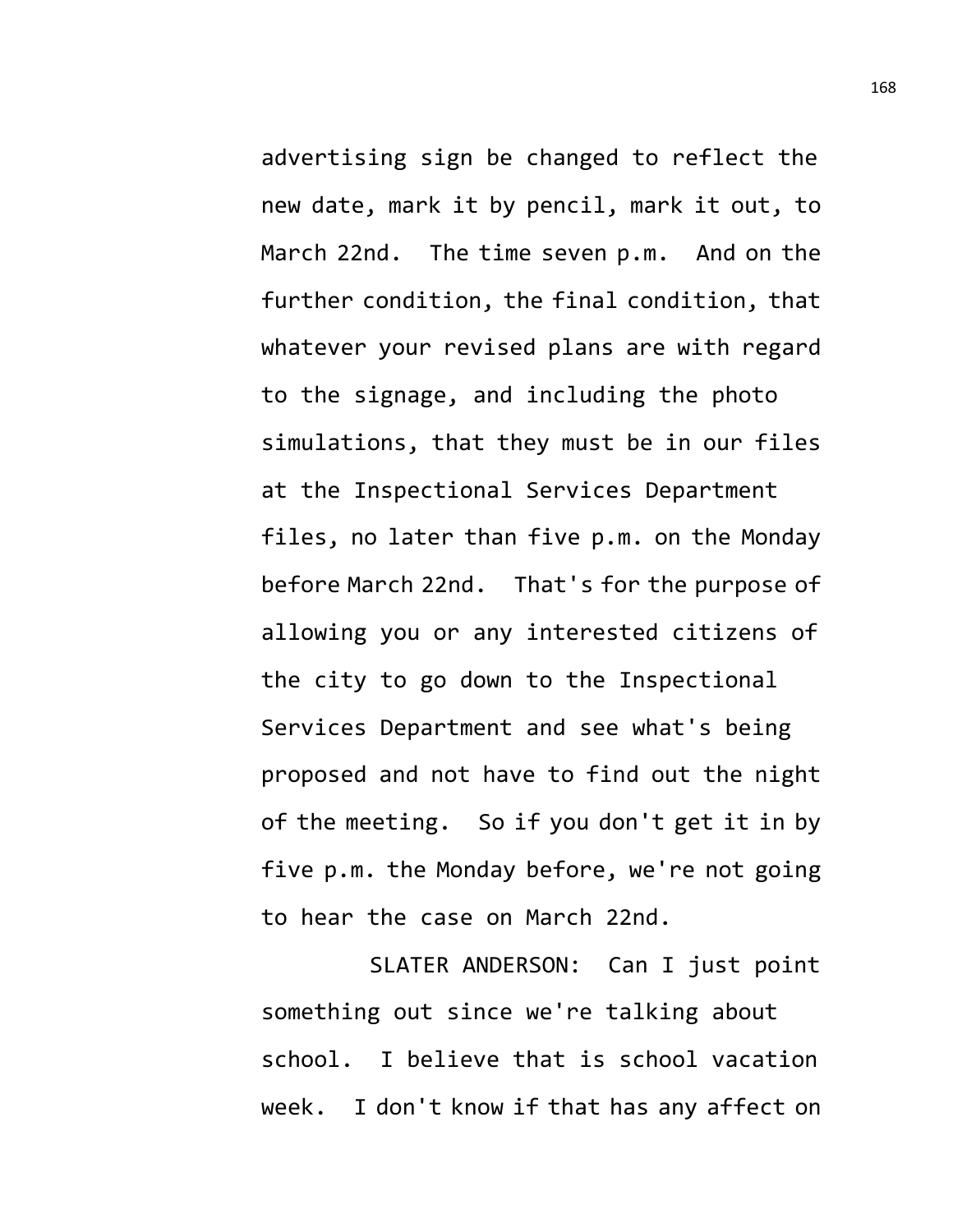anybody.

JED LIPPARD: No for public school.

SLATER ANDERSON: I won't be going anywhere.

CONSTANTINE ALEXANDER: Can all five of us be here on March 22nd?

TIMOTHY HUGHES: I can.

CONSTANTINE ALEXANDER: I made the motion. All those in favor of continuing the case on this basis say "Aye."

(Aye.)

CONSTANTINE ALEXANDER: Five in favor.

(Alexander, Hughes, Heuer, Scott, Anderson.)

CONSTANTINE ALEXANDER: Case is continued until March 22nd. Sign the waiver.

\* \* \* \* \*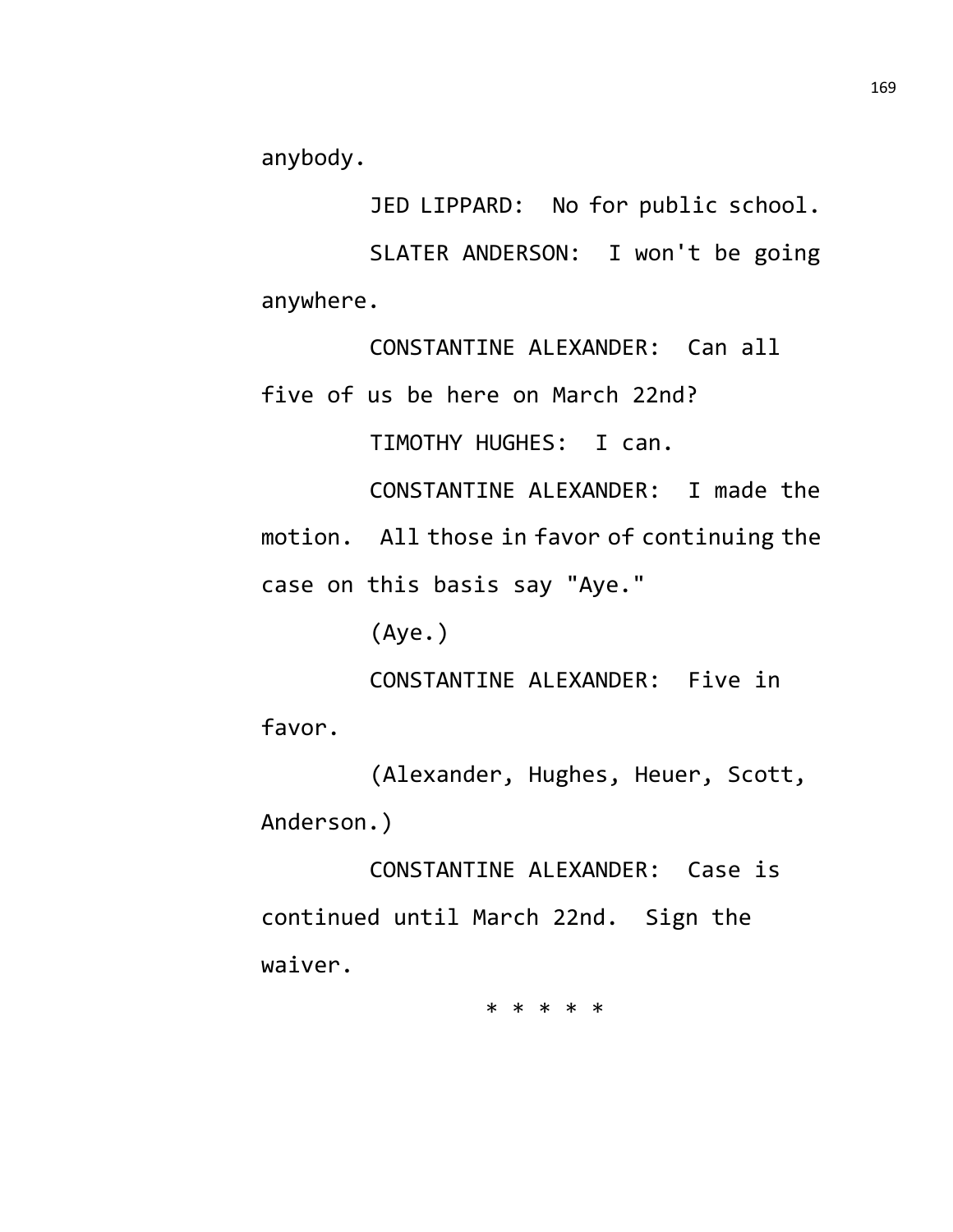(9:30 p.m.)

(Sitting Members: Constantine Alexander, Timothy Hughes, Tad Heuer, Thomas Scott, Slater W. Anderson.)

CONSTANTINE ALEXANDER: The Chair will call case No. 10207, 140 Columbia Street.

Is there anyone here wishing to be heard on this matter?

Okay, I think we're ready to go.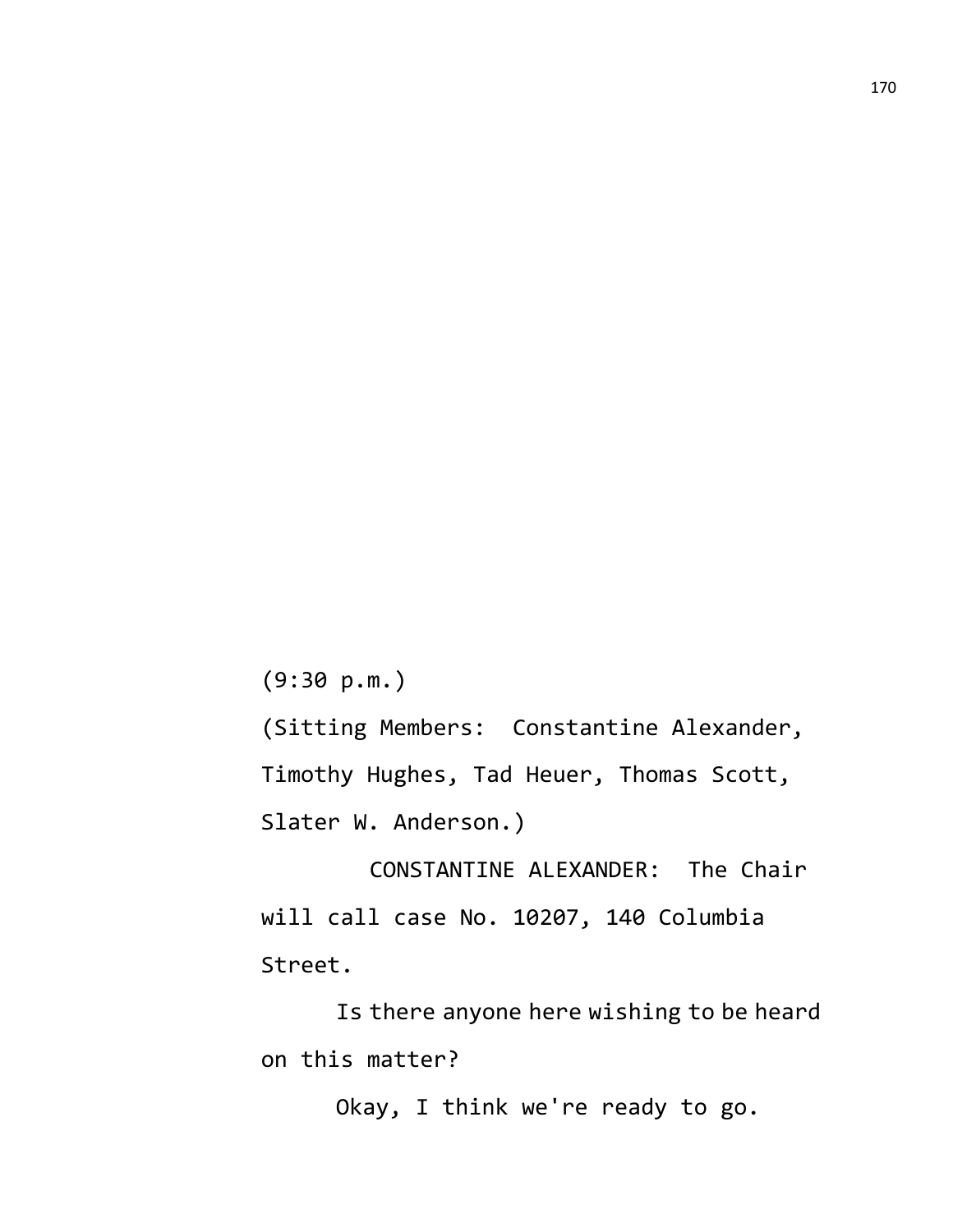Mr. Rafferty.

ATTORNEY JAMES RAFFERTY: Thank you, Mr. Chairman. James Rafferty on behalf of the applicant. The case is filed and the project description did not make reference to the change in the roof height. And I could spend sometime trying to convince you that since that feels like an as-of-right move and it does involve another part of the Ordinance that hasn't been advertised for, but I understand the sentiment and the practice behind it. So we've submitted a request and actually provided a new advertisement in case.

CONSTANTINE ALEXANDER: Just for the -- I guess there's a neighbor here, I'm not sure.

ATTORNEY JAMES RAFFERTY: Yes. CONSTANTINE ALEXANDER: You're going to advertise the case to be heard, better advertised. Was it January 26th was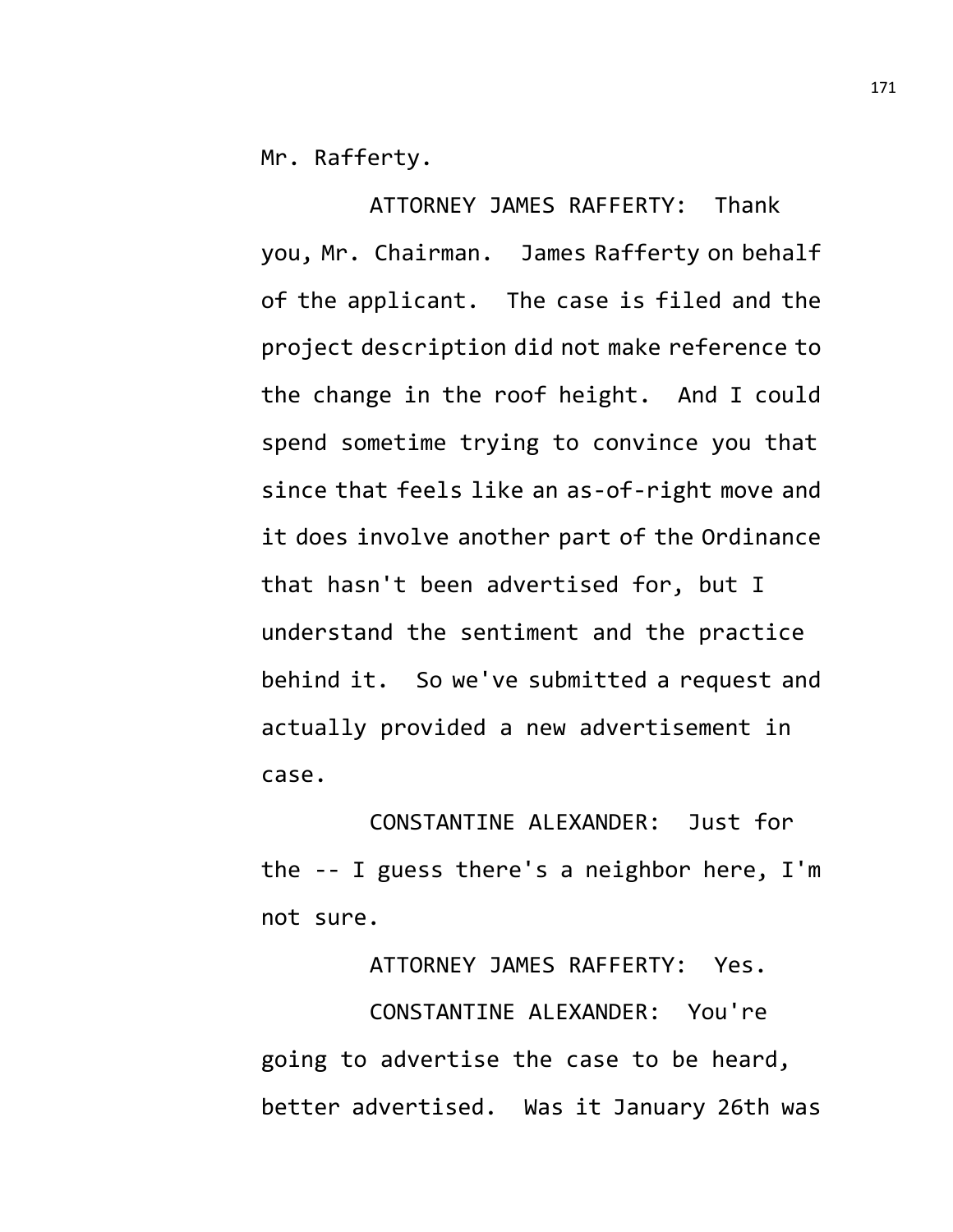the date?

ATTORNEY JAMES RAFFERTY: February 16th.

CONSTANTINE ALEXANDER: February. February 16th.

ATTORNEY JAMES RAFFERTY: Right. It's already been accepted.

CONSTANTINE ALEXANDER: I know. So do you want to continue this case?

ATTORNEY JAMES RAFFERTY: We'd like to continue this case with the expectation that -- to a date well beyond February 16th so that we can actually have the Board act upon -- it will be -- it has a different case number because of the advertisement.

CONSTANTINE ALEXANDER: Right.

ATTORNEY JAMES RAFFERTY: So we filed the very same case, same plan, same everything, but with an added phrase in the description that has a different case number. So we'd like to continue this case to a point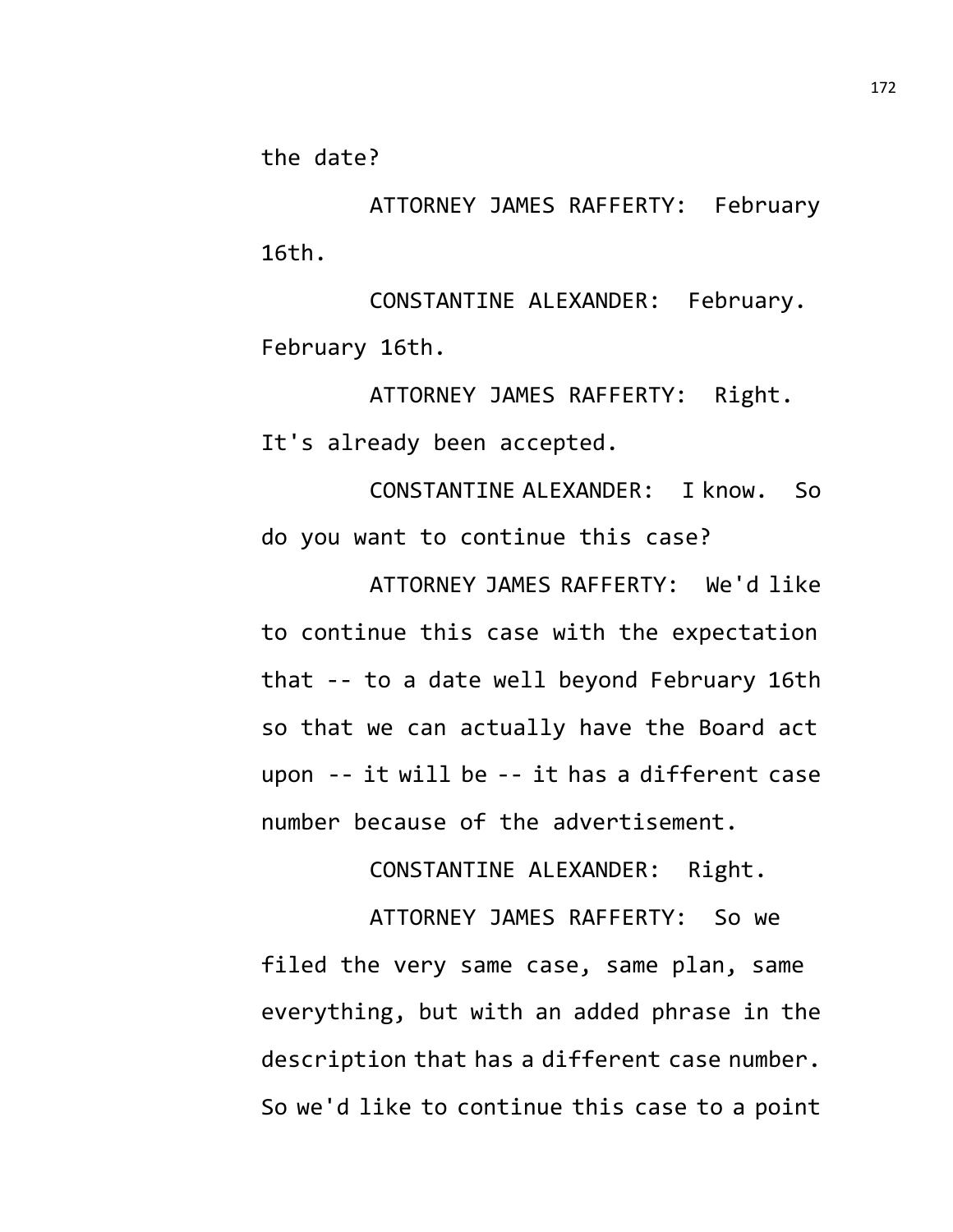in April perhaps so that we can have the February case acted upon and then withdraw this case.

TAD HEUER: Is there a reason not to administratively put this one to the 16th and if that one goes then we do them both? Is there a reason not --

ATTORNEY JAMES RAFFERTY: No.

CONSTANTINE ALEXANDER: That's what I thought you were going to request.

TAD HEUER: I'm happy to get rid of them both at the same time. If this one goes and this one is going to be redundant, you know, there's no point in holding this over for two months.

ATTORNEY JAMES RAFFERTY: Thinking of the citizens of Cambridge. That is a great idea. I only wish I had thought about it.

TAD HEUER: And given that we have a transcriber, you know, who will do everything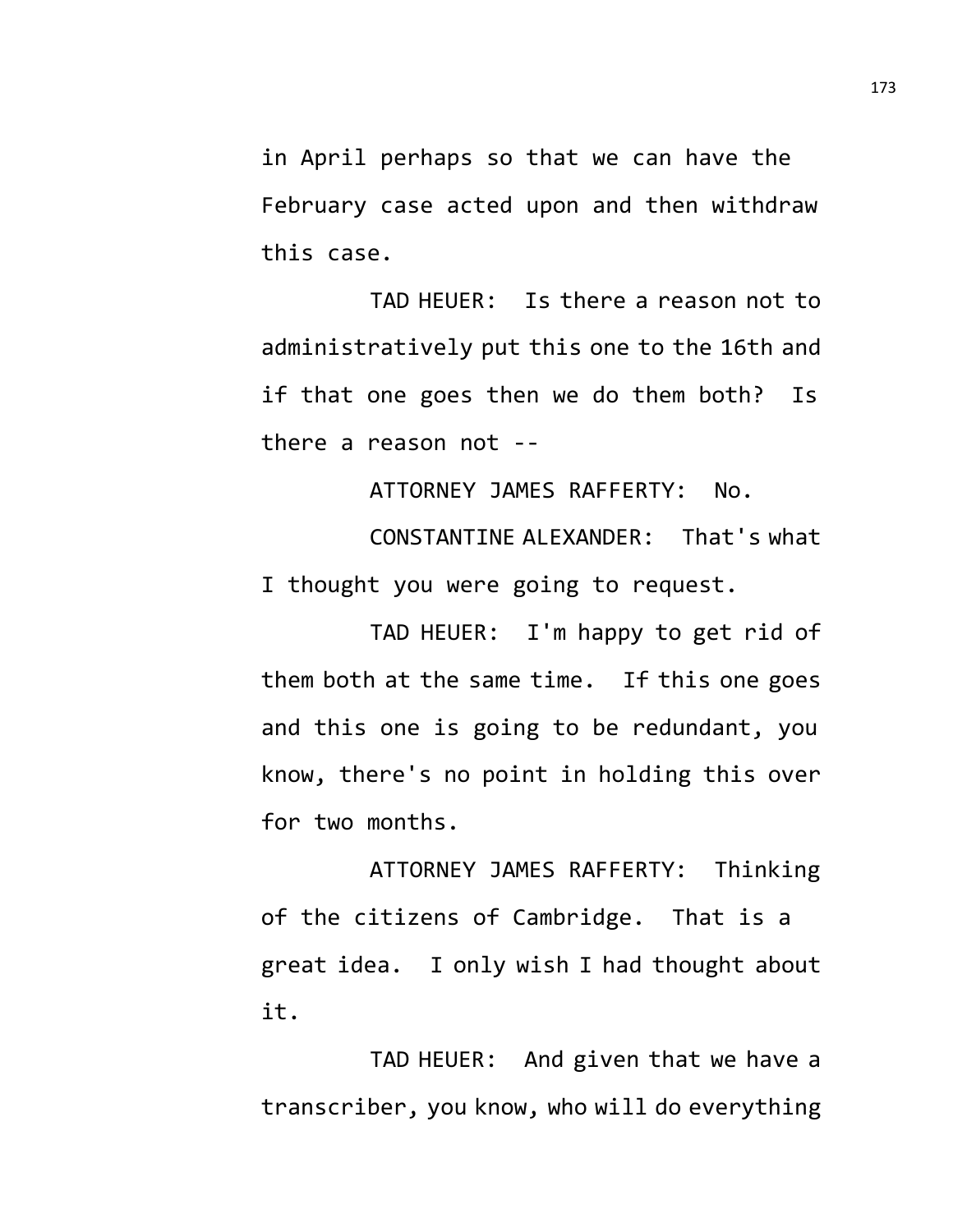for the record, you too can have retroactive.

CONSTANTINE ALEXANDER: Make sure the record reflects that was Mr. Rafferty's idea.

Sir, you're here.

UNIDENTIFIED MALE: I am not the neighbor. The neighbor left.

CONSTANTINE ALEXANDER: I heard there was a neighbor here.

ATTORNEY JAMES RAFFERTY: The neighbor is here, but we told him what was happening. So he just left two minutes ago.

CONSTANTINE ALEXANDER: He or she understands what's happening?

ATTORNEY JAMES RAFFERTY: He loves what happening with the project. He wished you could vote it tonight, he told us, be he'll be back on February 16th to express his strong support.

CONSTANTINE ALEXANDER: The Chair moves that this case be continued until seven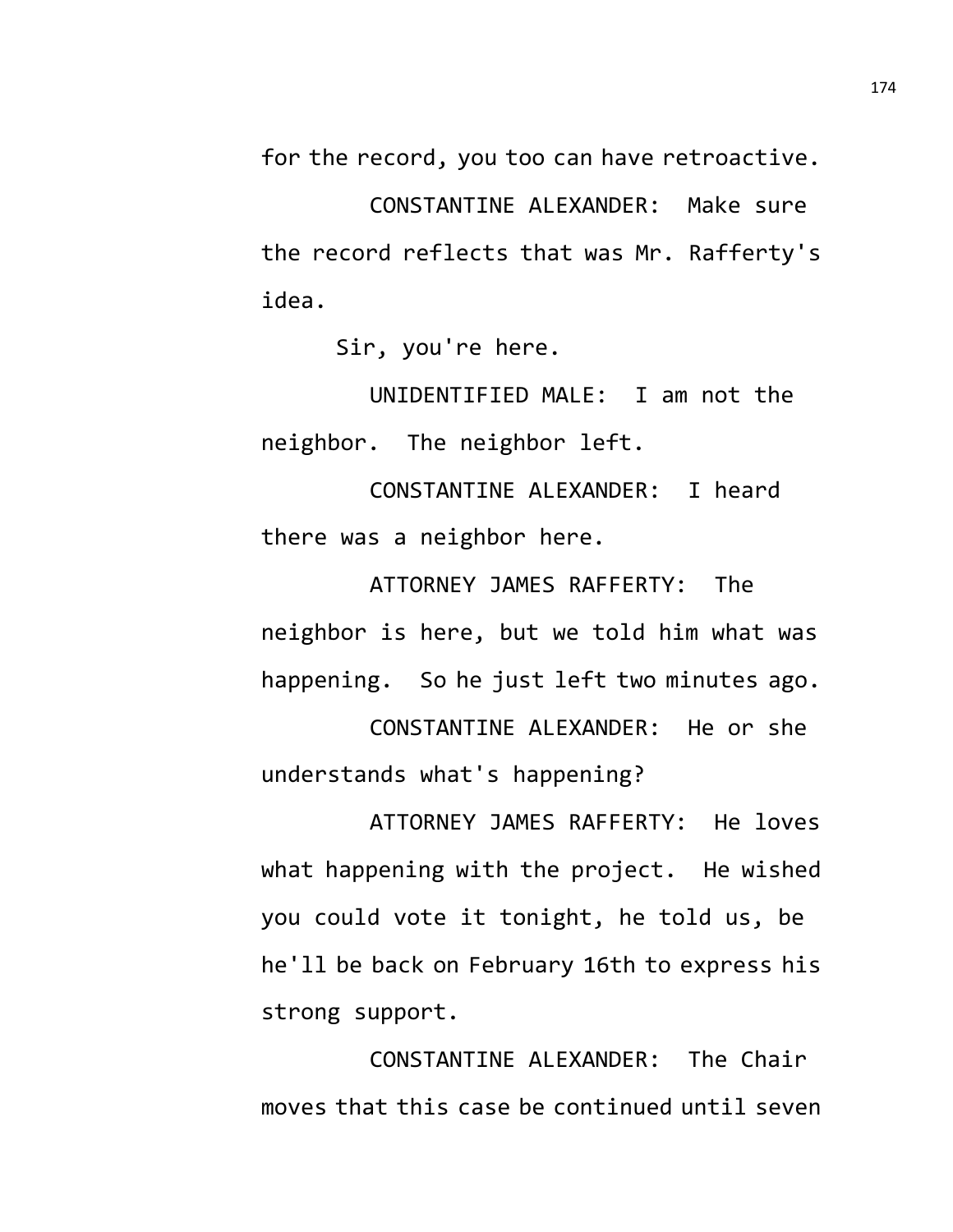p.m. on February 16th on the condition that the petitioner sign a waiver of time for a decision.

On the further condition that the sign on the property be modified manually to reflect the new date. The new date February 16th and a new time of seven p.m. Make sure you change the time as well. And well, just for the record, to the extent you want to change your plans that are a part of this petition, you have to have them in the office, ISD office by five p.m. on the Monday before.

All those in favor of continuing the case on this basis, say "Aye."

(Aye.)

CONSTANTINE ALEXANDER: Five in favor. Case continued.

(Alexander, Hughes, Heuer, Scott, Anderson.)

CONSTANTINE ALEXANDER: Not heard.

\* \* \* \* \*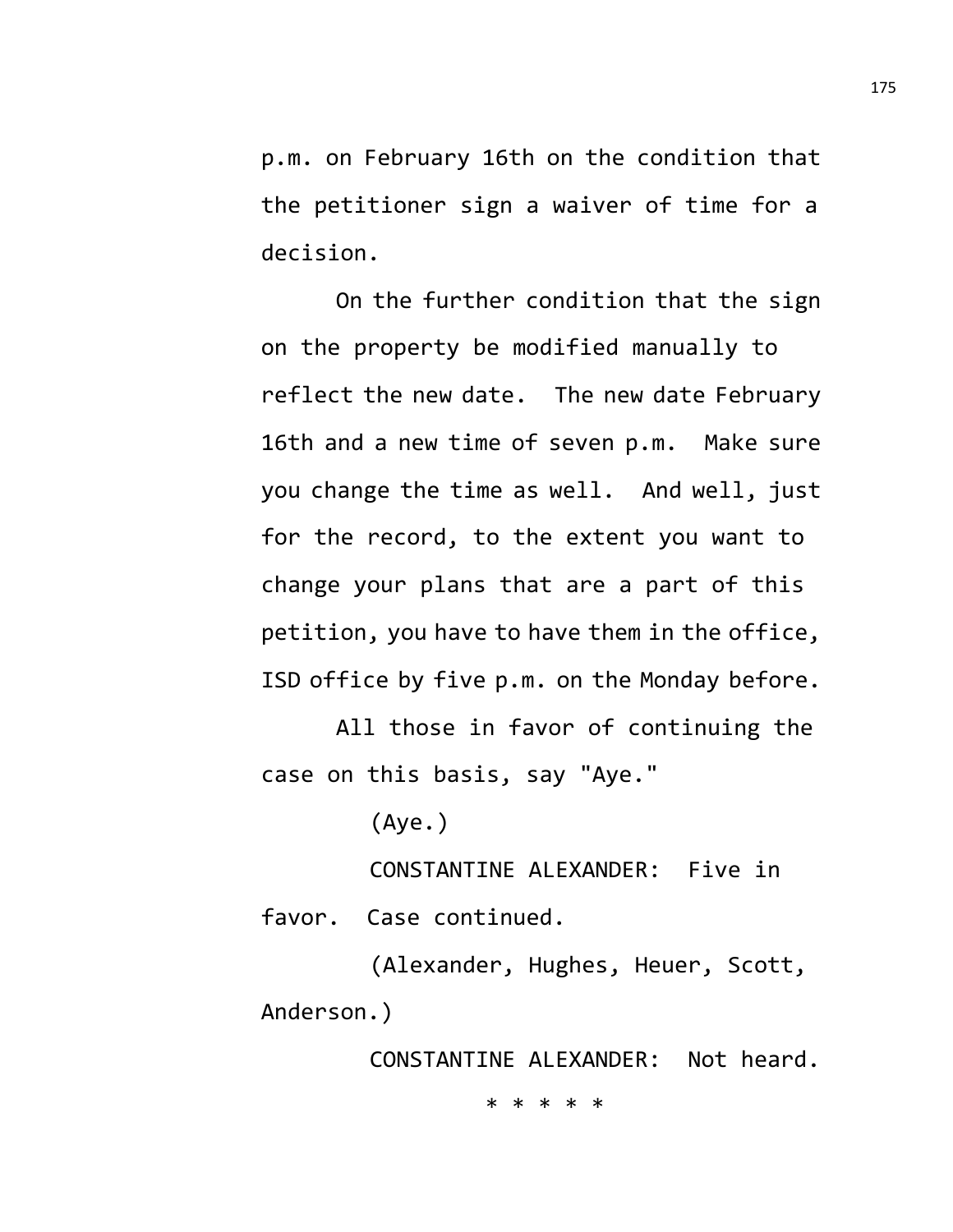(9:35 p.m.)

(Sitting Members: Constantine Alexander, Timothy Hughes, Tad Heuer, Thomas Scott, Slater W. Anderson.)

CONSTANTINE ALEXANDER: Last but not least, the Acting Chair will call case No. 10205, 67 Smith Place.

Is there anyone here wishing to be heard on this matter?

For the record, you have to give the stenographer your name and address.

TIMOTHY SHANNON: My name is Tim Shannon and I'm the owner of unit 16 located at 67 Smith Place in Cambridge. And I'm here to request a Special Permit to construct a storage building to supplement the existing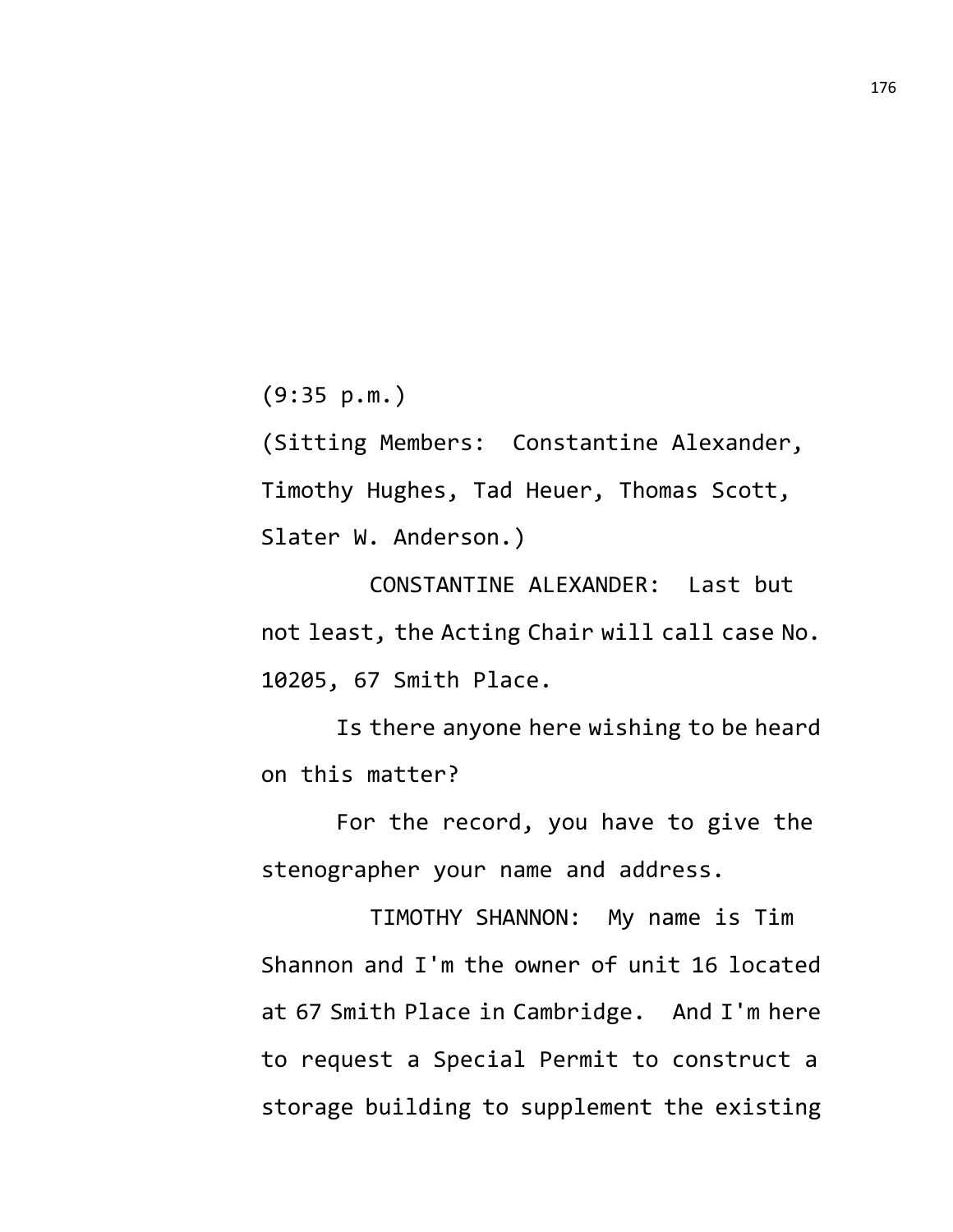use which I had approved back by this Board back in 2008. And I'm located in an IB-2 Business Zone. And I'm requesting this permit to supplement the use with the change in the economy and, you know, I have the lot rented to store cars. They'd like to put maybe some inside just because of the dust and the dirt. And that's why I'm here.

CONSTANTINE ALEXANDER: Now the relief you're seeking, the Special Permit is to have a warehouse use?

TIMOTHY SHANNON: Yes.

CONSTANTINE ALEXANDER: The structure that you're going to build must comply -- I assume you believe it complies in all respects with our dimensional requirements?

TIMOTHY SHANNON: Oh, yes.

CONSTANTINE ALEXANDER: Because if you don't, you have to come back.

TIMOTHY SHANNON: Yeah. Oh, no. I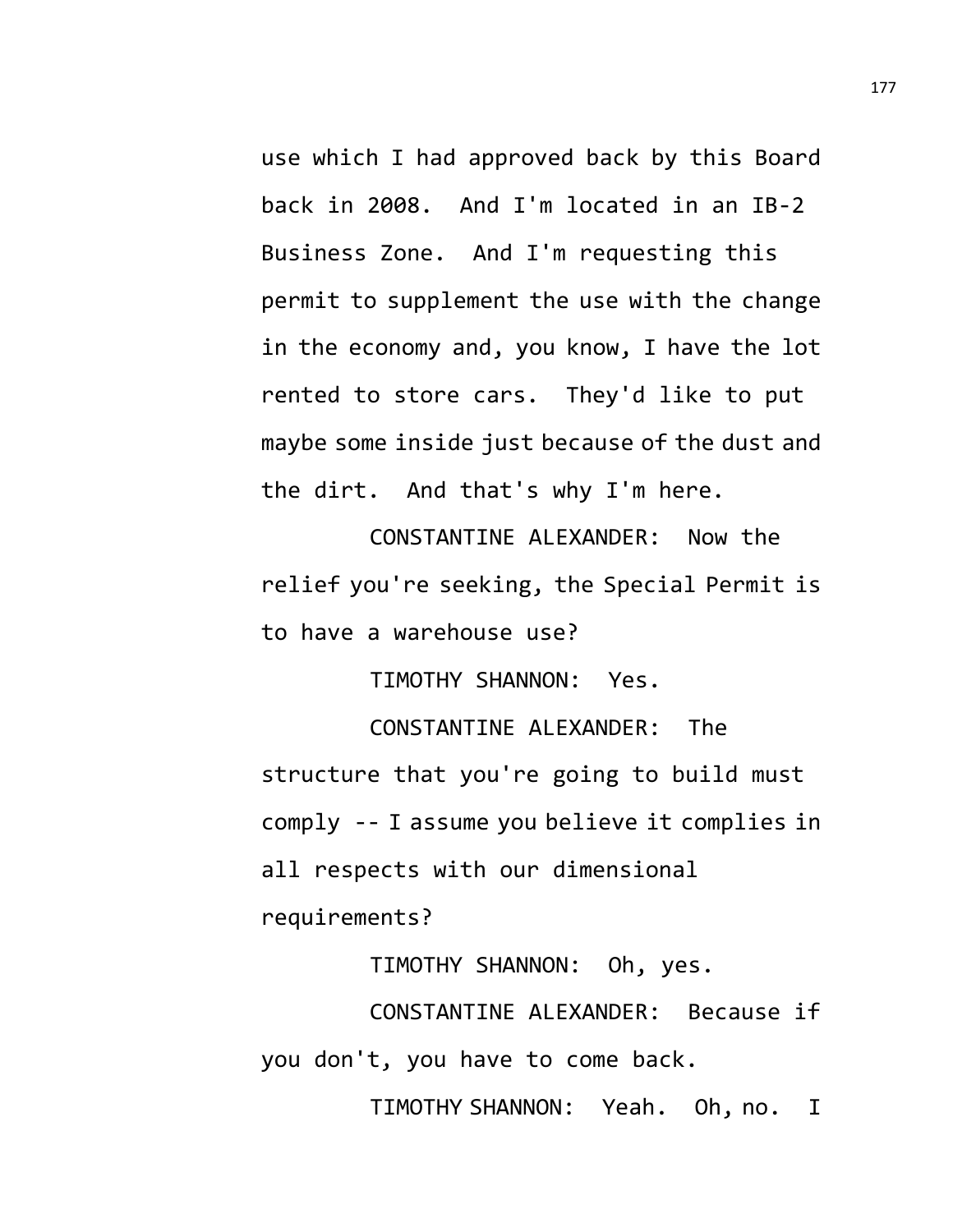met with the Building Commissioner, and, you know, I'm sure Sean can --

CONSTANTINE ALEXANDER: Are you going to park cars in the building now?

TIMOTHY SHANNON: Yes.

CONSTANTINE ALEXANDER: How many floors of parking will there be?

TIMOTHY SHANNON: Just one. It's just one. You can see right here. It's going to be located here. If you go into the pamphlet, you can see there's an outline of the building towards the end. It's -- the dimensions are 75-by-60. The height is 20 feet high. It's basically one of those steel butler buildings, which is --

CONSTANTINE ALEXANDER: I'm sorry, right now the space that the building is going to occupy is used for parking cars?

TIMOTHY SHANNON: Yes.

CONSTANTINE ALEXANDER: So the number of cars on the lot is not going to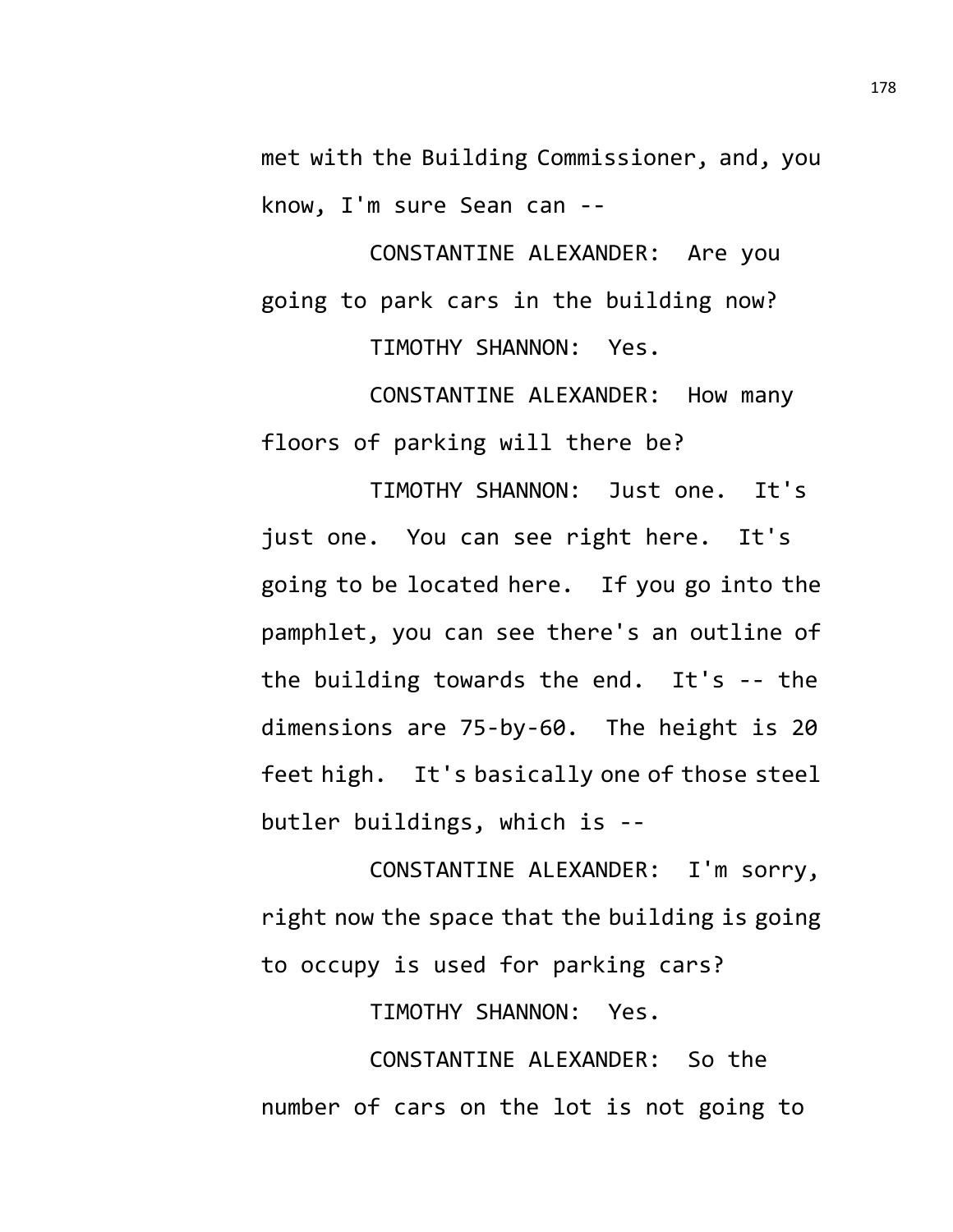change by virtue of the building, you're just going to shelter --

TIMOTHY SHANNON: Yes, yes.

CONSTANTINE ALEXANDER: -- now?

Getting there in terms of traffic, are you going to triple the amount of cars?

TIMOTHY SHANNON: No. There isn't any loading and unloading of vehicles on the site which didn't happen before. You know, it's the cars will be driven to and from the site.

CONSTANTINE ALEXANDER: Have there been any complaints so far with regard to the use of the site without a building for the number of cars?

TIMOTHY SHANNON: No.

CONSTANTINE ALEXANDER: Traffic complaints from neighbors?

TIMOTHY SHANNON: No, no. I haven't had any complaints as far as traffic, noise. The site, when I first received the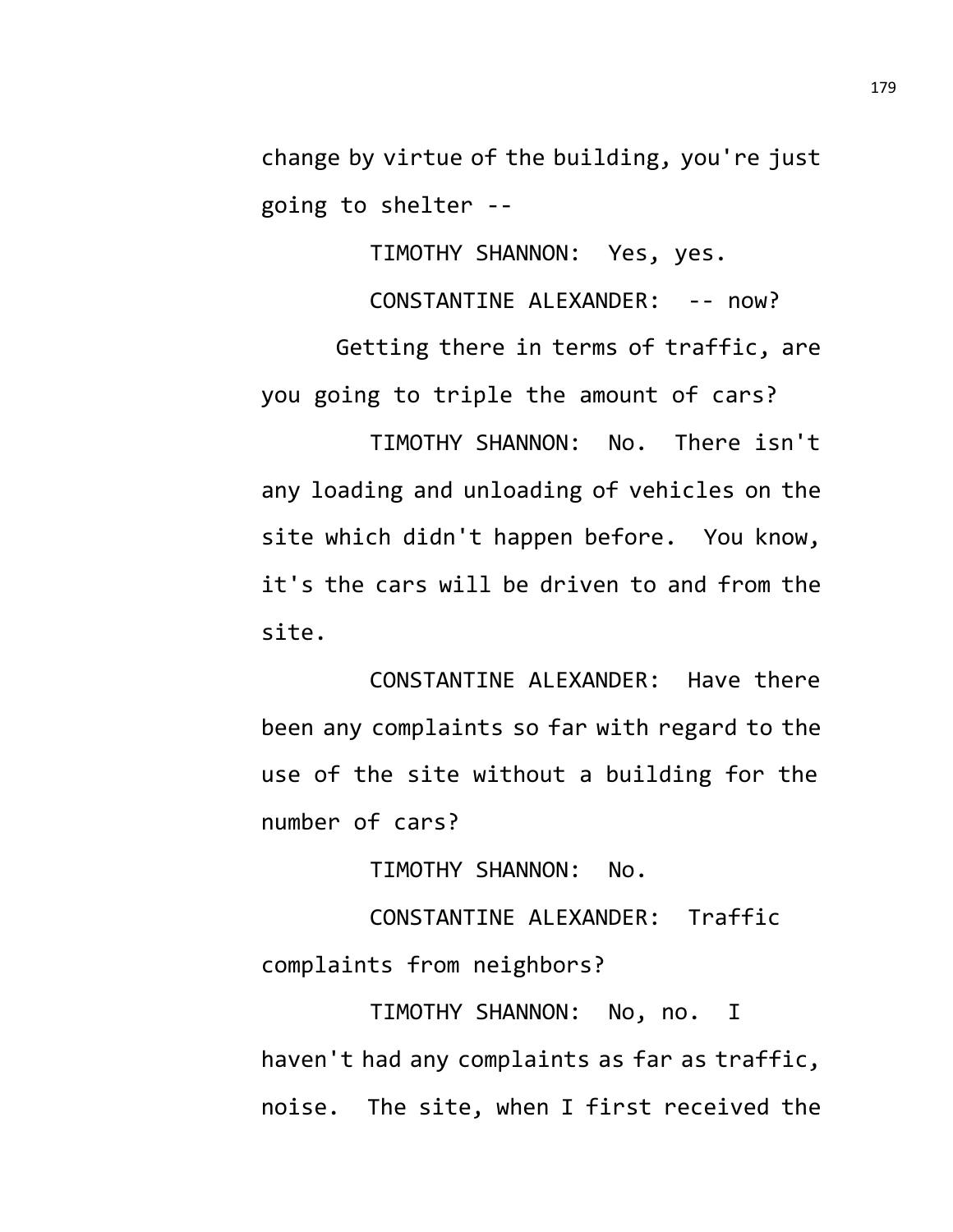Special Permit in 2008, the site was a fenced, privacy slats, paved, drainage system installed, sliding gate, and it's pretty much secluded, you know, from the rest of the complex.

CONSTANTINE ALEXANDER: Do you remember this?

SLATER ANDERSON: I do remember it. CONSTANTINE ALEXANDER: Questions from members of the Board at this point?

THOMAS SCOTT: Can you just tell me what are those pictures on the left?

TIMOTHY SHANNON: Oh, this is what I did. Basically I took some pictures of the abutting properties just to show you that it is an industrial zone area, and there are a lot of butler buildings. This is Anderson-McQuaid over here. They just recently put up a butler building, like the same type of building.

This is Gallagher Electric which is on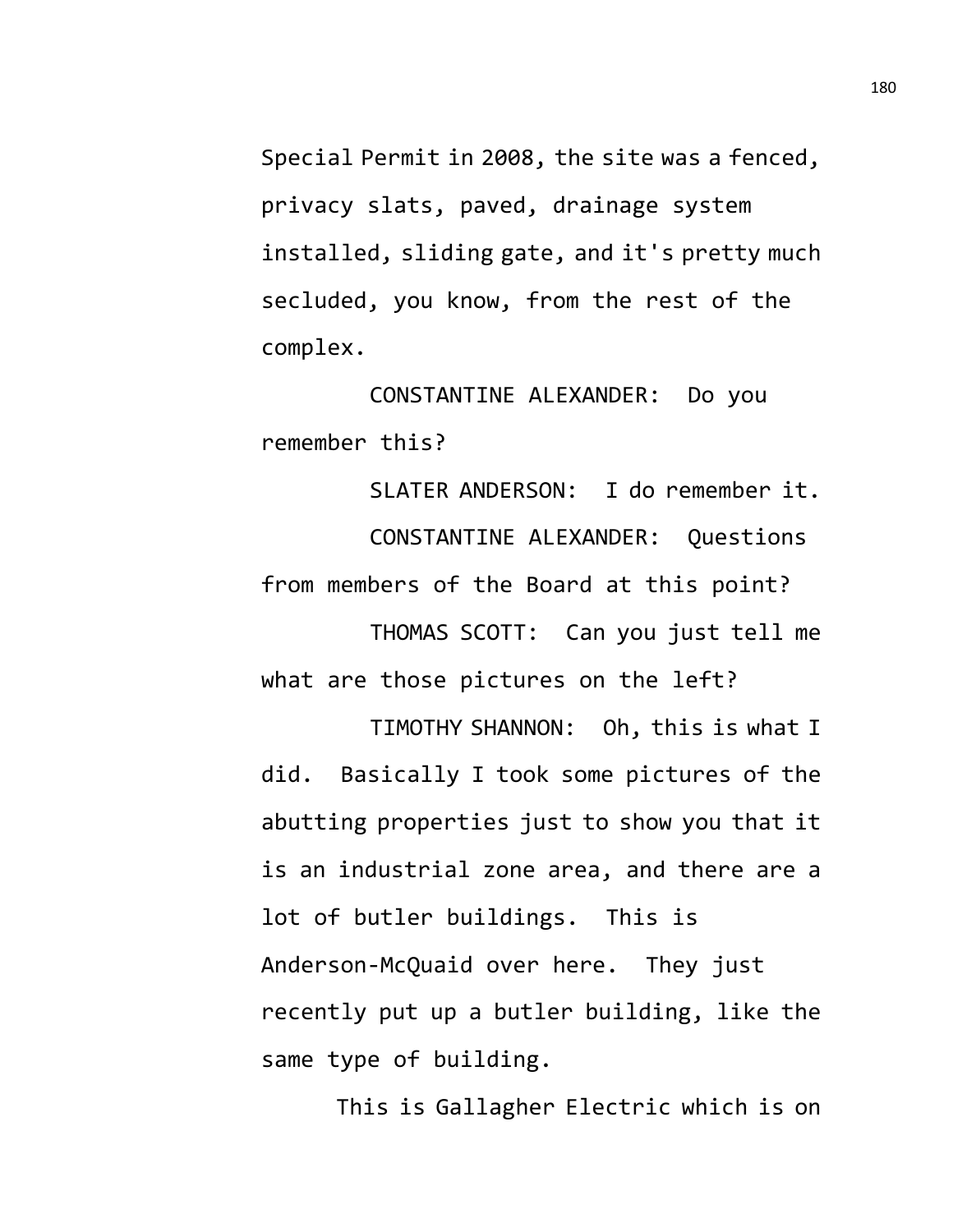the side that abuts the side of my lot. Mount Auburn Hospital actually runs this hospital. This is right as you come into this area right here.

And then you have Cambridge Landscaping. And you can see, you know, this is -- you can see this is coming into my lot. So you can see how the lot is all jersey barriered in, and all privacy slats and pretty much secluded from everything else.

SLATER ANDERSON: Who stores cars for parking?

TIMOTHY SHANNON: Excuse me? SLATER ANDERSON: Who stores cars there?

TIMOTHY SHANNON: Car dealerships. I'm actually, you know, talking to the Cambridge Honda right now which isn't far away. It's on the other side of  $-$ - by the  $-$ -SLATER ANDERSON: Fresh Pond? TIMOTHY SHANNON: Fresh Pond, yes.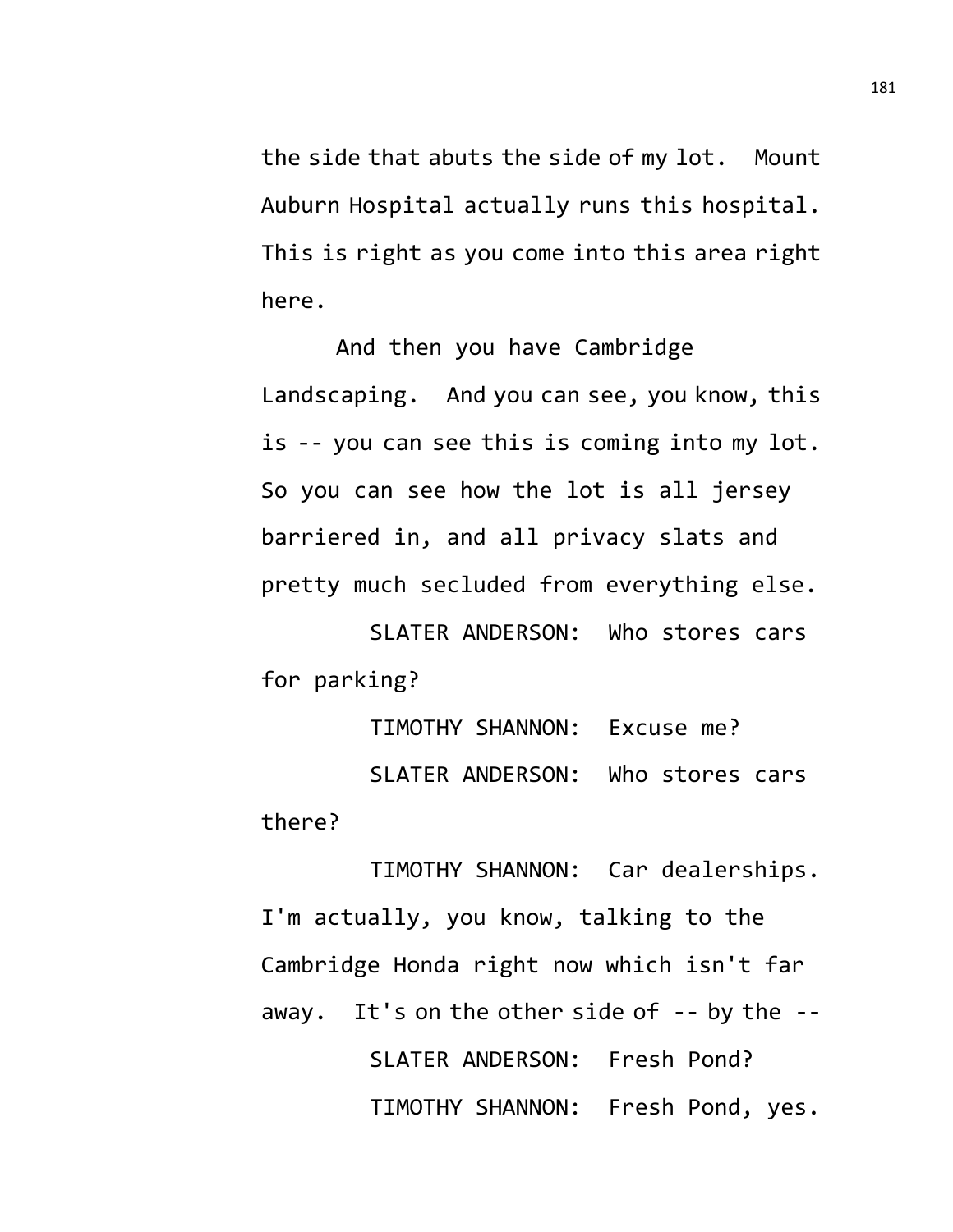TAD HEUER: This isn't your lot, is it?

TIMOTHY SHANNON: This is my lot, yes.

TAD HEUER: Where are the cars? TIMOTHY SHANNON: There's no cars in there now.

CONSTANTINE ALEXANDER: It's the economy.

TIMOTHY SHANNON: Yeah, the economy. No, and I happen -- I was paying over \$18,000 in taxes with my combined property. So that's why I'm asking for some kind of relief.

CONSTANTINE ALEXANDER: Do you think that by virtue of building this building, you're going to get cars?

TIMOTHY SHANNON: Oh, I think so, yes. Because the biggest concern is the dust from the area. J.C. Lombardi is in the rear of the property, and it's a very dusty area.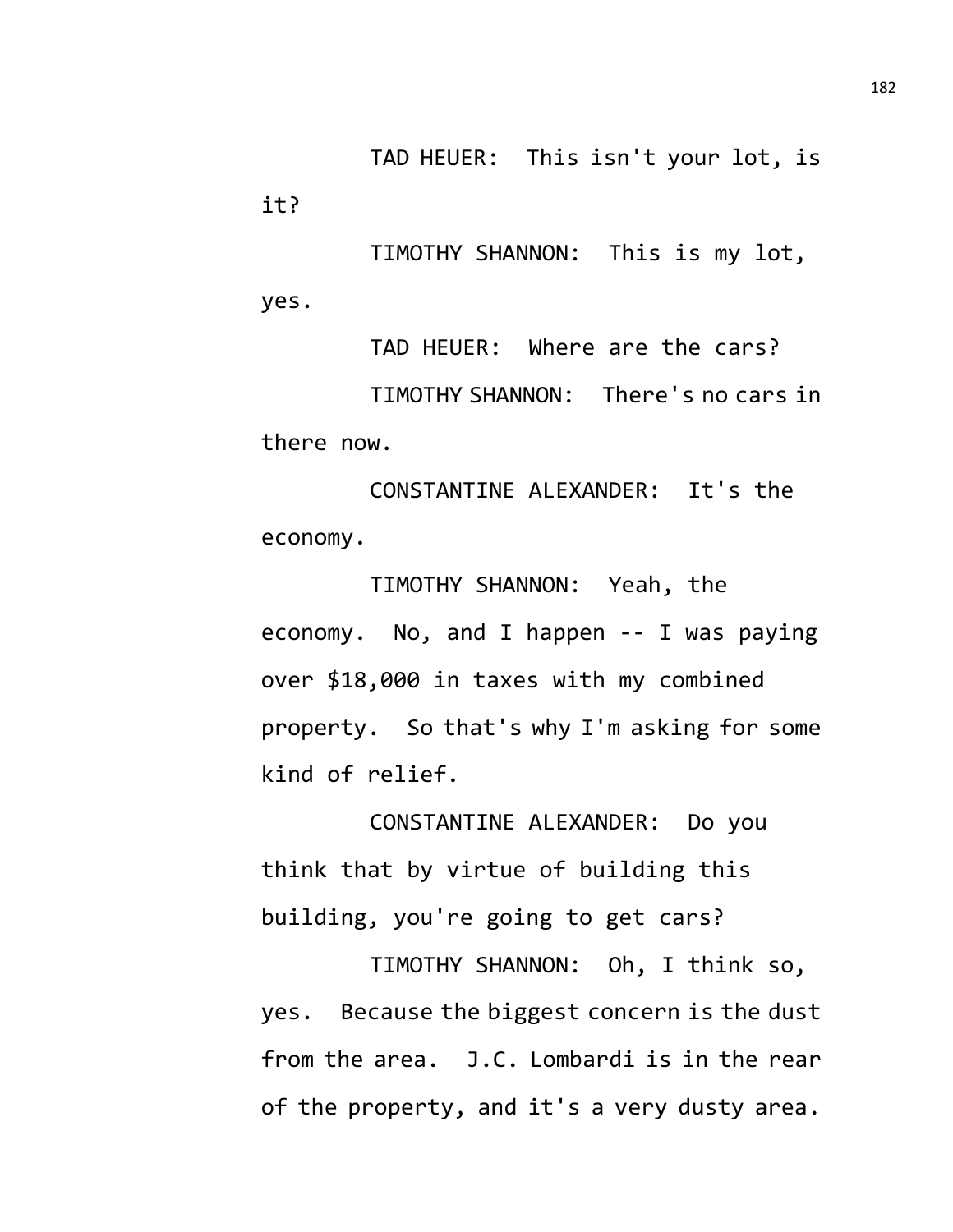And it would make it more attractive to them if they can house these cars inside.

THOMAS SCOTT: How many cars can you fit in the building?

TIMOTHY SHANNON: Roughly, I didn't calculate that. I have, let's see, I can probably give you a rough idea. I would say 1, 2, 3, 4, 5, 6, 7, 8 -- 10, 20, maybe 30.

CONSTANTINE ALEXANDER: This is like a field of dreams. If they build it, they will --

TIMOTHY SHANNON: Yeah, I hope they'll come. Because that's what I did. I spent almost \$25,000 hoping that they would come.

CONSTANTINE ALEXANDER: I know.

TIMOTHY SHANNON: And they still haven't come. So it might be a baseball field.

So that's pretty much what I'm proposing. I have some, you know, some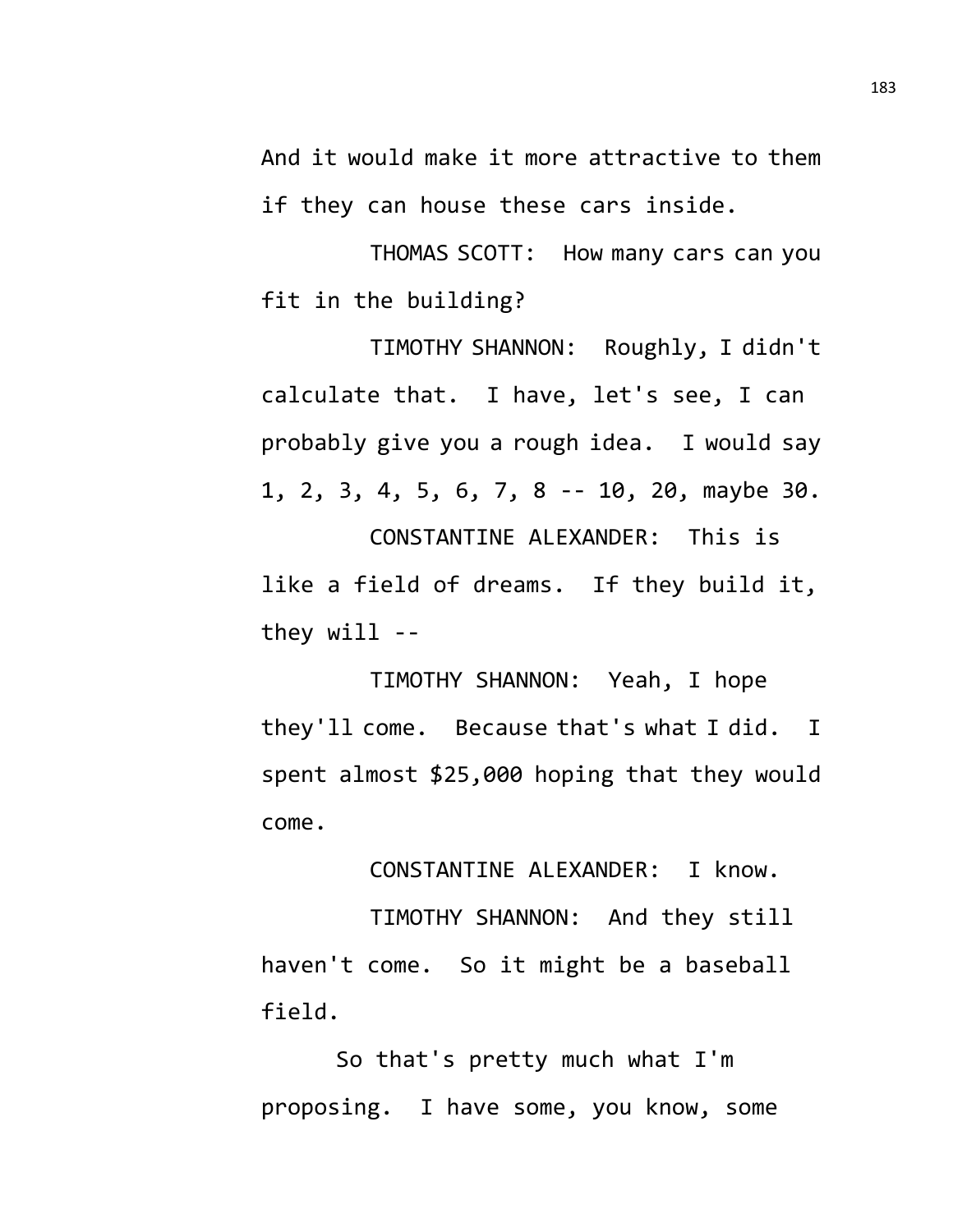people came on my behalf. I have some --

CONSTANTINE ALEXANDER: Do you have letters of support? I don't think there are any in the file.

TIMOTHY SHANNON: Yes.

CONSTANTINE ALEXANDER: If you do, I'll put them in the file.

TIMOTHY SHANNON: I have these right here. I have these letters of support. He's a neighbor.

CONSTANTINE ALEXANDER: You were here before.

JOHN CHUN: I was here before.

Residential, yes.

TAD HEUER: Right.

JOHN CHUN: John Chun, C-h-u-n from 48 Loomis Street.

CONSTANTINE ALEXANDER: Mr. Chun, can I put on the spot? Are you in favor of it?

JOHN CHUN: Yes, I am in favor of it.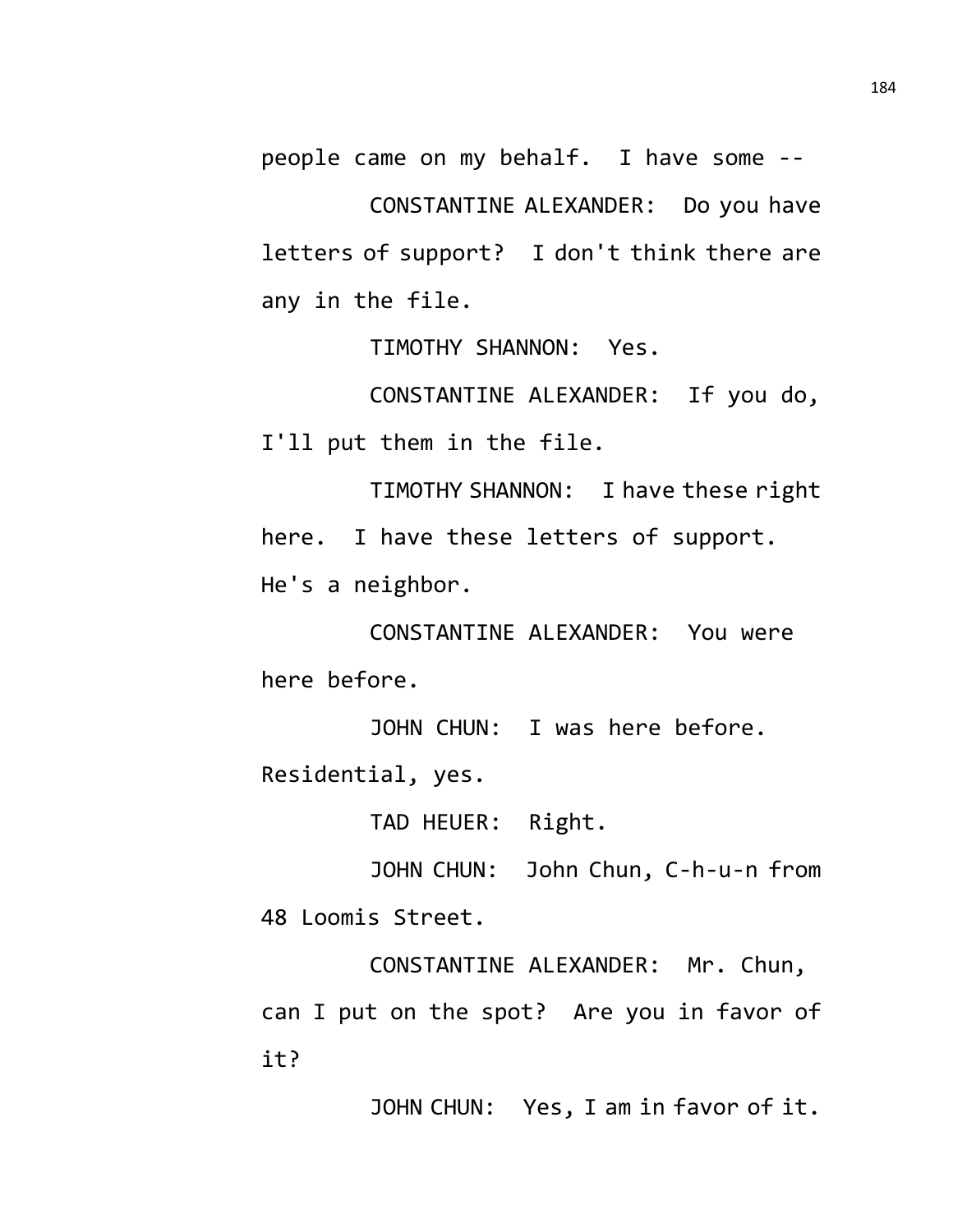I'm here in support.

CONSTANTINE ALEXANDER: Is there anyone here wishing to be heard?

(No Response.)

CONSTANTINE ALEXANDER: I guess not. The Chair notes no one wishes to be heard.

Sir?

EDWARD HASSY: No, we're just abutters and we're in favor of it.

CONSTANTINE ALEXANDER: Give your name and address.

EDWARD HASSY: My name's Edward Hassy. I own unit 7 on 67 Smith Place and I own 168 Terman Street. And I'm in favor of it.

CONSTANTINE ALEXANDER: The Chair will note that the petitioner has delivered to us letters of support from Watertown Landscaping, Inc. at 67 Smith Place, unit 2; from John Walker Architect, 150 Whittemore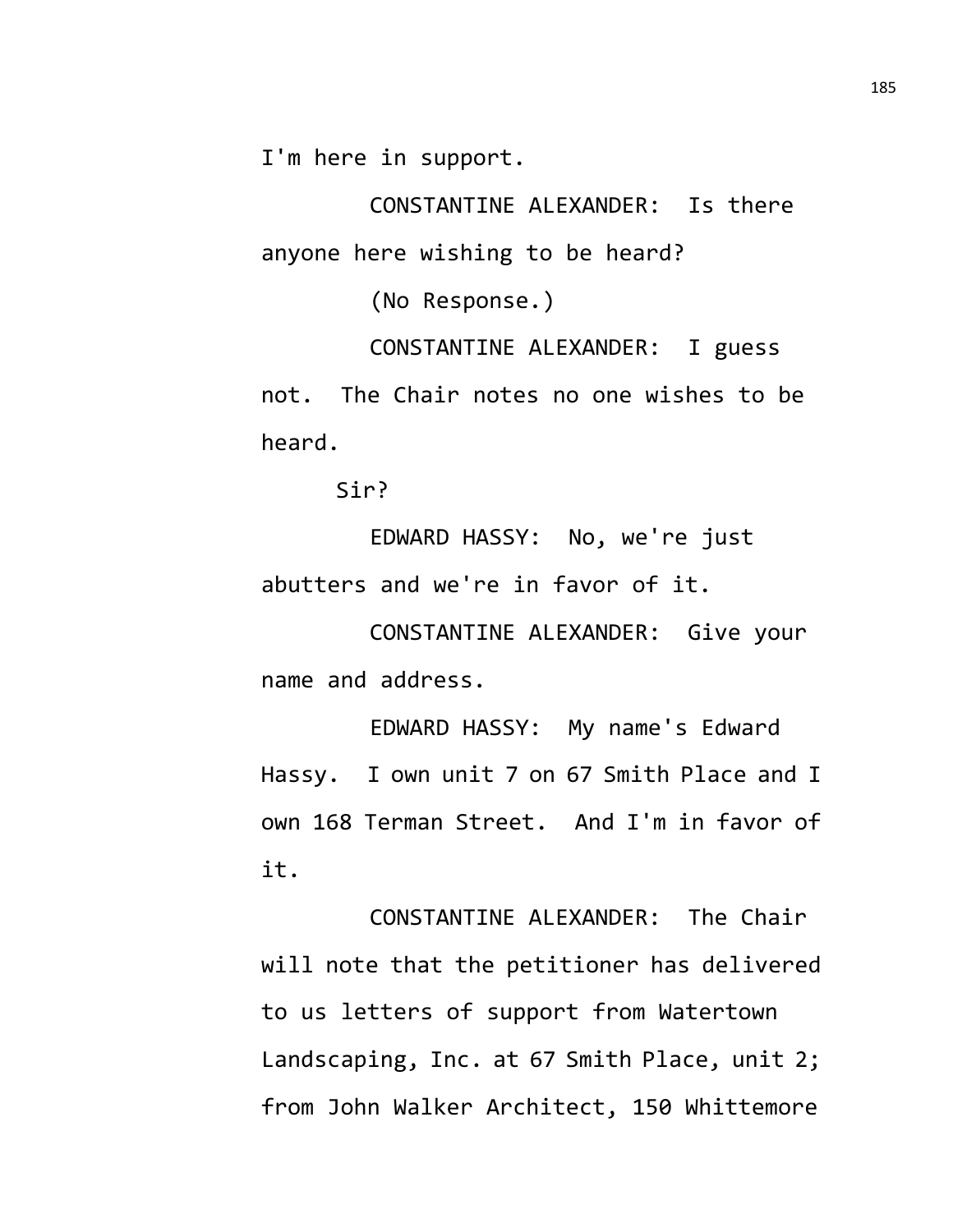Avenue, Cambridge, an abutter; 67 Smith Place, unit No. 7; from Formaggio Kitchen which is a facility in the area, we've seen before; from J.W. Construction located at 67 Smith Place, suite 17; from Caccavaro Construction, 67 Smith Place, unit No. 3; from Mastrangelo and Sons Roofing in Belmont, Mass.

TIMOTHY SHANNON: Yeah, they own a unit in the building in the complex.

CONSTANTINE ALEXANDER: The Winters Company, 67 Smith Place; and from Jim Kelley at Cambridge Landscape. Also an abutter in the immediate area of the building. So all letters of support.

Any further -- I'm going to close public testimony. And anything else you want to add?

TIMOTHY SHANNON: No. I just think you can see the job that I've already done with the property and I think it's going to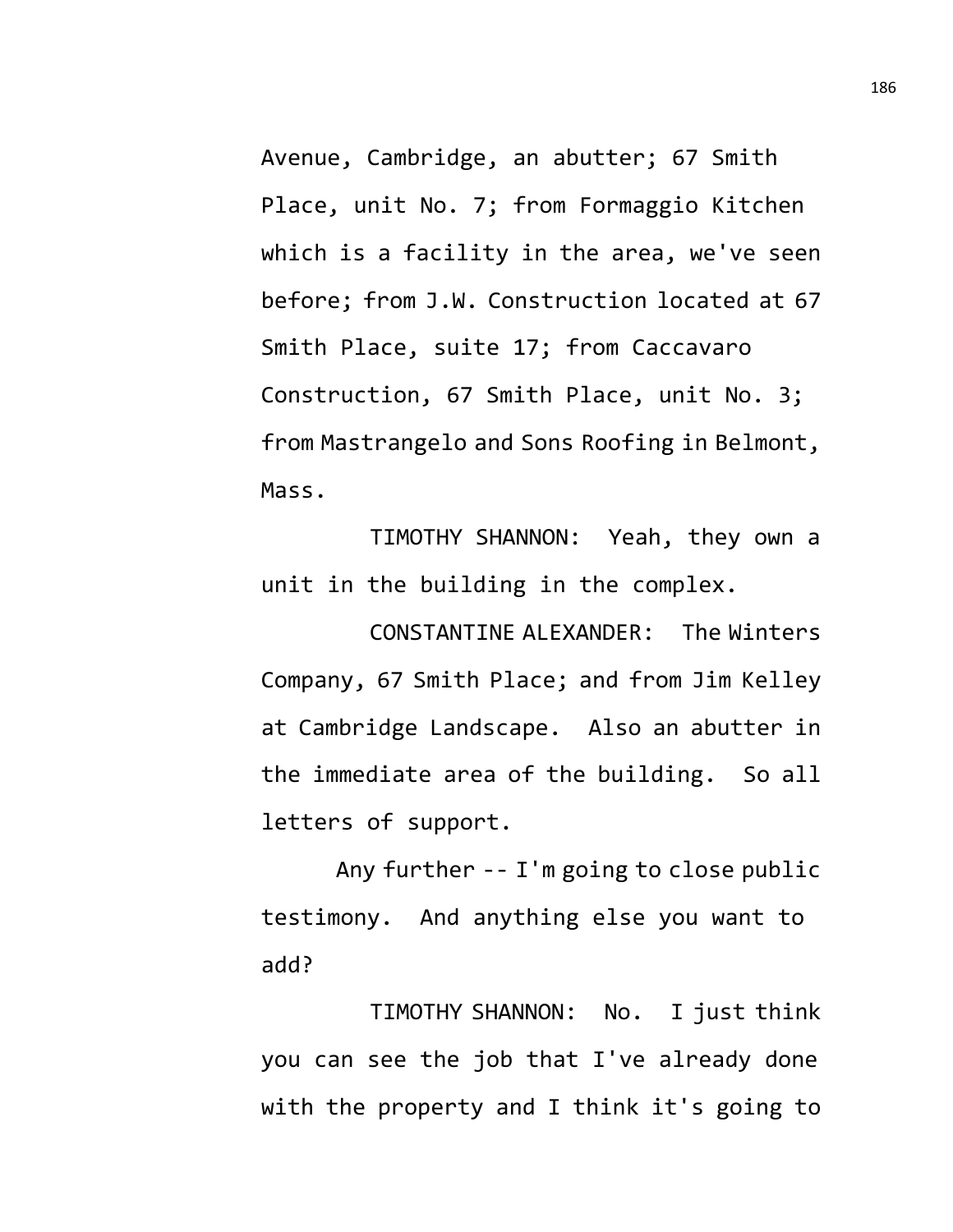enhance the property, and I don't think it's going to be detrimental, you know, to the neighborhood as far as traffic, noise, and I would, you know, really like if you consider to, you know, approve this.

CONSTANTINE ALEXANDER: Thank you. Comments from members of the Board? Are we ready for a vote?

TIMOTHY HUGHES: I'm ready for a vote.

CONSTANTINE ALEXANDER: How come I knew that.

The Chair moves that the petitioner be granted a Special Permit to construct a storage building on this site to supplement the existing use of open vehicle storage as previously approved by this Board.

With respect to that, the Special Permit would be granted on the basis that the requirements of the Ordinance are that this can only be done with a Special Permit. That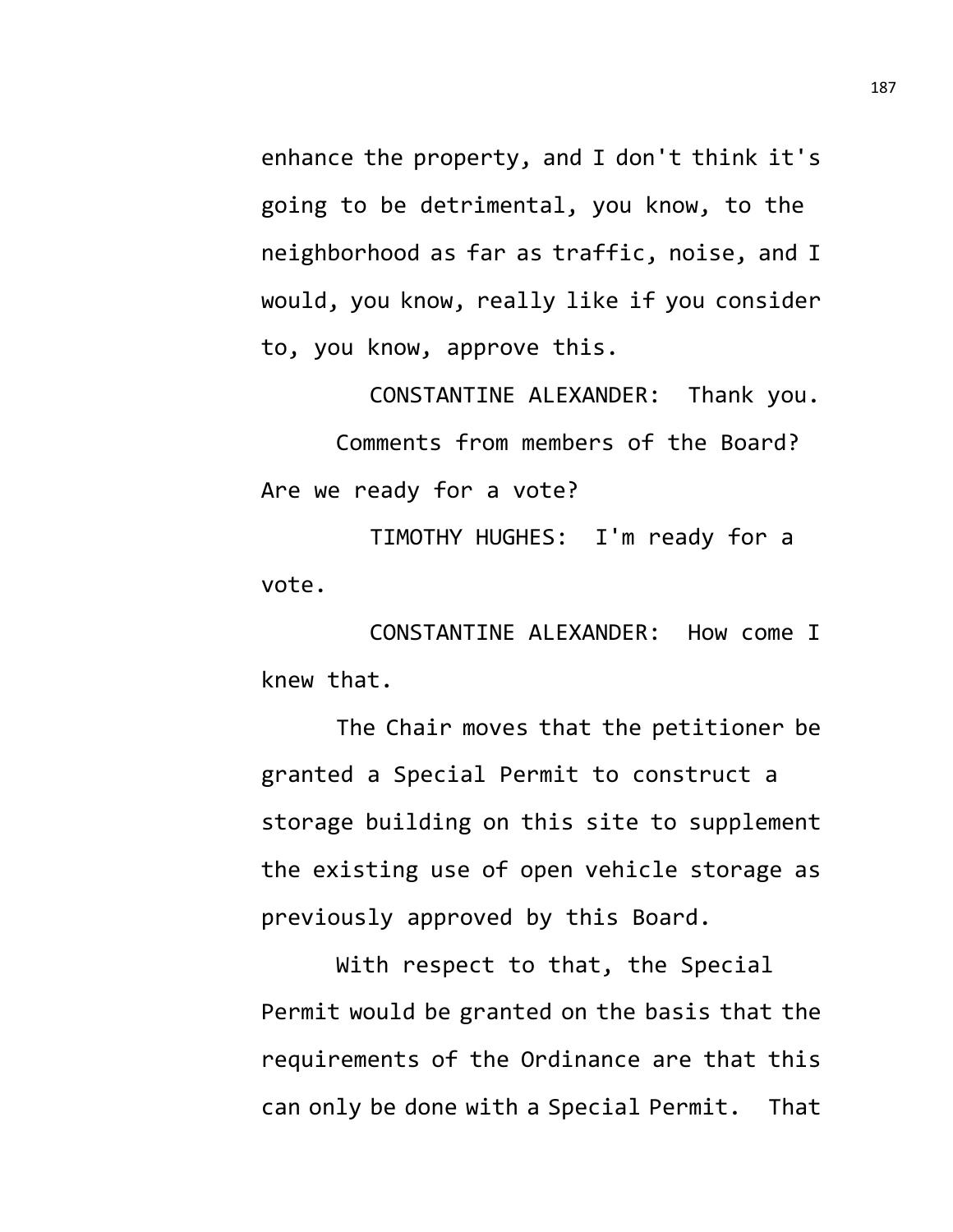what is proposed will not cause congestion, hazard, or substantial change in established neighborhood character; this being an industrial area, and the use of the building would be similar to what's on the lot right now.

That the continued operation or development of adjacent uses will not be adversely affected by the nature of the proposed use. Again, that flows from the fact that this is an industrial area with buildings very similar to what the petitioner is proposing.

That no nuisance or hazard will be created to the detriment of the health, safety, and welfare of the occupant or the citizens of the city.

And that the proposed use would not impair the integrity of the district or adjoining district or otherwise derogate from the intent and purpose of this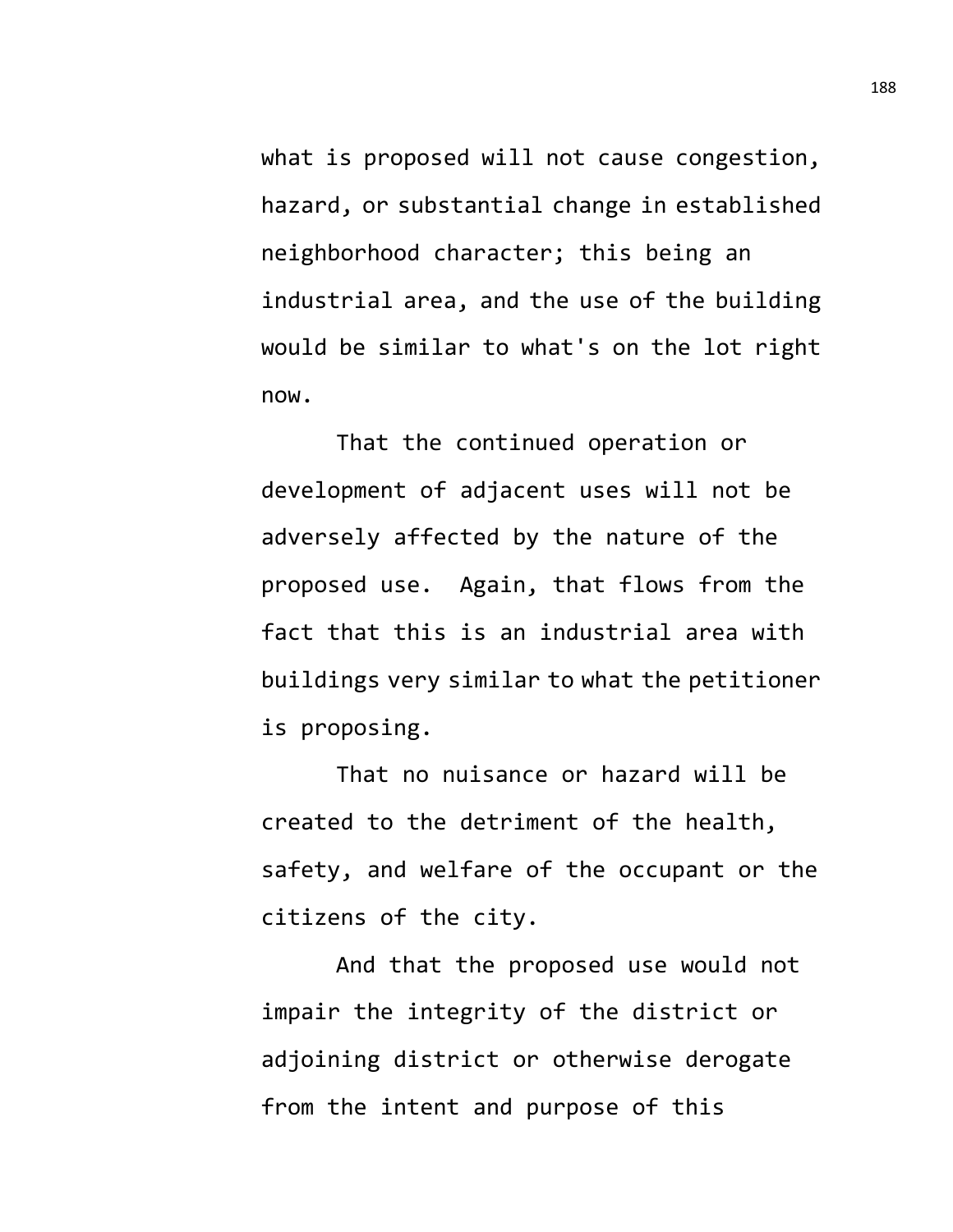Ordinance.

Again, this is on the basis of what we talked about, it's an industrial area. You're proposing to build a building for storage use, and the nature of the building is consistent with the adjoining properties.

On that basis the Chair moves that a Special Permit be granted to the petitioner as previously indicated.

All in favor say "Aye."

(Aye.)

CONSTANTINE ALEXANDER: Special Permit granted.

(Alexander, Hughes, Heuer, Scott, Anderson.)

TIMOTHY SHANNON: Thank you very much. Thanks, I hope they come.

> (Whereupon, at 9:45 p.m., the Board of Zoning Appeal Adjourned.)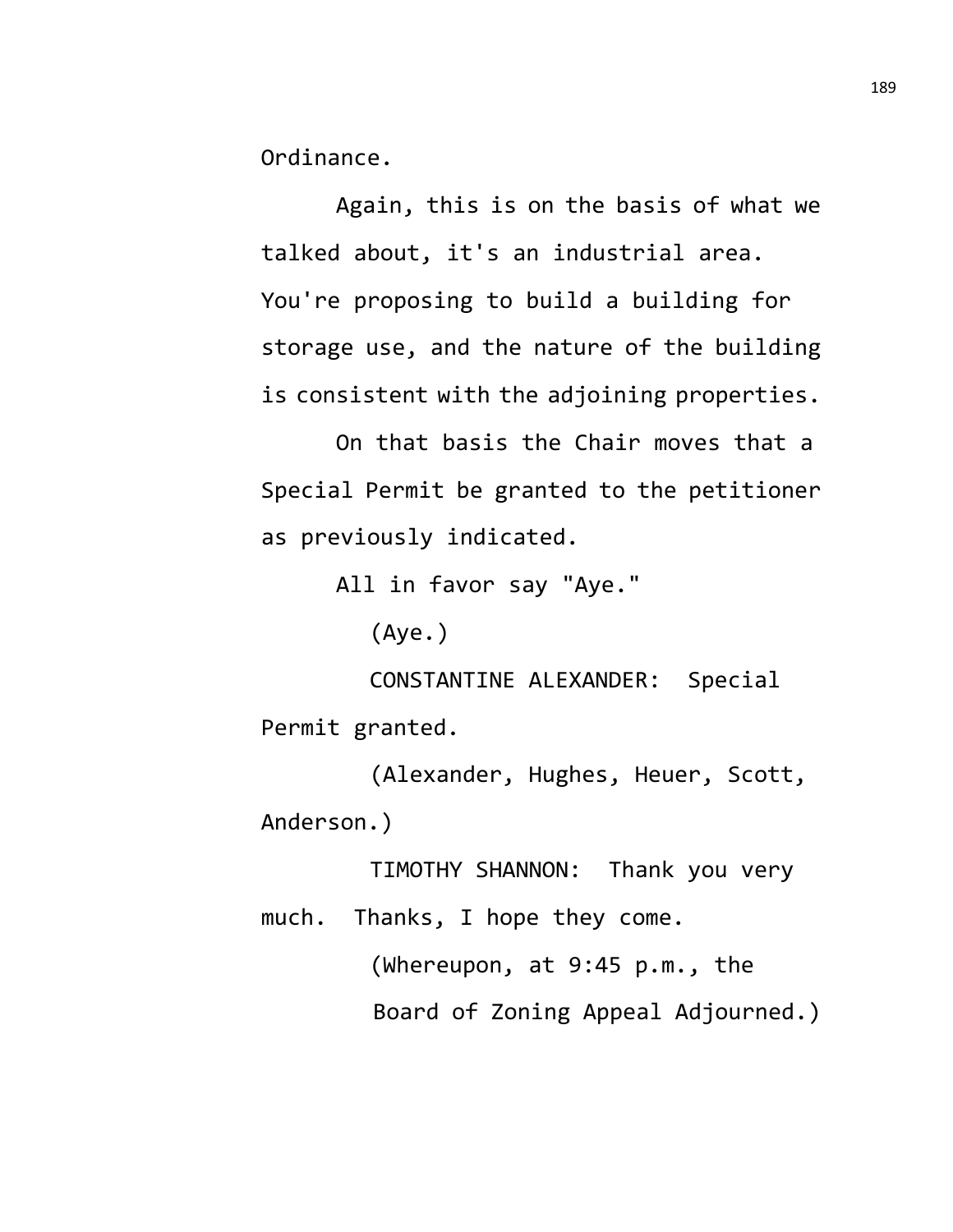## **ERRATA SHEET AND INSTRUCTIONS**

The original of the Errata Sheet has been delivered to Inspectional Services. When the Errata Sheet has been completed, a copy thereof should be delivered to Inspectional Services Department to whom the original transcript was delivered.

#### **INSTRUCTIONS**

After reading this volume of the transcript, indicate any corrections or changes and the reasons therefor on the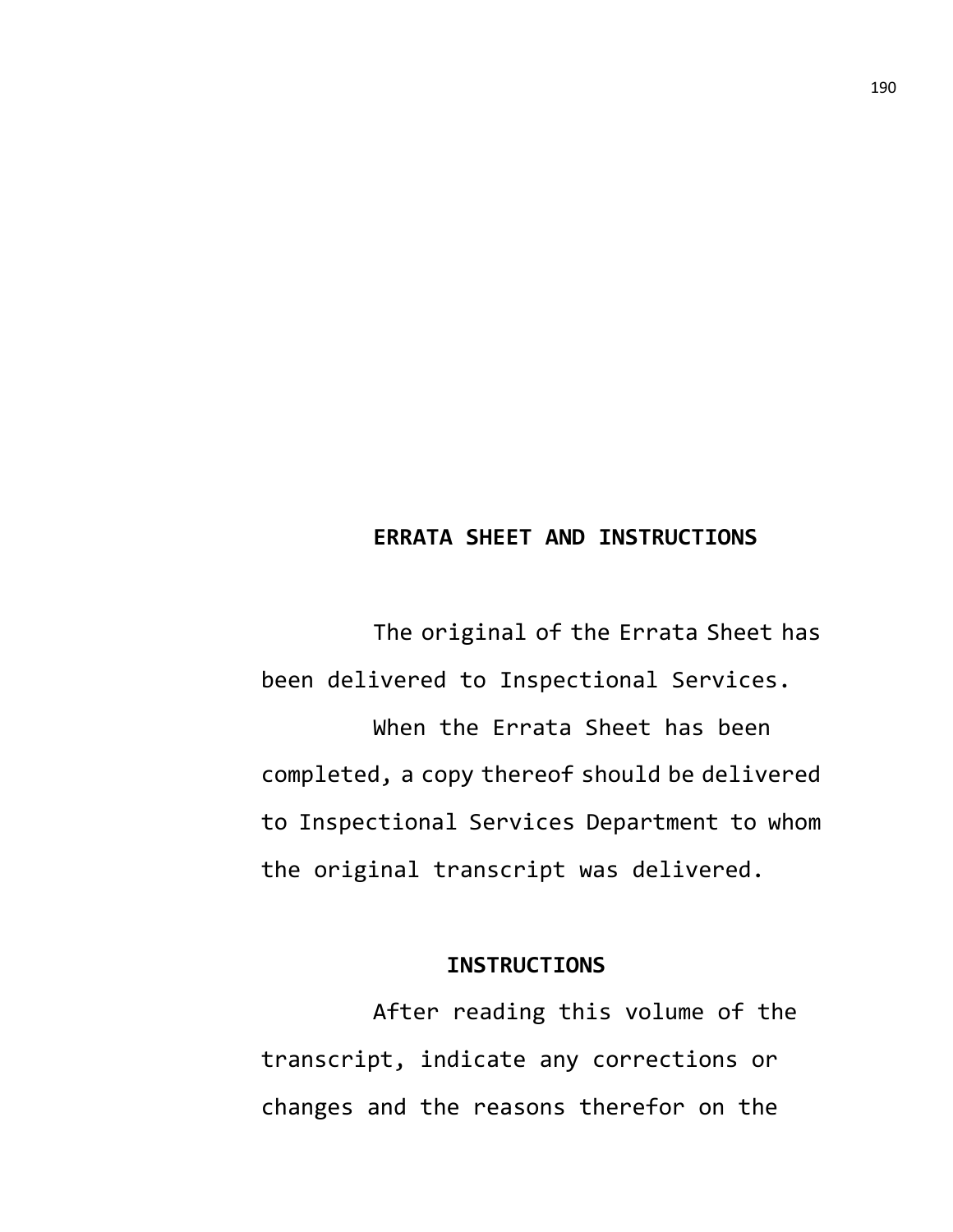Errata Sheet supplied to you and sign it. **DO** 

**NOT** make marks or notations on the transcript

volume itself.

REPLACE THIS PAGE OF THE TRANSCRIPT WITH THE COMPLETED AND SIGNED ERRATA SHEET WHEN RECEIVED.

## **ATTACH BOARD OF ZONING APPEAL**

**DATE:** 01/26/12 REP: CAZ

# **ERRATA SHEET**

**INSTRUCTIONS:** After reading the transcript of, note any change or correction and the reason therefor on this sheet. **DO NOT** make any marks or notations on the transcript volume itself. Sign and date this errata sheet. Refer to Page 189 of the transcript for Errata Sheet distribution instructions.

| <b>PAGE</b> | LINE |                             |
|-------------|------|-----------------------------|
|             |      | CHANGE: _________________   |
|             |      | REASON:                     |
|             |      | CHANGE: __________________  |
|             |      | REASON:                     |
|             |      | CHANGE: ___________________ |
|             |      | REASON:                     |
|             |      | CHANGE: __________________  |
|             |      | REASON: ___________________ |
|             |      | CHANGE: __________________  |
|             |      | REASON:                     |
|             |      | CHANGE: __________________  |
|             |      | REASON:                     |
|             |      |                             |
|             |      | REASON:                     |
|             |      |                             |
|             |      | REASON:                     |
|             |      | CHANGE: _______________     |
|             |      | REASON:                     |

I have read the foregoing transcript of my testimony, and except for any corrections or changes noted above, I hereby subscribe to the transcript as an accurate record of the statements made by me.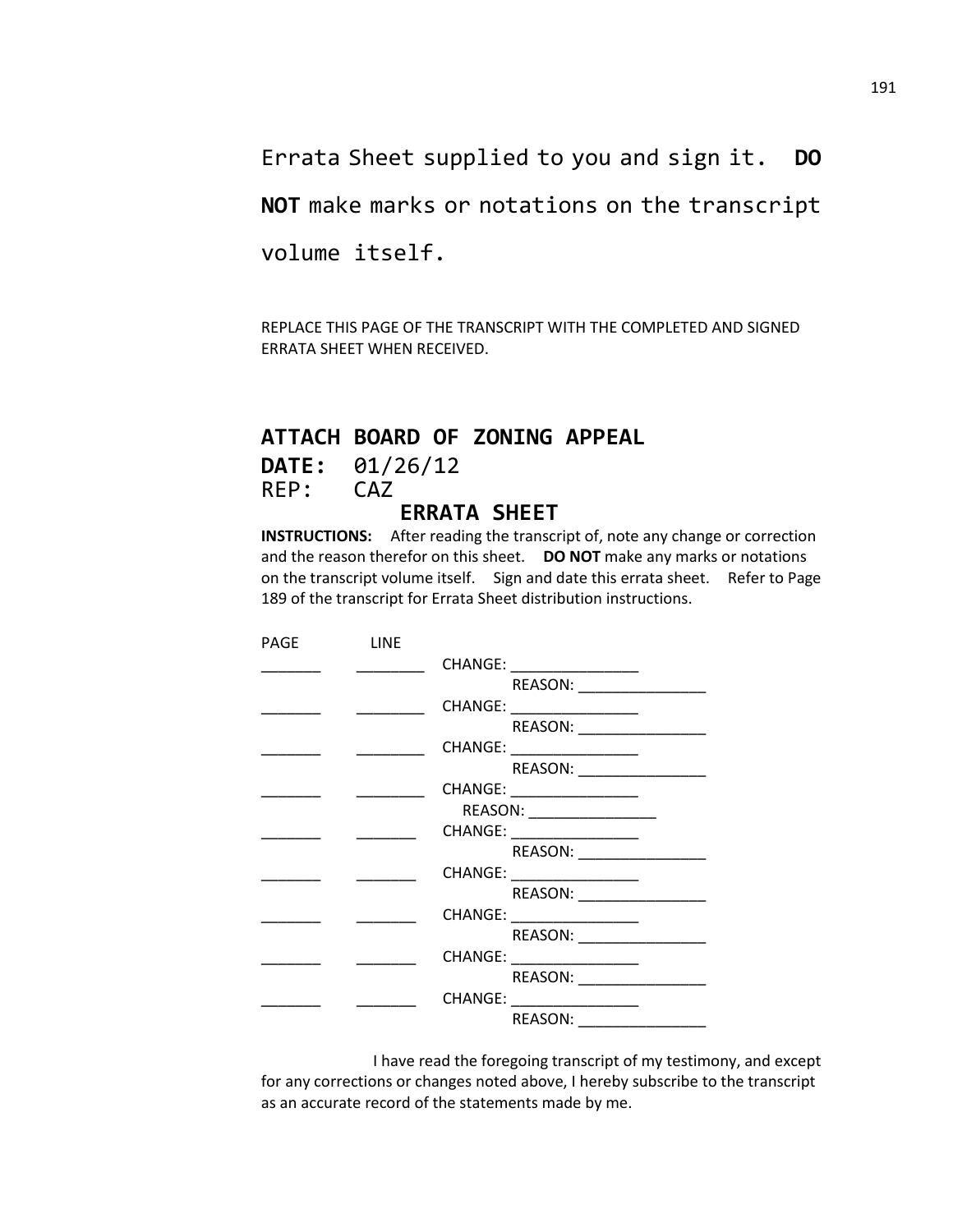## **C E R T I F I C A T E**

### **COMMONWEALTH OF MASSACHUSETTS BRISTOL, SS.**

I, Catherine Lawson Zelinski, a Certified Shorthand Reporter, the undersigned Notary Public, certify that:

I am not related to any of the parties in this matter by blood or marriage and that I am in no way interested in the outcome of this matter.

I further certify that the testimony hereinbefore set forth is a true and accurate transcription of my stenographic notes to the best of my knowledge, skill and ability.

**IN WITNESS WHEREOF**, I have hereunto set my hand this 3rd day of February 2012.

\_\_\_\_\_\_\_\_\_\_\_\_\_\_\_\_\_\_\_\_\_\_ Catherine L. Zelinski Notary Public Certified Shorthand Reporter License No. 147703